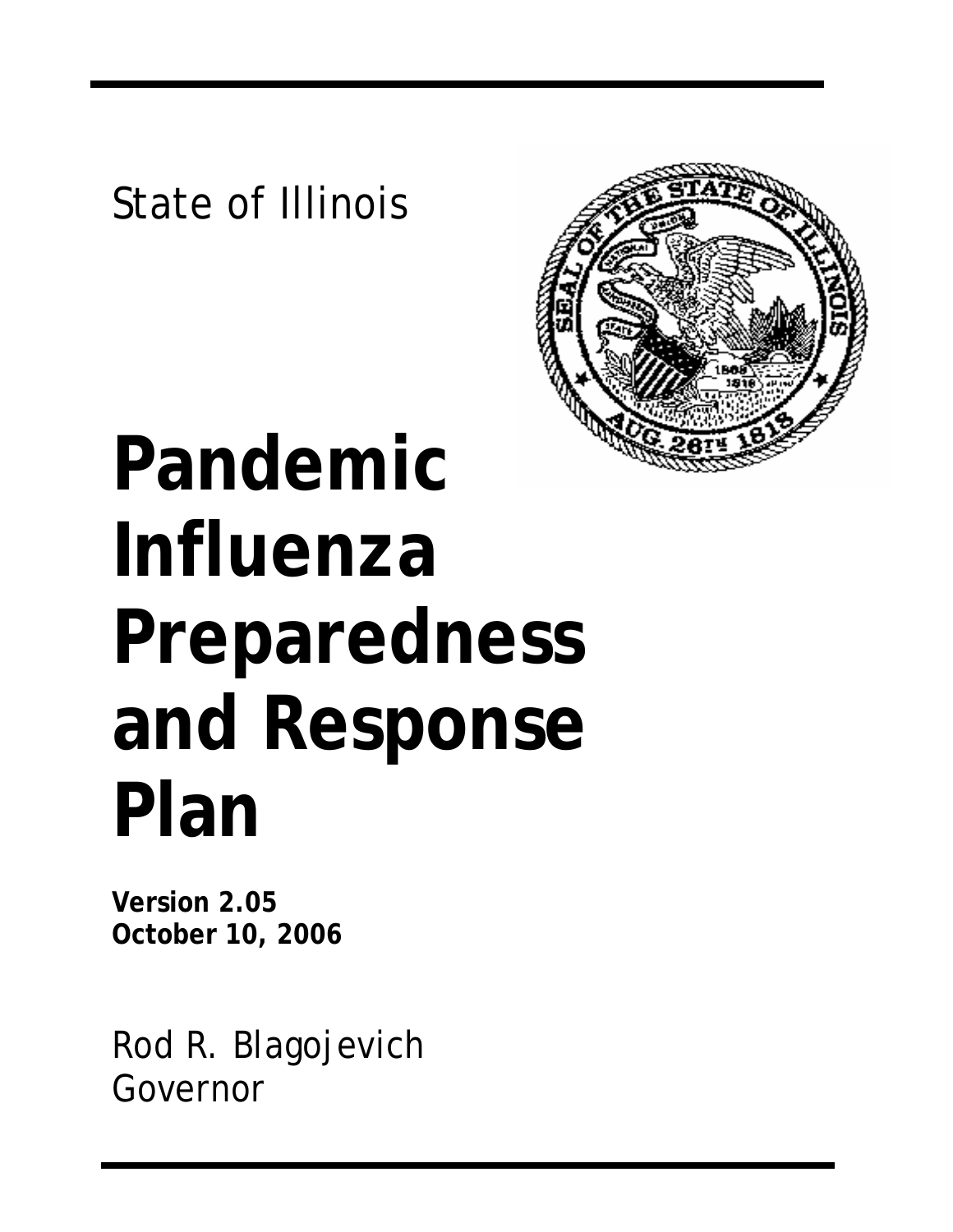| Version # | Date       | <b>Affected Section</b> | <b>Summary of Changes</b>                                                                                                                                                                                                                                                                   |  |
|-----------|------------|-------------------------|---------------------------------------------------------------------------------------------------------------------------------------------------------------------------------------------------------------------------------------------------------------------------------------------|--|
| 1.0       | 11/4/2005  | All                     | N/A: First complete version of the plan.                                                                                                                                                                                                                                                    |  |
| 2.0       | 11/25/2005 | Executive               | <b>New Section</b>                                                                                                                                                                                                                                                                          |  |
|           |            | Summary                 |                                                                                                                                                                                                                                                                                             |  |
| 2.01      | 2/14/2006  | All                     | Modified Version of the plan                                                                                                                                                                                                                                                                |  |
| 2.02      | 2/28/06    | All                     | Modified Version of the plan                                                                                                                                                                                                                                                                |  |
| 2.03      | 3/10/06    | All                     | Modified Version of the plan                                                                                                                                                                                                                                                                |  |
| 2.04      | 3/17/06    | All                     | Modified Version of the plan                                                                                                                                                                                                                                                                |  |
| 2.05      | 10/10/06   | All                     | Modified Version of the plan                                                                                                                                                                                                                                                                |  |
|           |            | Support Annex 2.0       | • Modified to reflect HHS guidance released<br>11/05                                                                                                                                                                                                                                        |  |
|           |            |                         | • Antiviral priority groups added                                                                                                                                                                                                                                                           |  |
|           |            |                         | • Pandemic vaccine priority groups added                                                                                                                                                                                                                                                    |  |
|           |            |                         | • Stockpiling information revised                                                                                                                                                                                                                                                           |  |
|           |            | Support Annex 3.0       | • Modified to reflect HHS guidance released<br>11/05                                                                                                                                                                                                                                        |  |
|           |            |                         | • Scope and Key Terms section added                                                                                                                                                                                                                                                         |  |
|           |            |                         | • Assumptions section revised and expanded                                                                                                                                                                                                                                                  |  |
|           |            |                         | • Community containment strategies table<br>added                                                                                                                                                                                                                                           |  |
|           |            | Support Annex 4.0       | Modified to reflect HHS guidance released<br>11/05                                                                                                                                                                                                                                          |  |
|           |            | Support Annex 7.0       | • Modified to reflect HHS guidance released<br>11/05                                                                                                                                                                                                                                        |  |
|           |            |                         | • Sections added to address hospital: planning,<br>communications, education and training,<br>triage, clinical evaluation, admission,<br>access/security, worker safety/occupational<br>health, influenza vaccination and antiviral<br>drug issues, surge capacity, and mortuary<br>issues. |  |
|           |            |                         | • Guidance for non-hospital setting added                                                                                                                                                                                                                                                   |  |
|           |            |                         | • Hospital pandemic influenza planning<br>guidance for hospitals added (Attachment1)                                                                                                                                                                                                        |  |
|           |            |                         | • Hospital preparedness checklist added<br>(Attachment 2)                                                                                                                                                                                                                                   |  |
|           |            | Support Annex 8.0       | • Modified to reflect HHS guidance released<br>11/05                                                                                                                                                                                                                                        |  |
|           |            |                         | • Information from additional sources added                                                                                                                                                                                                                                                 |  |

## **Record of Changes to this Plan<sup>1</sup>**

<sup>&</sup>lt;sup>1</sup> For successive plan versions, increments to the left of the decimal point in the plan version number indicate major changes in content or organization while increments to the right of the decimal point indicate less significant modifications.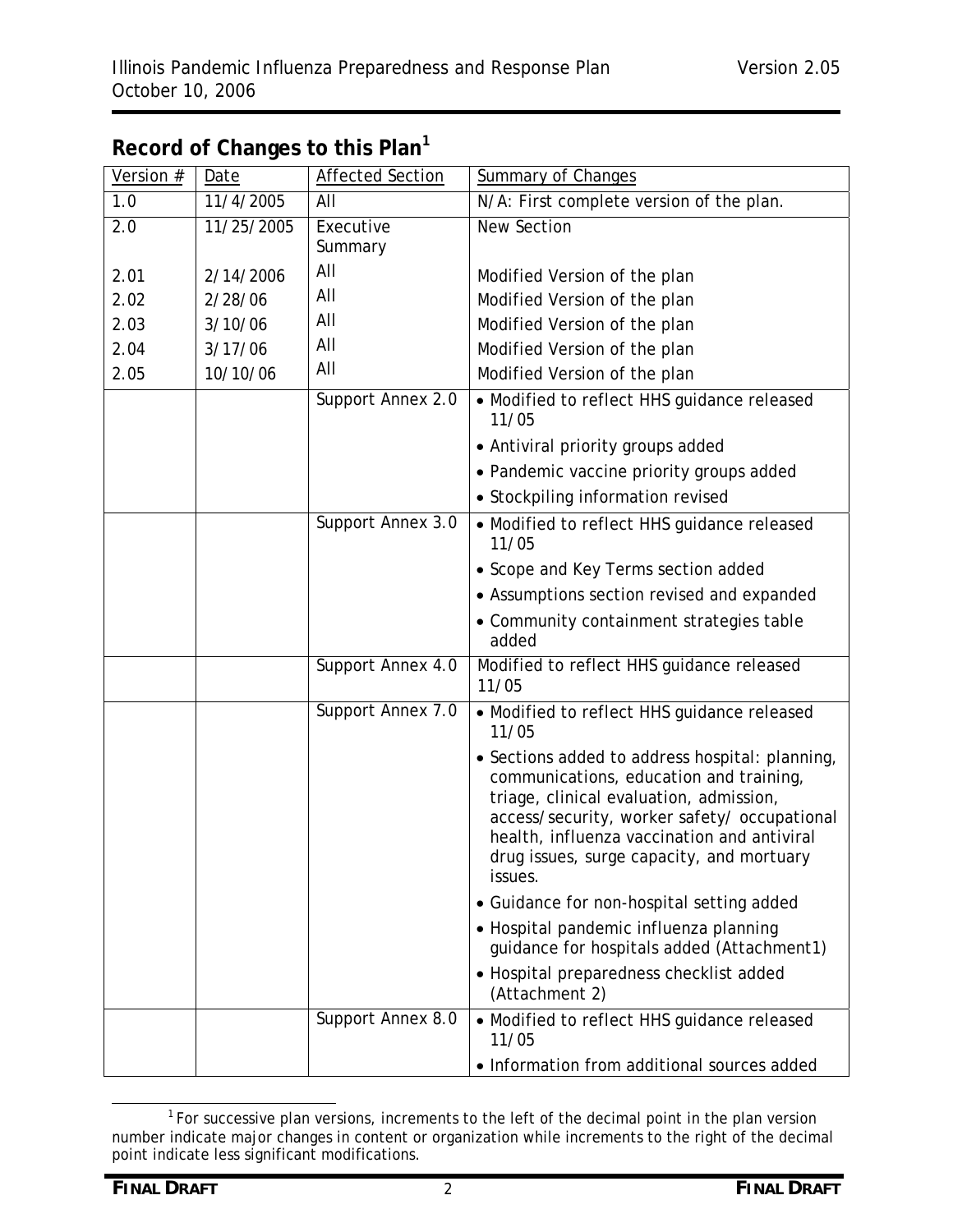|  | including the IDPH Control of Communicable   |
|--|----------------------------------------------|
|  | Disease Code                                 |
|  | • Added descriptions of infection prevention |
|  | and control practice classifications         |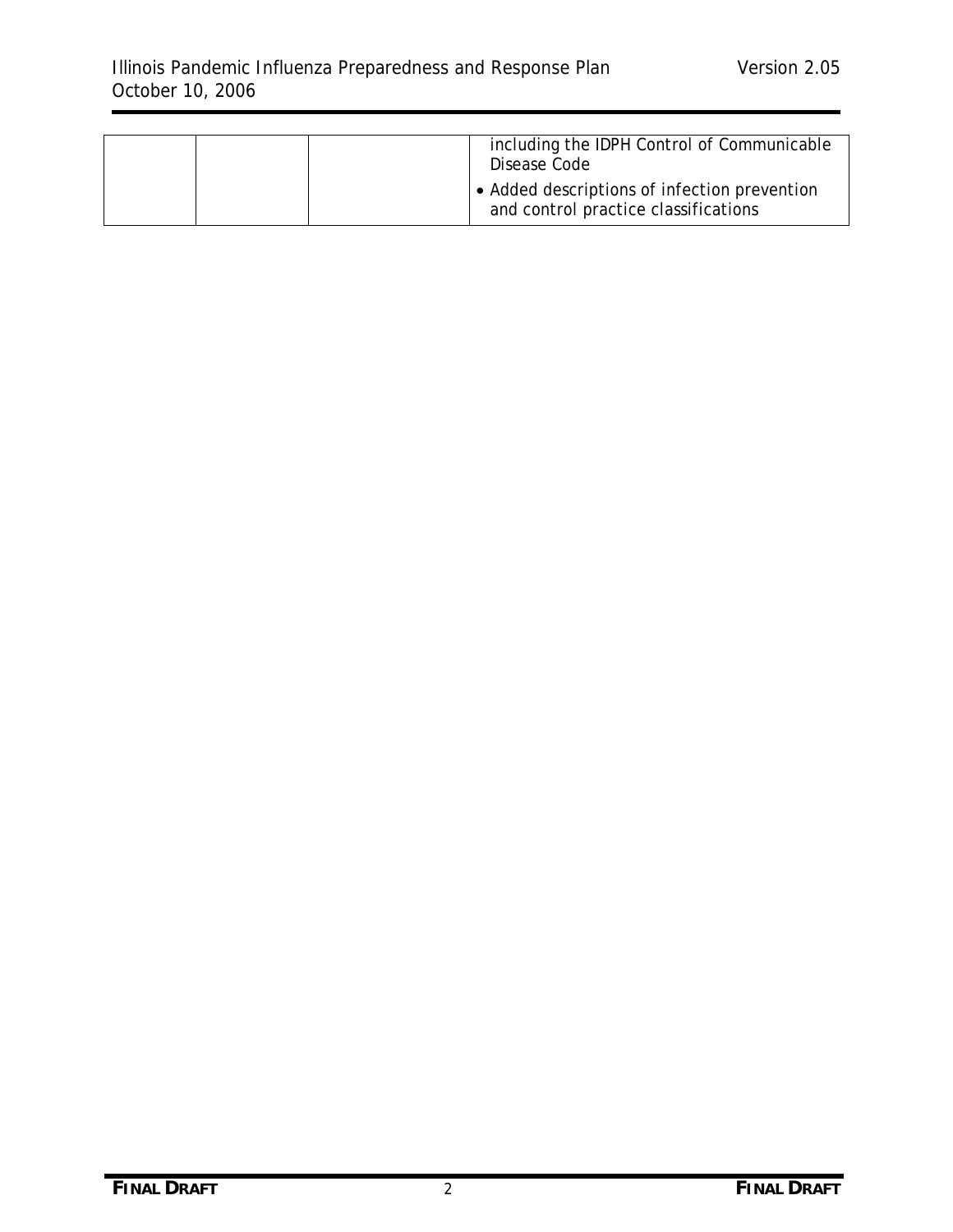## **Contents**

| 1.0 |                                                                     |
|-----|---------------------------------------------------------------------|
| 2.0 |                                                                     |
| 3.0 |                                                                     |
| 4.0 |                                                                     |
| 5.0 |                                                                     |
| 6.0 |                                                                     |
| 7.0 |                                                                     |
| 8.0 |                                                                     |
| 9.0 |                                                                     |
|     |                                                                     |
|     |                                                                     |
| 1.0 |                                                                     |
| 2.0 |                                                                     |
| 3.0 |                                                                     |
|     |                                                                     |
|     |                                                                     |
| 1.0 |                                                                     |
| 2.0 |                                                                     |
| 3.0 | Restriction of Movement or Activities to Control Disease Spread  63 |
|     |                                                                     |
| 5.0 |                                                                     |
| 6.0 |                                                                     |
|     |                                                                     |
|     | 8.0 Infection Control and Personal Protective Equipment (PPE) 108   |
|     |                                                                     |
| 1.0 |                                                                     |
| 2.0 |                                                                     |
| 3.0 |                                                                     |
| 4.0 |                                                                     |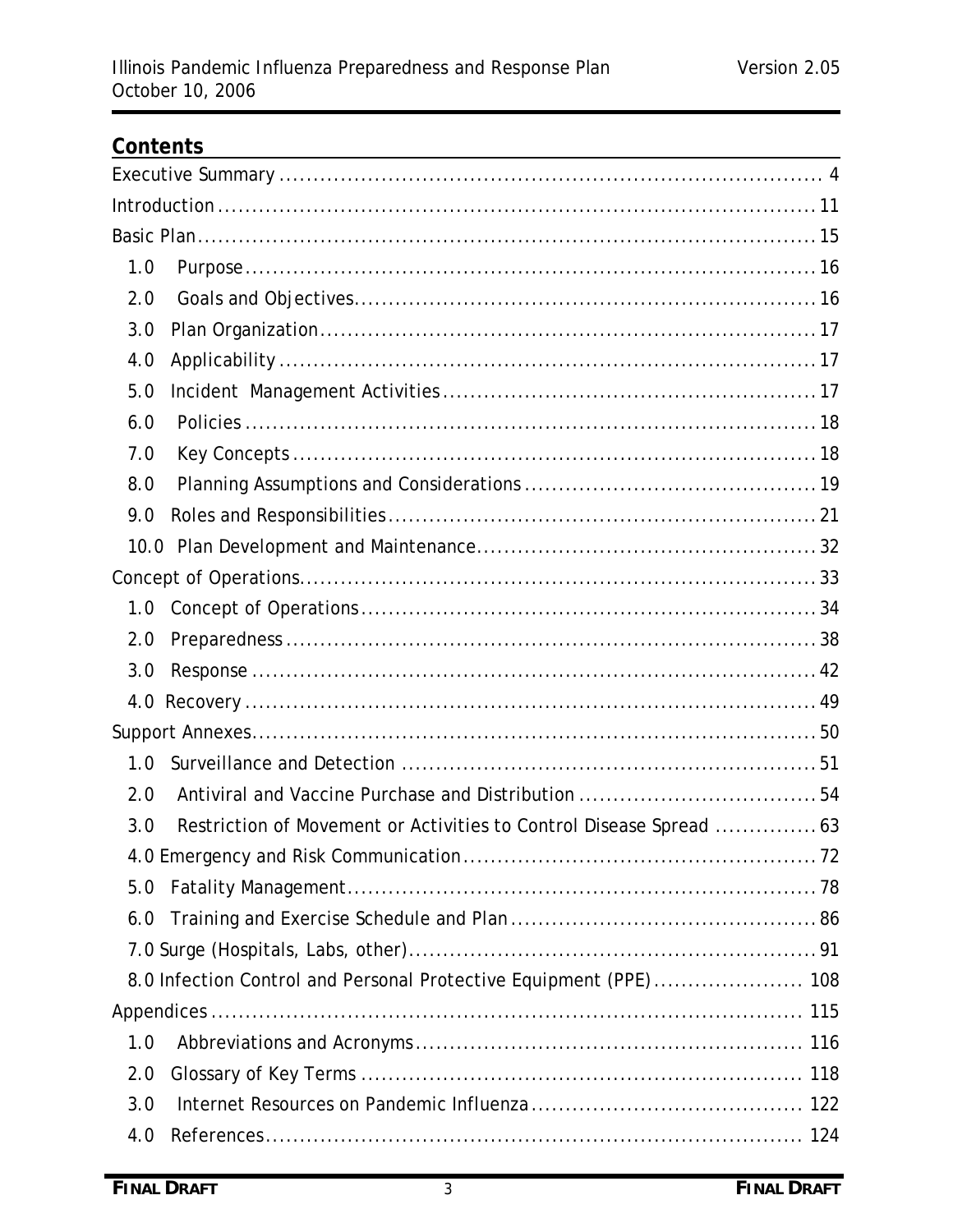# **Executive Summary**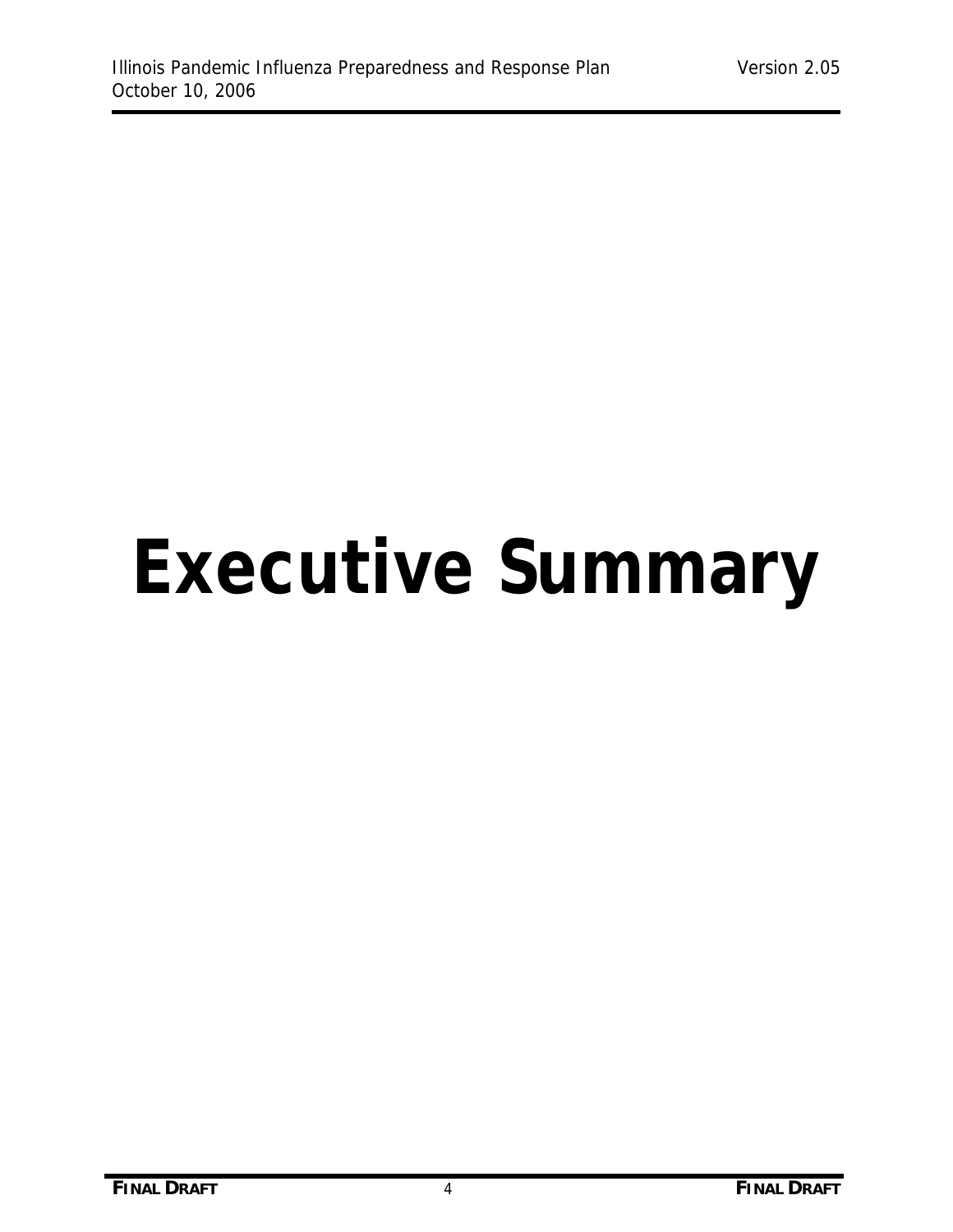## **Executive Summary**

In addition to this executive summary, the *State of Illinois Pandemic Influenza Preparedness and Response Plan* is divided into five primary sections: Introduction, Basic Plan, Concept of Operations, Support Annexes, and Appendices. The purpose of this summary is to briefly describe the purpose and contents of each of these sections.

#### **INTRODUCTION**

Most of us are familiar with seasonal influenza or the "flu," a viral infection that, despite annual vaccinations, results in approximately 36,000 deaths in the United States and more than 200,000 hospitalizations annually. Intermittently over the centuries, changes in the genetic makeup of influenza virus result in a new strain to which people have never been exposed. These new strains have the potential to cause a pandemic or worldwide outbreak of influenza, with potentially catastrophic consequences. In Illinois alone, a pandemic of even modest severity could result in thousands of deaths and the sickening of millions, even among previously healthy persons. A new strain of influenza virus, H5N1, has been found in birds in Asia and Europe, and has shown it can infect humans. If this avian virus undergoes further change, it could very well be the source of a new pandemic. It is impossible to know whether the currently circulating H5N1 strain will cause a human pandemic, but history and science suggest that the world will face one or more pandemics this century.

Among public health emergencies, influenza pandemics deserve special attention because:

- It is likely to be a prolonged event that may take the form of multiple "waves" that could reoccur over a period of a few months to more than a year;
- Key disease control measures, vaccine and antiviral medications, will either not be available at all or in limited quantities for several months after the onset of a pandemic;
- The supply of front-line health care workers will be reduced due to illness, the need to care for ill family members, or concern about personal or family-member safety, at a time when demand for the services of these workers will be extraordinarily high;
- Skilled personnel, medical supplies, and medical equipment will not be available from the federal government or from other states due to the expected ubiquity of illness;
- Disruption of basic critical functions, such as utilities, public safety, emergency response, production, and supply chains may exacerbate the primary adverse consequences of a pandemic, which would be widespread death and severe illness.

The *Illinois Pandemic Influenza Preparedness and Response Plan* was developed:

To identify steps that need to be taken by state government and its partners prior to a pandemic to improve the level of preparedness; and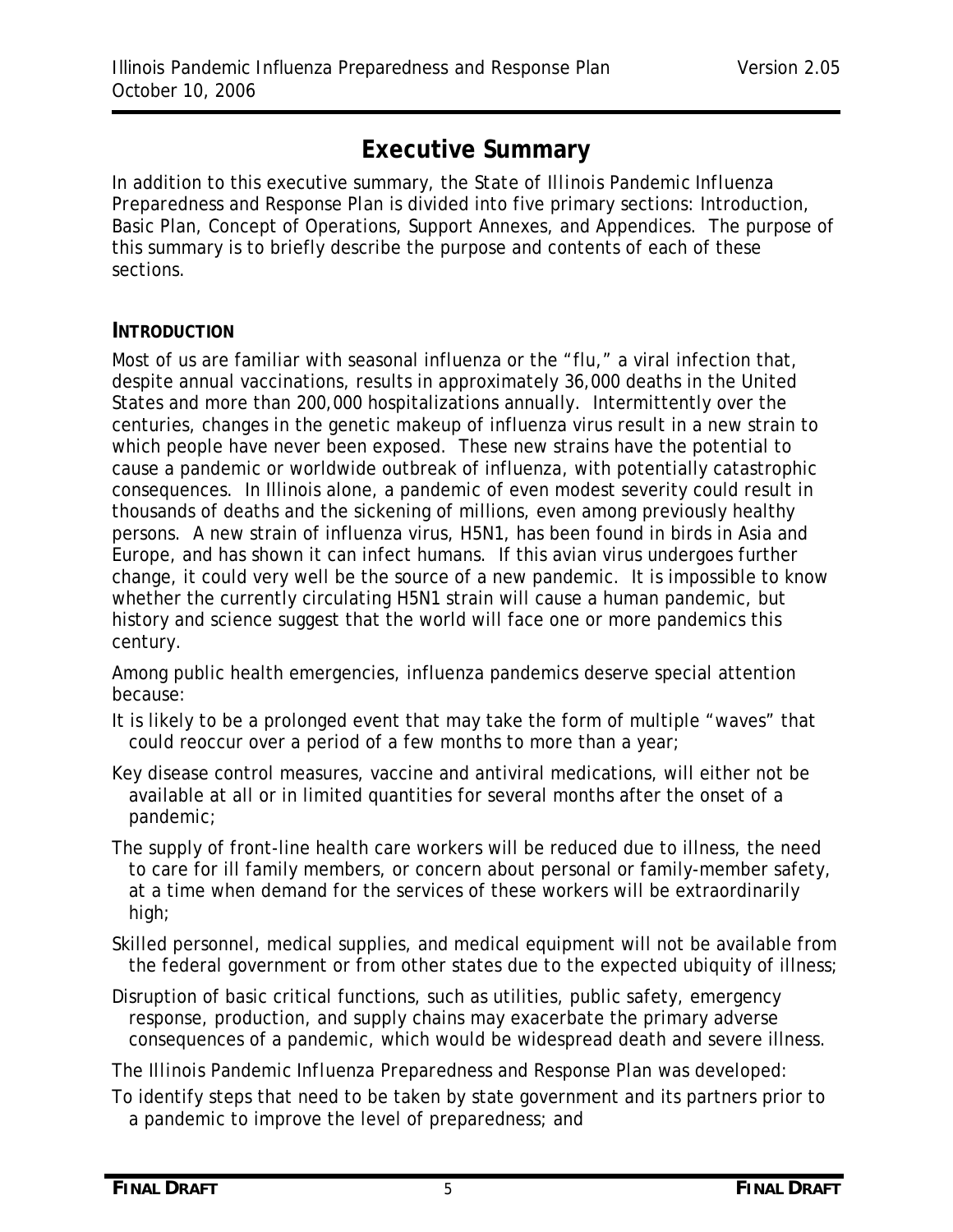To coordinate state-government-wide *response* activities in the event that a pandemic occurs.

These preparedness and response activities are organized according to the six pandemic phases identified by the World Health Organization.

#### **BASIC PLAN**

The intent of the plan is to describe a framework for Illinois to stop, slow or otherwise limit the spread of an influenza pandemic and sustain infrastructure and mitigate the impact to the economy and reduce social disruption. It provides the executive branch of state government with a set of preparedness activities and response functions, and provides local health departments, health care provider systems, and first responder organizations with preparedness and response expectations. When applicable, federal, non-governmental, private citizen and private enterprise roles also are suggested.

The *Illinois Pandemic Influenza Preparedness and Response Plan* is intended to be implemented within the context of a unified command emergency operating structure involving representation from local, state, and federal governments. This process will function under the command and general oversight of the Office of the Governor, with coordination assistance from the Illinois Emergency Management Agency (IEMA). The plan assigns more than 100 specific responsibilities to almost 30 state agencies. Plan maintenance involves an annual review by affected agencies, led by the Illinois Department of Public Health (IDPH), with dissemination of changes to all plan holders of record.

#### **CONCEPT OF OPERATIONS**

State government's role in the event of an influenza pandemic is to closely track the spread of the outbreak and rapidly mobilize and deploy resources to assist local government efforts in dealing with the expected widespread illness and increased demand on most essential government services. Due to the anticipated characteristics of a pandemic, the state and federal government are likely to become involved with providing assistance, guidance, and leadership almost immediately following the onset of such an event.

Overall direction and control authority reside with the Office of the Governor, with coordination and management expertise supplied by IEMA. IDPH will also assume a central response role during a pandemic influenza outbreak, based on the technical expertise, and statutory authorities over many health and medical issues. The plan includes lines of succession for both the Governor and the IDPH Director.

All state of Illinois emergency response plans, including the *Illinois Pandemic Influenza Preparedness and Response Plan*; operate within the framework of the *Illinois Emergency Operations Plan*. Moreover, this plan is intended to work in concert with several other plans that will be implemented during a pandemic to guide various aspects of the response, including the *IDPH Emergency Operations Plan*, the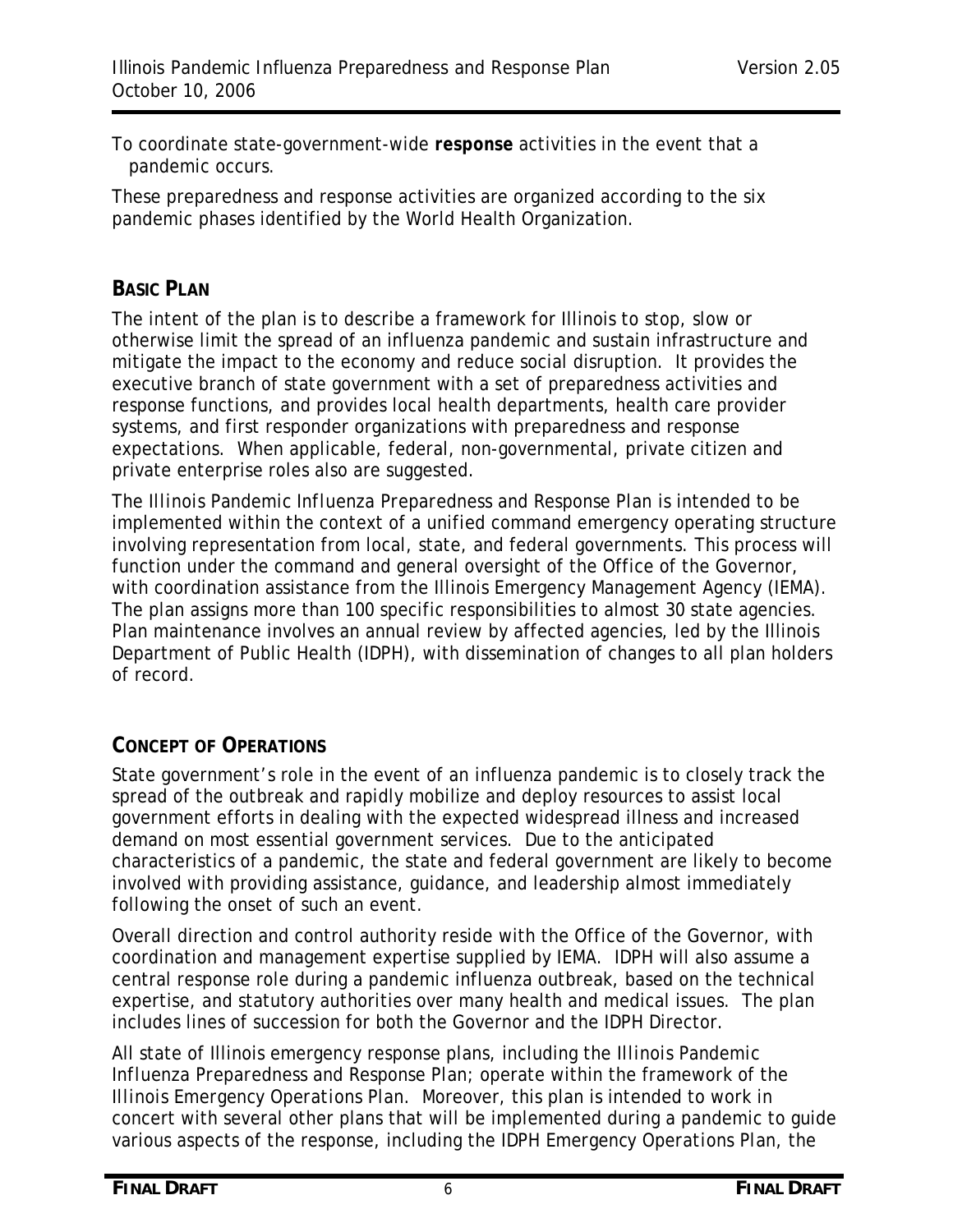*Illinois Strategic National Stockpile Plan,* and the *Emergency Medical Disaster Plan*. With respect to physical facilities, the central command for state operations will be the State Emergency Operations Center (SEOC) and, for IDPH, at the Public Health Emergency Operations Center (PHEOC).

The Concept of Operations section also provides guidance about the following preparedness and response areas:

#### *Preparedness*

- **Training**—Training will be delivered primarily through presentations and independent study courses. The targeted audiences include decision makers and other key elected and appointed officials, first responders, local health department personnel, and health care system personnel. Some of the more important topics to be covered: plans and procedures familiarization, media relations, and pandemic influenza characteristics and history. (*Lead:* IDPH)
- **Exercises**—Tabletop exercises must be conducted for various audiences, including those who will implement the state's response plans, response partners and other stakeholders, and senior officials from all three branches of government. Once roles and main operational concepts have been established and tested via tabletop exercises, functional and/or full-scale exercises may be needed to test the emergency response organizational structure in "real time" and include the efficacy of the process and communication flow within and outside of this structure. (*Lead:* IDPH)
- **Risk communication**—Timely, accurate, consistent and useful information must be regularly provided to the public, health care providers, local officials and the news media. Misinformation trends must be identified quickly and then rectified. (*Lead:* Office of the Governor)
- **Resource stockpiling and the identification of priority groups for receipt of these resources**—A vaccine against the pandemic flu will most likely not be available or in sufficient quantities within the first six months of the outbreak so national and state stockpiles of antiviral medications will be necessary to support response activities. The U.S. Department of Health and Human Services has established priority groups for vaccination and for antiviral treatment and prophylaxis. (*Lead:* Office of the Governor, under advisement from IDPH)

#### *Response*

- **Coordination and management**—The main thrust is to keep state partners in the response effort informed through briefings, conference calls, and other updating and shared decision making mechanisms. The frequency and extent of these communications will increase as the pandemic phases escalate. (*Lead:* Office of the Governor, with coordination/support from IEMA and advisement from IDPH)
- **Surveillance and laboratory testing**—Laboratory testing and disease reporting requirements will be expanded and adapted as needed to monitor circulating strains, define the magnitude and severity of pandemic activity in Illinois, and help target prevention and control activities. (*Lead:* IDPH)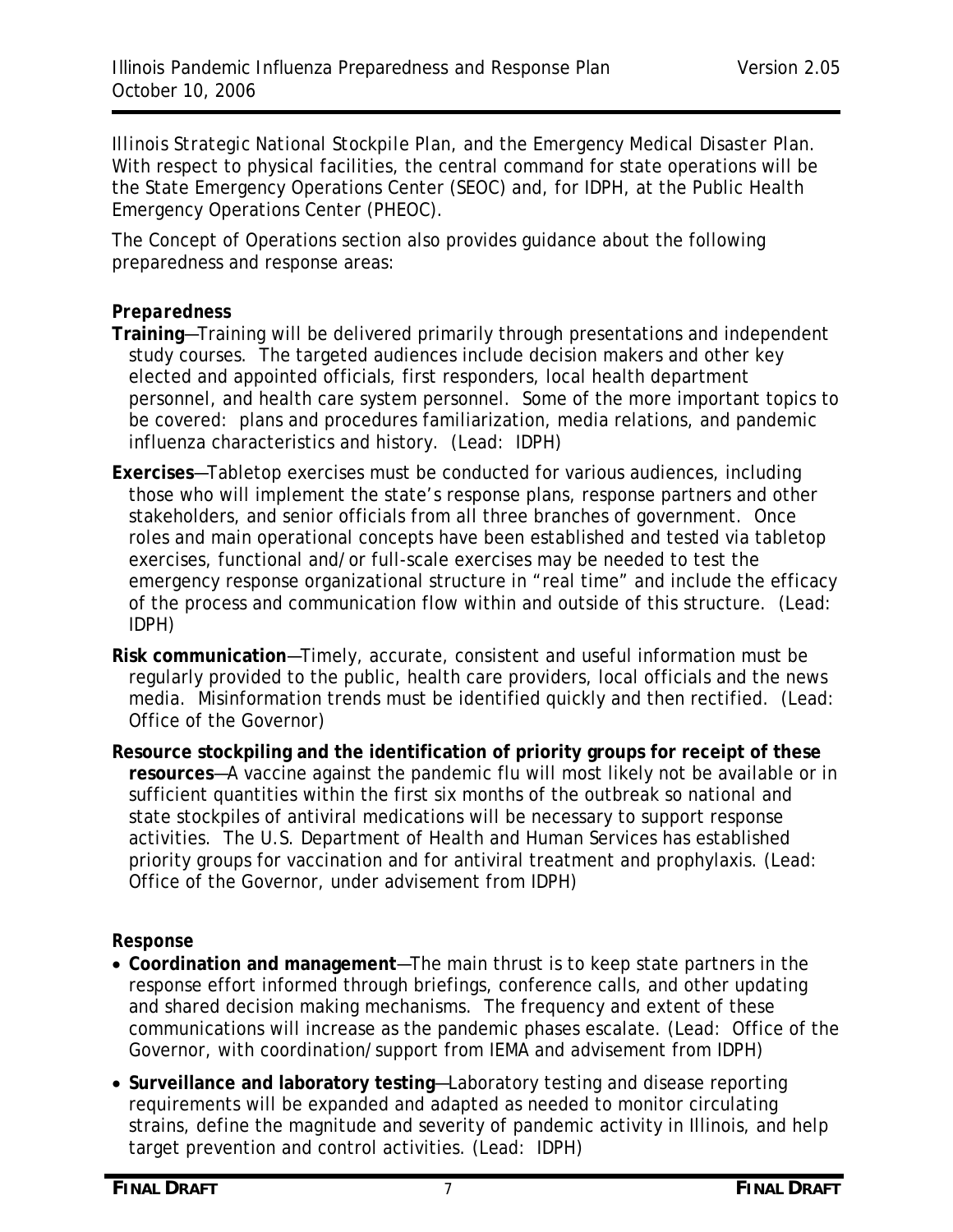- **Vaccine delivery**—Increasing adherence to recommendations for seasonal influenza vaccination and pneumococcal vaccination may lessen the adverse effects of an influenza pandemic. Once vaccine becomes available, major activities will consist of distributing vaccine to public and/or private sector vaccinators, appropriate storage, handling and vaccination, dose tracking, and safety monitory. (*Lead:* IDPH)
- **Antiviral medication distribution**—This is primarily a logistical operation. Security may become an issue and needs to be available. Coordination will be needed with neighboring jurisdictions. Inconsistent distribution policies could lead to certain jurisdictions being overwhelmed if the public perceives their policies to be relatively advantageous. Inventories, delivery schedules, and usage must be tracked. (*Lead:* IDPH)
- **Risk communications**—A sufficient quantity of spokespersons should receive media training, instruction in crisis and risk communications and guidance on public health measures and messages *prior* to the onset of a pandemic. Technology, including Internet Web sites, faxes, electronic mass mailing systems, satellite uplinks and telephone hotlines will play key roles in keeping the public and the health care community informed. Those providing information to the public must coordinate pandemic influenza media messages to ensure consistency and build public confidence in the measures being recommended. (*Lead:* Office of the Governor)
- **Plans and procedures**—These must be adjusted to reflect any emergency legislation or administrative rule changes. In addition, response partners must review and modify plans and procedures to reflect changing conditions and needs.

#### *Recovery*

This is primarily an IEMA role and involves helping individuals, communities, and commercial enterprises return to pre-pandemic conditions as quickly and painlessly as possible. State and federal statues govern many aspects of the recovery phase. (*Lead:* IEMA)

#### **SUPPORT ANNEXES**

Support annexes establish and describe major operational functions, which will serve as the building blocks of an emergency response effort throughout the stages of an influenza pandemic. Certain characteristics of the eight pandemic influenza response functions are displayed in the following table on the following page.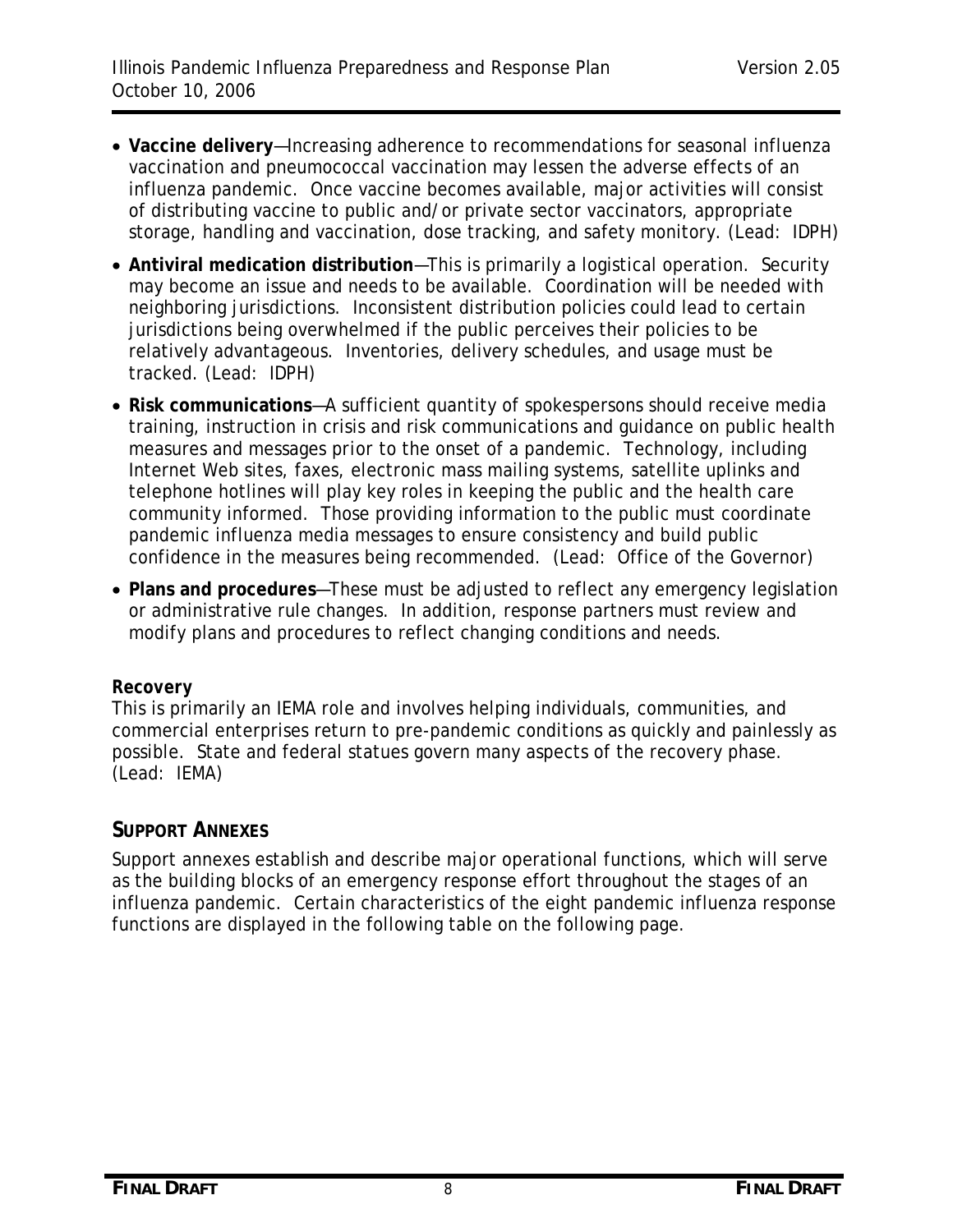| <b>Annex Name</b>                                                        | Primary     | Support                                           | Description                                                                                                                                                                             |
|--------------------------------------------------------------------------|-------------|---------------------------------------------------|-----------------------------------------------------------------------------------------------------------------------------------------------------------------------------------------|
| Surveillance and<br>Detection                                            | <b>IDPH</b> | DCMS, IDHS,<br>IDOA, IEPA, ISBE,<br><b>IDOC</b>   | Describes how health data will be<br>collected and used to understand the<br>characteristics & spread of a pandemic<br>and support decisions about interventions<br>(which ones? how?). |
| <b>Antiviral and Vaccine</b><br>Purchase and<br>Distribution             | <b>IDPH</b> | IEMA, AG, IDOC,<br>ISP, IDMA, IDOT,<br><b>ARC</b> | Describes how these key interventions<br>will be distributed and dispensed under<br>various availability scenarios (limited?<br>adequate?).                                             |
| Restriction of<br>Movement or Activities<br>to Control Disease<br>Spread | <b>IDPH</b> | GO, AG, IEMA, ISP                                 | Describes the array of legal authorities<br>available to restrict people's movements<br>and/or activities at the individual,<br>group/ facility, or community-wide<br>levels.           |
| <b>Emergency and Risk</b><br>Communication                               | GO          | IDPH, IEMA, DCMS                                  | Describes the communication of essential<br>information to the public and key<br>partners.                                                                                              |
| <b>Fatality Management</b>                                               | <b>IEMA</b> | IDPH, IDOT, IDMA,<br>IDOC, DHS, IEPA,<br>ISP, ARC | Describes state government's role in the<br>collection, handling, storage, and<br>disposition of human remains.                                                                         |
| <b>Training and Exercise</b><br>Schedule and Plan                        | GO          | IDPH, IEMA                                        | Exercises are necessary to test the<br>effectiveness and operational efficiency<br>of plans, procedures, training, facilities,<br>etc.                                                  |
| Surge (Hospitals, Labs,<br>Other)                                        | <b>IDPH</b> | IEMA, IDHS,<br>DCMS, ING, IDOT,<br>ARC, DPFR      | Describes strategies for providing patient<br>care and laboratories services when<br>demand is much higher than normal.                                                                 |
| PPE and Infection<br>Control                                             | <b>IDPH</b> | <b>IEPA</b>                                       | These measures are essential for<br>protecting front line medical workers,<br>other at-risk response personnel and the<br>general public.                                               |

**Table of Illinois Pandemic Influenza Preparedness and Response Plan Support Annexes** 

#### **APPENDICES**

Appendices provide reference information for users of the *Illinois Pandemic Influenza Preparedness and Response Plan*. They are:

- A list of acronyms
- A glossary
- Pertinent Internet links
- A list of reference materials used to develop the plan
- Avian Influenza and Emergency Response Plan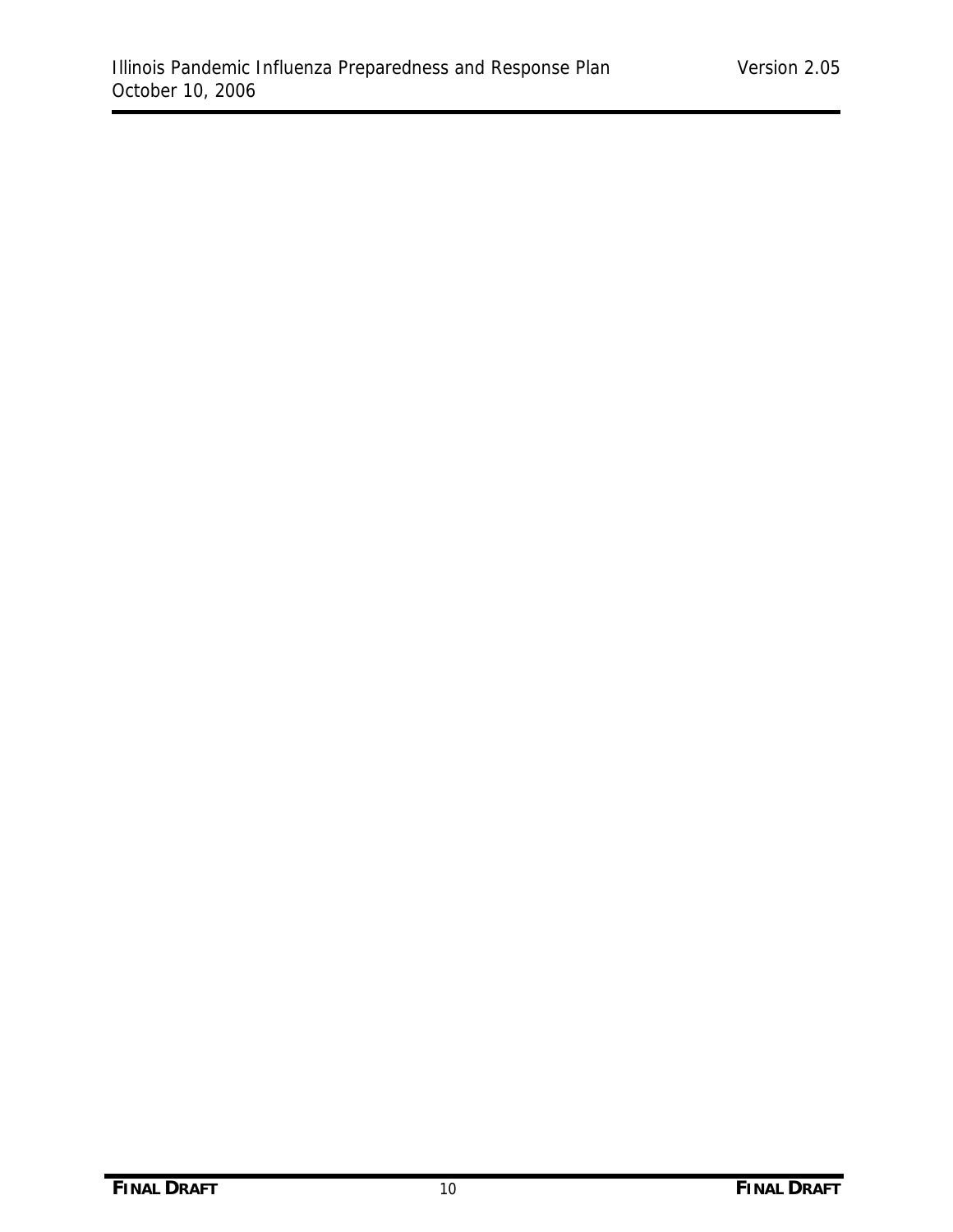# **Introduction**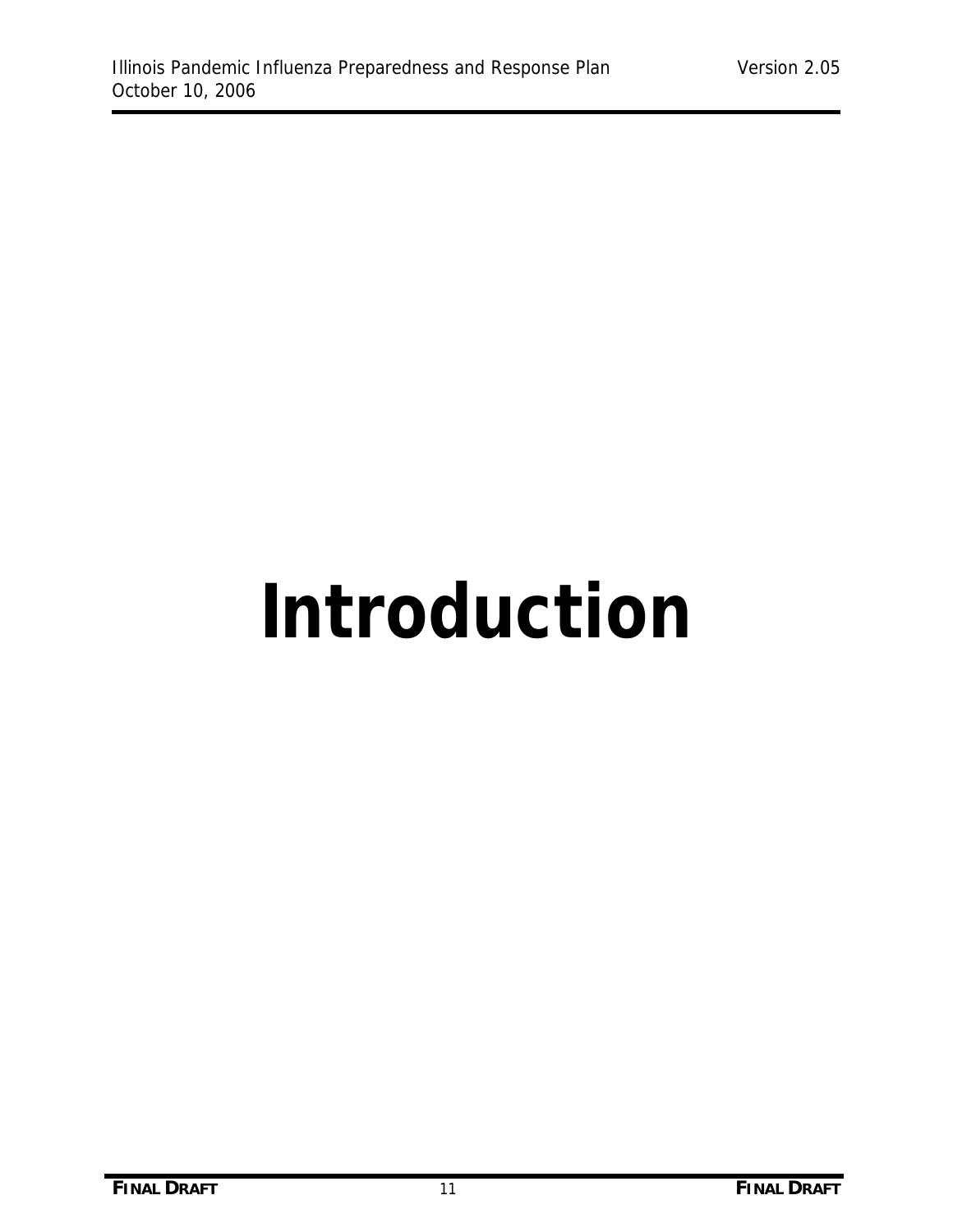#### **Pandemic: A Worldwide Outbreak of Influenza**

An influenza pandemic is a global outbreak of disease that occurs when a new influenza A virus appears or "emerges" in the human population, causes serious illness, and then spreads easily from person to person worldwide. Pandemics are different from seasonal outbreaks or "epidemics" of influenza. Seasonal outbreaks are caused by subtypes of influenza viruses that are already in existence among people, whereas pandemic outbreaks are caused by new subtypes or by subtypes that have never circulated among people or that have not circulated among people for a long time. Past influenza pandemics have led to high levels of illness, death, social disruption, and economic loss.

#### **Phases of a Pandemic**

| Phase   | <b>Definition</b>                                                                                                                                                                                                                                      |
|---------|--------------------------------------------------------------------------------------------------------------------------------------------------------------------------------------------------------------------------------------------------------|
| Phase 1 | No new influenza virus subtypes have been detected in<br>humans. However, a circulating animal influenza virus<br>subtype poses a substantial risk of human disease.                                                                                   |
| Phase 2 | No new influenza virus subtypes have been detected in<br>humans. An influenza virus subtype that has caused human<br>infection may be present in animals. If present in animals,<br>the risk of human infection or disease is considered to be<br>low. |
| Phase 3 | Human infection(s) with a new subtype, but no human-to-<br>human spread, or at most rare instances of spread to a close<br>contact.                                                                                                                    |
| Phase 4 | Small cluster(s) with limited human-to-human transmission<br>but spread is highly localized, suggesting that the virus is not<br>well adapted to humans.                                                                                               |
| Phase 5 | Larger cluster(s) but human-to-human spread still localized,<br>suggesting that the virus is becoming increasingly better<br>adapted to humans but may not yet be fully transmissible<br>(substantial pandemic risk).                                  |
| Phase 6 | Pandemic: increased and sustained transmission in general<br>population.                                                                                                                                                                               |

**Vaccines to Protect Against Pandemic Influenza Viruses** 

A vaccine probably would not be available in the early stages of a pandemic. When a new vaccine against an influenza virus is being developed, scientists around the world work together to select the virus strain that will offer the best protection against that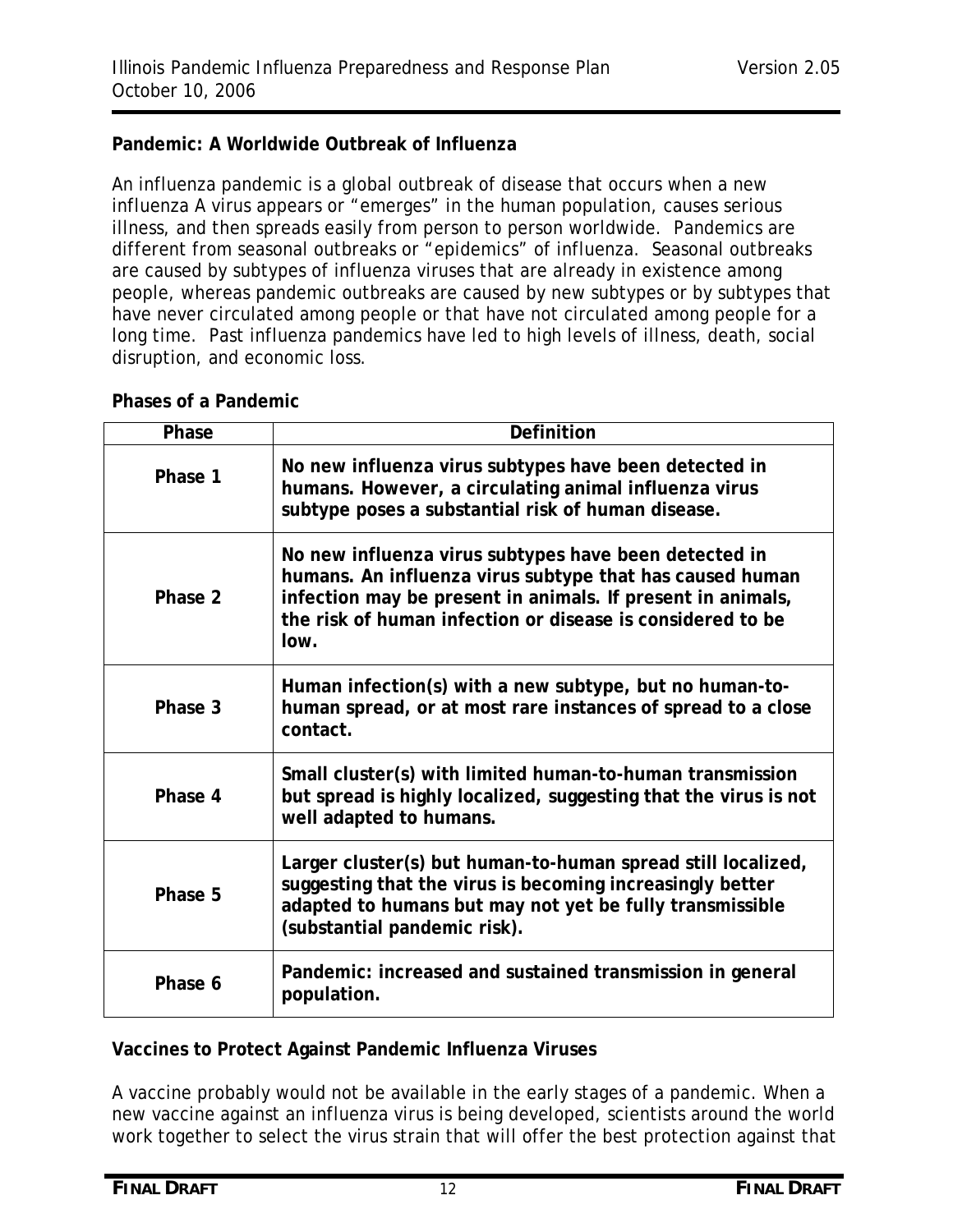virus, and then manufacturers use the selected strain to develop a vaccine. Once a potential pandemic strain of influenza virus is identified, it takes six to eight months before a vaccine will be widely available. If a pandemic occurs, it is expected that the U.S. government will work with many partner groups to make recommendations to guide the early use of vaccine.

#### **Antiviral Medications to Prevent and Treat Pandemic Influenza**

Four different influenza antiviral medications (amantadine, rimantadine, oseltamivir, and zanamivir) are approved by the U.S. Food and Drug Administration for the treatment and/or prevention of influenza. All four work against influenza A viruses. However, sometimes influenza virus strains can become resistant to one or more of these drugs, and thus the drugs may not always work. For example, the influenza A (H5N1) viruses identified in human patients in Asia in 2004 and 2005 have been resistant to amantadine and rimantadine. Monitoring of avian viruses for resistance to antiviral medications is ongoing.

#### **Preparing for the Next Pandemic**

Many scientists believe it is only a matter of time until the next influenza pandemic occurs. The severity of the next pandemic cannot be predicted, but modeling studies suggest that its effect in the United States could be severe. In the absence of any control measures (vaccination or drugs), it has been estimated that in the United States a "medium–level" pandemic could cause 89,000 to 207,000 deaths, between 314,000 and 734,000 hospitalizations, 18 to 42 million outpatient visits, and another 20 to 47 million people being sick. Between 15% and 35% of the U.S. population could be affected by influenza pandemic, and the economic impact could range between \$71.3 and \$166.5 billion.

| Potential Pandemic Influenza Deaths and Hospitalizations in Illinois<br>from a Pandemic Flu (Assuming a 15% -- 35% attack rate)* |                           |                       |                             |
|----------------------------------------------------------------------------------------------------------------------------------|---------------------------|-----------------------|-----------------------------|
| Projected Dead                                                                                                                   | Projected<br>Hospitalized | Projected Outpatient  | <b>Projected Cases</b>      |
| 4,000 to 9,000                                                                                                                   | 12,000-38,000             | 3/4 million-2 million | 2 million $-4.5$<br>million |

\*Estimates are based on CDC national projections

Influenza pandemics are different from many of the threats for which public health and the health-care system are currently planning:

• The pandemic will last much longer than most other emergency events and may include "waves" of influenza activity separated by months (in 20th century pandemics, a second wave of influenza activity occurred 3 to 12 months after the first wave).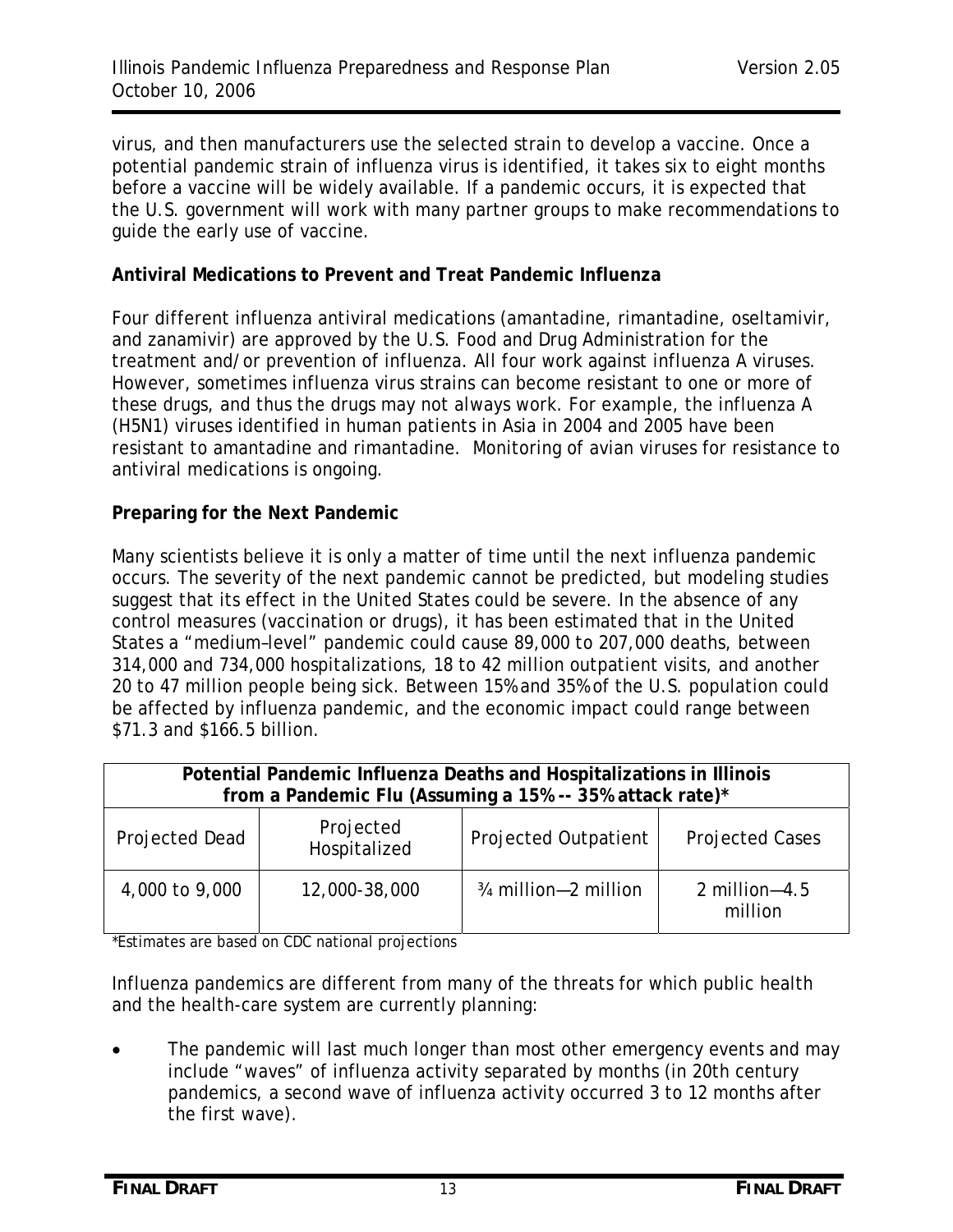- The numbers of health-care workers and first responders available to work can be expected to be reduced; they will be at high risk of illness through exposure in the community and in health-care settings, and some may have to miss work to care for ill family members.
- Resources in many locations could be limited because of how widespread influenza pandemic would be.

Because of these differences and the expected size of influenza pandemic, it is important to have completed planning and preparedness activities to be able to respond promptly and adequately. The purpose of the State of Illinois *Pandemic Influenza Preparedness and Response Plan* is to provide a framework for Federal, State and local public health and medical officials to work together to reduce the influenza-morbidity, mortality, and social disruption which would result from a pandemic influenza outbreak

The *Pandemic Influenza Preparedness and Response Plan* should be read and understood prior to influenza pandemic. It is a dynamic document that will be updated to reflect new developments in the understanding of the influenza virus, its spread, treatment, and prevention. The plan will also incorporate changes in response roles and improvements in response capability development through ongoing planning efforts.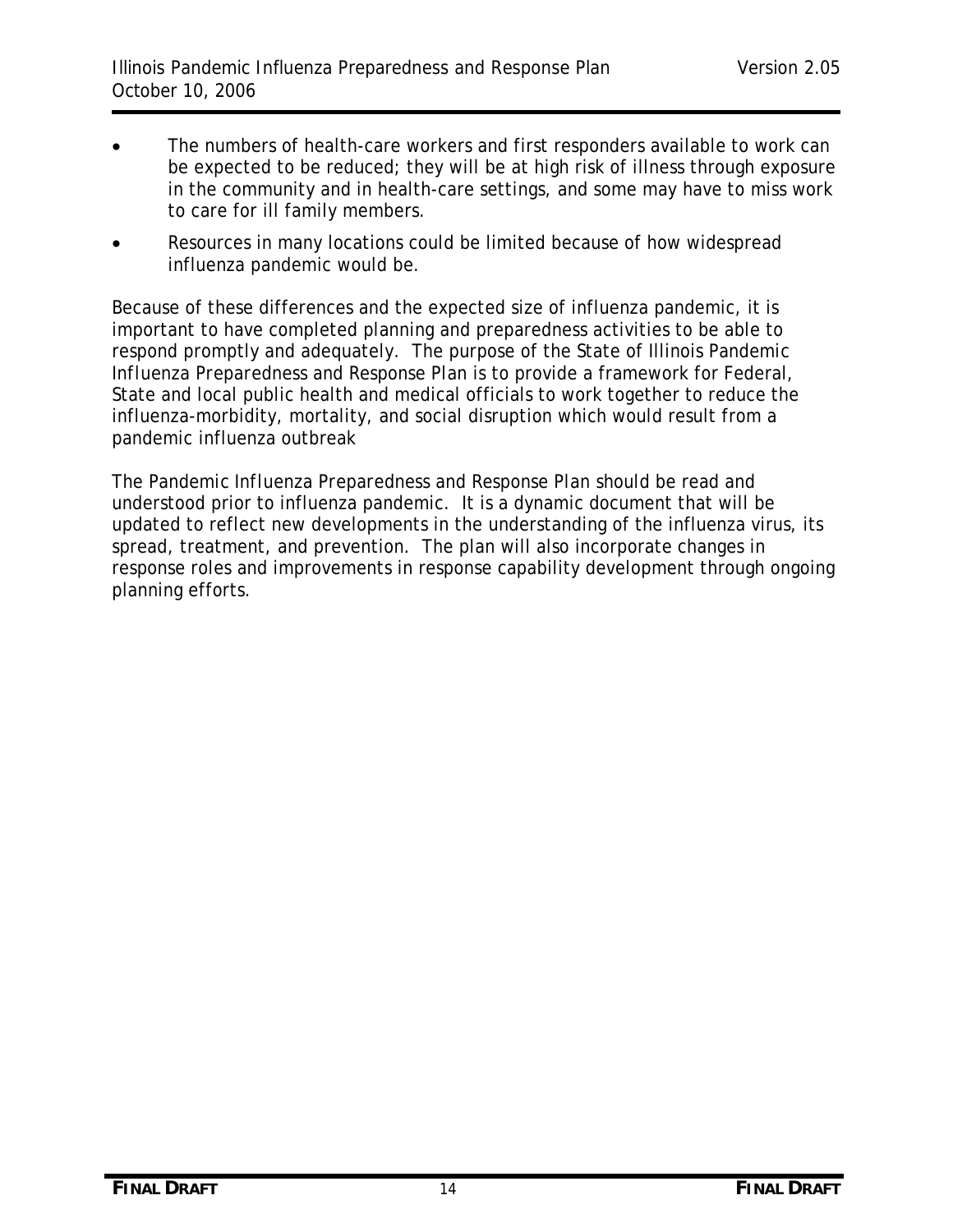## **Basic Plan**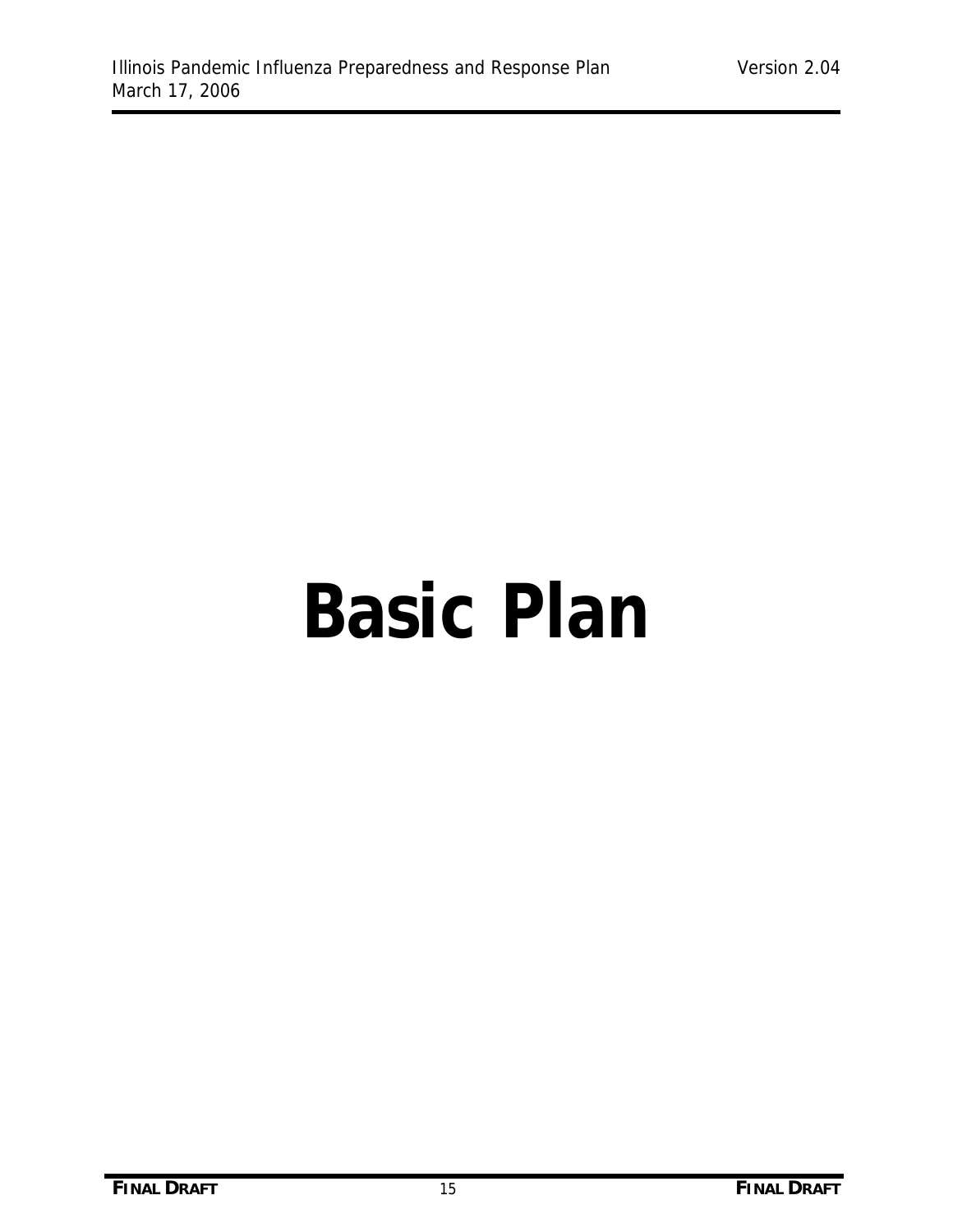## **1.0 Purpose**

The purpose of the State of Illinois *Pandemic Influenza Preparedness and Response Plan* is to provide a framework for of Federal, State, local, private-sector, and nongovernmental entities to work together to reduce the influenza-morbidity, mortality, and social disruption which would result from a pandemic influenza outbreak. The plan describes the incident management activities, concepts and structure under which the State of Illinois will operate during a pandemic influenza outbreak and the roles and responsibilities and activities that apply to command and control staff. Other goals and objectives of the *Pandemic Influenza Preparedness and Response Plan* include:

- To define and recommend preparedness activities that should be undertaken before a pandemic that will enhance the effectiveness of a pandemic response.
- To describe state coordination of a pandemic response and collaboration with local levels including definition of roles, responsibilities, and actions.
- To describe interventions that should be implemented as components of an effective influenza pandemic response.
- To guide health departments, health care system, and first responders in the development of state pandemic influenza preparedness and response procedures.
- To provide technical information on which recommendations for preparedness and response are based.

## **2.0 Goals and Objectives**

The primary goal of the *Pandemic Influenza Preparedness and Response Plan is to*  Limit morbidity and mortality of influenza and its complications during a pandemic and decrease social disruption and economic loss.

- Ensure optimal coordination, decision-making, and communication between federal, state, and local levels
- Detect novel influenza strains through clinical and virologic surveillance of human and animal influenza disease
- Implement a vaccination program that rapidly administers vaccine to priority groups and monitors vaccine effectiveness and safety
- Deliver antiviral drug therapy and prophylaxis and avoid inappropriate use of these agents, which may result in antiviral resistance
- Implement measures to decrease the spread of disease guided by the epidemiology of the pandemic
- Provide optimal medical care and maintain essential community services
- Communicate effectively with the public, health care providers, community leaders and the media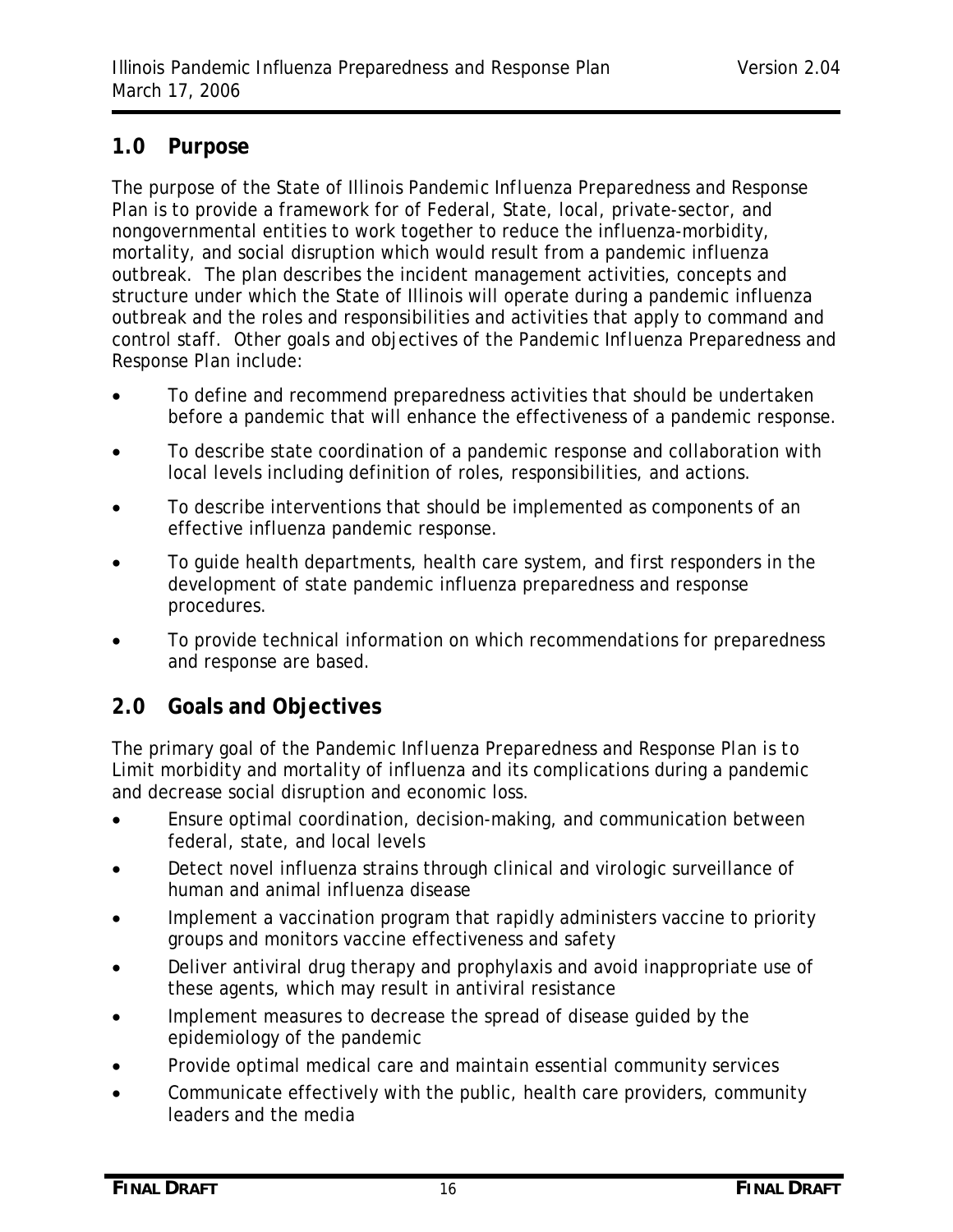## **3.0 Plan Organization**

The *Pandemic Influenza Preparedness and Response Plan* includes an Introduction, Basic Plan, Concept of Operations, Support Annexes, and Appendices. The core plan describes coordination and decision making at the state level; provides an overview of key issues for preparedness and response; and outlines action steps to be taken at the state level before, during, and after a pandemic.

The Support Annexes describe activities of the primary and support elements needed for effective response. The Annexes provide guidance for the State of Illinois government agencies and departments to conduct emergency preparedness, response and recovery. The *Illinois Strategic National Stockpile Plan* and *Emergency Medical Disaster Plan* are supplements to the *Pandemic Influenza Preparedness and Response Plan* that relate to functions specific to requesting, receiving, distributing, and dispensing vaccine, antivirals, and other medical material; and medical surge and mass care. The supplemental plans work in conjunction with the *Pandemic Influenza Preparedness and Response Plan*.

The Appendices provide clarification or additional information to support the Basic Plan, Concept of Operations, and Support Annexes.

## **4.0 Applicability**

The *Pandemic Influenza Preparedness and Response Plan* applies to all state agencies, departments and commissions under the Governor of Illinois that may be requested to provide assistance or conduct operations in actual or potential incidents. These incidents require a coordinated response by an appropriate combination of Federal, State, local and nongovernmental entities.

## **5.0 Incident Management Activities**

The *Pandemic Influenza Preparedness and Response Plan* addresses the full spectrum of activities related to incident management, including prevention, preparedness, response and recovery actions. This plan focuses on those activities that are directly related to an evolving incident or potential incident rather than steady-state preparedness or readiness activities conducted in the absence of a specific threat or hazard.

When not specifically prescribed, a Unified Command consisting of local, State, and Federal senior competent emergency response officials at the site shall be the preferred approach to integrating several levels of government into an ICS during pandemic influenza.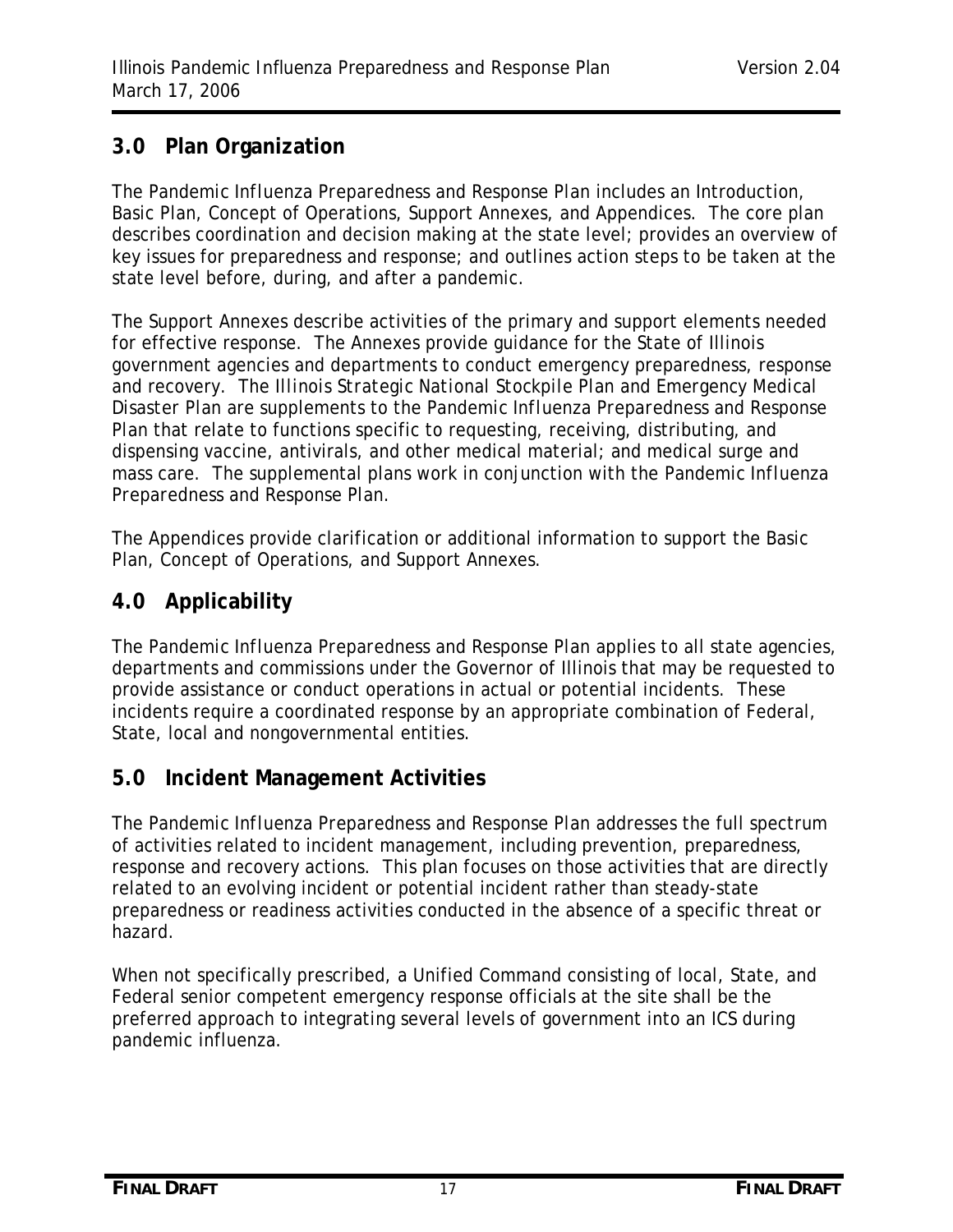## **6.0 Policies**

#### *Capabilities*

The State of Illinois will establish and maintain an effective preparedness, response and recovery capability for any level of emergency requiring State assistance. Illinois Emergency Management Agency (IEMA) is the Governor's staff agency responsible for management and coordination of the State's disaster response and recovery efforts. Each State agency will maintain its own internal control structure and organization during disasters.

#### *Emergency Management Assistance Compact (EMAC)*

The Emergency Management Assistance Compact (EMAC) allows the State of Illinois to provide or receive mutual aid if requested by another State and establishes procedures for reciprocity, reimbursement, workers' compensation, etc. A request for assistance comes from the Governor and the actual details are coordinated by the state emergency management agencies involved.

## **7.0 Key Concepts**

This section summarizes key concepts that are reflected throughout the *Pandemic Influenza Preparedness and Response Plan*.

- Systematic and coordinated incident management including protocols for: incident reporting; coordinated action; alert and notification; mobilization of State resources to augment existing local capabilities; operating under differing threats or threat levels; and integration of crisis and consequence management functions.
- Proactive notification and deployment of State resources in anticipation of or in response to catastrophic events in coordination and collaboration with local governments and private entities when possible.
- Coordinating incident communication, worker safety and health, private-sector involvement, and other activities that are common to the majority of incidents.
- Organizing Support Annexes to facilitate the delivery of critical State resources, assets, and assistance. State departments and agencies agree to assist with activities listed in the Support Annexes based on authorities, resources, and capabilities.
- Providing mechanisms for vertical and horizontal coordination, communications, and information sharing in response to threats or incidents. These mechanisms facilitate coordination among State, and local entities and the Federal Government, as well as between the public and private sectors.
- Facilitating State support to State departments and agencies acting under the requesting department's or agency's own authorities.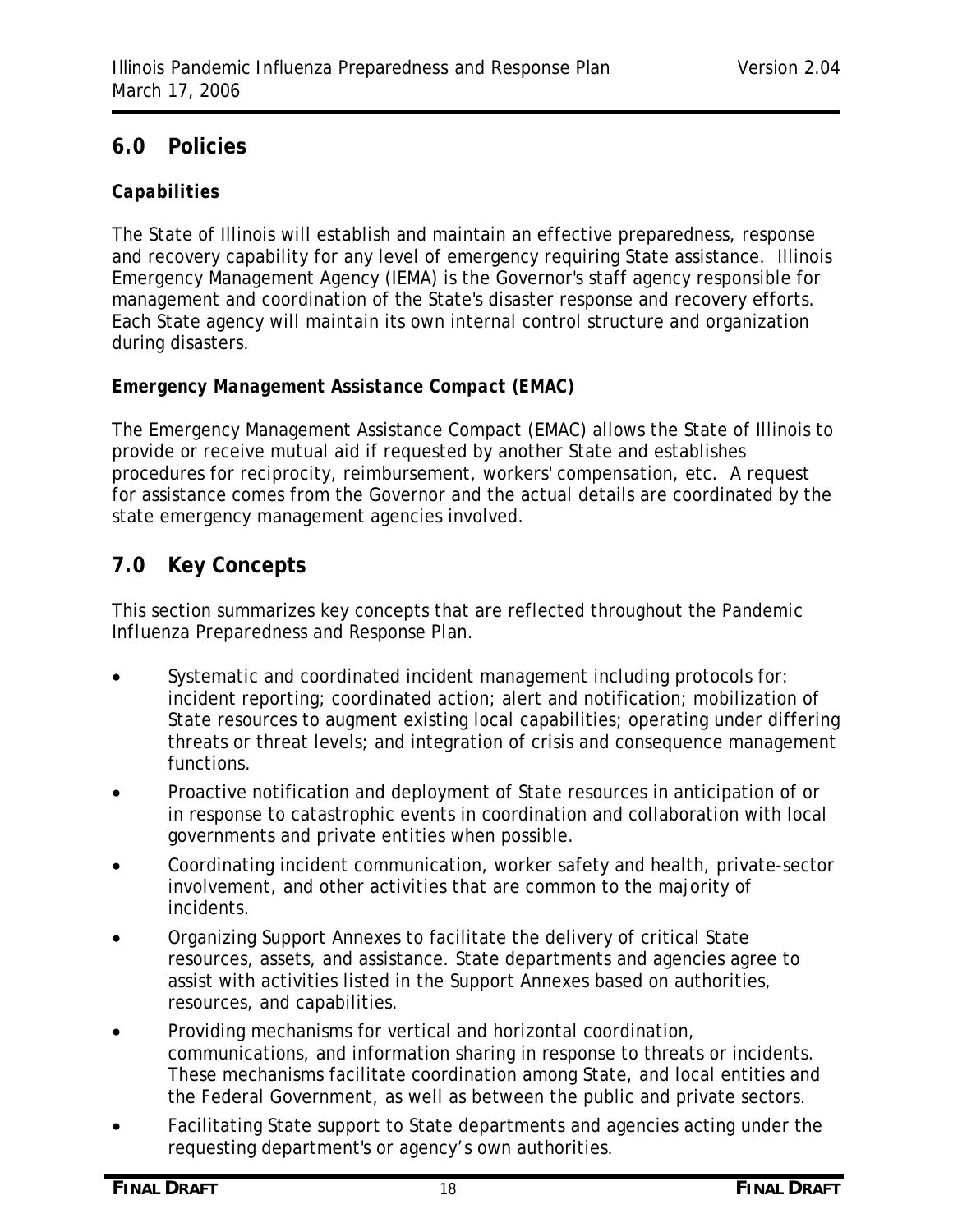• Providing the basis for coordination of interagency and intergovernmental planning, training, exercising, assessment, coordination, and information exchange.

### **8.0 Planning Assumptions and Considerations**

#### *Command and Control*

- Incidents are typically managed at the lowest possible geographic, organizational, and jurisdictional level.
- Incident management activities will be initiated and conducted using the principles contained in the National Incident Management System (NIMS).
- The combined expertise and capabilities of government at all levels, the private sector, and nongovernmental organizations will be required to prevent, prepare for, respond to, and recover from incident.
- Local governments have the primary responsibility to provide public health and emergency medical services within their jurisdictions.
- State government will provide (for counties without a health department) and/or augment public health and emergency medical services that exceed the capabilities of the local government.

#### *State and Local Governments and Health Care System*

- Influenza pandemic will place a substantial burden on inpatient and outpatient health care services. Because of the increased risk of exposure to pandemic virus in health care settings, illness and absenteeism among health care workers in the context of increased demand will further strain the ability to provide quality care.
- In addition to a limited number of hospital beds and staff shortages, equipment and supplies may be in short supply. The disruptions in the health care system that result from a pandemic may also have an impact on blood donation and supply.
- Planning by state and local health departments and the health care system is important to address potential shortages. Strategies to increase hospital bed availability include deferring elective procedures, more stringent triage for admission, and earlier discharge with follow-up by home health care personnel. Local coordination can help direct patients to hospitals with available beds and distribute resources to sites where they are needed.
- Health care facilities may need to be established in non-traditional sites to help address temporary surge needs. Specific challenges in these settings such as infection control must be addressed.
- Not all ill persons will require hospital care but many may need other support services. These include home health care, delivery of prescription drugs, and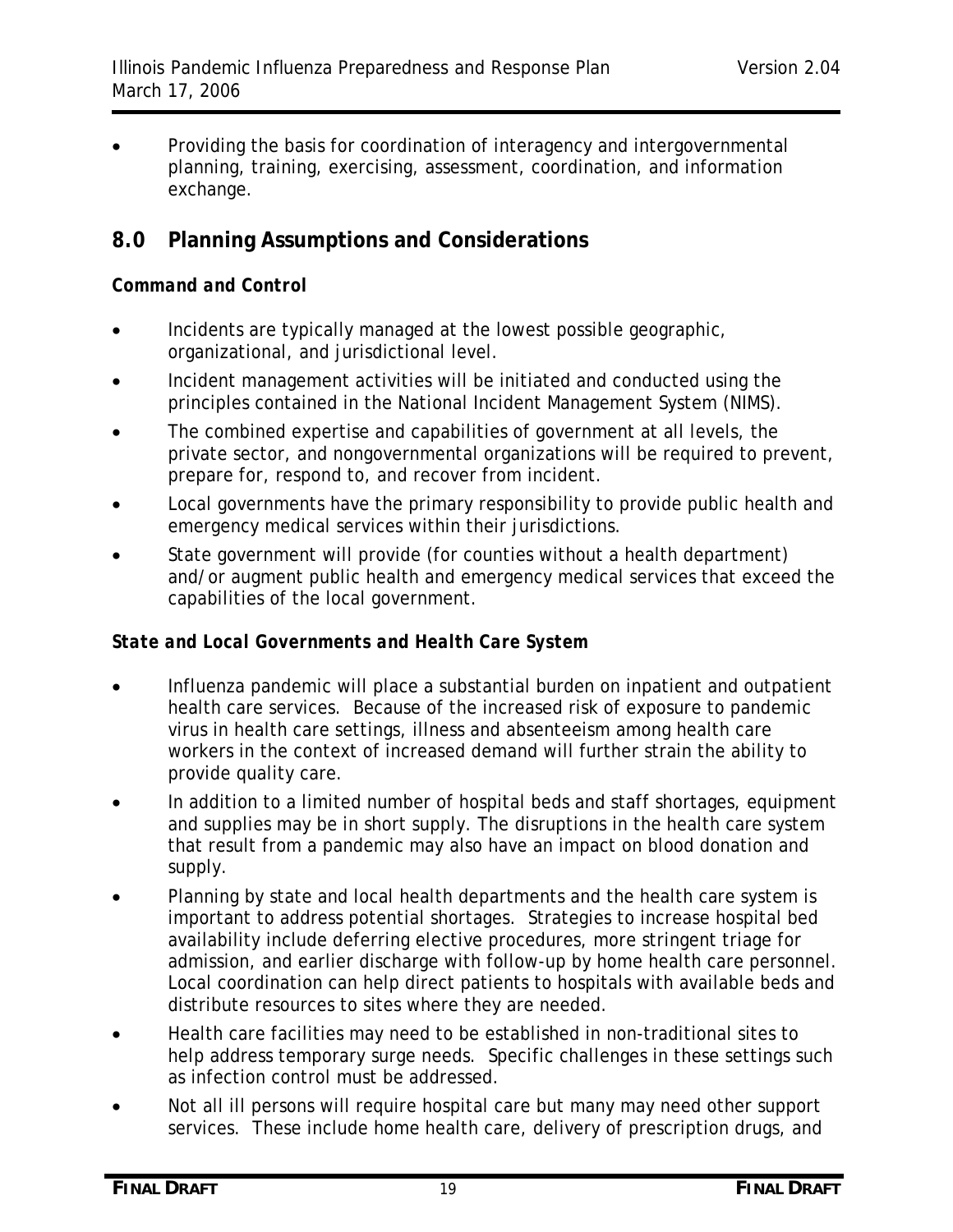meals. Local planning is needed to address the delivery of these and essential community functions such as police, fire, and utility service.

#### *Vaccine and Antiviral Supply Levels and Availability*

- When a pandemic first strikes vaccine will likely not be ready for distribution. Because of this, antiviral drug therapy and preventive use in those not infected (prophylaxis), quality medical care, and interventions to decrease exposure and/or transmission of infection will be important approaches to decrease the disease burden and potentially the spread of the pandemic until vaccine becomes available.
- Vaccine will need to be targeted to priority groups that will be defined based on several factors. These may include: the risk of occupational infections/transmission (e.g., health care workers); the responsibilities of certain occupations in providing essential public health safety services; impact of the circulating pandemic virus on various age groups; and heightened risks for persons with specific conditions. Although the priority groups for annual influenza vaccination will provide some guidance for vaccine for a pandemic, the risk profile for a pandemic strain and the priorities for vaccination may differ substantially and therefore will need to be guided by the epidemiologic pattern of the pandemic as it unfolds.
- Later in the pandemic, vaccine supply will approximate demand, and vaccination of the full at-risk population can occur.
- The objective of antiviral prophylaxis is to prevent influenza illness. Prophylaxis would need to continue throughout the period of exposure in a community. The objective of treatment is to decrease the consequences of infection. For optimal impact, treatment needs to be started as soon as possible and within 48 hours of the onset of illness.
- The available supply of influenza antiviral medications is limited and production cannot be rapidly expanded: there are few manufacturers and these drugs have a long production process. In 2003, oseltamivir was added to the SNS. Analysis is ongoing to define optimal antiviral use strategies, potential health impacts, and cost-effectiveness of antiviral drugs in the setting of a pandemic. Results of these analyses will contribute to decisions regarding the appropriate antiviral drugs to maintain in the SNS. Planning by public and private health care organizations is needed to assure effective use of available drugs, whether from a national stockpile, state stockpiles or the private sector.
- Developing guidelines and educating physicians, nurses, and other health care workers before and during the pandemic will be important to promote effective use of these agents in the private sector.

#### *Infection Control and Disease Containment*

• Infection control in hospitals and long-term care facilities prevents the spread of infection among high-risk populations and health care workers.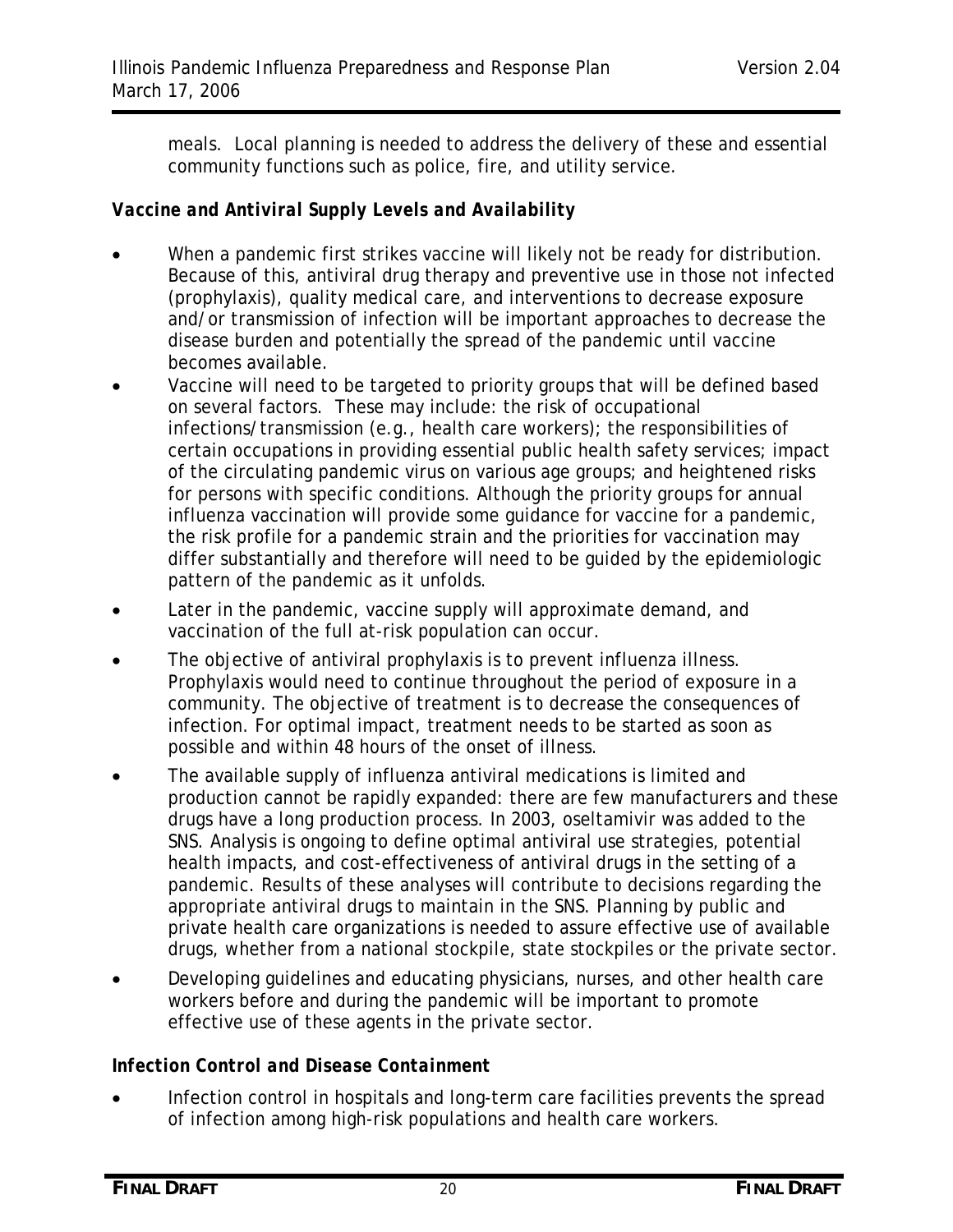- Because influenza strains that cause annual outbreaks are effectively transmitted between people and can be transmitted by people who are infected but appear well, efforts to prevent their introduction into the U.S. or decrease transmission in the community are likely to have limited effectiveness.
- If a novel influenza strain that is not as efficiently spread between people causes outbreaks in other countries or the U.S., measures such as screening travelers from affected areas, limiting public gatherings, closing schools, and/or quarantine of exposed persons could slow the spread of disease. Decisions regarding use of these measures will need to be based on their effectiveness and the epidemiology of the pandemic.

#### *Emergency and Risk Communication*

- Informing health care providers and the public about influenza disease and the course of the pandemic, the ability to treat mild illness at home, the availability of vaccine, and priority groups for earlier vaccination will be important to ensure appropriate use of medical resources and avoid possible panic or overwhelming of vaccine delivery sites.
- Effective communication with community leaders and the media also is important to maintain public awareness, avoid social disruption, and provide information on evolving pandemic response activities.

### **9.0 Roles and Responsibilities**

#### *State Government*

As the chief executive, the Governor is responsible for the public safety and welfare of the people of the State of Illinois. The Governor:

- Is responsible for coordinating State resources to address the full spectrum of actions to prevent, prepare for, respond to, and recover from incidents in an all-hazards context to include terrorism, natural disasters, accidents, and other contingencies;
- Under certain emergency conditions, has police power to make, amend, and rescind orders and regulations;
- Provides leadership and plays a key role in communicating to the public and in helping people, businesses, and organizations cope with the consequences of any type of declared emergency within State jurisdiction;
- Encourages participation in mutual aid and implements authorities for the State to enter into mutual aid agreements with other States to facilitate;
- Is the Commander-in-Chief of the Illinois National Guard; and
- Requests Federal assistance when it becomes clear that State or tribal capabilities will be insufficient or have been exceeded or exhausted.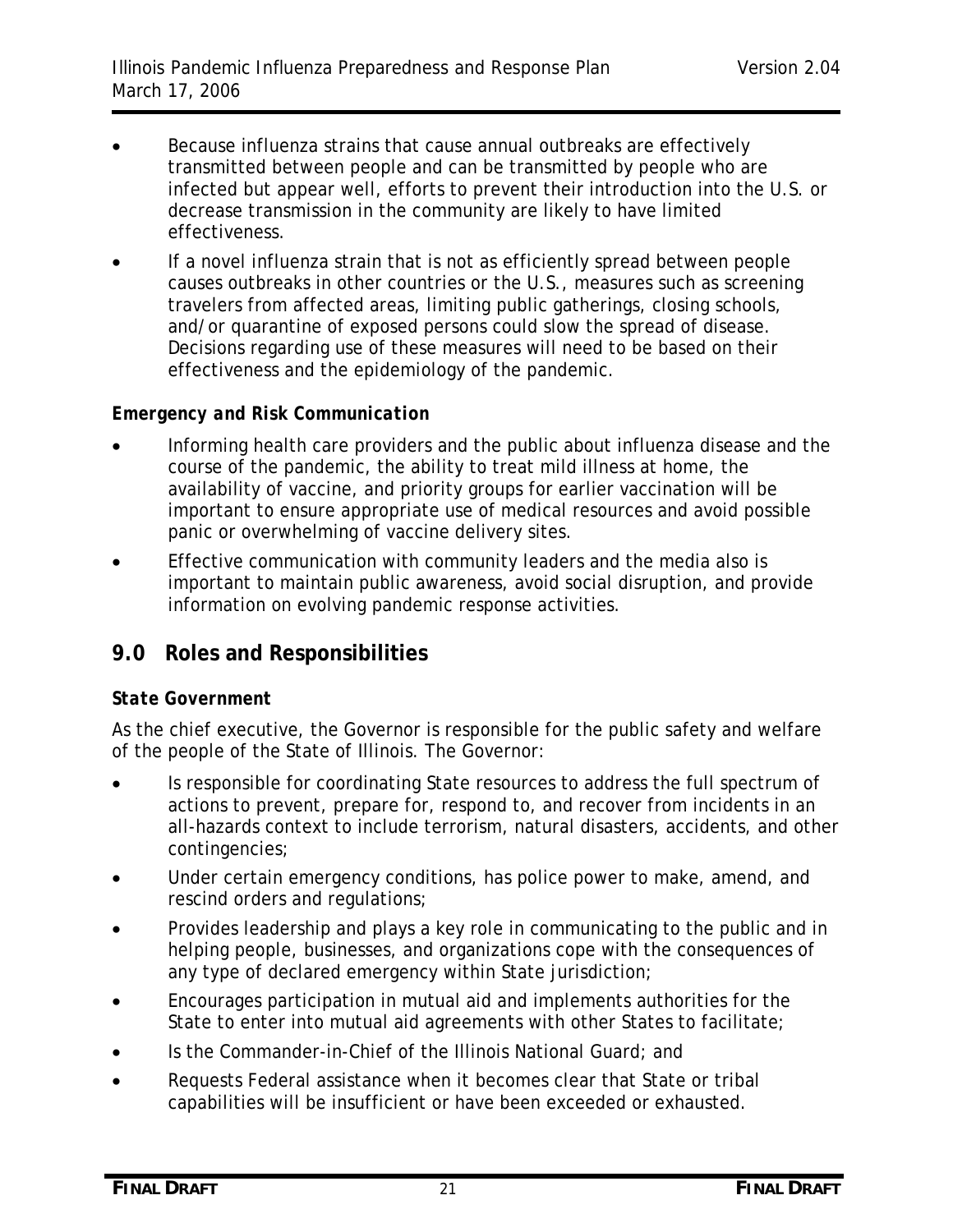In support of the state's preparedness, response and recovery from a pandemic influenza, the following agencies and departments have been assigned primary and support roles and responsibilities. The roles and responsibilities listed are consistent with tasks outlined in the IEOP.

| <b>Primary Agency</b><br><b>Role and Responsibilities</b> |                                                                                                                                                                                                                            |
|-----------------------------------------------------------|----------------------------------------------------------------------------------------------------------------------------------------------------------------------------------------------------------------------------|
|                                                           | Coordinate Illinois' health and medical activities in preparedness,<br>response and recovery from pandemic influenza                                                                                                       |
|                                                           | Identify public and private sector partners needed for public health<br>and medical effective planning and response                                                                                                        |
|                                                           | Develop key components of pandemic influenza preparedness plan:<br>surveillance, distribution of vaccine and antivirals, disease<br>containment, and training and education                                                |
|                                                           | Integrate pandemic influenza planning with other planning activities<br>conducted under CDC's and HRSA's bioterrorism preparedness<br>cooperative agreements with states                                                   |
|                                                           | Coordinate with local areas to ensure development of local plans as<br>called for by the state plan and provide resources, such as templates<br>to assist in planning process                                              |
|                                                           | Coordinate health care surge capacity planning.                                                                                                                                                                            |
| <b>Illinois Department</b><br>of Public Health            | Develop data management systems needed to implement components<br>of the plan                                                                                                                                              |
|                                                           | Assist local jurisdictions with exercising plans                                                                                                                                                                           |
|                                                           | Coordinate and makes recommendations for disease containment                                                                                                                                                               |
|                                                           | Coordinate public health and medical emergency and risk<br>communication messages                                                                                                                                          |
|                                                           | Develop infection control guidelines for fatality management<br>activities                                                                                                                                                 |
|                                                           | Evaluate the condition of hospitals and nursing homes to ensure the<br>continued safety of residents during an influenza pandemic<br>(development of a checklist for this purpose is recommended,<br>preferably pre-event) |
|                                                           | Determine the availability of health and medical resources and will<br>assist in the development of a plan in concert with the SEOC staff to<br>mobilize resources into affected areas                                     |
|                                                           | Coordinate the request, receipt, breakdown, and distribution of the<br>Strategic National Stockpile for the State of Illinois                                                                                              |
|                                                           | Develop a communication protocol for early notification of the IDOA<br>and/or IDNR Directors of any unusual zoonoses that may represent a                                                                                  |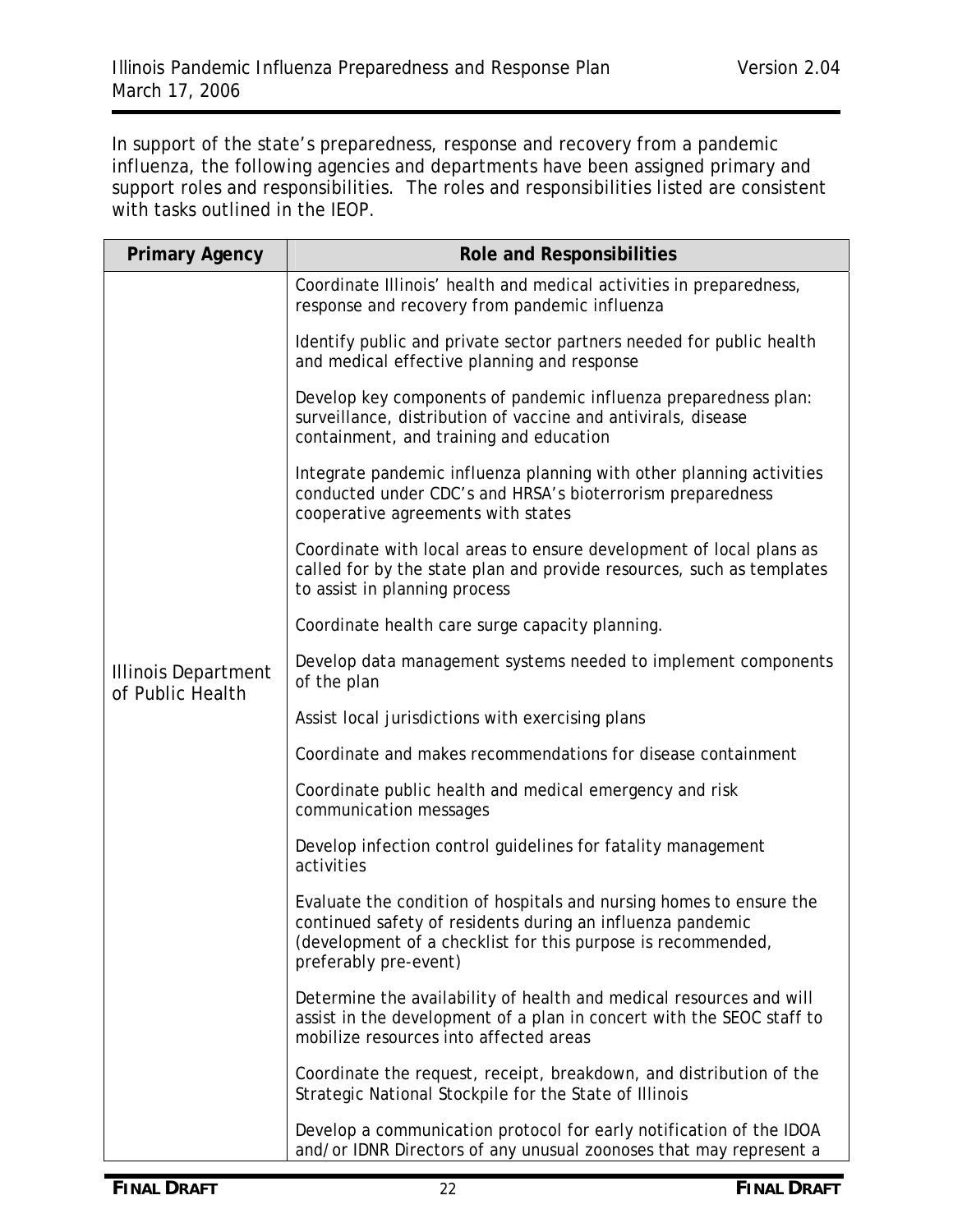| <b>Primary Agency</b>                             | <b>Role and Responsibilities</b>                                                                                                                                                                                                                                                                                      |
|---------------------------------------------------|-----------------------------------------------------------------------------------------------------------------------------------------------------------------------------------------------------------------------------------------------------------------------------------------------------------------------|
|                                                   | threat to agriculture (IDOA) or wildlife (IDNR).                                                                                                                                                                                                                                                                      |
|                                                   | Obtain information from hospitals, public agencies, and EMS programs<br>about categories and numbers of employees considered essential and<br>therefore eligible for preferential treatment with respect to certain<br>medical interventions, such as prophylaxis and treatment; provide this<br>information to IEMA. |
|                                                   | When destruction of livestock or domesticated or exotic animals<br>becomes necessary, provide technical assistance to IDOA to ensure<br>that disposal is safe to human health                                                                                                                                         |
|                                                   | Implement disease control measures necessary to protect the public's<br>health, including but not limited to the issuance of orders for:<br>isolation, quarantine, the administrations of vaccines and/or<br>medications, medical evaluations, and specimen collection.                                               |
| <b>Support Agencies</b>                           | <b>Role and Responsibilities</b>                                                                                                                                                                                                                                                                                      |
|                                                   | Manage and coordinate the State's disaster response and recovery<br>efforts                                                                                                                                                                                                                                           |
|                                                   | Activate the SEOC, when required                                                                                                                                                                                                                                                                                      |
|                                                   | Coordinate requests for Federal assistance with FEMA Region V                                                                                                                                                                                                                                                         |
|                                                   | Coordinate the State's disaster communications system                                                                                                                                                                                                                                                                 |
|                                                   | Maintain a 24-hour communications center for communicating with<br>emergency response personnel from all agencies and organizations                                                                                                                                                                                   |
| <b>Illinois Emergency</b><br>Management<br>Agency | Coordinate, integrate, and manage overall State efforts involving the<br>collection, analysis, planning, reporting, and displaying of information                                                                                                                                                                     |
|                                                   | Provide, direct, and coordinate logistical/resource operations with<br>the assistance of the designated support agencies. Allocate state<br>response resources effectively and according to need; monitor their<br>location when in use.                                                                              |
|                                                   | When local jurisdictions are overwhelmed and have requested state<br>assistance to implement mass fatality management activities; request<br>a Disaster Mortuary Assistance Team <sup>2</sup> through FEMA or the National<br>Disaster Medical System (NDMS).                                                         |
|                                                   | Develop scripted emergency public information messages for<br>broadcast over Emergency Alert System (EAS) following disaster                                                                                                                                                                                          |

<sup>2</sup> DMORTs are composed of funeral directors, medical examiners, coroners, pathologists, forensic anthropologists, medical records technicians and transcribers, finger print specialists, forensic odontologists, dental assistants, x-ray technicians, mental health specialists, computer professionals, administrative support staff, and security and investigative personnel.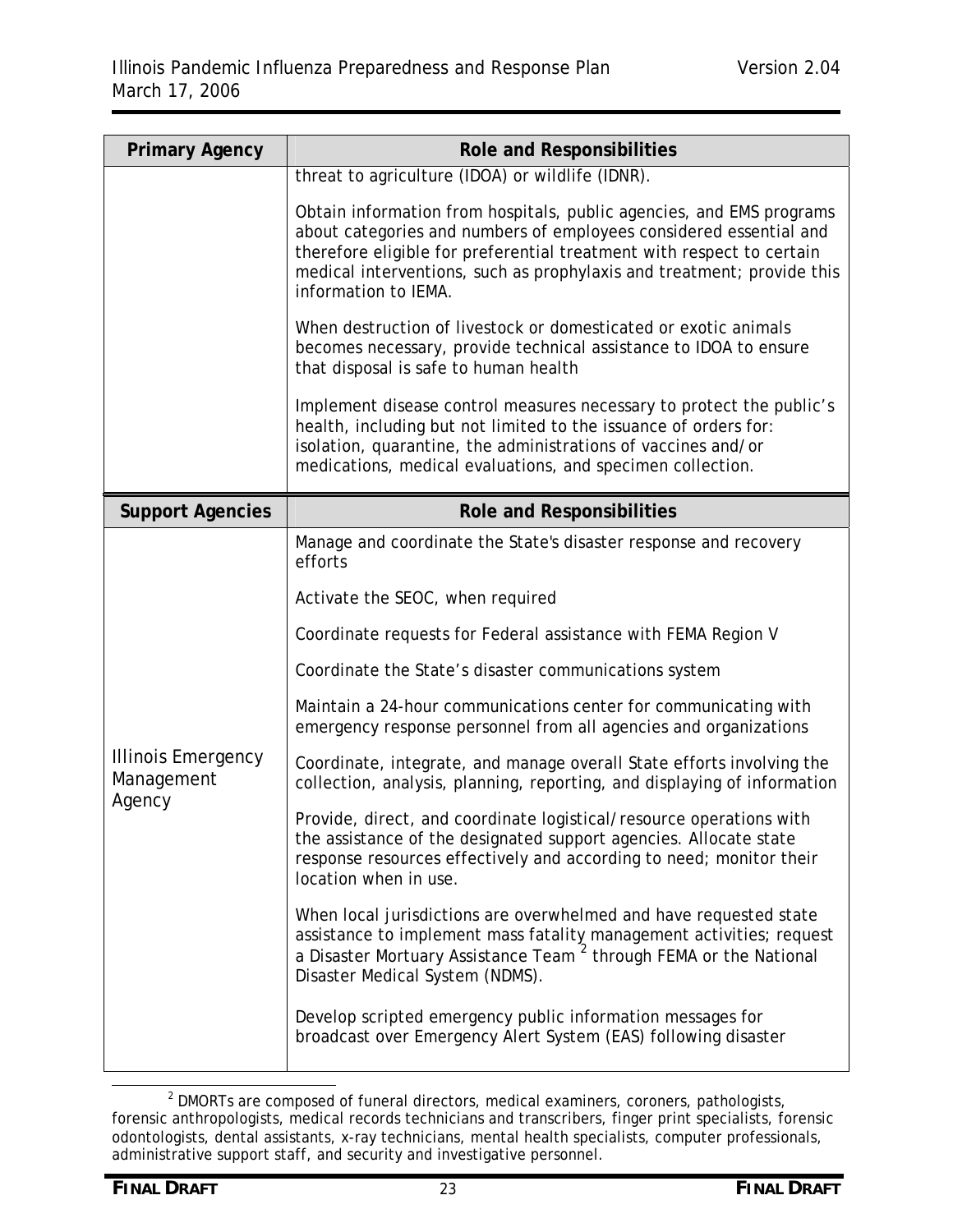| <b>Support Agencies</b>    | <b>Role and Responsibilities</b>                                                                                                                                                                                                                                                                                |
|----------------------------|-----------------------------------------------------------------------------------------------------------------------------------------------------------------------------------------------------------------------------------------------------------------------------------------------------------------|
|                            | Coordinate state monitoring and enforcement of community-based<br>isolation and quarantine orders                                                                                                                                                                                                               |
|                            | Maintain critical infrastructure and implement contingency plans in<br>the absence or failure of such critical infrastructure.                                                                                                                                                                                  |
|                            | Coordinate high volume public information hotlines, and a mechanism<br>for tracking call types for rumor control purposes<br>Relays key communications to and from the private sector (e.g.<br>private schools, businesses) via local emergency management<br>agencies                                          |
|                            | Coordinate the provision of basic needs (food, laundry, medical care,<br>heat/cooling, etc.) for those sheltered, homebound, and/or<br>quarantined/isolated                                                                                                                                                     |
|                            | Request activation of the Illinois Law Enforcement Alarm System<br>(ILEAS) to support law enforcement missions of local law enforcement<br>agencies                                                                                                                                                             |
|                            | Request activation of the Mutual Aid Box Alarm System (MABAS) to<br>support fire service missions of local fire service agencies                                                                                                                                                                                |
|                            | Collect information from state and local emergency management<br>agencies officers about categories and numbers of employees<br>considered essential and therefore eligible for preferential treatment<br>with respect to certain medical interventions, such as prophylaxis and<br>treatment                   |
|                            | Provide personnel and equipment for the transportation or relocation<br>of resources which includes supplies and equipment                                                                                                                                                                                      |
|                            | Provide space, as available, at IDOT storage yards and other facilities,<br>to serve as transportation resource staging areas                                                                                                                                                                                   |
| <b>Illinois Department</b> | Implement intrastate and cross-border travel restrictions as directed<br>by the Governor or IEMA                                                                                                                                                                                                                |
| of Transportation          | Use changeable message signage (CMS) capabilities to convey key<br>information to those using the states highways, as directed by the<br>Governor or IEMA                                                                                                                                                       |
|                            | Collect information from Illinois Department of Transportation about<br>categories and numbers of employees considered essential and<br>therefore eligible for preferential treatment with respect to certain<br>medical interventions, such as prophylaxis and treatment; provide this<br>information to IEMA. |
| Illinois Department        | Provide inmate labor to load and unload trucks                                                                                                                                                                                                                                                                  |
| of Corrections             | Provide trucks (with drivers) to haul supplies                                                                                                                                                                                                                                                                  |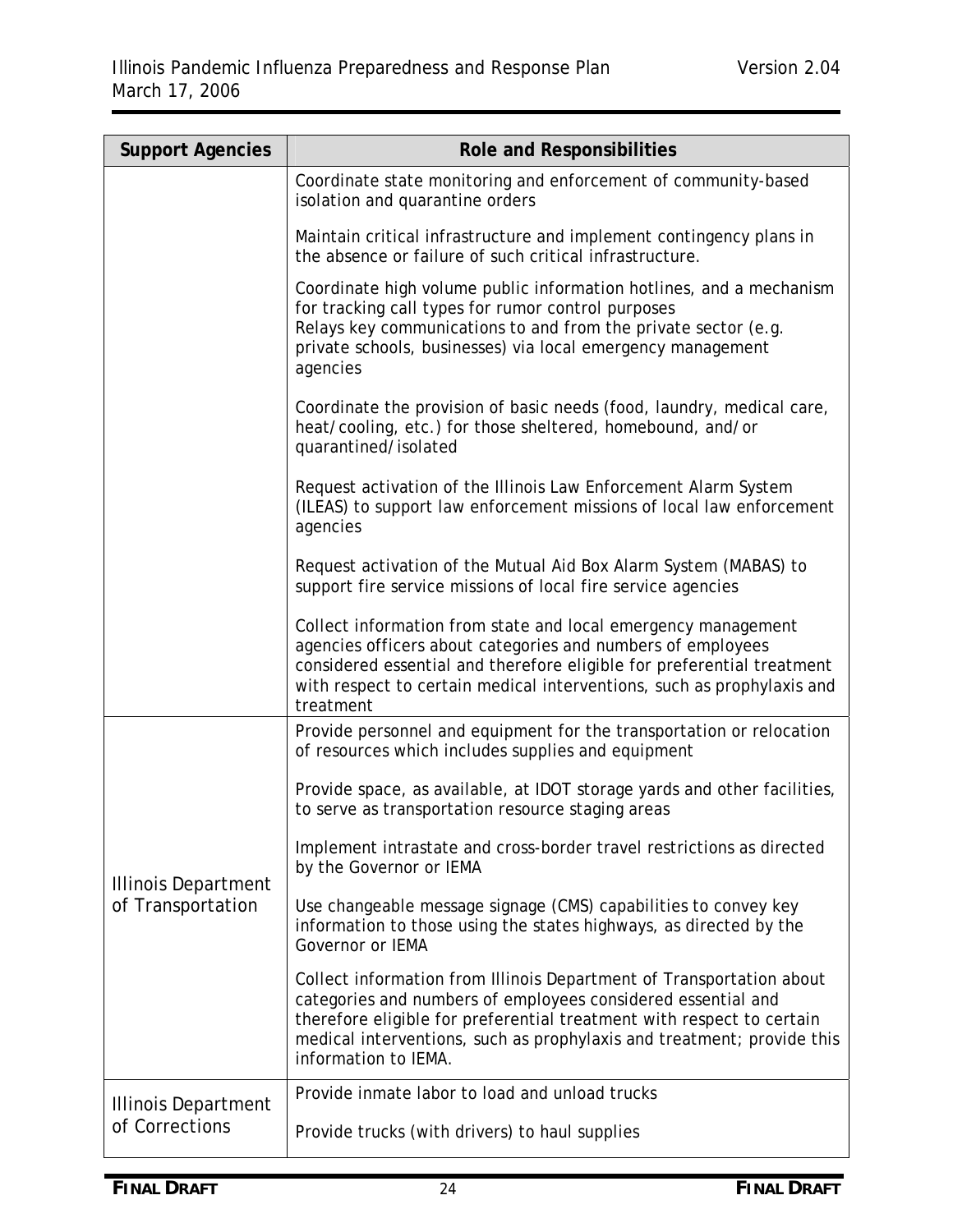| <b>Support Agencies</b>           | <b>Role and Responsibilities</b>                                                                                                                                                                                                                                                                                  |  |  |
|-----------------------------------|-------------------------------------------------------------------------------------------------------------------------------------------------------------------------------------------------------------------------------------------------------------------------------------------------------------------|--|--|
|                                   | Provide buses (with drivers) to aid in moving civilian population                                                                                                                                                                                                                                                 |  |  |
|                                   | Assist with the preparation of meals to support disaster relief<br>activities                                                                                                                                                                                                                                     |  |  |
|                                   | Collect information from Illinois Department of Corrections about<br>categories and numbers of employees considered essential and<br>therefore eligible for preferential treatment with respect to certain<br>medical interventions, such as prophylaxis and treatment; provide this<br>information to IEMA.      |  |  |
|                                   | Assist with locating specialized vehicles for transportation of the<br>disabled                                                                                                                                                                                                                                   |  |  |
| Illinois Department               | Identify those who develop psychosocial disorders as a result of<br>pandemic conditions; coordinate the provision of mental health<br>services to disaster victims (living in shelters or at other disaster relief<br>centers)                                                                                    |  |  |
| of Human Services                 | Provide medical support personnel to assist with health and medical<br>operations                                                                                                                                                                                                                                 |  |  |
|                                   | Identify families adversely affected by the pandemic, such as loss of<br>work or the ability to work, or death of a wage-earner; provide social<br>services as needed until self-sufficiency is regained.                                                                                                         |  |  |
|                                   | Provide vehicles, aircraft and operators to move personnel,<br>equipment and supplies, as requested                                                                                                                                                                                                               |  |  |
|                                   | Provide logistical support and air/ground transportation of disaster<br>relief supplies, personnel and equipment                                                                                                                                                                                                  |  |  |
| <b>Illinois Department</b>        | Provide personnel and equipment for triage and emergency medical<br>care and portable medical aid stations                                                                                                                                                                                                        |  |  |
| of Military Affairs               | Provide space, as available, at Guard Armories and other facilities, to<br>serve as resource staging areas                                                                                                                                                                                                        |  |  |
|                                   | Collect information from Illinois Department of Military Affairs about<br>categories and numbers of employees considered essential and<br>therefore eligible for preferential treatment with respect to certain<br>medical interventions, such as prophylaxis and treatment; provide this<br>information to IEMA. |  |  |
| Illinois Department<br>of Central | Provide support for transportation of personnel, equipment and<br>supplies                                                                                                                                                                                                                                        |  |  |
| Management<br><b>Services</b>     | Assist with the development of strategies to address shortfalls in the<br>number of state personnel available to work (for instance, due to<br>illness, the need to care for family members, concerns about personal<br>and family health, and so on).                                                            |  |  |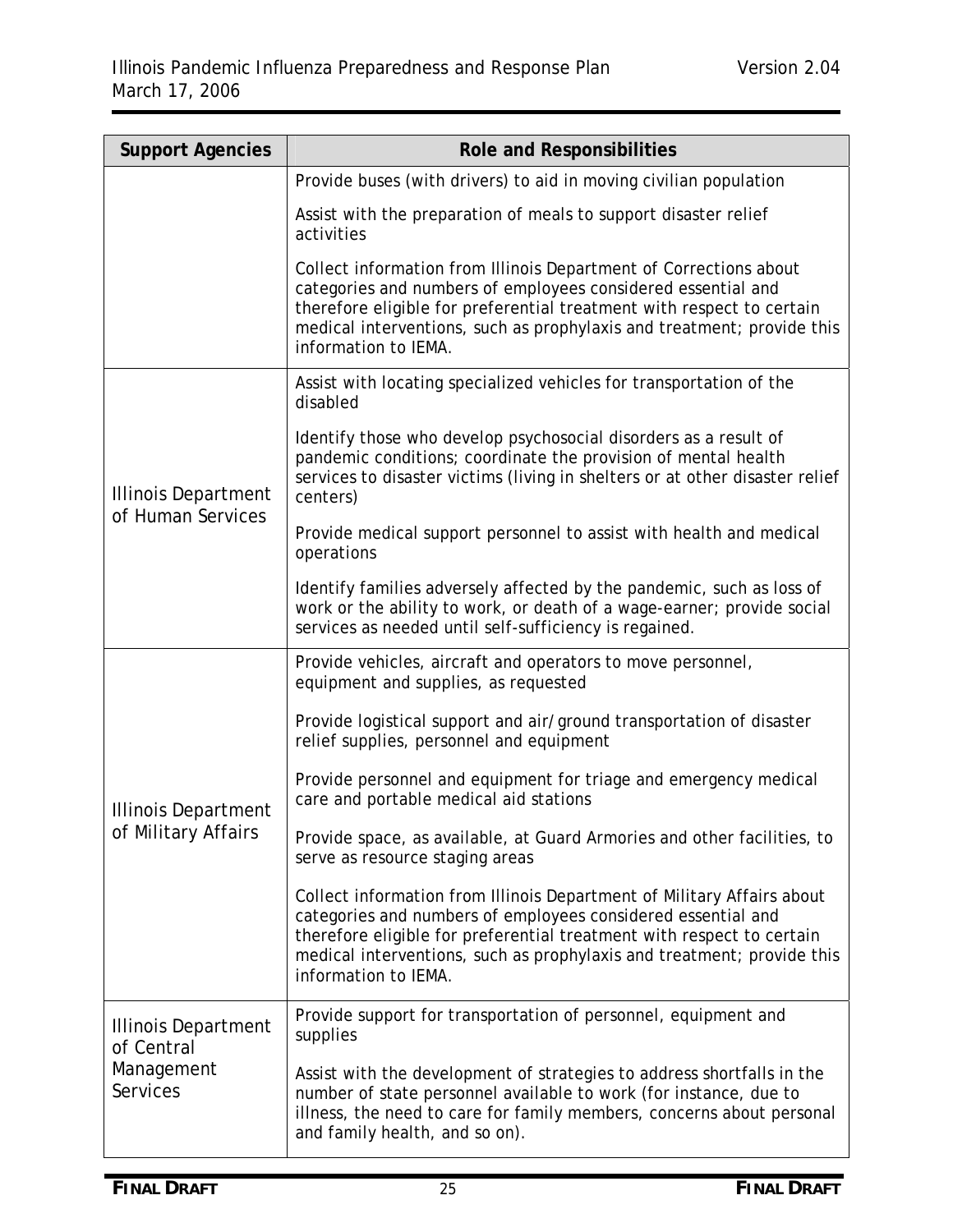| <b>Support Agencies</b>                           | <b>Role and Responsibilities</b>                                                                                                                                                                                                                                                             |
|---------------------------------------------------|----------------------------------------------------------------------------------------------------------------------------------------------------------------------------------------------------------------------------------------------------------------------------------------------|
|                                                   | Procures equipment and supplies not available through State sources<br>from commercial vendors or suppliers                                                                                                                                                                                  |
|                                                   | Establish phone banks for disaster hotlines                                                                                                                                                                                                                                                  |
|                                                   | Coordinate/support the establishment of Web pages to communicate<br>disaster information                                                                                                                                                                                                     |
|                                                   | Provide technical assistance in the recruitment and deployment of<br>State employees for temporary assignment as disaster relief workers                                                                                                                                                     |
|                                                   | Coordinate the use of state facilities and property for use as staging<br>areas, headquarters facilities and service delivery locations                                                                                                                                                      |
|                                                   | Provide/and or coordinate traffic control and expedited routing for<br>supply missions or personnel movements                                                                                                                                                                                |
|                                                   | Provide personnel and equipment to protect life and property and to<br>enforce the laws of the State of Illinois                                                                                                                                                                             |
| <b>Illinois State Police</b>                      | Coordinate all public safety with other state and local agencies during<br>a disaster, including the dissemination of information and requests for<br>assistance                                                                                                                             |
|                                                   | Assist and support other state and local agencies where possible, and<br>coordinate public safety services as needed                                                                                                                                                                         |
|                                                   | Collect information from Illinois State Police about categories and<br>numbers of employees considered essential and therefore eligible for<br>preferential treatment with respect to certain medical interventions,<br>such as prophylaxis and treatment; provide this information to IEMA. |
| <b>Illinois Department</b><br>of Transportation - | Provide aircraft and pilots to move personnel, supplies and equipment<br>into a disaster area, identify all aviation assets already committed to<br>the response                                                                                                                             |
| Division of<br>Aeronautics                        | Arrange for space, as requested, at aviation facilities to serve as<br>equipment and supplies staging areas                                                                                                                                                                                  |
| Illinois Department<br>of Commerce and            | Provide information on the demographics and infrastructure of the<br>municipalities in the affected areas for use in forecasting the<br>economic impact                                                                                                                                      |
| Economic<br>Opportunity                           | Assist with the coordination and communication with private sector<br>organizations assist with disaster relief operations                                                                                                                                                                   |
| <b>American Red Cross</b>                         | Identify shelter and mass care locations that have been established<br>and determine the capacity of such shelters to shelter and care for<br>displaced residents                                                                                                                            |
|                                                   | Assist with the identification of facilities for use by the medical<br>community to provide mass care for ill patients                                                                                                                                                                       |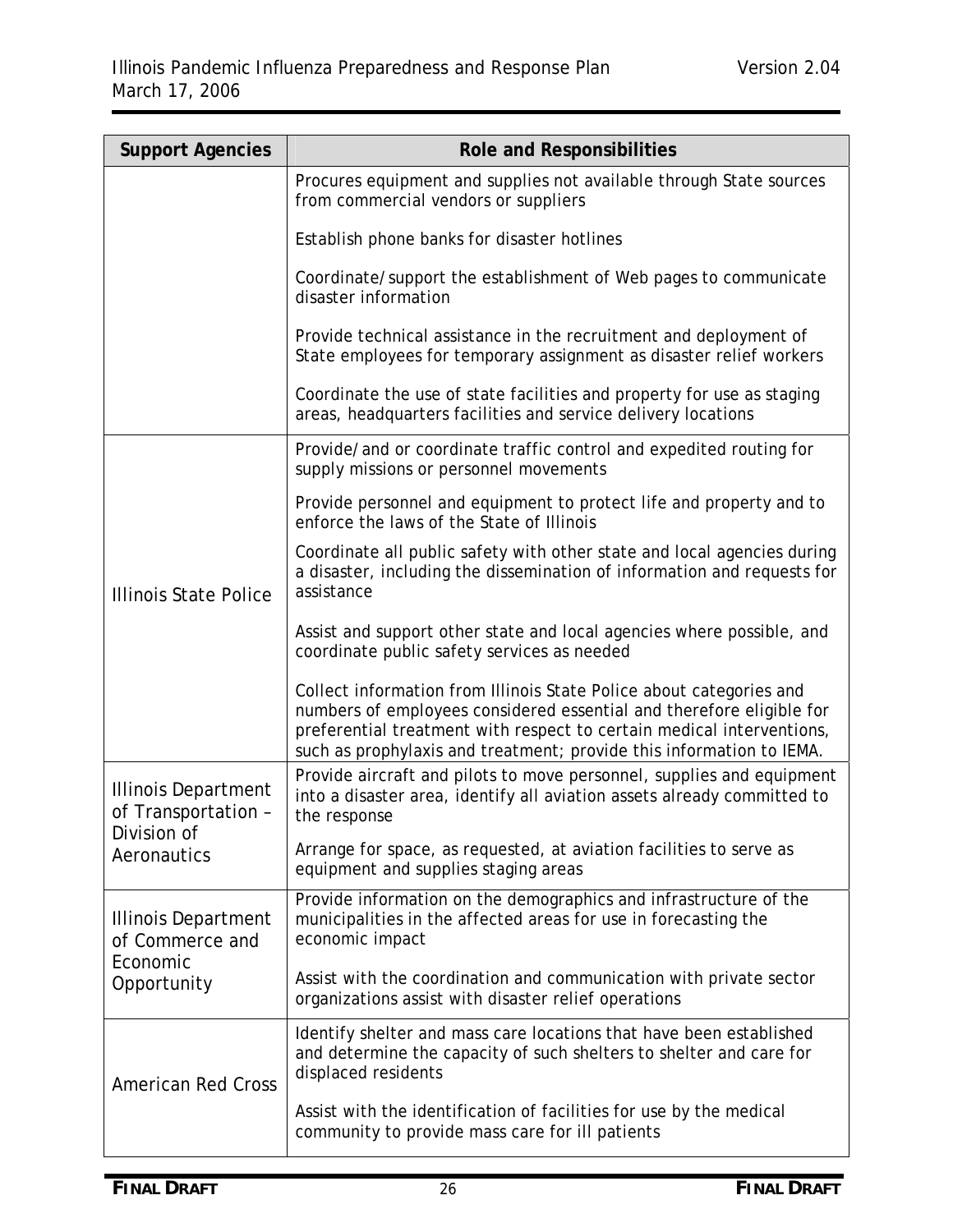| <b>Support Agencies</b>                       | <b>Role and Responsibilities</b>                                                                                                                                                                                                                                  |
|-----------------------------------------------|-------------------------------------------------------------------------------------------------------------------------------------------------------------------------------------------------------------------------------------------------------------------|
|                                               | Provide basic needs supplies (food, basic first aid, etc.) to areas<br>where people are sheltered, homebound, and/or quarantined/isolated                                                                                                                         |
|                                               | Supports the management and coordination of sheltering, feeding,<br>supplemental disaster health services, bulk distribution of emergency<br>relief items, and Disaster Welfare Inquiry services to the disaster<br>affected population                           |
|                                               | Coordinate, in accordance with its agreements with other<br>organizations, the provision of relief efforts by all voluntary agencies<br>actively engaged in providing assistance to disaster victims                                                              |
|                                               | Develop plans for surveillance, laboratory testing, and response<br>regarding influenza illness in poultry and other potentially at-risk<br>livestock, domesticated or exotic animals that may represent a threat<br>to human health and the animal population.   |
|                                               | Provide laboratory technicians to support clinical analysis operations                                                                                                                                                                                            |
| <b>Illinois Department</b><br>of Agriculture  | Develop a communication protocol for early notification of the IDPH<br>and IDNR Director of any unusual zoonoses that may represent a<br>threat to humans (IDPH) or wildlife (IDNR)                                                                               |
|                                               | Establish MOUs to exchange confidential information with other<br>agencies when such information is needed for the effective<br>implementation of this plan or for other response-related purposes                                                                |
|                                               | Oversee and/or implement destruction and safe disposal of livestock,<br>domesticated or exotic animals that may be required to protect<br>human health and the animal population. Coordinate through USDA to<br>ensure compensation of animal owners, as required |
|                                               | Provide legal support and representation to state agencies and state<br>employees on matters related to disease containment, isolation and<br>quarantine, and in seeking related court orders                                                                     |
| Illinois Office of<br>the Attorney<br>General | Provide legal support and representation on issues pertaining to<br>insurance, workers compensation, liability, and compensation issues<br>for state agency employees                                                                                             |
|                                               | When feasible and warranted, provide legal opinions and other<br>support to local jurisdictions/state's attorneys county governments                                                                                                                              |
| <b>Illinois</b>                               | Provide toxicological expertise and risk communication expertise in<br>support of health risk communication about chemicals or other health<br>risks                                                                                                              |
| Environmental<br>Protection Agency            | Provide technical advice regarding disinfection and decontamination                                                                                                                                                                                               |
|                                               | When destruction of livestock or domesticated or exotic animals<br>becomes necessary, provide technical assistance to IDOA to ensure                                                                                                                              |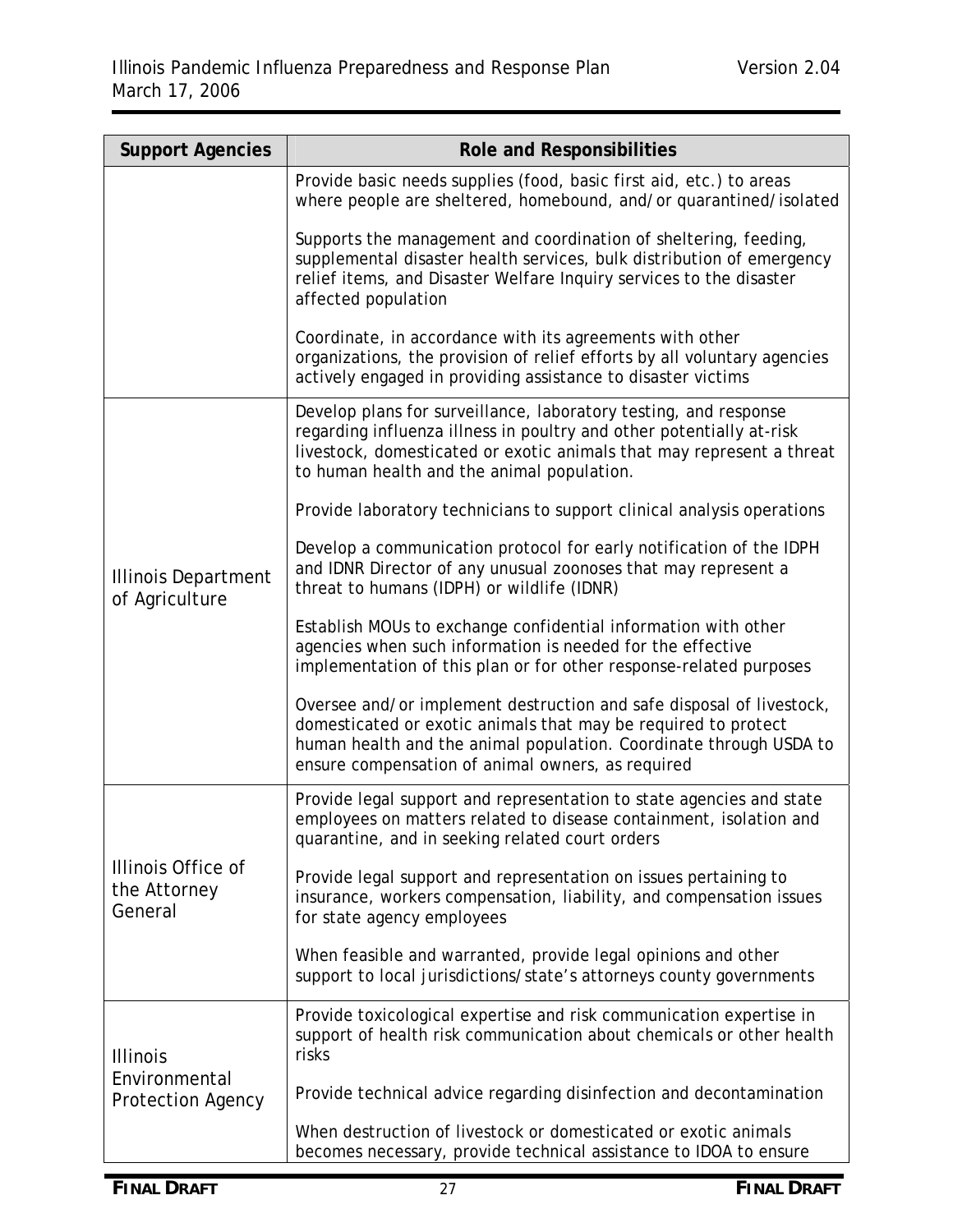| <b>Support Agencies</b>                                                      | <b>Role and Responsibilities</b>                                                                                                                                                                                                                                                  |
|------------------------------------------------------------------------------|-----------------------------------------------------------------------------------------------------------------------------------------------------------------------------------------------------------------------------------------------------------------------------------|
|                                                                              | that disposal is safe to the environment                                                                                                                                                                                                                                          |
| Illinois Department<br>of Child and Family<br><b>Services</b>                | Disseminate informational and action-required messages to day care<br>centers; obtain absentee information from these institutions.                                                                                                                                               |
| <b>Illinois Department</b><br>on Aging                                       | Disseminate informational and action-required messages Area<br>Agencies on Aging, senior centers.                                                                                                                                                                                 |
| <b>Illinois Department</b><br>of Healthcare and<br><b>Family Services</b>    | Identify, and ensure dissemination of informational and action-<br>required messages to, high-risk populations; obtain information about<br>unmet needs of members of these populations.                                                                                          |
|                                                                              | Provide vaccine delivery support to nursing homes.                                                                                                                                                                                                                                |
| Illinois Board of<br>Education                                               | Disseminate informational and action-required messages to K-12<br>schools; obtain absentee information from these institutions.                                                                                                                                                   |
| <b>Illinois Department</b><br>of Human Services                              | Manage psychosocial issues related to a pandemic including the needs<br>of first responders and families of fatalities.                                                                                                                                                           |
| Illinois Board of<br><b>Higher Education</b>                                 | Provide for the welfare of student populations during a pandemic                                                                                                                                                                                                                  |
|                                                                              | Obtain state university laboratory personnel and/or services to<br>support IDPH Division of Laboratories and/or IDOA laboratories                                                                                                                                                 |
|                                                                              | Obtain the services of research, veterinary, and other specially<br>trained personnel to assist with disease surveillance, prevention, and<br>control activities, if requested by IDOA or IDPH                                                                                    |
|                                                                              | Disseminate informational and action-required messages to Illinois<br>Public Universities, Community Colleges, and Independent Colleges/<br>Universities; obtain information about unmet needs at these<br>institutions.                                                          |
| <b>Illinois Department</b><br>of Natural<br><b>Resources</b>                 | Develop a communication protocol for early notification of the IDPH<br>and/or IDOA Director of any unusual zoonoses that may represent a<br>threat to humans (IDPH) or agriculture (IDOA).                                                                                        |
|                                                                              | Develop plans for surveillance, laboratory testing, and response<br>regarding influenza illness in animals in the wild that may represent a<br>threat to human health; include procedures for the safe handling of<br>wild birds with special attention given to avian influenza. |
| <b>Illinois Department</b><br>of Professional and<br>Financial<br>Regulation | Develop electronic systems for rapid registration and licensing of<br>volunteers having qualifications identified as essential to meeting<br>response priorities                                                                                                                  |
|                                                                              | Provide contact information on all active-status health care<br>professionals (including nurses, nurse practitioners, advanced practice<br>nurses, physicians, physician assistants, psychologists, professional                                                                  |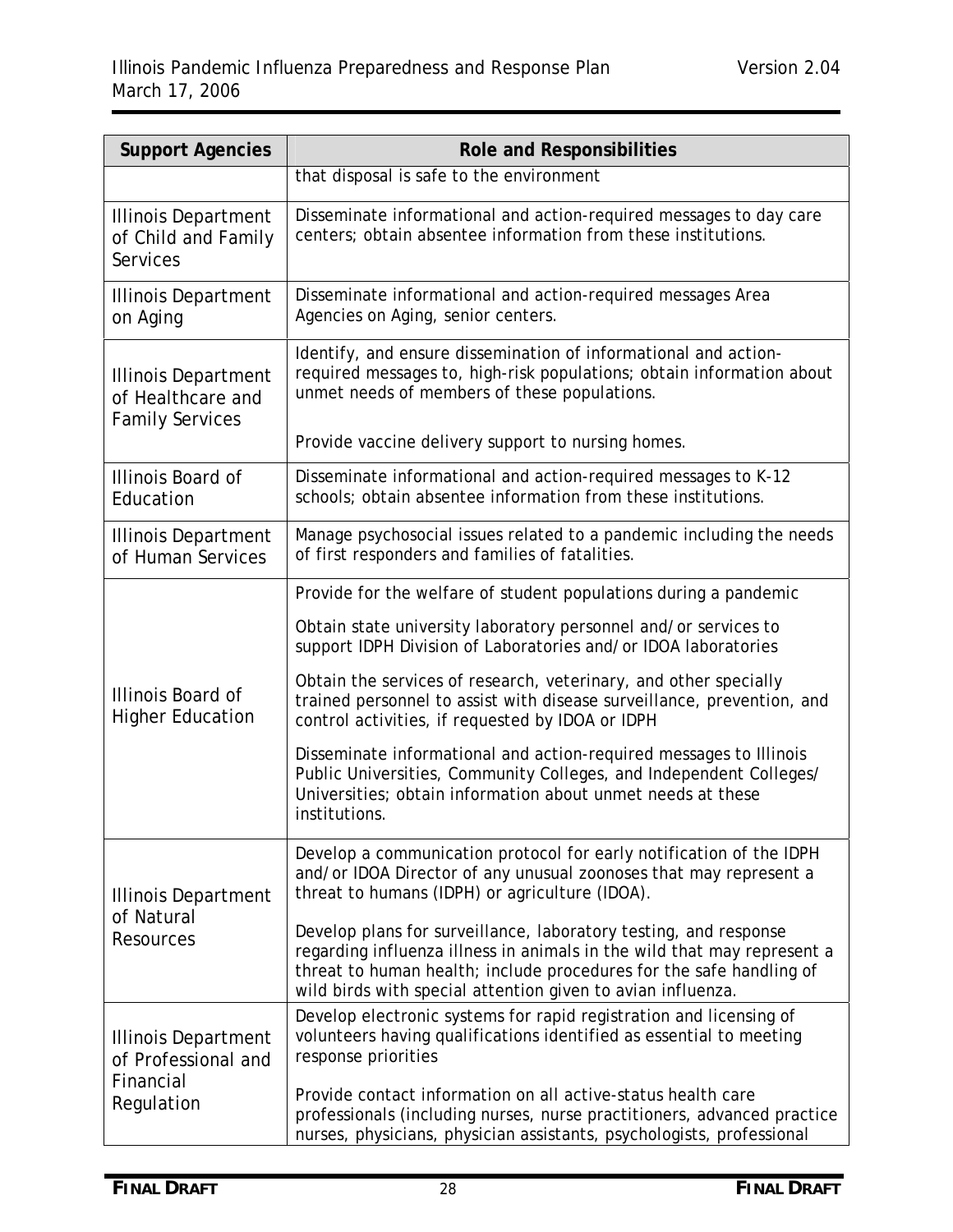| <b>Support Agencies</b>                            | <b>Role and Responsibilities</b>                                                                                                                                                                                                                                                                                                                                                                      |
|----------------------------------------------------|-------------------------------------------------------------------------------------------------------------------------------------------------------------------------------------------------------------------------------------------------------------------------------------------------------------------------------------------------------------------------------------------------------|
|                                                    | counselors, clinical professional counselors, and pharmacists) who<br>could be requested to volunteer their medical skills during<br>emergencies to IDPH to assist in a bioterrorist attack or large-<br>magnitude public health emergency. <sup>3</sup>                                                                                                                                              |
| <b>Illinois Department</b><br>of Labor             | Provide oversight of state government response operations to ensure<br>compliance with OSHA regulations and other applicable worker safety<br>requirements                                                                                                                                                                                                                                            |
| Illinois Deaf and<br>Hard of Hearing<br>Commission | Identify, and ensure dissemination of informational and action-<br>required messages to, vulnerable deaf and hard of hearing populations<br>in Illinois; obtain information about unmet needs of these<br>populations; identify ASL interpreters for use in key response roles<br>and facilities, such as vaccination and dispensing clinics.                                                         |
| <b>Illinois Commerce</b><br>Commission             | Obtain from utility providers, both regulated and non-regulated by<br>the ICC the number of employees considered essential and therefore<br>eligible for preferential treatment with respect to certain medical<br>interventions such as prophylaxis and treatment. The ICC may<br>prepare and provide estimates for certain utilities such as extremely<br>small water or telecom companies to IEMA. |
| <b>Illinois State Fire</b><br>Marshal              | Assist with obtaining information from local fire departments about<br>categories and numbers of employees considered essential and<br>therefore eligible for preferential treatment with respect to certain<br>medical interventions, such as prophylaxis and treatment; provide this<br>information to IEMA.                                                                                        |
| <b>Illinois Department</b><br>of Veterans Affairs  | Disseminate informational and action-required messages to Illinois<br>veterans homes; obtain information about unmet needs at these<br>facilities.                                                                                                                                                                                                                                                    |
| Secretary of State<br>Police                       | Provide traffic control and expedited routing for supply missions or<br>personnel movements.                                                                                                                                                                                                                                                                                                          |
|                                                    | Provide personnel and equipment to protect life and property, and to<br>enforce the laws of the State of Illinois.                                                                                                                                                                                                                                                                                    |
|                                                    | Assist and support other state and local agencies with law<br>enforcement activities.                                                                                                                                                                                                                                                                                                                 |
|                                                    | Provide Hazardous Device Unit (HDU) response, also known as "Bomb<br>Squad", in sweeping critical areas for explosive devices and mitigating<br>same.                                                                                                                                                                                                                                                 |
|                                                    | Provide Emergency Response Team (ERT) response, also know as<br>"SWAT", to areas where a critical incident requiring same has                                                                                                                                                                                                                                                                         |

<sup>3</sup> IDPH, in conjunction with IDFPR, will determine and specify what comprises "contact information" (e.g., email address, telephone number, facsimile number), and ensure that such information is in a form conducive to rapid mass dissemination, such as an email distribution list or a blast fax capability.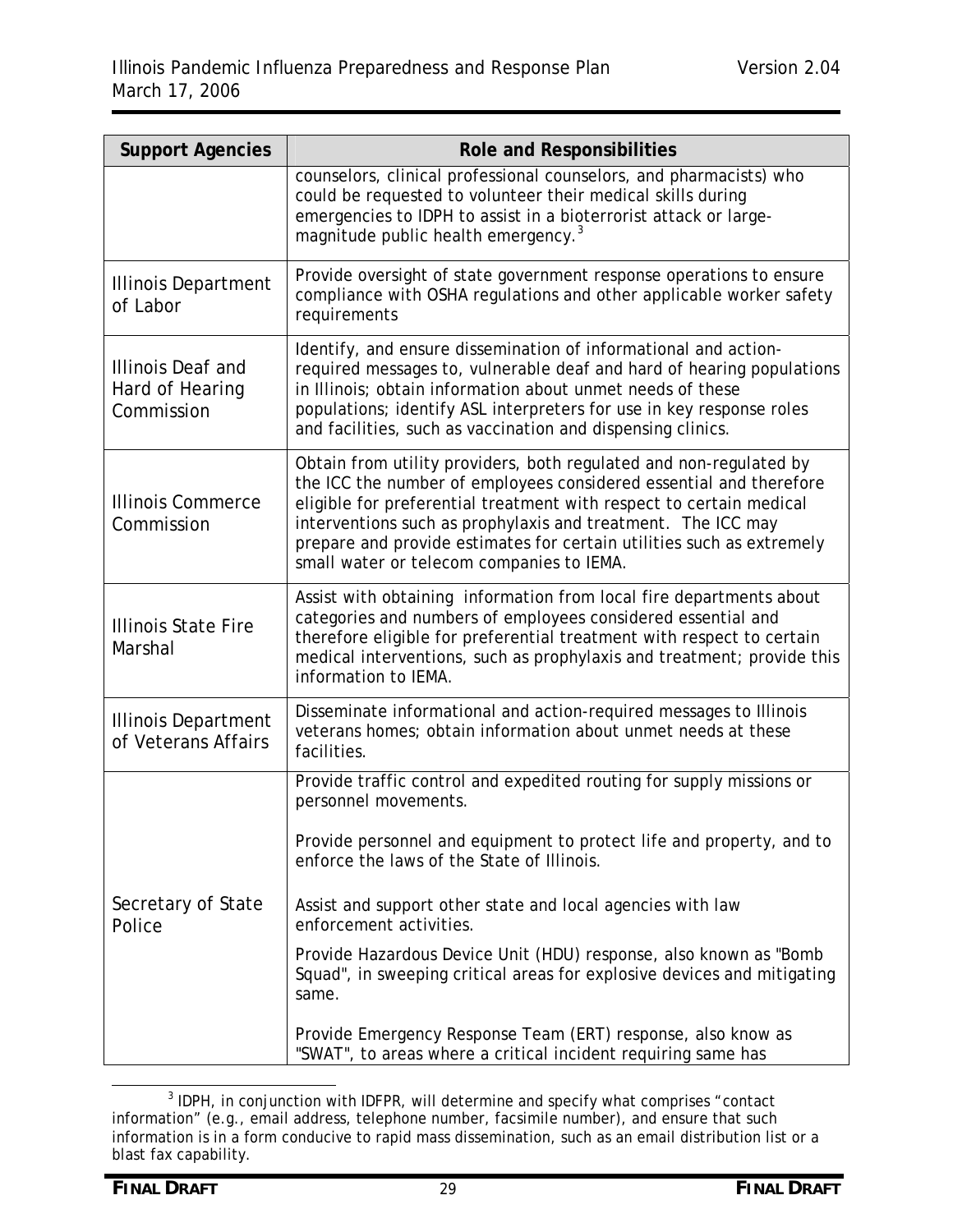| <b>Support Agencies</b> | <b>Role and Responsibilities</b>                                                                                                                                                                                                 |
|-------------------------|----------------------------------------------------------------------------------------------------------------------------------------------------------------------------------------------------------------------------------|
|                         | developed.                                                                                                                                                                                                                       |
|                         | Provide Underwater Investigation Unit (UIU) response, also known as<br>the "DIVE Team", to any body of water where there may be a<br>submerged danger, including under roadway bridges, or a recovery of<br>some sort is needed. |
|                         | Provide staff to support data entry                                                                                                                                                                                              |

#### *Local Health Departments and Health Care Providers*

Local health departments are responsible for community-wide influenza preparedness activities. Specific activities of the local health department staff include:

- Promotion of vaccinations to prevent diseases
- Distribution of vaccine to public and private providers, community-wide
- Surveillance/outbreak control of preventable adult and childhood diseases
- Outbreak investigation
- Provision of educational and motivational resources through community partnerships
- Assessment of vaccine coverage levels
- Quality assurance reviews of federally purchased vaccine

Approximately 62 sentinel physicians around the State of Illinois report each week (October-May, some year round) the total number of patients seen and the number of those patients with influenza-like illness by age group. Through its surveillance systems, CDC develops a national picture of influenza virus activity, the geographic distribution of influenza viruses, and the impact of influenza on different age groups.

The disaster POD hospital is the lead hospital in a specific region responsible for coordinating disaster medical response upon the activation of the *Emergency Medical Disaster Plan* by IDPH. The disaster POD hospital serves as the primary point of contact for communication and coordination of disaster response activities with its resource, associate and participating hospital(s) and EMS provider(s).

#### *Nongovernmental and Volunteer Organizations (NGO)*

NGOs collaborate with first responders, State and local government officials, and other agencies and organizations providing relief services to sustain life, reduce physical and emotional distress, and promote recovery of disaster victims when assistance is not available from other sources. In Illinois, the American Red Cross as a member of the State Emergency Operations Center (SEOC) is the coordinating NGO that provides disaster preparedness and relief at the local level and also coordinates the mass care element of the IEOP. Some community-based organizations (CBOs)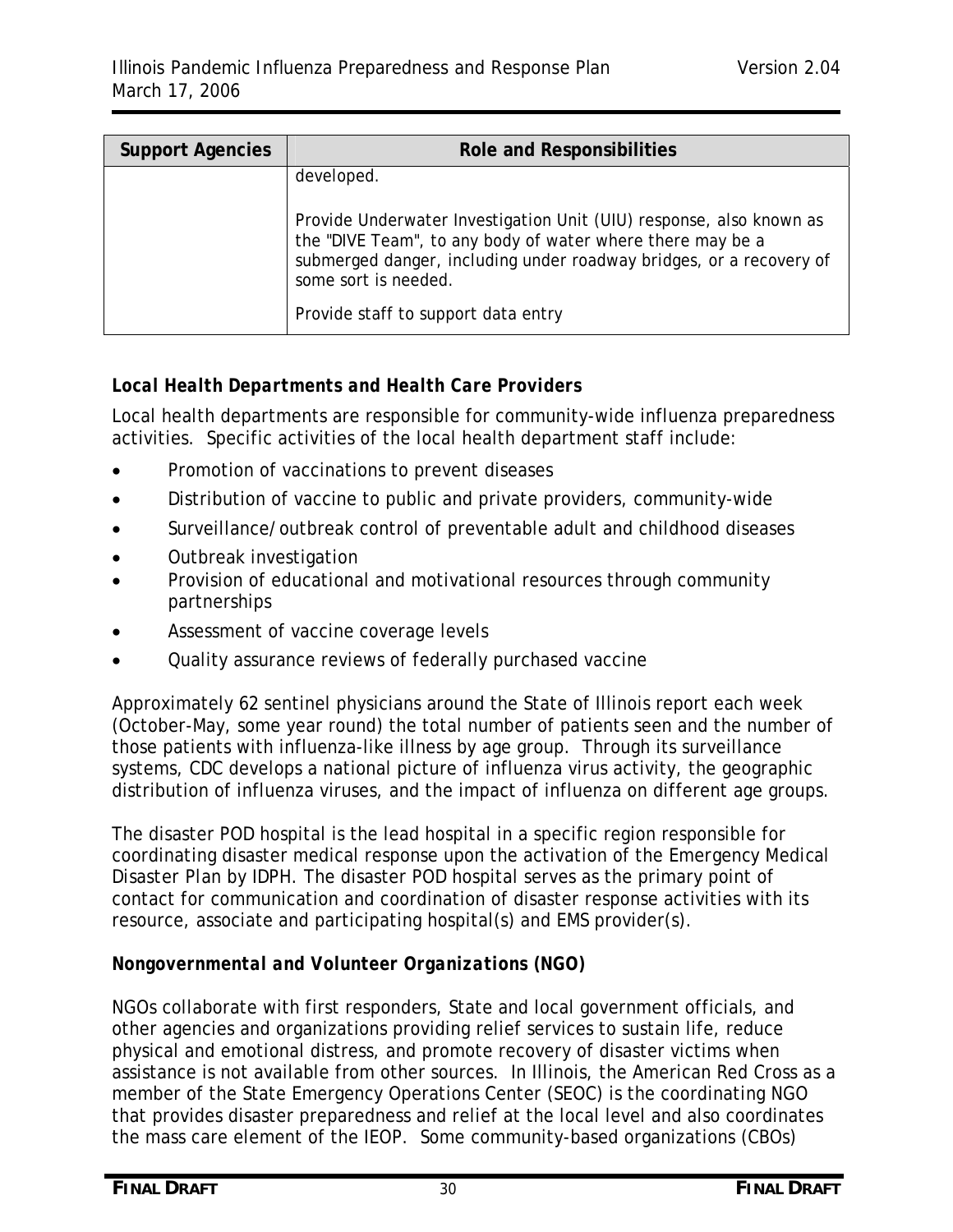receive government funding to provide essential public health services, their response elements will be coordinated by the American Red Cross. NGOs will be identified and assigned response functions to support this plan by state and local officials per the IEOP. In addition, the American Red Cross will provide direction and control to those organizations which have requested to have their services coordinated by the American Red Cross and where such requests have been approved by the Red Cross.

#### *Private Sector*

The roles, responsibilities, and participation of the private sector during a pandemic influenza outbreak vary based on the nature of the organization and the type and impact of the incident. In Illinois, a committee to the Governor's statewide task force for terrorism, the Illinois Terrorism Task Force, has been formed to coordinate the emergency preparedness, response, and recovery activities of private and public agencies. Private-sector organizations support this plan by sharing information with the government, identifying risks, performing vulnerability assessments, developing emergency response and business continuity plans, enhancing their overall readiness, implementing appropriate prevention and protection programs, and donating or otherwise providing goods and services through contractual arrangement or government purchases to assist in response to and recovery from an incident.

All certified Local Health Departments and all certified Local Emergency Management Agencies are strongly encouraged to reach out to their local private sector partners to identify the critical personnel from each private sector entity in the Local Health Department and/or Local Emergency Management Agency jurisdiction. The goal is to ensure all private sector critical personnel necessary for the maintenance of jurisdictional critical infrastructure are provided medical prophylaxis if indicated or required during a pandemic flu outbreak.

#### *Citizen Involvement*

Strong partnerships with citizen groups and organizations provide support for incident management prevention, preparedness, response, recovery, and mitigation.

The U.S. Citizen Corps brings these groups together and focuses efforts of individuals through education, training, and volunteer service to help make communities safer, stronger, and better prepared to address the threats of terrorism, crime, public health issues, and disasters of all kinds.

Local Citizen Corps Councils implement Citizen Corps programs, which include Community Emergency Response Teams (CERTs), Medical Reserve Corps, Neighborhood Watch, Volunteers in Police Service, and the affiliate programs; provide opportunities for special skills and interests; develop targeted outreach for specialneeds groups; and organize special projects and community events.

Citizen Corps Affiliate Programs expand the resources and materials available to State and local communities through partnerships with programs and organizations that offer resources for public education, outreach, and training; represent volunteers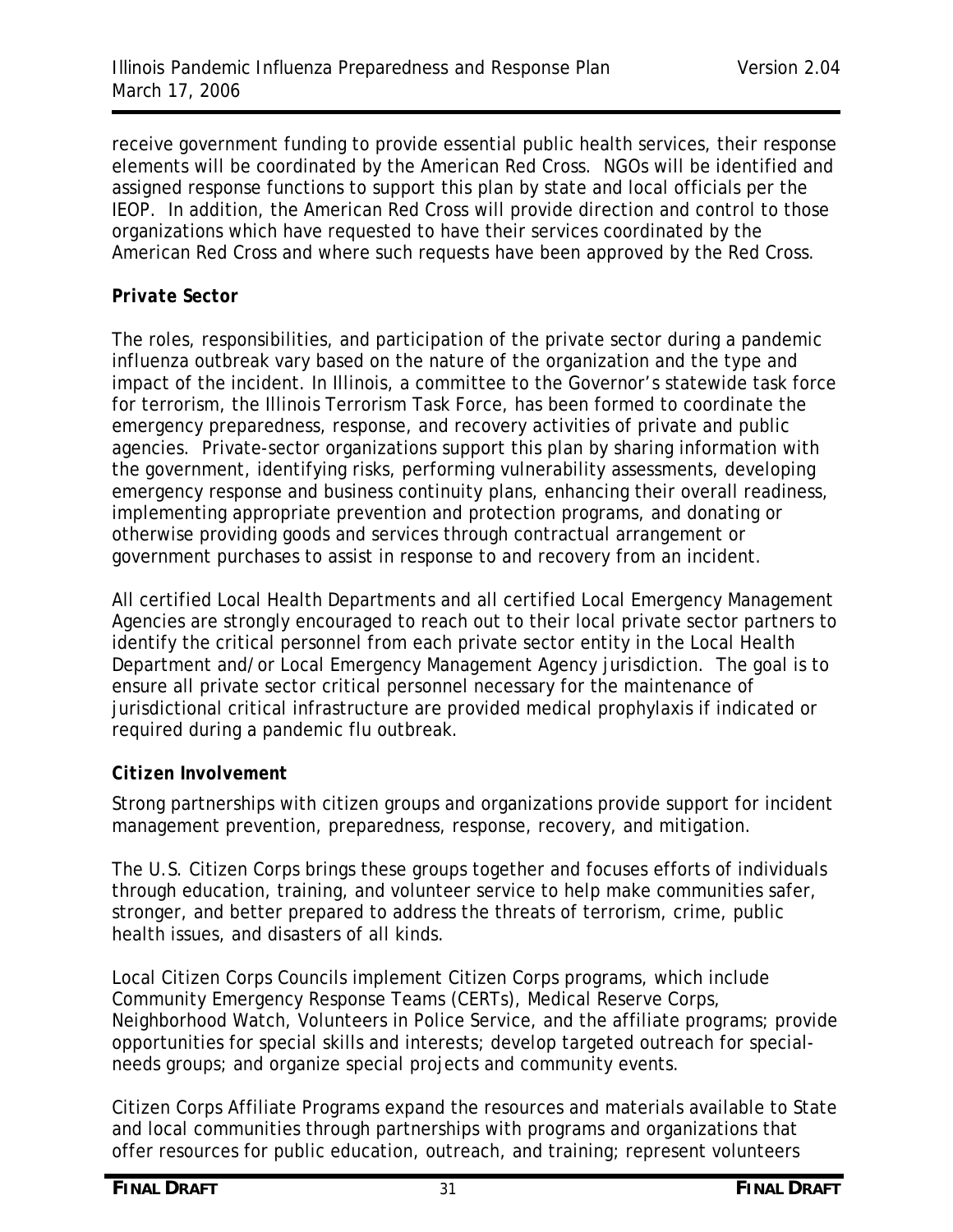interested in helping to make their communities safer; or offer volunteer service opportunities to support first responders, disaster relief activities, and community safety efforts.

Other programs unaffiliated with Citizen Corps also provide organized citizen involvement opportunities in support of Federal response to major disasters and events of national significance. One example is the National Animal Health Emergency Response Corps (NAHERC), which helps protect public health by providing a ready reserve of private and State animal health technicians and veterinarians to combat threats to U.S. livestock and poultry in the event of a large outbreak of a foreign animal disease.

#### **10.0 Plan Development and Maintenance**

The entire *Pandemic Influenza Preparedness and Response Plan* will be reviewed and revised annually by the IDPH Office of Preparedness and Response, which will consult with other IDPH offices, divisions and programs within the department to ensure continued applicability of assignments and other information contained in the plan.

IDPH staff will meet as needed with the agencies and organizations listed in the *Pandemic Influenza Preparedness and Response Plan* to review their roles and responsibilities and revise as needed.

IDPH will produce and distribute changes to holders of controlled copies of the *Pandemic Influenza Preparedness and Response Plan*. Holders of non-controlled copies will receive changes only upon written request.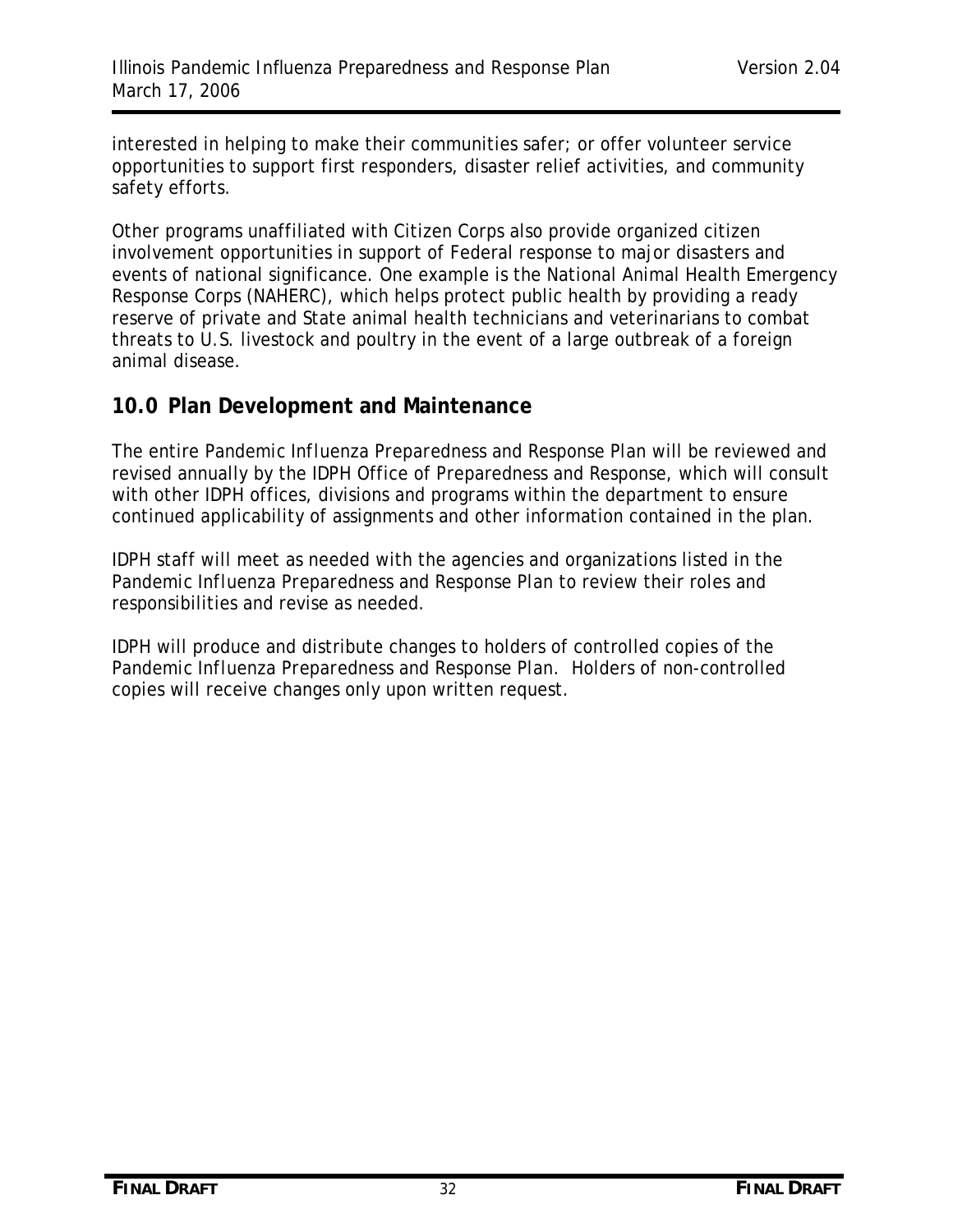# **Concept of Operations**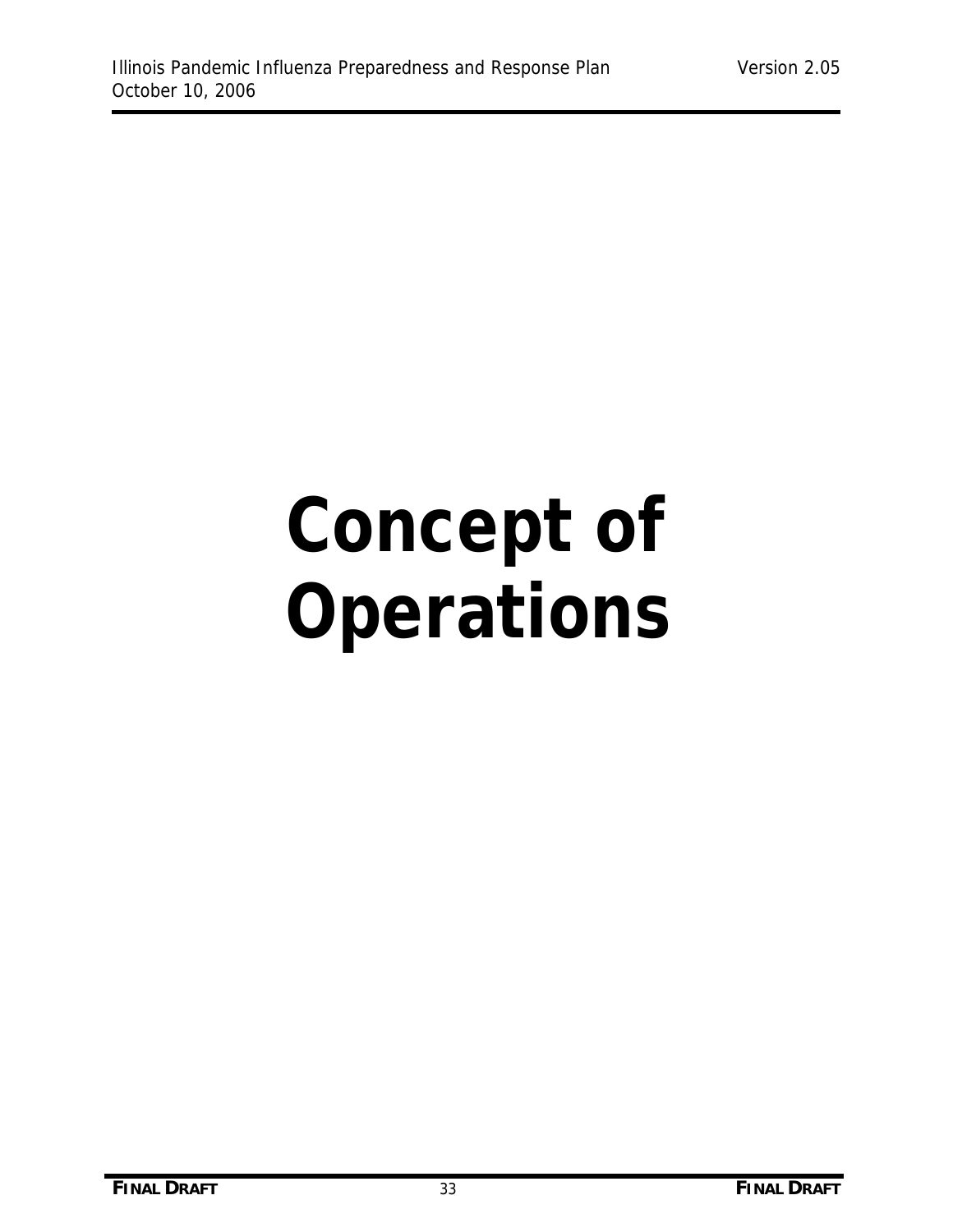## **1.0 Concept of Operations**

#### *General*

At a local government's request and during the period immediately following the onset of any large-scale emergency, State agencies may mobilize and deploy resources to the affected area to assist local governments.

A Unified Area Command (UAC) may be established for any level of emergency requiring a State field presence. However, the location, activities and scope will vary according to the parameters of the occurrence. The organizational structure of the UAC will remain basically the same for any emergency. The agencies activated for the UAC will be based on the nature and magnitude of the situation. The IEOP utilizes the Illinois Disaster Management (IDMS) and the NIMS in all levels of response and recovery.

The affected local government(s) are responsible for identifying and communicating response priorities and State resource requirements to the SEOC, through the UAC if activated.

#### *Public Health and Medical*

When the Director of Public Health determines that morbidity and mortality from a certain disease warrant study, he may declare such disease to be the subject of a medical study and issue a declaration, requiring hospitals, physicians, etc., to submit such information, data and reports as are necessary for the purpose of the specific study. Such data so obtained will be held confidential in accordance with Section 8- 2101 of the Code of Civil Procedure (77 Ill. Adm. Code 690.200(f)).

The Department of Public Health Powers and Duties Law of the Civil Administrative Code of Illinois (20 ILCS 2305) provides IDPH with the authority for the general supervision of the interests of the health and lives of the people of the State. IDPH is statutorily authorized to investigate the causes of dangerously contagious or infectious diseases, especially when existing in epidemic form, and to take measures to restrict and suppress the same and whenever such disease becomes or threatens to become epidemic when a local health authority neglects or refuses to perform these duties. Moreover, IDPH is able to issue orders for the administration of vaccines, medications or other treatments to persons as necessary to prevent the probable spread of a dangerously contagious or infectious disease.

Additionally, IDPH and local boards of health, public health authorities have the authority, in order to prevent the spread of a dangerously contagious or infectious disease, to access medical records, health information or records of cases, provided that confidentiality requirements are met.

IDPH has supreme authority in matters of quarantine and isolation, and may declare and enforce quarantine when none exists, and may modify or relax quarantine when it has been established. In addition, all local boards of health, health authorities and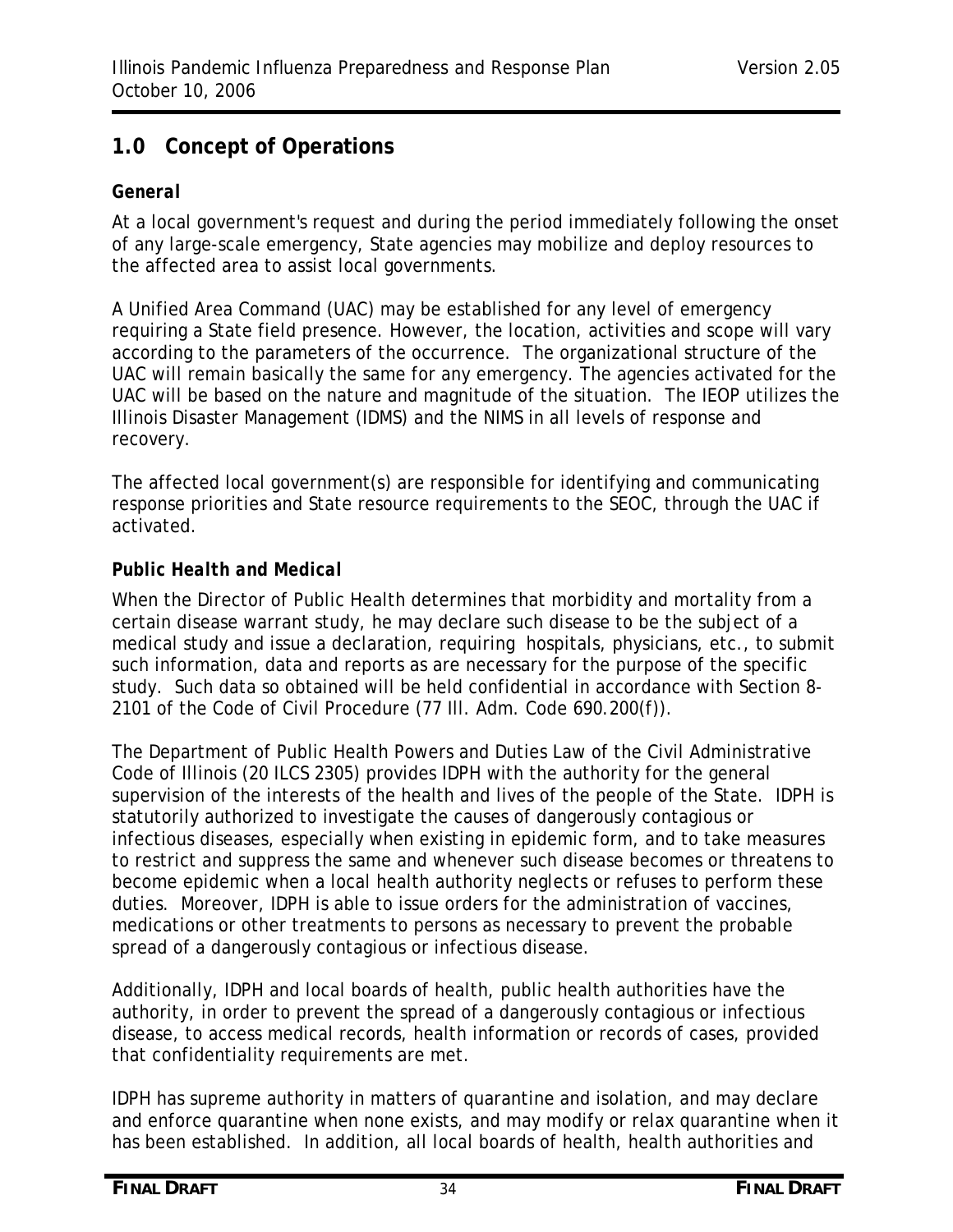officers, police officers, sheriffs and all other officers and employees of the state or any locality have the authority to enforce orders issued under section 2 of the Department of Public Health Act and shall also enforce the rules and regulations so adopted.

IDPH shall investigate the causes of dangerously contagious or infectious diseases, especially when existing in epidemic form, and take means to restrict and suppress the same, and whenever such disease becomes, or threatens to become epidemic, in any locality and the local board of health or local authorities neglect or refuse to enforce efficient measures for its restriction or suppression or to act with sufficient promptness or efficiency, or whenever the local board of health or local authorities neglect or refuse to promptly enforce efficient measures for the restriction or suppression of dangerously contagious or infectious diseases, IDPH may enforce such measures as it deems necessary to protect the public health, and all necessary expenses so incurred shall be paid by the locality for which services are rendered.

#### *Authority for Direction of Control*

The overall authority for direction and control within Illinois of the response to a pandemic influenza outbreak rests with the Governor. Article V, Section 6 of the Illinois Constitution of 1970 and the Governor Succession Act (15 ILCS 5/1) identify the officers next in line of succession in the following order: the Lieutenant Governor; the elected Attorney General; the elected Secretary of State; the elected Comptroller; the elected Treasurer; the President of the Senate; and the Speaker of the House of Representatives. The Governor is assisted in the exercise of direction and control activities by the staff of the Governor's office and the coordination of response activities by IEMA. The State Emergency Operations Center (EOC) is the strategic direction and control point for Illinois' response to an emergency medical incident.

The overall authority for direction and control for the resources of IDPH that respond to a pandemic influenza outbreak is the Director of Public Health. The line of succession for the Director of Public Health is the Assistant Director. The Director is assisted in the coordination of pandemic influenza response activities by the Deputy Director, Office of Health Protection; Chief, Division of Infectious Diseases and other designated staff.

#### *Statewide Emergency Response Plan Integration*

• **Illinois Emergency Operations Plan**

The cornerstone to Illinois' response to emergencies and disasters is the *Illinois Emergency Operations Plan (IEOP)*. The purpose of this plan is to outline the mechanism for providing state assistance to local governments dealing with significant disasters.

Outlined within the IEOP are policies, concepts of operations, organizational structures, and federal-state-local interfaces. The IEOP contains specific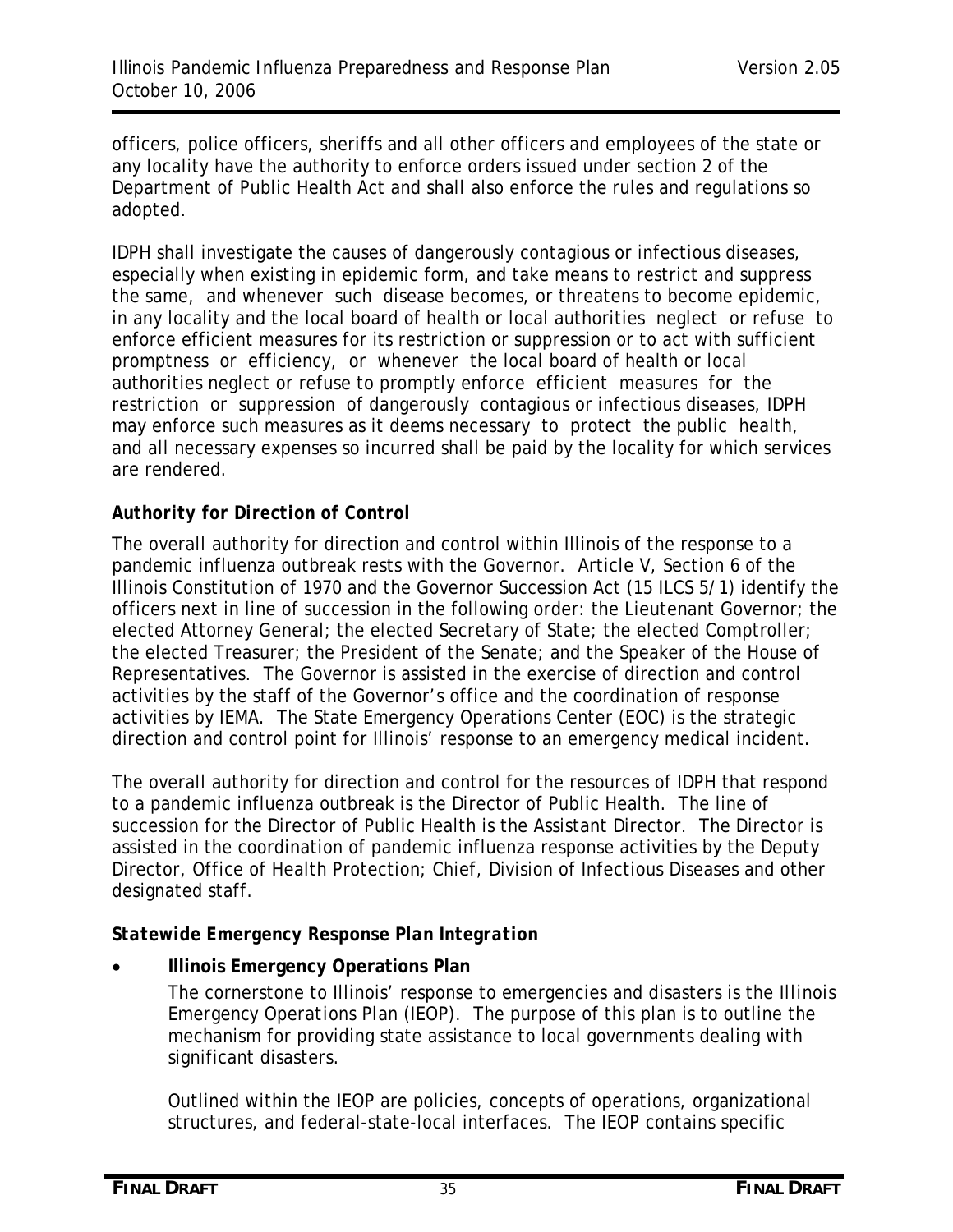language pertaining to the provision of Health and Medical Services in response to emergencies and disasters.

## • **IDPH Emergency Operations Plan**

The *IDPH Emergency Operations Plan* provides a framework for emergency preparedness activities of the department. IDPH is prepared to respond with assistance in times of actual or threatened natural or manmade disaster and emergencies.

IDPH has developed policies, plans and procedures, which enable the agency to become aware of, gather additional information on and act upon a potential or real emergency. The *IDPH Emergency Operations Plan* is intended to establish policies, which will allow the development of appropriate procedures, which will ensure the coordination of emergency response activities.

## • **Emergency Medical Disaster Plan**

The overall goal of the *Emergency Medical Disaster Plan* is to provide assistance to allow emergency medical services personnel and health care facilities to work together in a collaborative way and to provide assistance in situations where local resources are overwhelmed.

The *Emergency Medical Disaster Plan* outlines the framework for the communication and coordination of emergency medical services within Illinois. The plan provides an organizational structure among hospitals and other health care facilities and their personnel, equipment and supplies during a mass casualty event.

## • **Illinois Strategic National Stockpile Plan**

The purpose of the *Illinois Strategic National Stockpile Plan* is to provide operational guidance for the State of Illinois to implement statewide assets and to request, receive, organize, distribute, and repackage medical material prepositioned by the Department of Homeland Security. The plan outlines Illinois' procedures and framework to aid state/local emergency response authorities during a major event when state and local resources have been depleted or unavailable.

## *Primary Direction and Control Points*

Overall public health and medical direction and control and the coordination of input of all responding organizations to a pandemic influenza outbreak will be accomplished through the staffing and operation of the following direction and control points.

## • **State Emergency Operations Center (SEOC)**

The State EOC, located within the IEMA offices in Springfield, Illinois, serves as the strategic coordination point for a multi-agency state response for disasters and emergencies.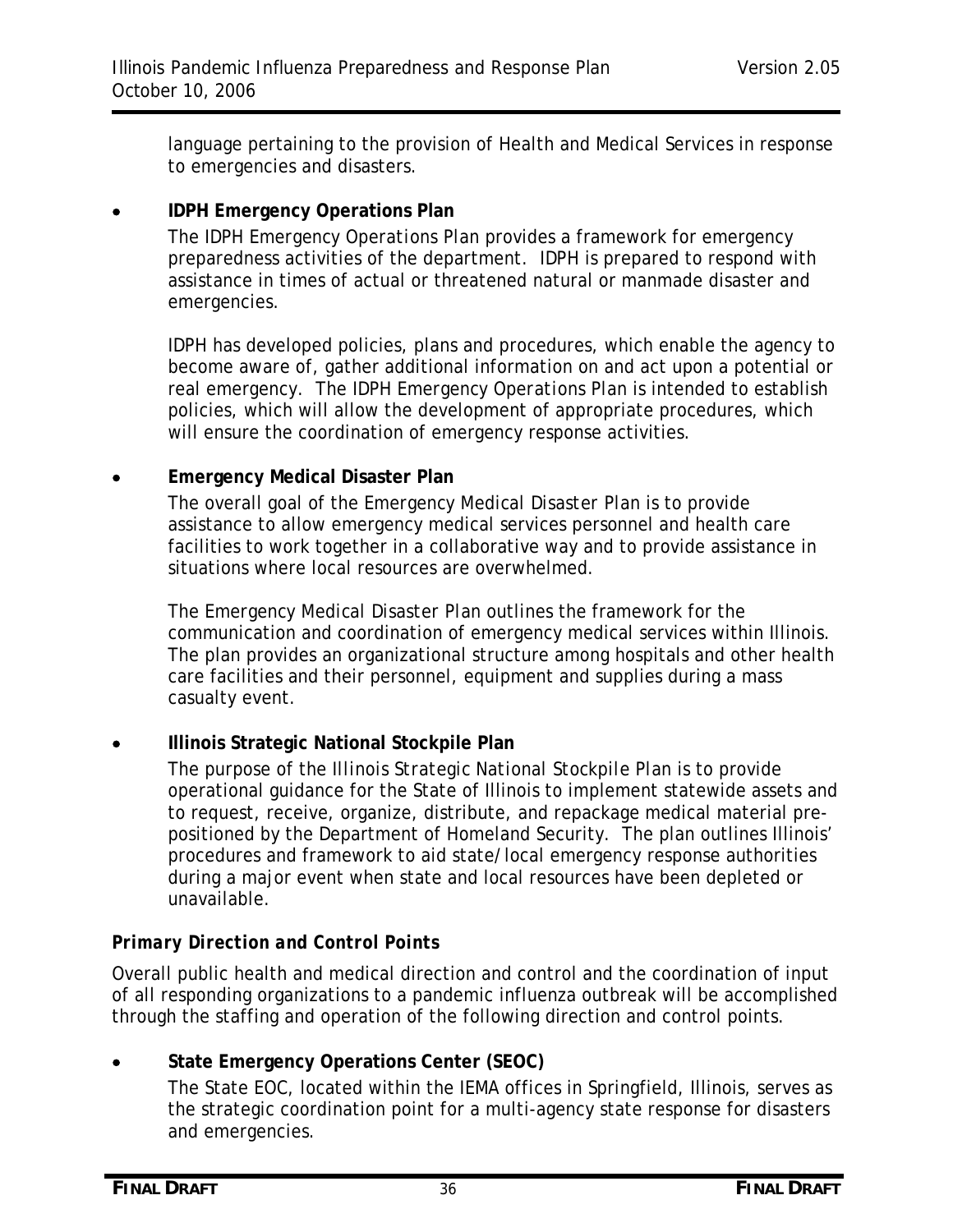The State EOC Communications Center within IEMA is the designated primary 24-hour point of contact for state agencies and departments. The State EOC is responsible for developing protective action recommendations for the Governor and notifying the appropriate counties in Illinois. The State EOC is responsible for notifying representatives of the state agencies and departments designated to report to the State EOC as outlined in the *IEOP*.

Initial SEOC objectives during an event are to:

- a. Identify staffing and initiate deployment of the UAC and UAC Team,
- b. Manage notification and deployment of IEMA and SEOC liaisons and UAC Team,
- c. Advise affected jurisdictions of UAC Team deployment,
- d. Establish and maintain communications with local EOCs, FEMA and other elements as required,
- e. Provide logistical/ground support to UAC Team,
- f. Develop, in conjunction with other State Agencies and the affected local government(s), an initial impact assessment,
- g. Coordinate actions of all agencies to ensure efficient and effective support to affected area(s),
- h. Develop State response/recovery priorities,
- i. Identify Emergency Public Information needs, and
- j. Provide administrative, security and logistical support to SEOC staff.

Continuing SEOC operational objectives are to:

- a. Determine need for Gubernatorial Disaster Declaration,
- b. Continue coordination of State resources and deployment of the UAC Team,
- c. Maintain communications with FEMA, the UAC(s), local EOCs, and other elements as required,
- d. Provide special logistical/administrative support, and
- e. Facilitate redeployment of UAC Team and SEOC staff for the orderly conclusion of field functions.

## • **Illinois Department of Public Health Emergency Operations Center (IDPH-EOC)**

The IDPH-EOC will serve as the strategic coordination and policy center for public health and medical operations. The IDPH-EOC will determine the need for appropriate resources; develop an emergency response plan for surveillance, communication and vaccine management; assign actions to be undertaken by the department staff; and resolve multi-jurisdictional coordination issues.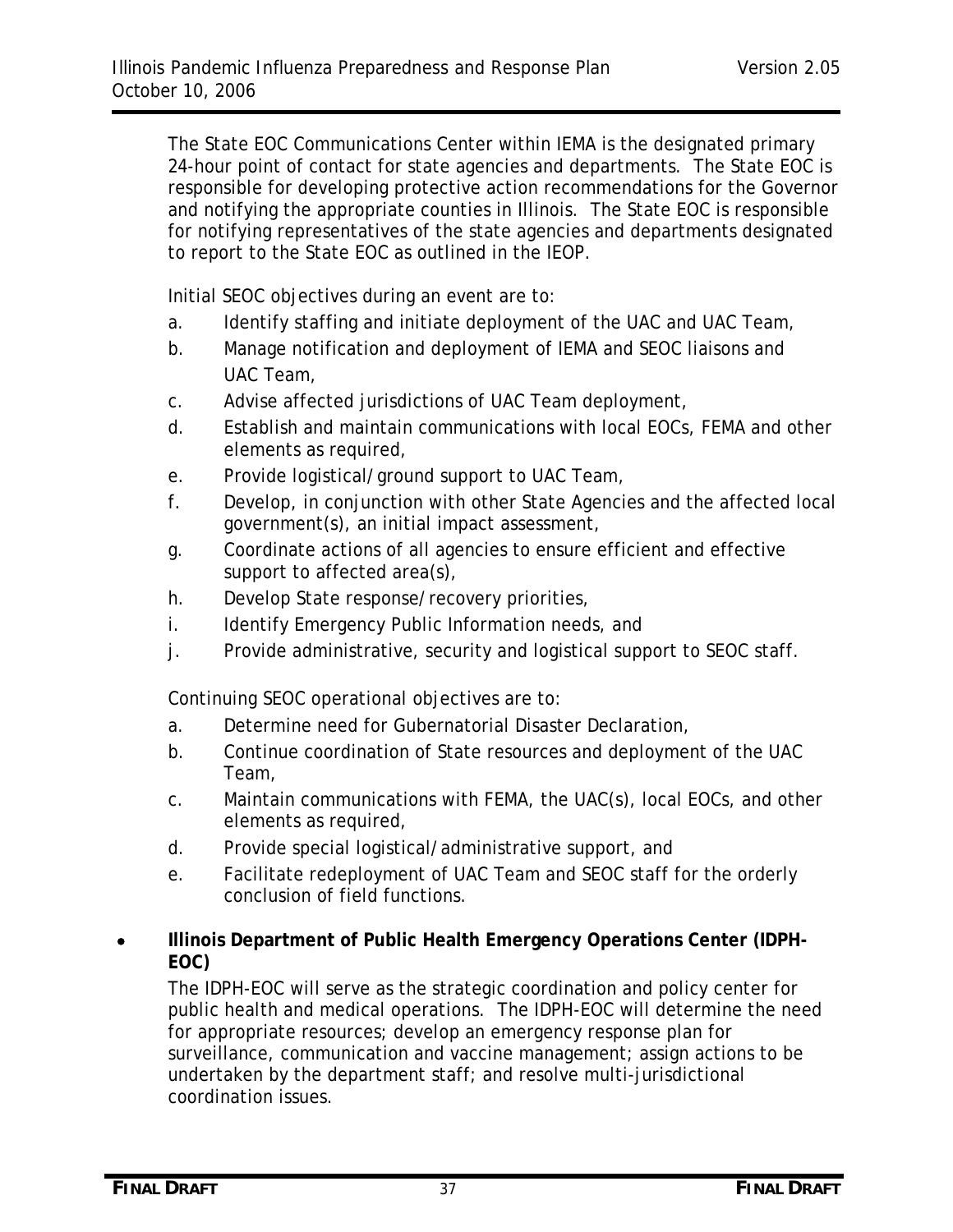The issuance of press releases and the coordination of media calls regarding the state's public health response operation to the pandemic influenza outbreak will be the responsibility of the IDPH-EOC.

## • **Joint Information Center**

The purpose of a Joint Information Center (JIC) is to coordinate the flow of information about the incident and related response issues among agencies, and to provide a single information source for the media, business community and general public. The JIC is an element of the SEOC where the emergency response is coordinated. Communication among agencies, and to the media and public must be rapid, accurate and effective, and a JIC provides a forum for the necessary information exchange. Public information among and from all responding agencies, emergency operations centers, political jurisdictions and the media are handled through this one center, thereby allowing the coordination of information from all sources, and reducing or eliminating conflicting information and rumor.

The establishment of a JIC may be necessary under one or more of the following circumstances:

- a. Multiple local, state and federal agencies are involved in the information dissemination about a possible volcanic crisis.
- b. The volume of media inquiries appears to overwhelm the capabilities of the public information officers within the emergency operations center.

## **2.0 Preparedness**

Multiple stakeholders have important roles in pandemic influenza preparedness and response. Stakeholders include federal departments and agencies; public health organizations; state and local health departments and laboratories; private health care organizations; influenza vaccine and antiviral manufacturers; and vaccine distributors and vaccinators. Not every section of this plan will be immediately relevant to each of the stakeholders. The guidelines and annexes have been compiled into a single plan with the goals of enhancing understanding and improving coordination between public and private sectors and at different levels of the health care system. This structure also emphasizes that an effective response to influenza pandemic requires planning, infrastructure, and action at many levels and by many groups.

## *Planning and Coordination*

The Department Directors of IDPH and IEMA will jointly establish a multijurisdictional, multi-agency committee responsible for developing recommendations for improving pandemic influenza preparedness and response in Illinois. At a minimum, the members of the committee will include representative(s) from the Governor's Office, IDPH, IEMA, local health departments, hospitals, infection control practitioners, first responders, local emergency management, and appropriate nongovernmental and private sector organizations.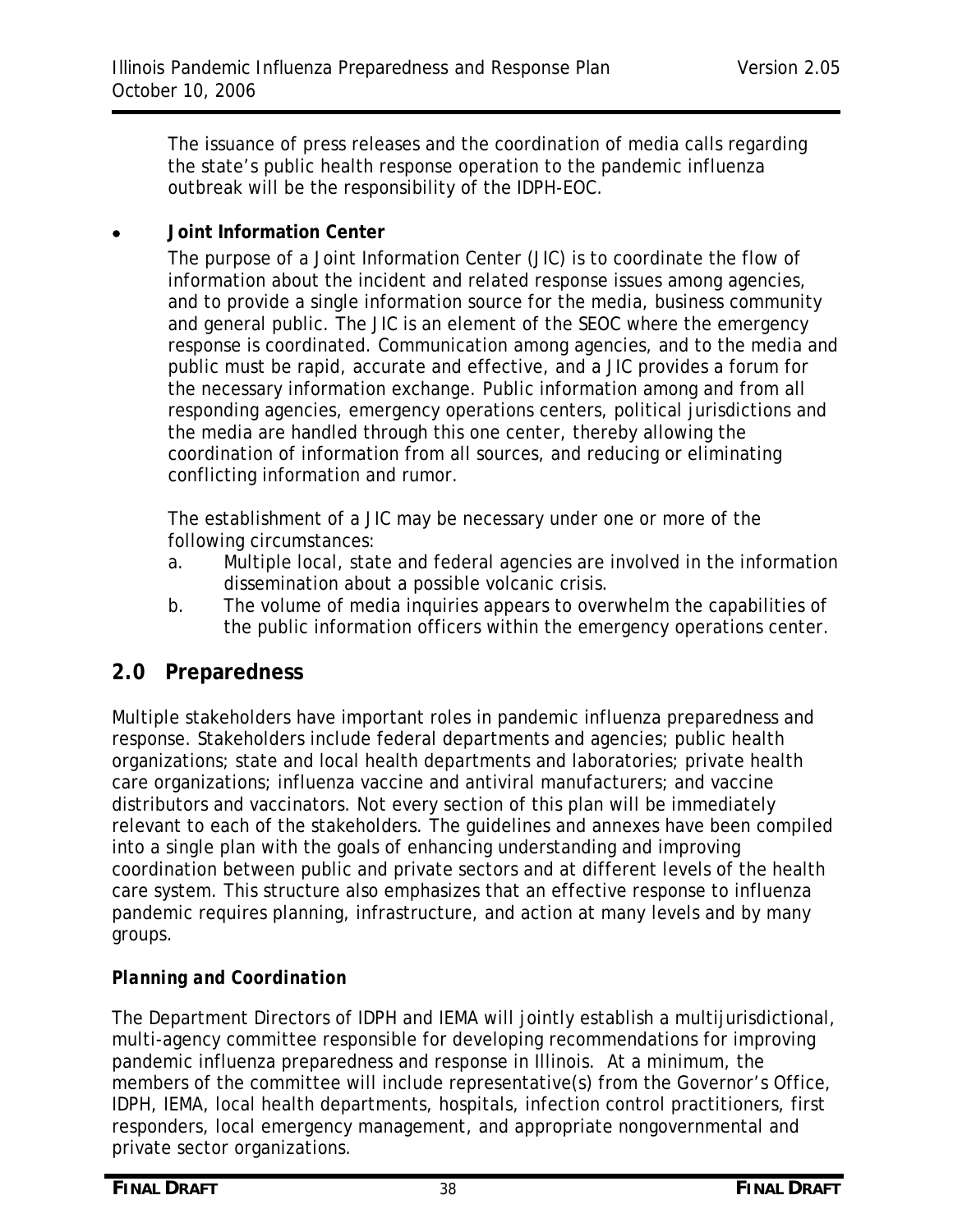The purpose of this group is:

- To bring together representatives of groups that are likely to be adversely affected by an influenza pandemic, and/or which, due to legal responsibilities, the fulfillment of their respective stated missions, or the reasonable expectations of the public, are obligated to take part in the response to such an eventuality;
- To foster open discussion and civil debate among these representatives in an effort to address difficult and as-yet-unresolved issues; develop clear, feasible, and consensus-based recommendations on these issues whenever possible; and, deliver such recommendations to the IDPH Director for consideration;
- To provide a forum for IEMA and IDPH to update group members on the steps that state government is taking to prepare for a flu pandemic;
- To provide the IDPH Director and other state government executives, as well as planners, with insight into the needs and capabilities of stakeholder groups throughout the state, taking into account not only geographic differences but also a variety of other pertinent social and demographic variables; thereby eliminating, or at least reducing, disparities in the delivery of critical services during a pandemic or other potentially catastrophic public health situation.
- Conduct regular reviews of this plan and supporting documents to ensure relevance and accuracy of information and procedures. Oversee changes to this plan.
- Participate in the development of state pandemic influenza exercises. The group also will review after action reports for these exercises and provide recommendations about future preparedness and response activities.
- Make recommendations to the IDPH Director on steps necessary to maintain the safety of workers involved in responding to an influenza pandemic.

**Planning Guide for State and Local Officials (Annex 1 of National Pandemic Influenza Response Plan):** This guide is intended to convey important items to consider in the planning process, with each jurisdiction assuming responsibility for deciding how each item is implemented. It is also recognized that a number of actions taken by State and local agencies will be contingent upon the development of national policies and procedures, many of which are presently under development.

## *Event Modeling Planning Tools*

Flu Aid 2.0: (currently a beta test version) is designed to help State and local-level public health officials plan, prepare, and practice for the next influenza pandemic by modeling the impact a pandemic might have on their community. The software is designed to provide a range of estimates of impact in terms of deaths, hospitalizations, and outpatient visits due to pandemic influenza. The software does not provide any description of how the pandemic will spread, i.e., when a specific community will be affected.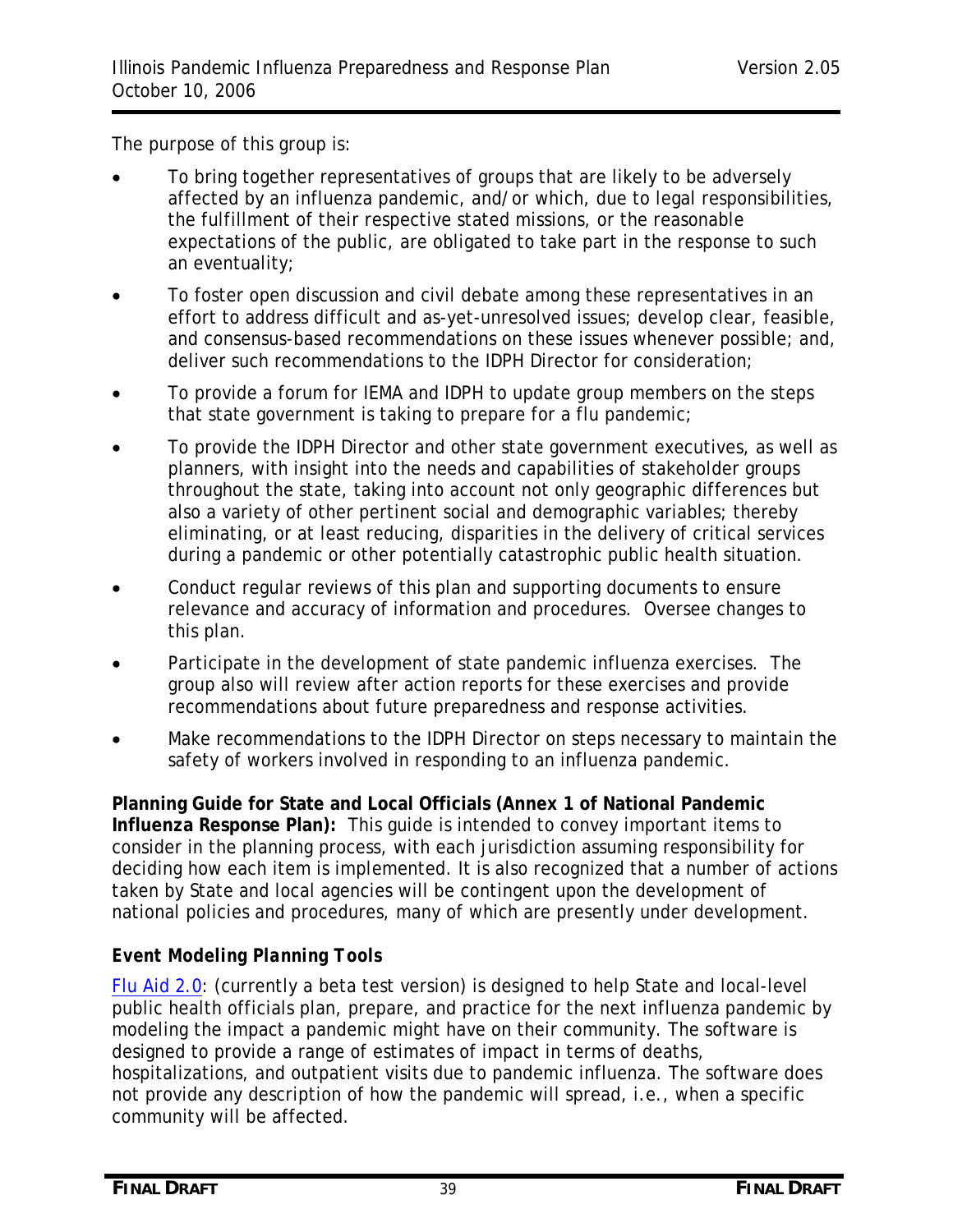FluSurge: is a spreadsheet-based model, which provides hospital administrators and public health officials' estimates of the surge in demand for hospital-based services during the next influenza pandemic. FluSurge estimates the number of hospitalizations and deaths of an influenza pandemic and compares the number of persons hospitalized, the number of persons requiring ICU care, and the number of persons requiring ventilator support during a pandemic with existing hospital capacity.

## *Training and Exercises*

**Training and Education:** IDPH will be the lead agency for the development of a training and education plan for the State of Illinois. The plan developed by IDPH will outline a mixture of presentations and independent studies to increase the knowledge of key officials, first responders, emergency managers, local health officials, and health care system on Illinois' plan to respond to pandemic influenza. Minimum training and education activities will include:

- Provide relevant information to organizations with preparedness and response duties in this plan
- Update the IDPH Web page to include updated information for governmental and nongovernmental staff and the general public on pandemic influenza.
- Regularly present pandemic preparedness overviews at statewide conferences of key officials, first responders, and public health and health care providers.
- Develop a speaker's bureau of subject matter experts capable of providing current, factual information on pandemic influenza and the state's response plan for community-based organizations and the general public.
- Conduct media briefings, as appropriate, on the state's pandemic influenza preparedness activities.

## **Pandemic Influenza Exercises**

Organizations that have preparedness and response duties outlined in this plan should evaluate the Pandemic Influenza Tabletop Exercise Package developed by the CDC for possible internal use. The purpose of this pandemic influenza tabletop exercise package is to provide states and local areas with tools to assist in planning and conducting tabletop exercises on the topic of pandemic influenza. Exercises serve to identify where plans may need to be refined or modified, and thus lead to strengthening preparedness. Exercises should be viewed as an integral part of planning activities.

## *Risk and Emergency Communications*

Effective response to pandemic influenza will require the general public to make proper and informed actions. Preparedness activities conducted by the Governor's office, supported by IDPH and IEMA, include: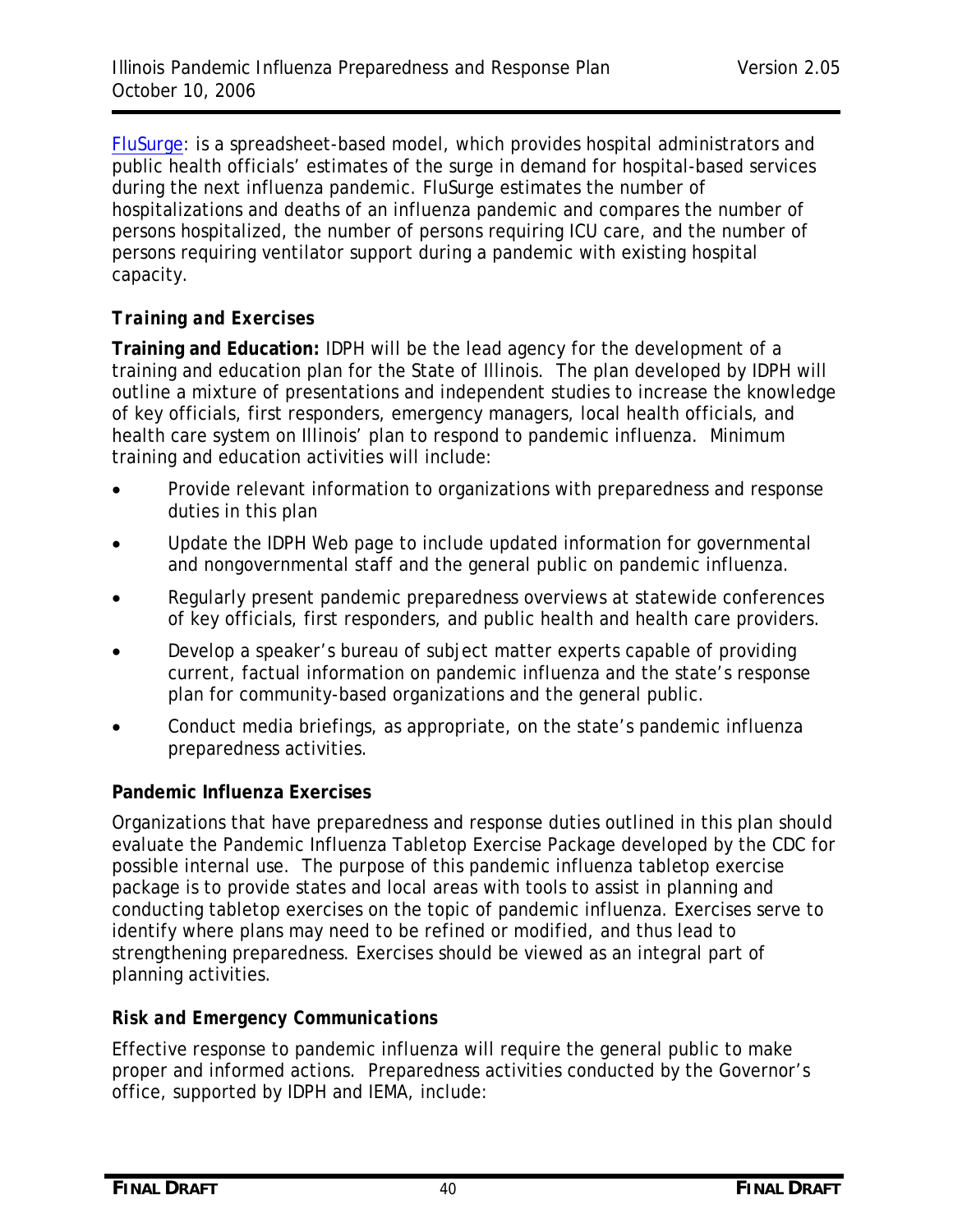- Development of clear, accessible and understandable information sheets on pandemic influenza and related threats. The information should be posted on state and local Web sites and distributed in hard copy to the general public.
- Development of initiatives by the Governor to educate the public on personal and family protective measures.
- Development of emergency alert system messages and media fact sheets prior to pandemic influenza.
- Identify and train key state government spokespersons on pandemic influenza and activities the state will perform during pandemic influenza.
- Establish an informational hotline for the general public with capacity adequately to meet anticipated peak call volume (CDC recommends enough lines to simultaneously handle one percent of a jurisdictions population); develop a means of tracking and categorizing types of calls to identify trends, rumors, and misinformation

## *Other Key Activities for Pandemic Preparedness*

When it becomes available, pandemic influenza vaccine will be a federal asset. Updated information regarding vaccine purchase and distribution is available on the HHS website.

- Influenza antiviral medication stockpiling Influenza-specific antiviral medications, when administered as prophylaxis, can be effective at preventing influenza and, as treatment, in reducing complications, hospitalization, and death. U.S. and global antiviral drug production capacity and supply are limited – particularly for the newer neuraminidase inhibitors. Oseltamivir, a neuraminidase inhibitor, has recently been purchased for the SNS, however, the amount available is limited relative to potential demand. Factors that will be considered include feasibility of public sector distribution during a pandemic; potential impacts, costs, and cost effectiveness of a larger stockpile; and the shelf life of stockpiled drug and other logistical issues.
- Priority groups for vaccine and antivirals when supply is limited relative to potential demand – An initial list of suggested priority groups consistent with achieving these public health goals outlined above is being developed by HHS. Prioritization schemes should have some flexibility to accommodate local needs.

In addition, there are decisions that cannot be made until a pandemic is imminent and surveillance and epidemiological data are available to determine transmission patterns, the geographic spread of disease, and segments of the population that are at highest risk of infection and complications. Nevertheless, knowledge of the types of decisions that will be needed can promote planning, facilitate development of options, and guide infrastructure development and data collection to support decision-making.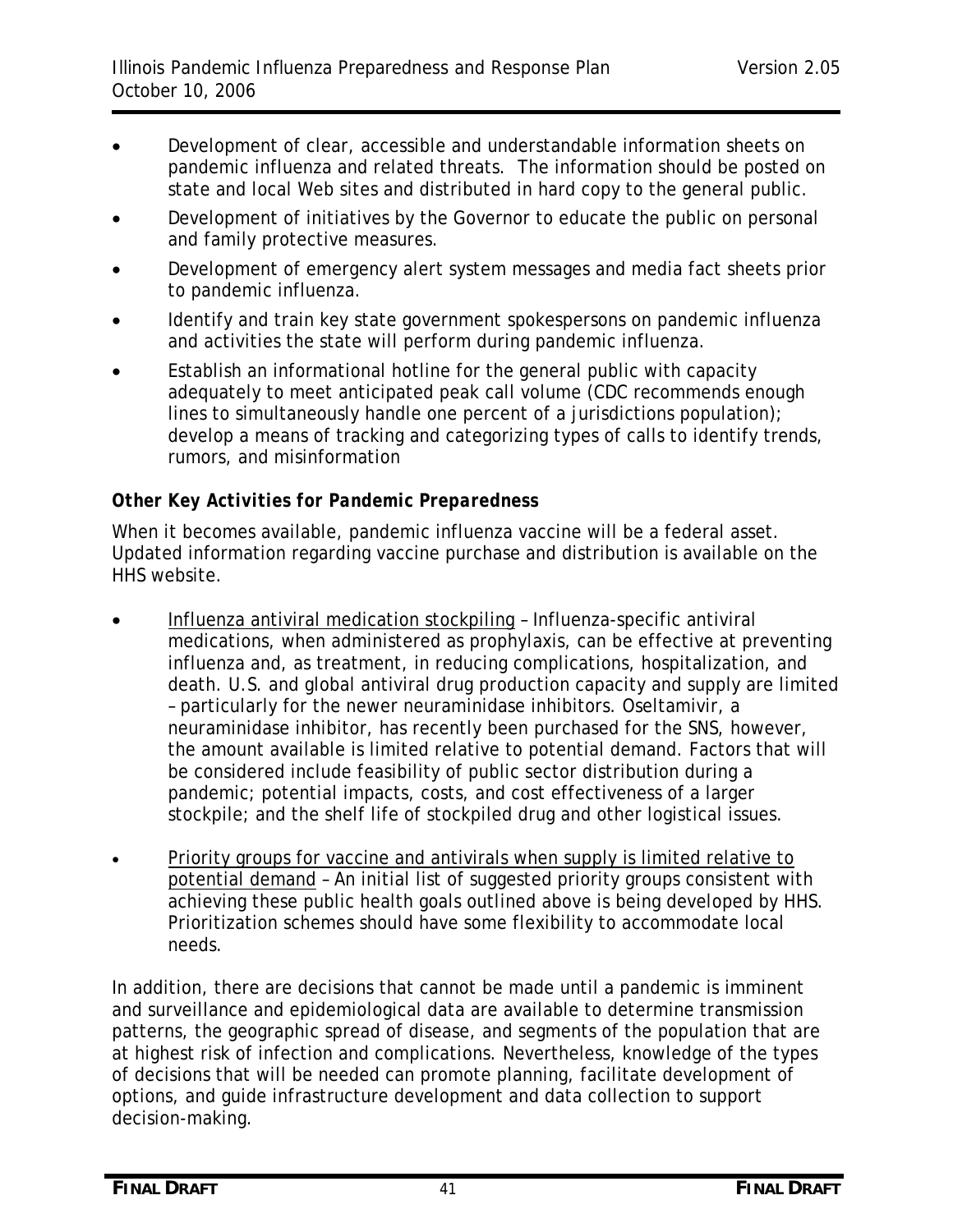## **3.0 Response**

#### *Command, Control, and Management Procedures*

- • **Phases 1 & 2—Inter-pandemic phase** 
	- a. Conduct meetings of the Pandemic Influenza Stakeholders Group. The group should review identified crucial gaps in state and/or local infrastructure and resources, laws, if not corrected in advance, may interfere with an effective response
	- b. Regularly review state operational capacity for each priority
	- c. Revise *Pandemic Influenza Preparedness and Response* Plan on an annual basis (minimum)
	- d. Revise lists, including contact information, of partners, resources, and facilities
	- e. Conduct regular updates to inform SEOC staff, key officials, legislators, and various stakeholders on the status of pandemic influenza preparedness
	- f. Conduct conference calls, as indicated, with bordering jurisdictions to coordinate pandemic influenza preparedness activities
	- g. Review, exercise, and modify the plan as needed on a periodic basis.
- • **Phase 3—Novel influenza virus identified; no human to human spread** 
	- a. Conduct meetings of the Pandemic Influenza Preparedness Committee and meet with appropriate partners and stakeholders and review major elements of the plan and evaluate level of preparedness
	- b. Modify the plan as needed on an urgent basis
	- c. Coordinate with other states and federal agencies and bordering jurisdictions
	- d. Confirm availability of facilities
	- e. Document expenses of pandemic response
- • **Phases 4 and 5—Some level of human-to-human transmission confirmed but not widespread** 
	- a. Convene the Pandemic Influenza Preparedness Committee and meet with partners and stakeholders to review plan
	- b. Activate enhanced surveillance and communications procedures
	- c. Begin vaccine and antiviral distribution
	- d. Notify key government officials and legislators of the need for additional monetary resources (if not already available)
	- e. Activate enhanced plans for operational priorities
	- f. Arrange for appropriate facilities use
	- g. Notify key officials of need for additional resources, if necessary
	- h. Document expenses of pandemic response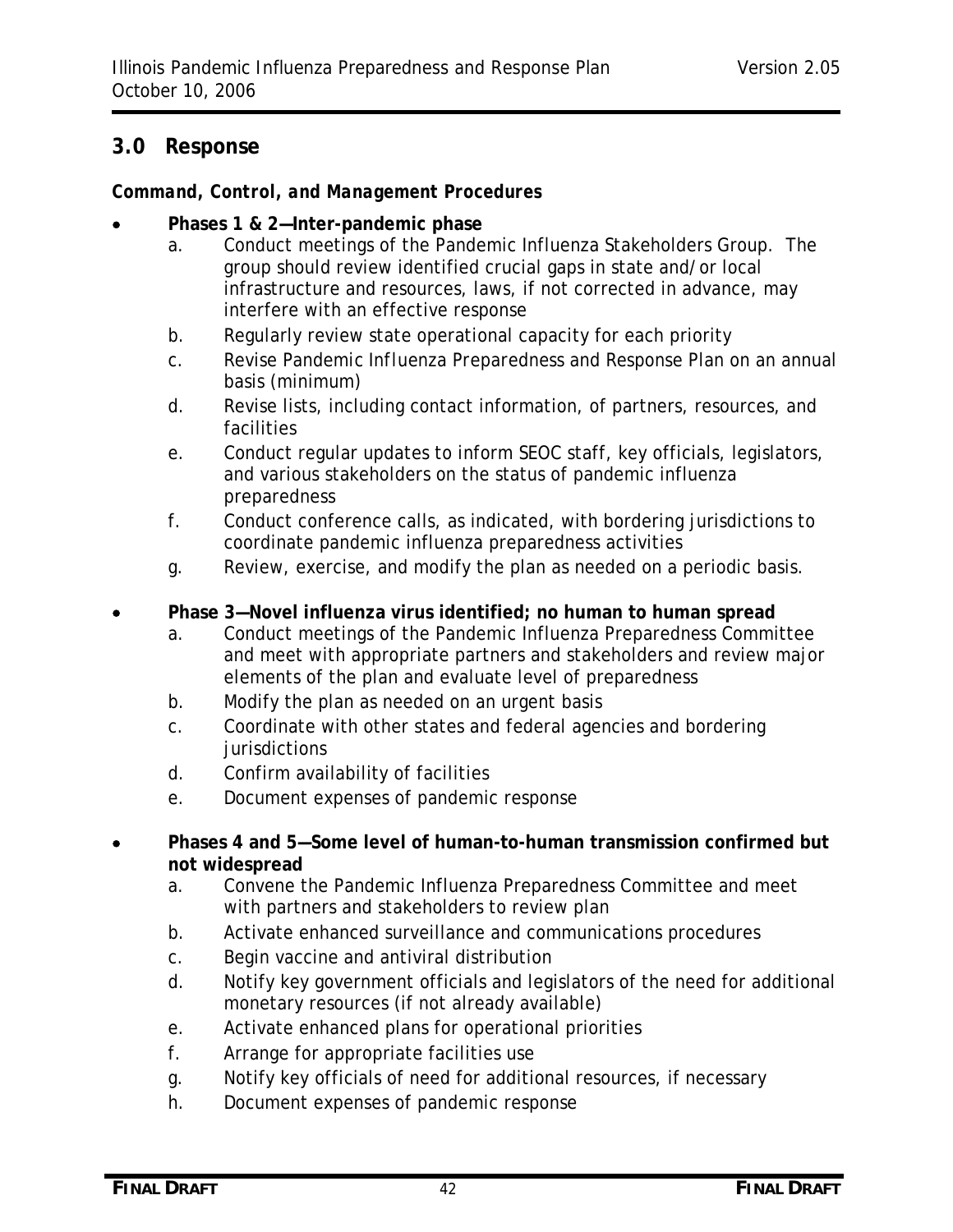## • **Phase 6—Confirmation of onset of a pandemic**

- a. Activate the SEOC and PHOC and meet with partners and stakeholders and review and fully activate plan
- b. Monitor staffing needs
- c. Coordinate activities with neighboring jurisdictions
- d. Interface with appropriate counterparts at the national level
- e. Document expenses of pandemic response

## *Surveillance System and Laboratory Analysis*

• **Phases 1 & 2—Inter-pandemic phase** Illinois will ensure a well-functioning inter-pandemic surveillance system that adheres to national standards, as defined by CDC.

Revisions to the Illinois contingency plan for enhancing virologic and diseasebased surveillance systems in the event of a novel virus or pandemic will address several issues including:

- a. Laboratory surge capacity
- b. Laboratory safety issues
- c. Increased frequency of reporting
- d. Developing a means to count or estimate numbers of influenza-related deaths
- e. Monitor hospitalized cases through the IDPH Bypass System
- • **Phase 3—Novel influenza virus identified; no human to human spread**  Illinois will enhance inter-pandemic influenza surveillance activities by:
	- a. Increasing case detection among persons who recently traveled to the outbreak area and present with clinical illness possibly caused by influenza including pneumonia, acute respiratory distress syndrome, or other severe respiratory illness. Appropriate specimens should be collected to diagnose influenza infection. In some situations, if the novel influenza virus is a highly pathogenic avian strain, such as with the 2004 H5N1 influenza virus in Asia, local hospital laboratories should not attempt viral isolation because of the potential risk that the strain could spread. Specimens should be sent to the state public health laboratory or to CDC where isolation and sub typing can be done under more stringent biocontainment conditions. Influenza infection can be diagnosed locally using antigen detection, immunofluorescence, or PCR. Guidance will be provided by CDC appropriate to each specific novel virus alert.
	- b. Ensuring that all inter-pandemic influenza surveillance activities are underway regardless of the time of year and that all participating laboratories and sentinel providers are reporting data to CDC each week.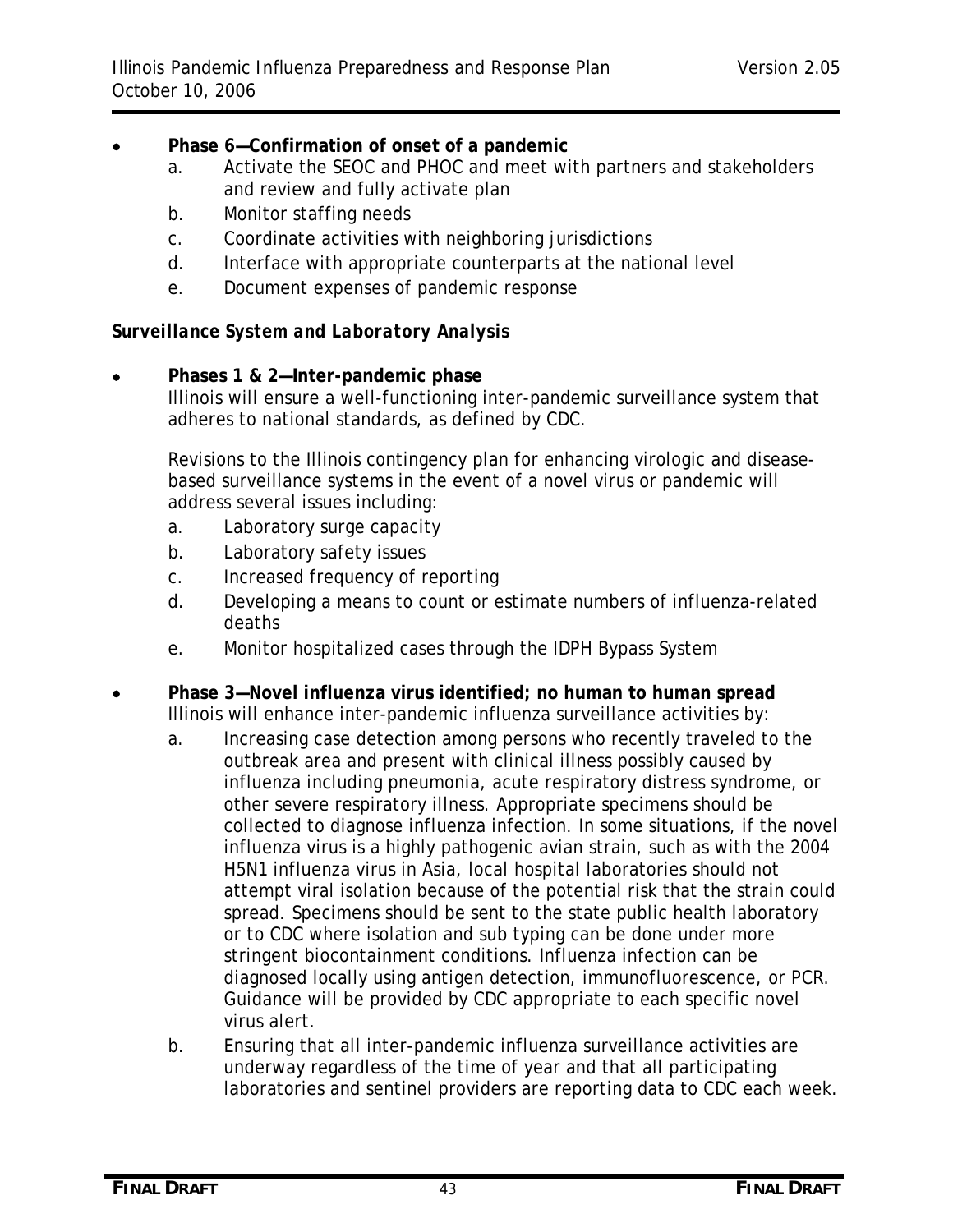- c. Sub typing influenza A viruses identified in high risk clinical specimens and report any influenza A viruses that cannot be subtyped to CDC immediately.
- d. Obtaining reagents from CDC (when they become available) to detect and identify the novel strain.
- e. Recruiting and enrolling additional sentinel providers, if necessary, to reach the minimum of one regularly reporting provider for every 250,000 persons
- f. Monitoring and instituting recommendations from CDC for any additional surveillance activities that should be undertaken given the specific circumstances. Reviewing contingency plans for further enhancing influenza surveillance if efficient person-to-person transmission of the novel virus is confirmed.

#### • **Phases 4 and 5—Some level of human-to-human transmission confirmed but not widespread**

If efficient person-to-person transmission of a novel influenza virus is confirmed, the following additional surveillance enhancements will be considered:

- a. Assessing the need to screen travelers arriving in the U.S. from affected countries.
- b. Investigating the epidemiology of all early cases either originating in the U.S. or that are imported into the country.
- c. At hospitals and emergency departments, increasing laboratory diagnosis of influenza, including through use of rapid antigen detection tests, for persons with compatible clinical syndromes, particularly among those who may have had recent exposure at the site of an outbreak. Laboratories should institute plans for testing substantially more specimens than usual. CDC will provide guidelines to assist with triage of specimens for testing and for choosing which isolates to send to CDC.
- d. U.S./WHO collaborating laboratories should begin reporting test results daily to CDC.
- e. The completeness and timeliness of reports from all participating laboratories and sentinel providers should be assessed, and nonreporters should be contacted to improve their performance as necessary.
- f. Investigate outbreaks and increases in ILIs, including those detected through the influenza sentinel provider surveillance system.

## • **Phase 6—Confirmation of onset of a pandemic**

- a. Enhanced monitoring for antiviral resistance
- b. Ensure that studies are in place to monitor vaccine effectiveness
- c. Monitor health impacts including deaths and hospitalizations. Community impacts could be assessed by measuring absenteeism in key industries or sectors.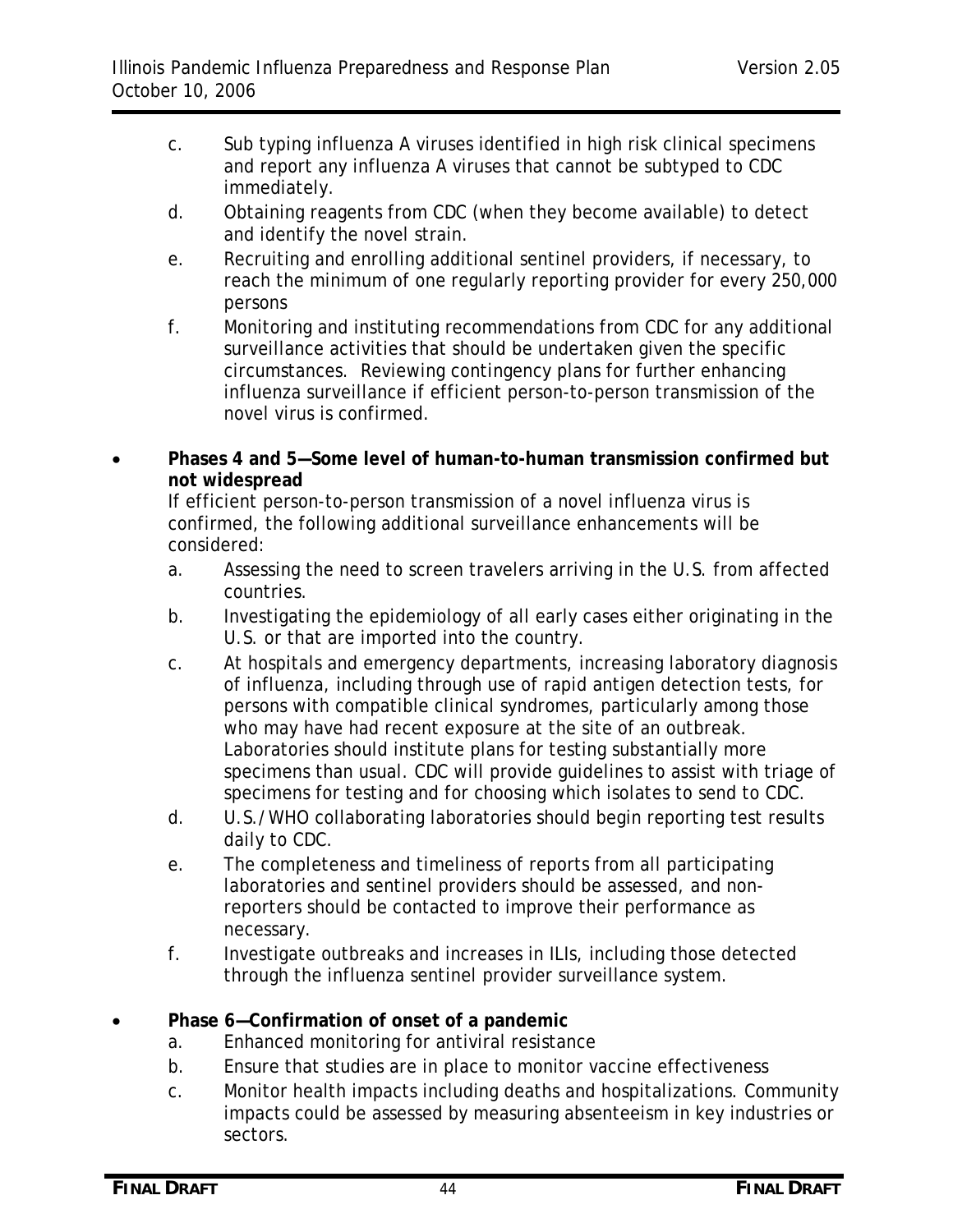d. During the period between pandemic waves (Phase 3) and after the pandemic (Phase 5), the quality of surveillance should be assessed and recommendations made for improvement.

## *Vaccine Delivery and Targeted High-Risk Population*

## • **Phases 1 & 2—Inter-pandemic phase**

- a. Enhance influenza vaccination coverage levels in traditional high-risk groups, particularly subgroups in which coverage levels are particularly low (e.g. minorities and persons younger than 65 years of age with chronic underlying medical conditions). Increasing routine, annual vaccination coverage levels in these groups will further reduce the annual toll of influenza and will facilitate access to these populations when the pandemic occurs.
- b. Enhance pneumococcal vaccination coverage levels in traditional highrisk groups to reduce the incidence and severity of secondary bacterial pneumonia.
- c. Define the process by which review and modification of the national recommendations for vaccine priority groups will occur.
- d. Consider state-specific modifications or refinements in priority groups, depending on local circumstances. For example, there may be specific groups of persons in selected states whose absence, due to influenza illness, could affect public safety, security, or result in the disruption of essential community services. Examples of such unique, special-skill groups might include nuclear power plant operators, air traffic controllers at major airports, and workers who operate major telecommunications or electrical grids.
- e. Determine size of priority groups and develop a plan for vaccinating them
- f. Develop a plan for providing influenza vaccine to priority groups in the event of severe or moderately severe vaccine shortages. Consider the potential need to prioritize within priority groups. Frontline healthcare workers will need to be defined.
- g. Develop a plan for mass vaccination of the general public once sufficient amounts of vaccine are available, including identification of vaccine administration personnel. Elicit written commitments from agencies and institutions that plan to provide vaccinators. Note that plans made for smallpox post exposure vaccination clinics should be adapted. Security issues should be taken into consideration.
- h. Ensure that appropriate legal authorities are in place that will allow for implementation of major elements of the proposed distribution plan.
- i. Ensure that contingency plans have been considered for emergency distribution of unlicensed vaccines using emergency IND (investigational new drug) provisions. Such provisions call for strict inventory control and record-keeping, along with completion of a signed consent form.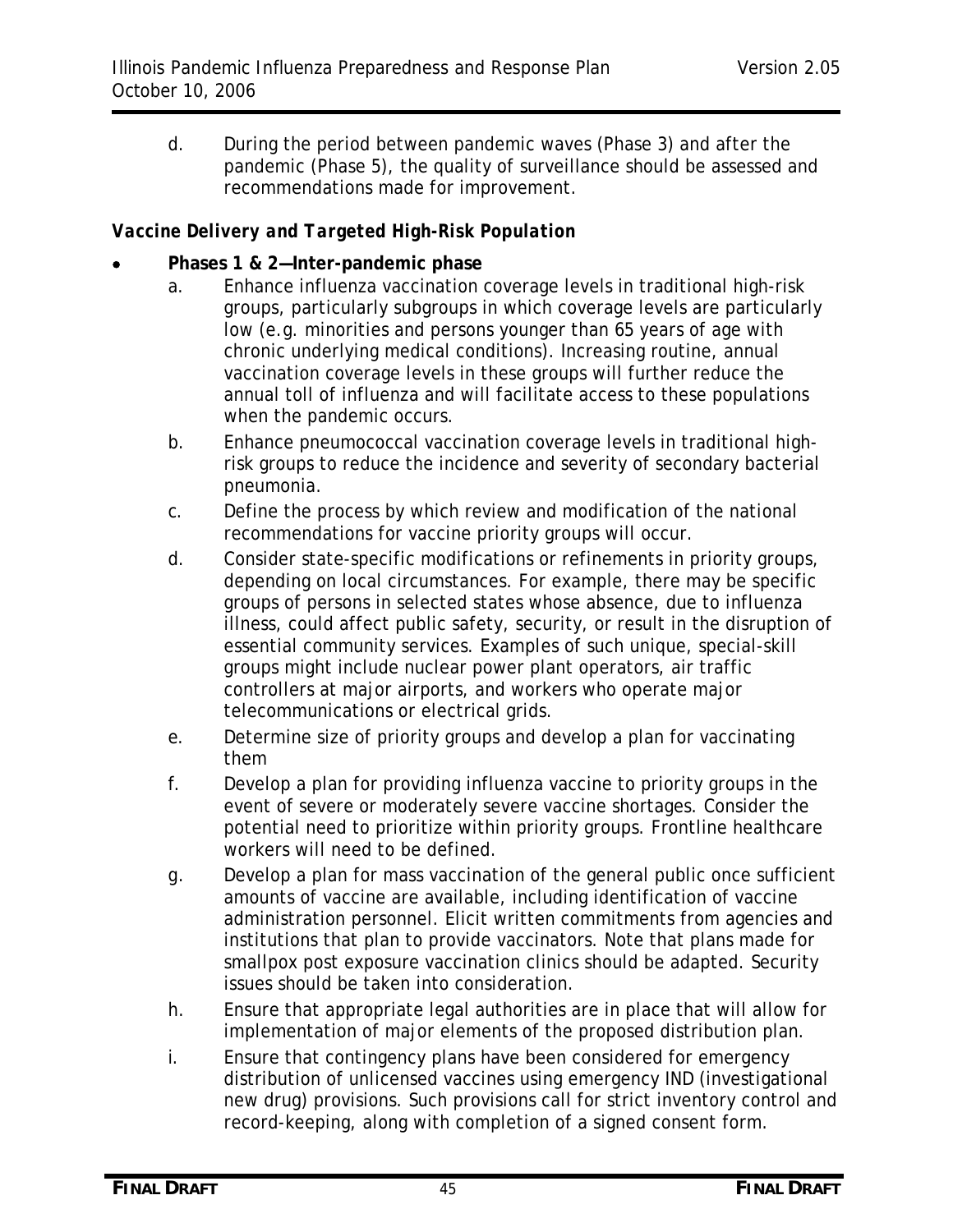- j. Coordinate the proposed vaccine distribution plan with bordering jurisdictions, including counties, states, unique populations
- k. Engage state health coordinator (and/or state adverse events coordinator) in planning around monitoring and investigation of adverse events.
- I. Identify a data management system to track vaccine supply, distribution, and use and to track administration of two doses of vaccine (if recommended). States with vaccine distribution systems and immunization registries may be able to modify their systems for these purposes. Other options include adapting other state-specific systems or the pre-event vaccination system. Key pieces of information to collect to facilitate reminder notification for second doses include name, date of birth, address, and telephone number.
- m. Review, exercise, and modify vaccine distribution plans as needed on a periodic basis.

## • **Phase 3—Novel influenza virus identified; no human to human spread**

- a. Meet with appropriate partners and stakeholders and review major elements of the vaccine distribution plan.
- b. Modify the plan as needed to account for updates, if any, on recommended target groups, projected vaccine supply, and human resources available.
- **Phases 4 and 5—Some level of human-to-human transmission confirmed but not widespread** 
	- a. Ensure that human resources and logistics are in place to begin vaccination, taking into account need for additional staff due to illness.
	- b. Coordinate planned activities with bordering jurisdictions.
	- c. Conduct training for relevant agencies and partner groups regarding vaccine delivery protocols and procedures.

## • **Phase 6—Confirmation of onset of a pandemic**

- a. Fully activate the vaccination program, including distribution, administration, monitoring of vaccine distribution and administration, and tracking of dose, appropriate storage and handling, and safety monitoring.
- b. Coordinate activities with bordering jurisdictions.

## *Antiviral Prophylaxis and Drug Distribution*

- **Phases 1 & 2—Inter-pandemic phase**
	- a. Define process through which national recommendations for priority groups will be reviewed
	- b. Quantify high priority populations for prophylaxis, and develop drug distribution contingency plans for the different possible scenarios.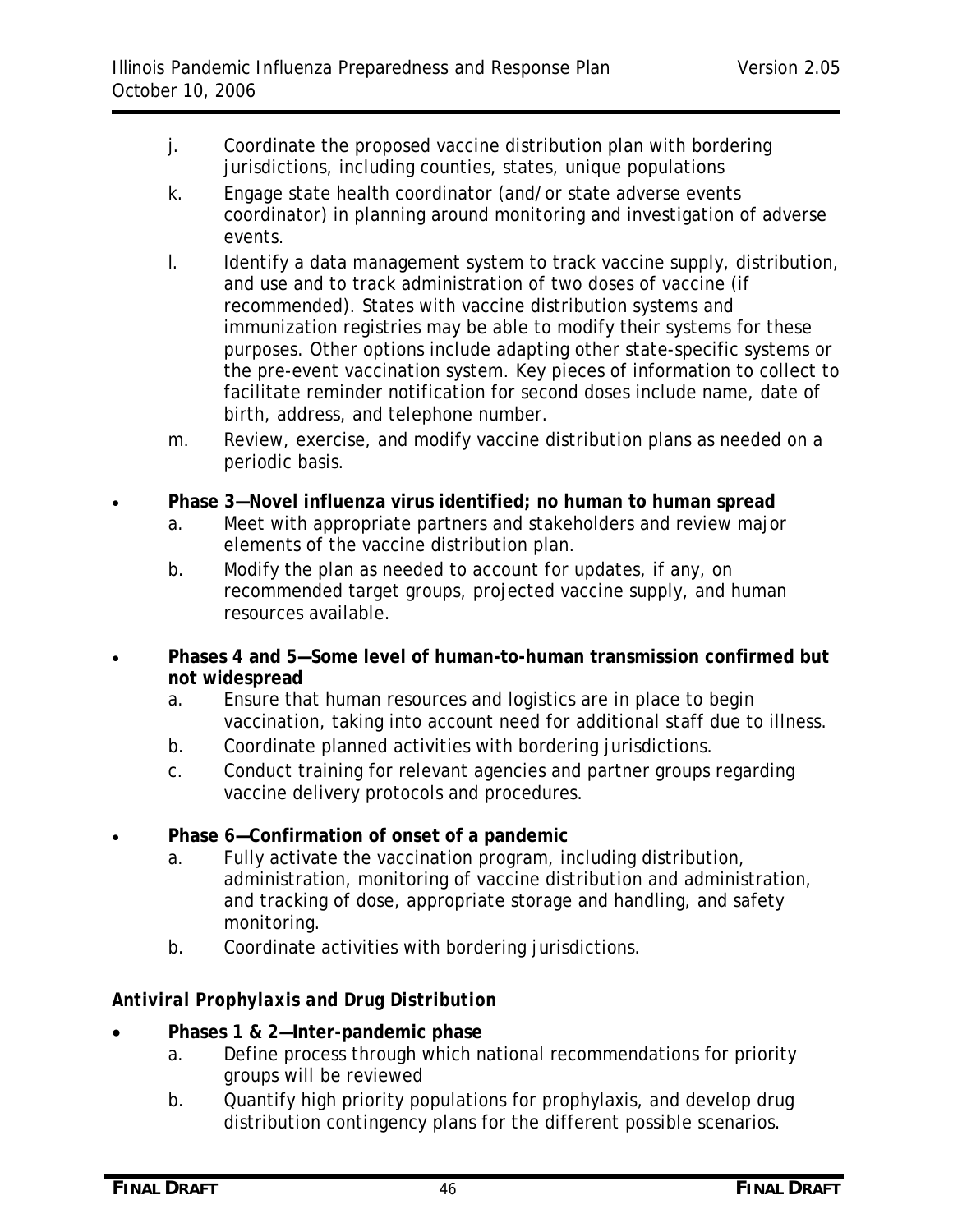- c. Quantify high priority populations for therapy, and develop drug distribution contingency plans for the different possible scenarios.
- d. Plans for education and notification of the medical community and of the public around appropriate prescribing information.
- e. Coordinate with bordering jurisdictions.
- f. Review workman's compensation laws as they apply to health care workers and other essential workers who have taken antivirals for prophylaxis.
- g. Develop data management system to track antiviral supplies, distribution, and use.

## • **Phase 3—Novel influenza virus identified; no human to human spread**

- a. Meet with appropriate partners and stakeholders and review major elements of the antivirals plan.
- b. Modify plan as needed to account for updates, if any, on recommended target groups and projected drug supply.
- c. Notify the medical community of the status of the plan and antiviral availability.
- d. Disseminate antiviral use guidelines to the medical community and conduct training for public health staff involved in antiviral distribution protocols and procedures.
- **Phases 4 and 5—Some level of human-to-human transmission confirmed but not widespread**
	- a. Ensure that the human resources and logistics are in place to begin drug distribution and administration, taking into account the need for added staff due to illness.
	- b. Coordinate with bordering jurisdictions.
- • **Phase 6—Confirmation of onset of a pandemic**
	- a. Fully activate antiviral drug distribution plan.
	- b. Continue coordination with bordering jurisdictions.
	- c. Implement data management system for antiviral distribution, use, and supply (if applicable).

## *Emergency and Risk Communications*

- • **Phases 1 & 2—Inter-pandemic phase**
	- a. Identify and train spokesperson (and backup) to the media and to the public.
	- b. Develop materials and messages, including a review of CDC materials, adapt and revise as needed.
	- c. Identify most effective communication channels for reaching different communities.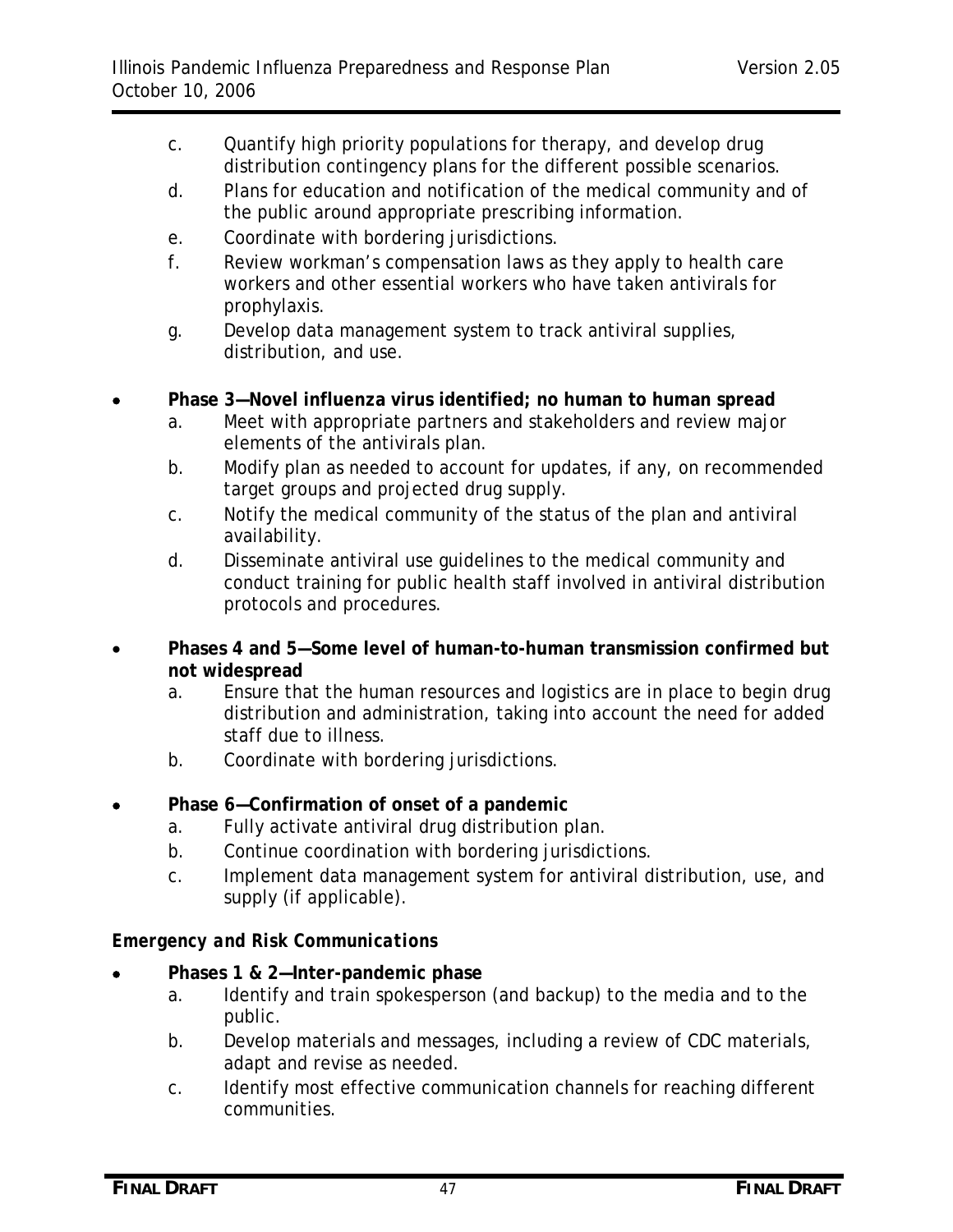- d. IEMA will ensure that telephone hotlines and a Web site have been established to respond to pandemic inquiries (for instance, regarding the location of immunization clinics), and assure that systems are in place to deal with anticipated surge capacity; IDPH will establish Web site content as needed/requested and assist with planning responses to anticipated questions
- e. State and local public health officials and all response partners will coordinate content of media messages.
- f. Educate public health officials, politicians, community leaders, and the media about what information will and will not be available during a pandemic; disseminate information to public and partners on ongoing basis.
- g. Coordinate with bordering jurisdictions.
- **Phases 3, 4, & 5— Novel influenza virus identified; human-to-human transmission may or may not be confirmed, but in any case is not widespread** 
	- a. Review major elements of the plan with partners and stakeholders.
	- b. Disseminate information to public, partners and the media on ongoing basis.
	- c. Monitor media coverage and address misinformation.
	- d. Coordinate with bordering jurisdictions.

## • **Phase 6—Confirmation of onset of a pandemic**

- a. Review and modify messages and materials as needed.
- b. Continue to monitor media coverage and address misinformation.
- c. Continue to disseminate credible information, as it becomes available to the public and all partners.
- d. Coordinate with bordering jurisdictions.

#### *Emergency Response Plans and Procedures*

- • **Phases 1 & 2—Inter-pandemic phase** 
	- a. Identify emergency response issues specific to pandemic influenza.
	- b. Ensure that specific challenges posed to emergency response plans by an influenza pandemic are addressed in emergency response plans.
	- c. Review pertinent legal authorities including quarantine laws and how they apply in a public health emergency, laws and procedures for closing businesses or schools and suspending public meetings during a declared state of emergency, and medical volunteer licensure, liability, and compensation laws for in-state, out of state, and returning retired and non-medical volunteers.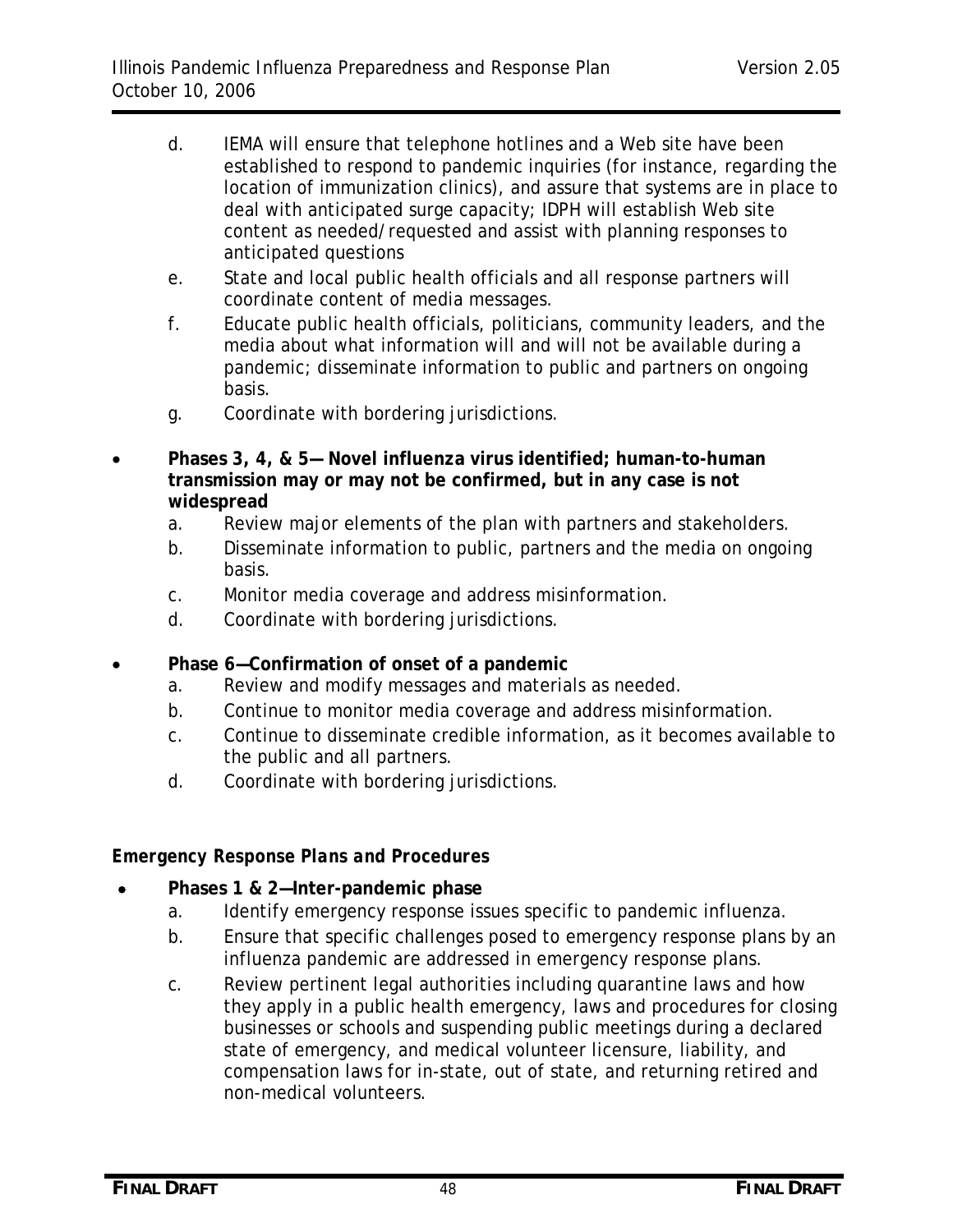- • **Phases 3, 4, & 5— Novel influenza virus identified; human-to-human transmission may or may not be confirmed, but in any case is not widespread**
	- a. Meet with appropriate partners to review major elements of the health sector and essential non-health-sector response plan.
	- b. Meet with appropriate partners to review major elements of the health sector and essential non-health sector response plan.
- **Phase 6—Confirmation of onset of a pandemic** Implement generic elements of response plans and the specific plans for identified pandemic influenza issues, including continuous collection of data concerning medical and material supplies and their allocation to rapidly identify changing patterns of need and modify or redirect policy.

## **4.0 Recovery**

Recovery is the development, coordination, and execution of service- and siterestoration plans and the reconstitution of government operations and services through individual, private-sector, nongovernmental, and public assistance programs. This is primarily an IEMA role. Recovery involves actions needed to help individuals and communities return to normal when feasible. The Joint Field Office is the central coordination point among Federal, State, local, and tribal agencies and voluntary organizations for delivering recovery assistance programs.

State agency responsibilities relating to short-term recovery are included in the IEOP. Disaster assistance programs made available after Gubernatorial Proclamations and Presidential Disaster Declarations are implemented in accordance with provisions of the Robert T. Stafford Disaster Relief Act and Emergency Assistance Act, P.L. 93-288 as amended, the Disaster Mitigation Act of 2000, FEMA regulations, the National Response Plan and State administrative plans for the Individual and Family Grant Program, the Public Assistance Program and the Hazard Mitigation Grant Program.

Long-term recovery is dealt with through State and Federal agencies in accordance with their statutory authorities or through special task forces established by State and Federal officials. Some agencies' responsibilities relating to disasters are limited to disaster assistance and long-term recovery. These agencies are not specifically identified in the IEOP. Their activities are governed by statute.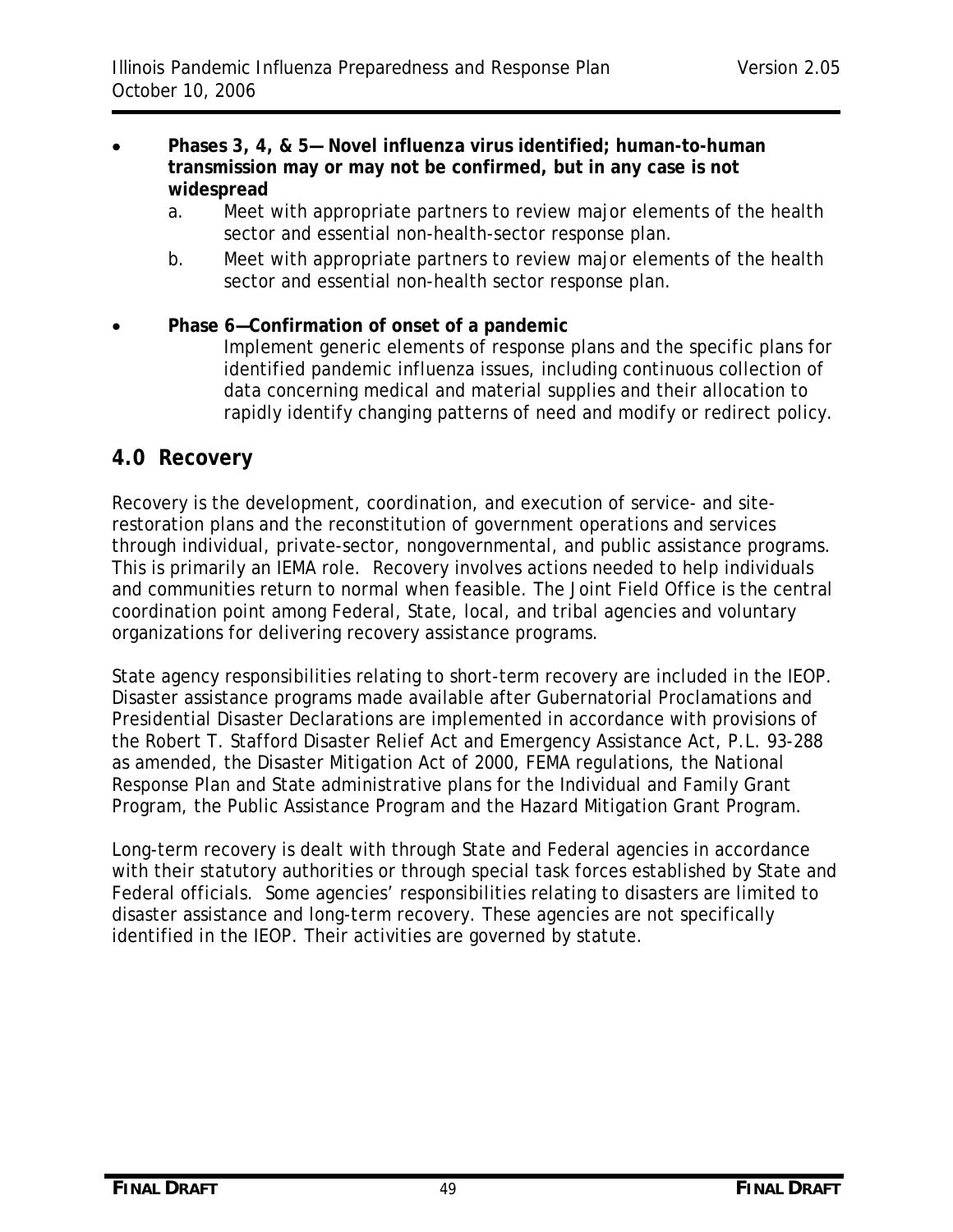# **Support Annexes**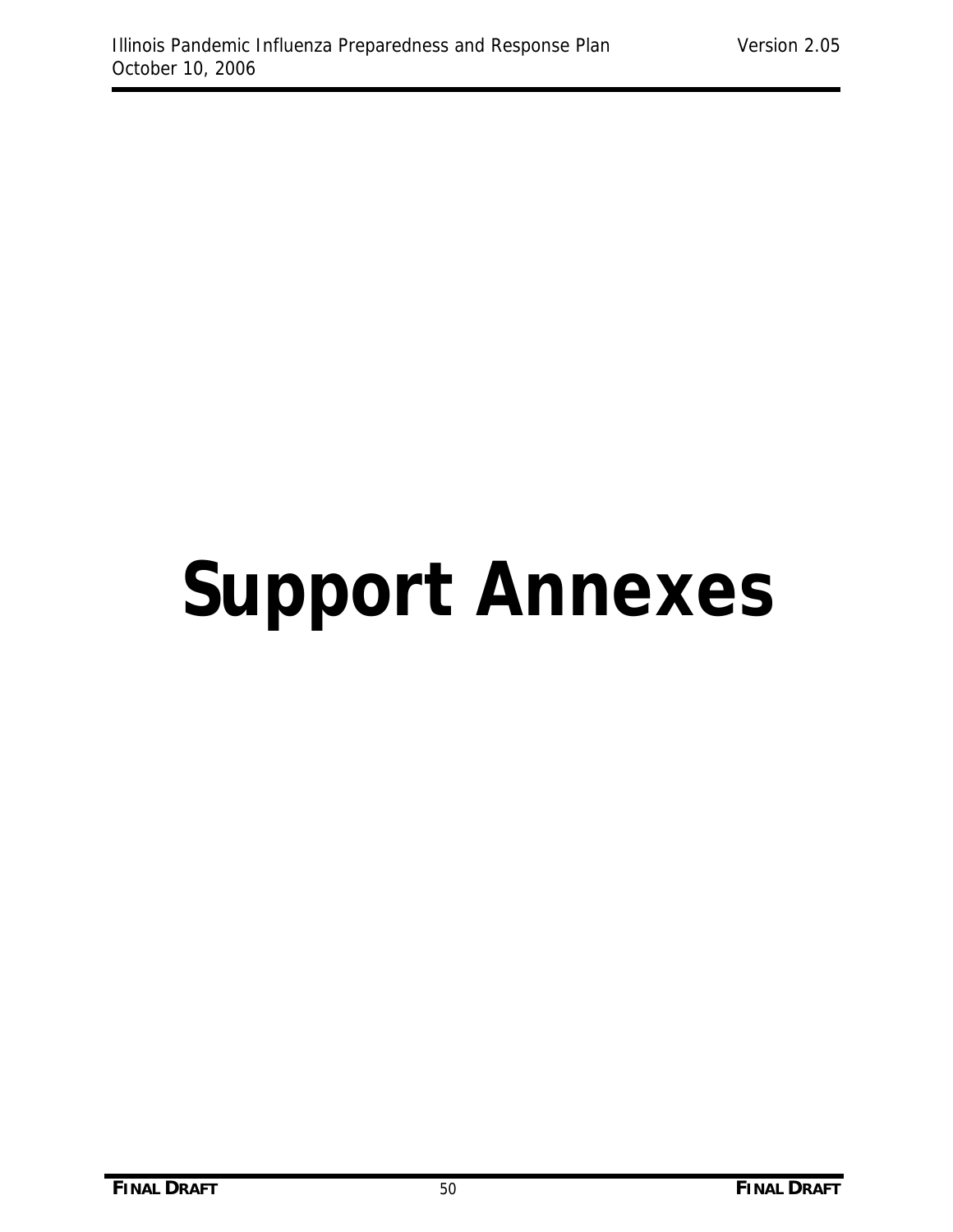## **1.0 Surveillance and Detection**

| <b>Primary Agency:</b>   | <b>IDPH</b>                                  |
|--------------------------|----------------------------------------------|
| <b>Support Agencies:</b> | DCMS, IDHS, IDOA, IEPA, ISBE, IBHE, and IDOC |

## *Purpose*

The purpose of the Surveillance and Detection annex is to outline the procedures that will be utilized by the State of Illinois to:

- Determine when, where, and which influenza viruses are circulating in Illinois;
- Determine the intensity and impact of influenza activity on defined health outcomes and identify unusual or severe outbreaks

## **Planning Assumptions and Considerations**

Although the current influenza surveillance system achieves the objectives of monitoring influenza viral strains, and identifying outbreaks, interpreting surveillance data poses several challenges. Because most cases of influenza are not identified etiologically (i.e., not confirmed as influenza by a laboratory test) it is impossible to specifically count all influenza cases, hospitalizations and deaths. Laboratory testing of all influenza-like illness (ILI) cases would be prohibitively expensive and time consuming given the large number of such cases that occur each year. And because infections other than influenza can cause ILI, accurate counts of influenza cases cannot be determined based on the frequency of a clinical syndrome. Finally, many persons infected with influenza do not seek medical care and therefore remain unidentified. For these reasons, influenza activity is measured indirectly by determining a proportion of (1) specimens tested that are positive for influenza, (2) healthcare provider visits for ILI, and (3) deaths due to pneumonia or influenza, and comparing these proportions with a baseline level of expected activity. (4) The severity of the influenza outbreak may strike as many as 25-40% of state employees. State agencies must be prepared to implement their respective Continuity of Operations Plans to ensure uninterrupted essential services to the public.

An additional challenge for monitoring the effect of influenza viruses on hospitalization or mortality is that many severe influenza-related illnesses or deaths are due to secondary bacterial infections (most commonly bacterial pneumonia) or worsening of chronic diseases. Because surveillance data have not been able to capture all influenza-related hospitalizations and deaths, and because the pneumonia and influenza (P&I) category also includes many persons who do not have influenza, estimating the burden of influenza requires conducting specific studies and using mathematical modeling. These studies evaluate differences in health outcomes, death or hospitalization, during the influenza season and time periods before and after influenza season for defined diagnostic codes. Excess P&I mortality or hospitalizations typically have been evaluated but underestimate the impact of influenza by omitting deaths related to worsening of a chronic condition, such as congestive heart failure, following an influenza infection. By contrast, analyzing seasonal differences in all causes of mortality would likely over-estimate the role of influenza in excess winter mortality.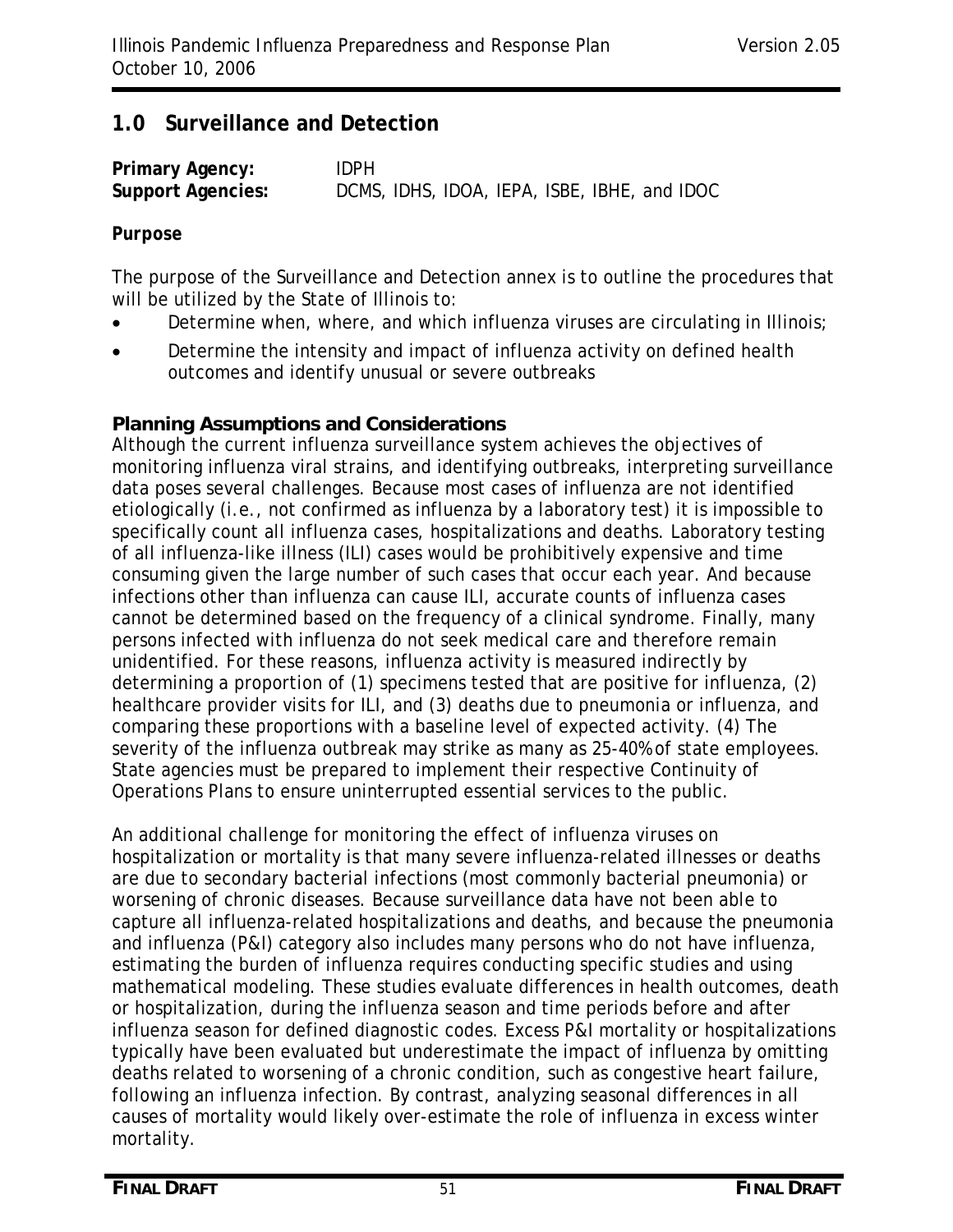## *Concept of Operations*

Public Health Surveillance is the on-going systematic collection, analysis, interpretation, and dissemination of health data essential to the planning, implementation, and evaluation of public health practice. Surveillance supports disease control interventions, estimates the burden of a disease or injury, provides information on the natural history of conditions, determines the distribution and spread of illness, generates hypotheses and stimulates research, and aids in the evaluation of prevention and control measures. Syndrome surveillance is an investigational approach to surveillance typically using electronic databases, which may assist in both early identification of an outbreak, and defining the size and scope of a recognized health event.

## **Illinois National Electronic Disease Surveillance System**

The Illinois National Electronic Disease Surveillance System (INEDSS) will be the system used in Illinois for hospitals, doctors and other health care providers to electronically report infectious diseases to the state and local health departments. The system was initially launched in March 2004 so the state's 95 local health departments could be efficiently and securely linked through a Web-based computer connection to the IDPH. Future applications will allow laboratories and others to utilize I-NEDSS. I-NEDSS will provide reporting entities with uniform data collection standards and a secure data entry portal.

I-NEDSS is part of a national electronic disease reporting system that not only links health providers and state and local public health agencies within Illinois, but also provides data to the U.S. Centers for Disease Control and Prevention. Reporting of data relevant to monitoring influenza and its complications will be developed by IDPH and modified as necessary according to guidance from the CDC. Surveillance data shall be summarized and that information shall be disseminated to stakeholders in the surveillance system.

## **IDPH Syndrome Surveillance Activities**

In collaboration with local health departments, and the CDC, the IDPH is currently exploring initiatives related to syndrome surveillance.

| <b>Primary Agency</b> | <b>Role and Responsibilities</b>                                                                                                                             |
|-----------------------|--------------------------------------------------------------------------------------------------------------------------------------------------------------|
|                       | Coordinates and establishes statewide surveillance activities and<br>recommendations                                                                         |
| <b>IDPH</b>           | Determine when, where, and which influenza viruses are circulating in<br>Illinois through laboratory testing and surveillance                                |
|                       | Determine the intensity and impact of influenza activity on defined<br>health outcomes, identify unusual or severe outbreaks, and<br>disseminate information |

## *Role and Responsibilities*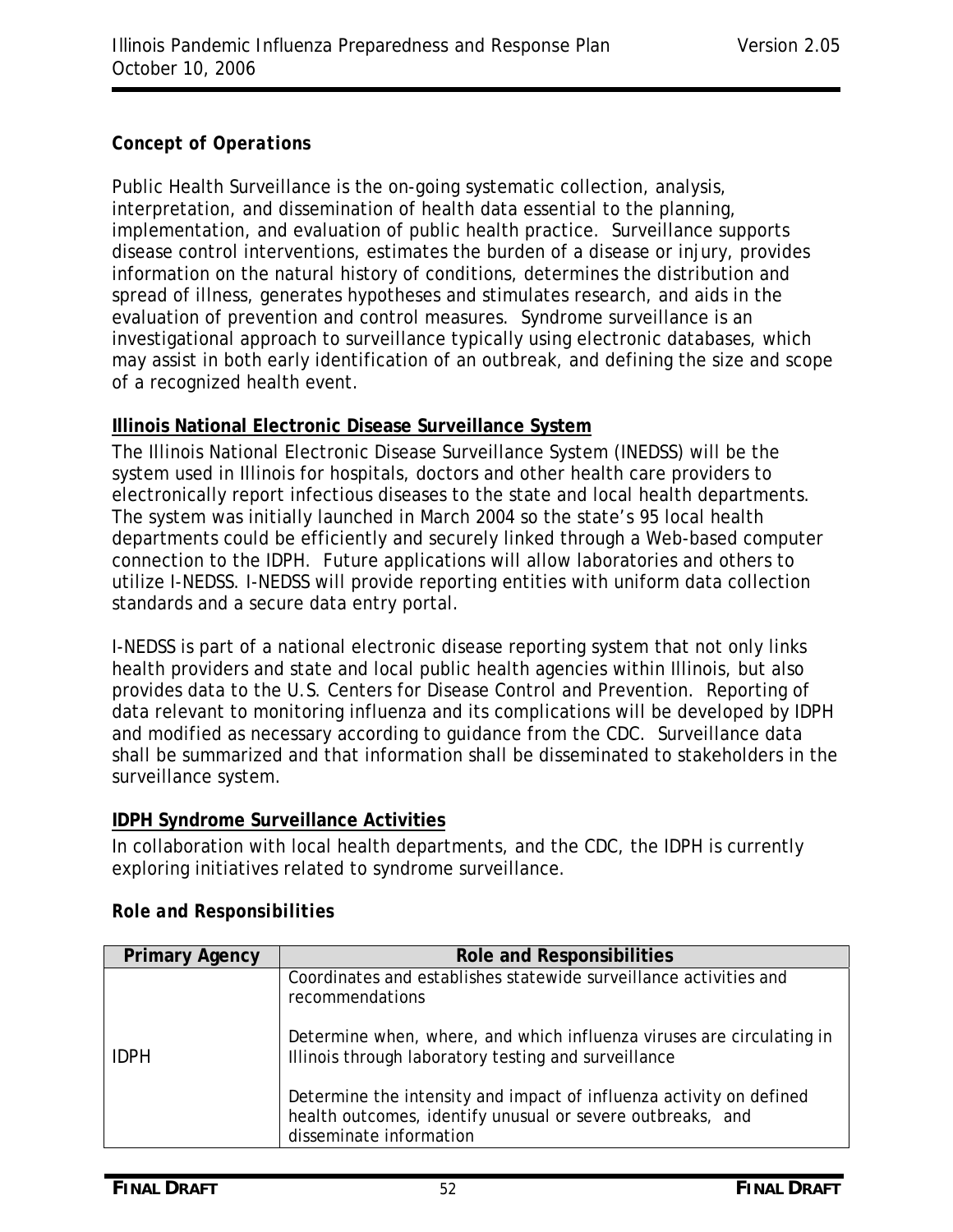|                         | Coordinates surveillance activities with CDC and border states<br>Coordinate with local areas to ensure development of local plans as<br>called for by the state plan and provide resources, such as templates<br>to assist in planning process<br>Develop data management systems needed to implement components |
|-------------------------|-------------------------------------------------------------------------------------------------------------------------------------------------------------------------------------------------------------------------------------------------------------------------------------------------------------------|
|                         | of the plan<br>Assist local jurisdictions with exercising plans                                                                                                                                                                                                                                                   |
|                         |                                                                                                                                                                                                                                                                                                                   |
| <b>Support Agencies</b> | Role and Responsibilities                                                                                                                                                                                                                                                                                         |
| <b>DCMS</b>             | Provides technical assistance in the recruitment and deployment of<br>State employees for temporary assignment to assist with surveillance<br>activities                                                                                                                                                          |
| <b>IDHS</b>             | Provides medical support personnel to assist with health and medical<br>surveillance                                                                                                                                                                                                                              |
| <b>IDOA</b>             | Provides laboratory technicians to support clinical analysis operations                                                                                                                                                                                                                                           |

#### *Authorities*

77 Ill Adm Code 690.100 et. Seq

#### *References*

Pandemic Influenza planning guide for state and local officials. CDC 2001

Epidemiology and prevention of vaccine-preventable diseases, 8<sup>th</sup> Edition, January 2004. pp213-18.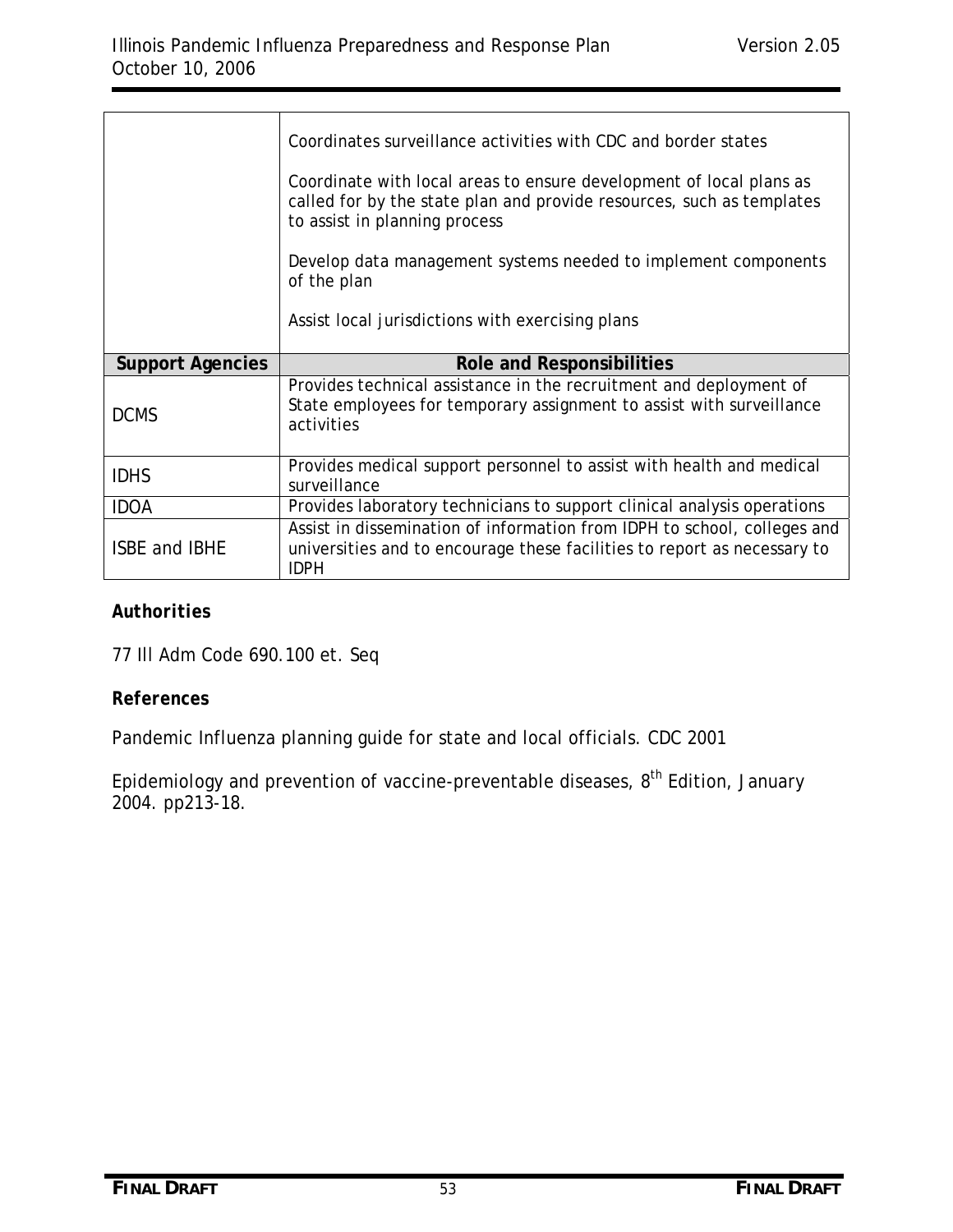## **2.0 Antiviral and Vaccine Purchase and Distribution**

| <b>Primary Agency:</b>   | <b>IDPH</b>                         |
|--------------------------|-------------------------------------|
| <b>Support Agencies:</b> | IEMA, AG, IDOC, ISP, IDMA, and IDOT |

## *Purpose*

The purpose of the Antiviral and Vaccine Purchase and Distribution Appendices is to outline Illinois' plan to distribute and dispense antiviral prophylaxis and therapy and vaccine during an influenza pandemic. In the appendices, considerations for stockpiling of these pharmaceuticals will be established. The primary goals of antiviral and vaccine use and therapy would be to decrease adverse health impact (morbidity and mortality), maintain a functioning healthcare system, and reduce social and economic disruption, supporting overall pandemic response goals.

## *Planning Assumptions and Considerations*

It is important to note that antiviral agents are an adjunct and not a substitute for vaccine. Vaccine remains the principal means for preventing influenza-related morbidity and mortality. Appropriately used, antiviral agents are assumed (but not proven) to prevent or treat infection in the recipient, but their effect on the spread of an established pandemic remains undefined.

When a pandemic first strikes, vaccine will likely not be ready for distribution. Vaccine will require six to eight months to produce. Once the first lots of vaccine are available, there is likely to be much greater demand than supply. Vaccine will be administered to persons in priority groups, in accordance with existing recommendations as listed in the HHS Pandemic Influenza Plan. The current prioritization was developed with the primary goal to decrease health impacts including severe morbidity and death. During a pandemic, the specific composition of some of the priority groups may differ according to the state and/or community needs to preserve societal functions. In addition, priority groups should be reconsidered when a pandemic occurs and information is obtained regarding the epidemiology of the virus and vaccine effectiveness.

Later in the pandemic, vaccine supply will approximate demand, and vaccination of the full at-risk population can occur.

Although the effectiveness of currently available antivirals against a pandemic influenza strain remains undefined, stockpiling of such drugs is considered prudent. Stockpiling of large quantities of antiviral drugs is most likely best performed at the federal level, in order to avoid a scenario where state and local jurisdictions, as well as hospitals, corporations, and individuals are competing for what is currently a scarce resource. (The available supply of influenza antiviral medications is limited and at present, production cannot be rapidly expanded for oseltamivir and zanamivir.)

Current HHS Guidance is not clear regarding purchasing, stockpiling, and distribution expectations for the public and private sectors. The absence of clear guidance hinders development of definitive state plans in this regard. According to the CDC's current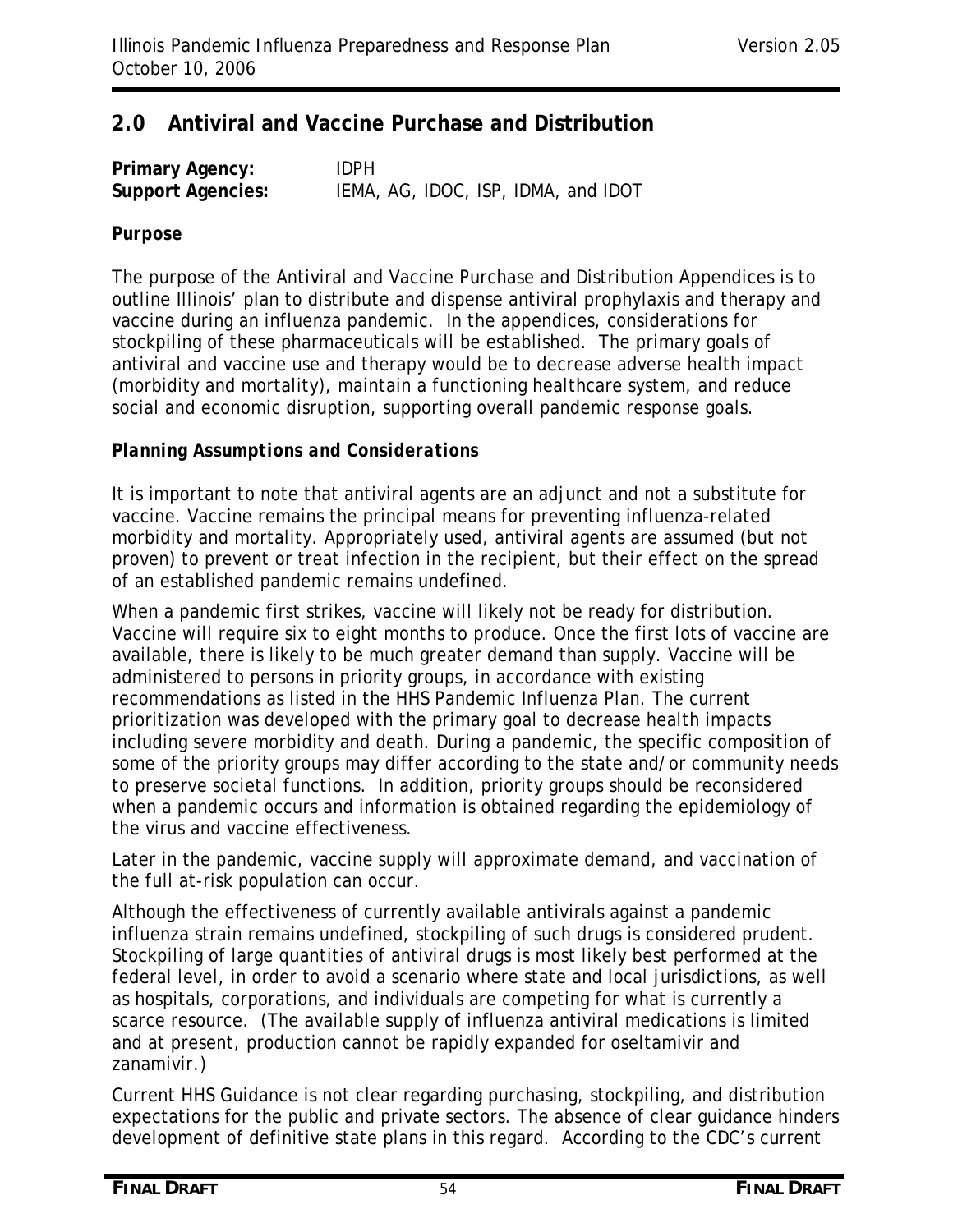assessment, the minimum number of treatment courses necessary to support critical pandemic response is 40 million treatment courses, and 133 million courses (for treatment and prophylaxis) would be needed to support full pandemic response. (This translates to about 1.7 million and 5.7 million courses, respectively, for Illinois.) There are reportedly 2-4 million courses of treatment (oseltamivir) available in the federal stockpile, with a plan to increase the stockpile to 20-80 million courses. HHS does not expect to fully stockpiling of 20 million oseltamivir doses to be completed until 2007.

Based on the assumption that IL would receive 4.3% of 20 million courses in the national stockpile, the potential shortfall for critical pandemic response in IL as of 2007 will be 840,000 courses, and the potential shortfall for full pandemic response in IL is 4.8 million courses.

Given that a) unforeseen delays in the delivery of the SNS might occur, and b) unique outbreak response situations might arise that require rapid mobilization of antivirals for treatment and prophylaxis that exceed Illinois' allotment in the SNS, it is prudent to begin taking steps to add additional antiviral assets (at least 100,000 courses pending further clarification of HHS Guidance on purchasing and stockpiling of antivirals) to the Illinois Strategic Stockpile. Because significant quantities of antivirals most likely to be effective for pandemic influenza response (oseltamivir and zanamivir) are not currently available, delivery of antivirals into the ISS will necessarily be staggered over a number of years.

Analysis is ongoing to define optimal antiviral use strategies, potential health impacts, and cost-effectiveness of antiviral drugs in the setting of a pandemic.

Along with additional HHS guidance, results of these analyses will contribute to decisions regarding the appropriate quantity of antiviral drugs to maintain in the Illinois Strategic Stockpile. Decisions regarding purchasing antivirals should be reexamined frequently based on critical research, updated information regarding pandemic strain resistance patterns, updated information regarding safety considerations, increases in manufacturing capacity for oseltamivir and zanamivir, availability of alternative drugs to oseltamivir and zanamivir, availability of a pandemic vaccine, etc. The establishment of state, local or institutional stockpiles should take into account the expiration dates of the purchased drug. Currently, state stockpiles are not included in the FDA shelf life extension program.

The CDC and IDPH will make recommendations for use of vaccine and antiviral agents. The CDC and IDPH must reach consensus regarding how antivirals in the Illinois Strategic Stockpile will impact allocation of antivirals from the SNS to Illinois. IDPH will review existing national recommendations and promulgate rules for prioritization of antiviral agents as well as recommendations from the Pandemic Influenza Stakeholders Group, which will include input from one or more bioethicists. It is expected that ongoing work will be needed to further refine definitions and size of priority group.

Any pandemic prioritization plan for antivirals and vaccine must be fair, transparent and acceptable to the public.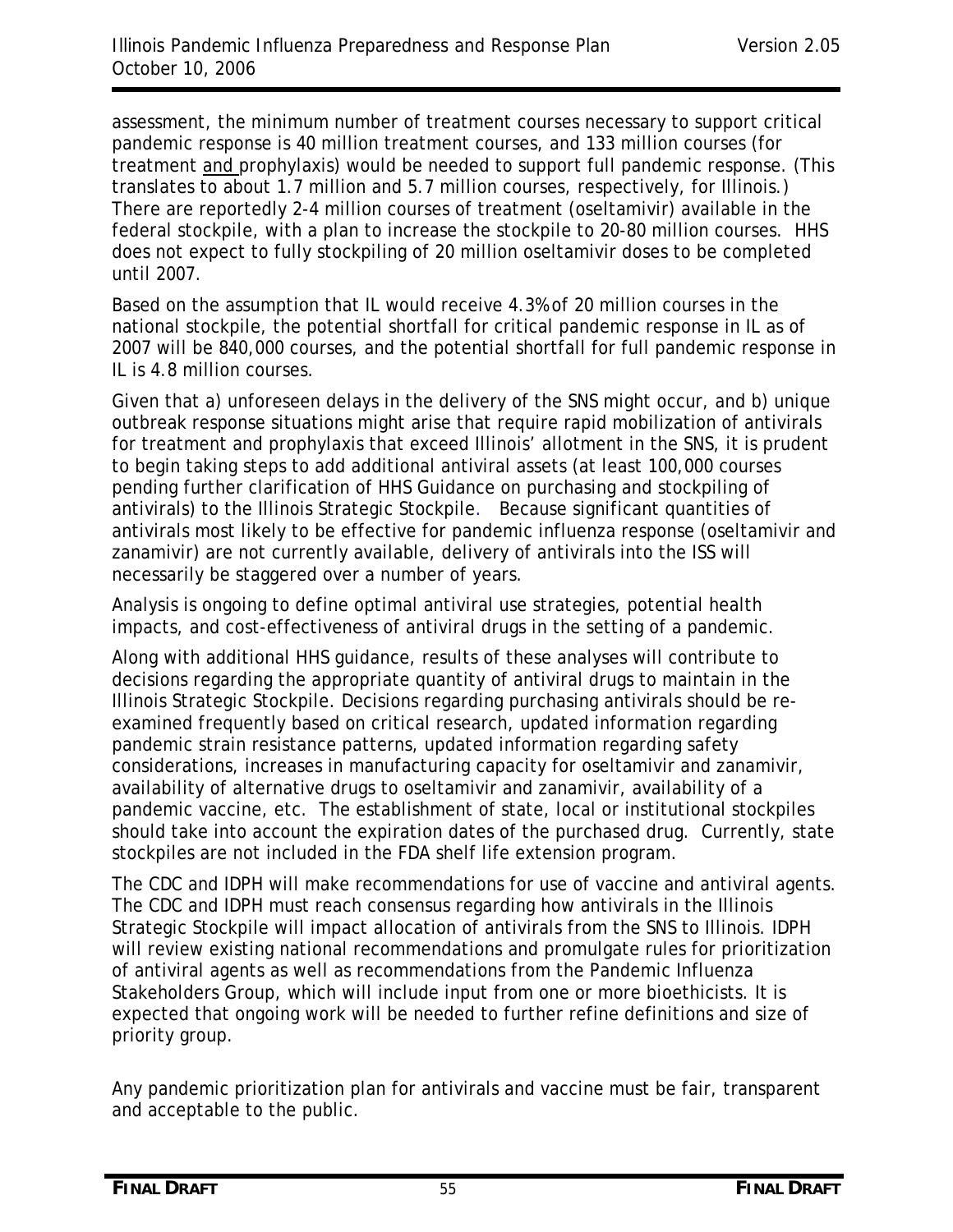Military related needs are considered a priority, but it is assumed that a separate stockpile will accommodate these needs.

## *Concept of Operations*

## **Strategies for Antiviral Drug Use**

Four overarching principles guide antiviral drug use strategies for an influenza pandemic:

- 1. Target antiviral drug use to defined priority groups: Primary goal of response is to decrease pandemic heath impacts (social, secondary; economic tertiary). Because antiviral drug supply is limited, planning for the use of antiviral drugs should be based on defined goals and should identify priority groups that should be targeted to achieve those goals. Unlike vaccines, where each tier would be protected in turn as more vaccine is produced, for antiviral drugs, the number of priority groups that can be covered would be known at the start of the pandemic based on the amount of drug that is stockpiled. Additional supply that would become available during the pandemic could provide some flexibility.
- 2. Maintain flexibility and responsiveness to local conditions: Planners should be flexible in deciding optimal use of antiviral drug supply based on the available supply, and the local impacts and epidemiology of the pandemic.
- 3. Consider efficiency: Given that supplies will be limited, strategies that require less drug and yield greater health impact. The duration of prophylaxis is estimated to be six to eight weeks if used while influenza is circulating in a community or may be longer if used during the entire influenza season. Because prophylaxis would be provided to a group of people who were at risk of exposure to the pandemic virus and its consequences, many of those who receive prophylaxis may not become infected and may not have become ill even in its absence. Therefore, for a given quantity of antiviral drugs, treatment is a more efficient strategy to reduce the health impacts of a pandemic than is prophylaxis, assuming adequate delivery systems and similar therapeutic and prophylactic efficacy as documented previously (note: this applies to the neuraminidase inhibitors; because of the risk of antiviral resistance, use of adamantanes for therapy should be limited).
- *4.* Delivery of antiviral drugs should be equitable within target populations and should not be constrained by ability to pay.
- *5.* Use antiviral drugs appropriately. Recommendations regarding optional dosing and duration of treatment may change.

The National Vaccine Advisory Committee unanimously adopted a series of recommendations for priority use of antiviral medications. The recommendations considered pandemic response goals, impacts of a pandemic, annual influenza disease, data on impact of antiviral drugs and the existing recommendations for pandemic vaccine use. The following listing outlines the prioritization with the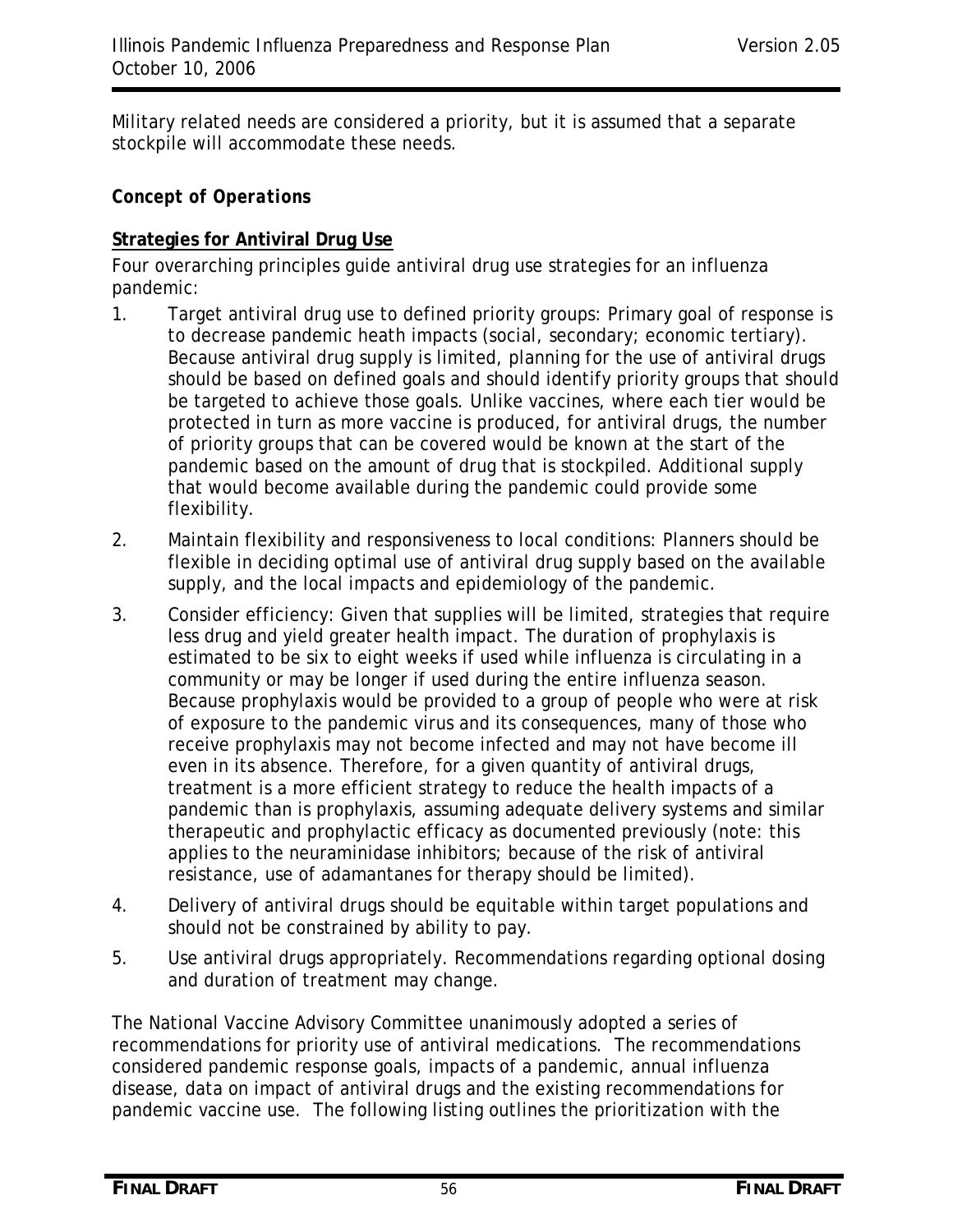primary goal of the response to decrease severe morbidity and death. Minimizing social or economic impacts were considered secondary and tertiary goals.

#### **Antiviral Drug Priority Recommendations**

| <b>Tier</b>    | Population                                                                                                                                                                        |
|----------------|-----------------------------------------------------------------------------------------------------------------------------------------------------------------------------------|
| $\mathbf{1}$   | Patients admitted to the hospital $(T)^*$                                                                                                                                         |
| $\overline{2}$ | Health care workers (HCW) with direct patient contact and emergency<br>medical services (EMS) providers (T)                                                                       |
| $\overline{3}$ | Highest risk outpatients - immunocompromised persons and pregnant<br>women (T)                                                                                                    |
| $\overline{4}$ | Pandemic health responders (public health, vaccinators, vaccine and<br>antiviral manufacturers), public safety (police, fire, corrections), and<br>government decision-makers (T) |
| 5              | Increased risk outpatients - young children 12-23 months old, persons ><br>65 yrs old, and persons with underlying medical conditions (T)                                         |
| 6              | Outbreak response in nursing homes and other residential settings (PEP)                                                                                                           |
| $\overline{7}$ | HCWs in emergency departments, intensive care units, dialysis centers,<br>and EMS providers (P)                                                                                   |
| 8              | Pandemic societal responders (e.g., critical infrastructure groups as<br>defined in the vaccine priorities) and HCW without direct patient<br>contact (T)                         |
| 9              | Other outpatients (T)                                                                                                                                                             |
| 10             | Highest risk outpatients (P)                                                                                                                                                      |
| 11             | Other HCWs with direct patient contact (P)                                                                                                                                        |

\*T=Treatment; PEP=Post-exposure prophylaxis; P=Prophylaxis

Illinois recognizes that the national plan points out a number of unresolved issues that will also need to be defined within the state; guidance for health care workers on when and when not to treat, use of antivirals in infants (risk/benefit), specific definitions and estimated population size of each group and ability to stratify the populations.

## **Pandemic Vaccine Supply**

Influenza vaccine availability will change during the course of a pandemic. Pandemic response strategies will vary with vaccine supply. Four vaccine supply levels can be defined.

## **Stage 1: No Vaccine Available**

At the beginning of a pandemic, it is likely that no vaccine will be available. Interventions to decrease the burden of influenza illness will be limited to measures taken to decrease the spread of infection (such as quarantine, closing schools, canceling public events, infection control in hospitals and long-term care facilities); to prevent infection by using antiviral chemoprophylaxis; and to effectively treat those who become ill. The duration of this period will depend on several factors:

a. Time of year when the pandemic strain is identified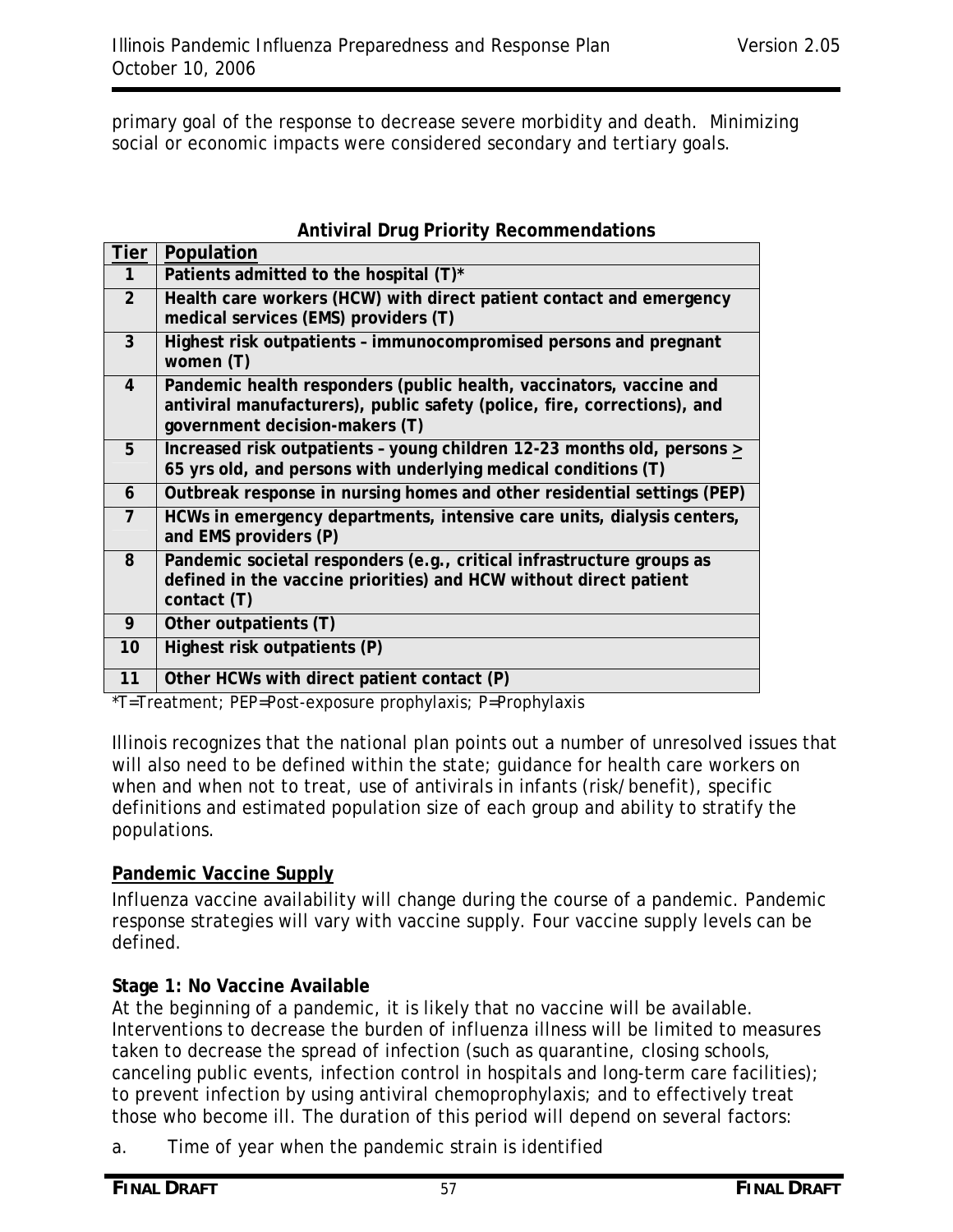## b. Time required for vaccine development and licensure

## **Stage 2: Limited Vaccine Supply**

When first available, the pandemic influenza vaccine supply will be less than that required to protect the susceptible population. The duration of this shortage stage cannot be predicted but could include the entire first pandemic season. Several planning issues are of particular importance for this phase of vaccine shortage:

- a. Vaccinate persons in identified priority groups, in accordance with existing recommendations. (page 59, Vaccine Priorities)\_
- b. Plans for rapid, efficient, and equitable distribution of vaccine will need to be formulated. Provide a second dose of vaccine, if required for immunity.
- c. Approaches to inform priority groups about the availability of vaccine and where to receive it; and to educate the public regarding vaccine priorities and their rationale will be needed
- d. Systems to monitor vaccine supply, distribution and use
- e. Systems to monitor and investigate adverse events.

## **Stage 3: Adequate Vaccine Supply**

During this period, pandemic vaccine supply will match the need and ability to distribute and administer vaccine. This will allow a shift from targeted vaccination of priority groups to widespread vaccination, possibly of the entire population. Strategies for widespread vaccination could include public sector vaccination clinics and/or administration of vaccine by private sector providers. Despite increased vaccine supply, efforts to ensure fair, equitable and orderly distribution remain important goals. HHS will issue national recommendations to aid in this process. Plans for widespread vaccination during a pandemic should identify potential barriers to vaccination of racial and ethnic minority populations and develop strategies to overcome them. These may include holding vaccination clinics in disadvantaged areas, vaccinating at community sites such as places of worship, involvement of local opinion leaders to promote vaccination, and development of focused educational messages and materials.

## **Stage 4: Vaccine Excess**

In this stage, vaccine supply will exceed that needed to protect the U.S. population, which may occur if pandemic influenza vaccine production levels remain high after much of the population already has been vaccinated. This stage is unlikely to occur before the second or third wave of pandemic disease.

## **Pandemic Vaccine Priorities**

Identifying priority groups for vaccination is important because vaccine supply, when initially available, will be less than demand. The National Vaccine Advisory Committee and the Advisory Committee on Immunization Practices unanimously support a series of recommendations that were based on the following assumptions: morbidity and mortality, impact on health care system, workforce, critical infrastructure and vaccine production capacity. The following listing summarizes the priority populations. Illinois recognizes that state and local needs may require some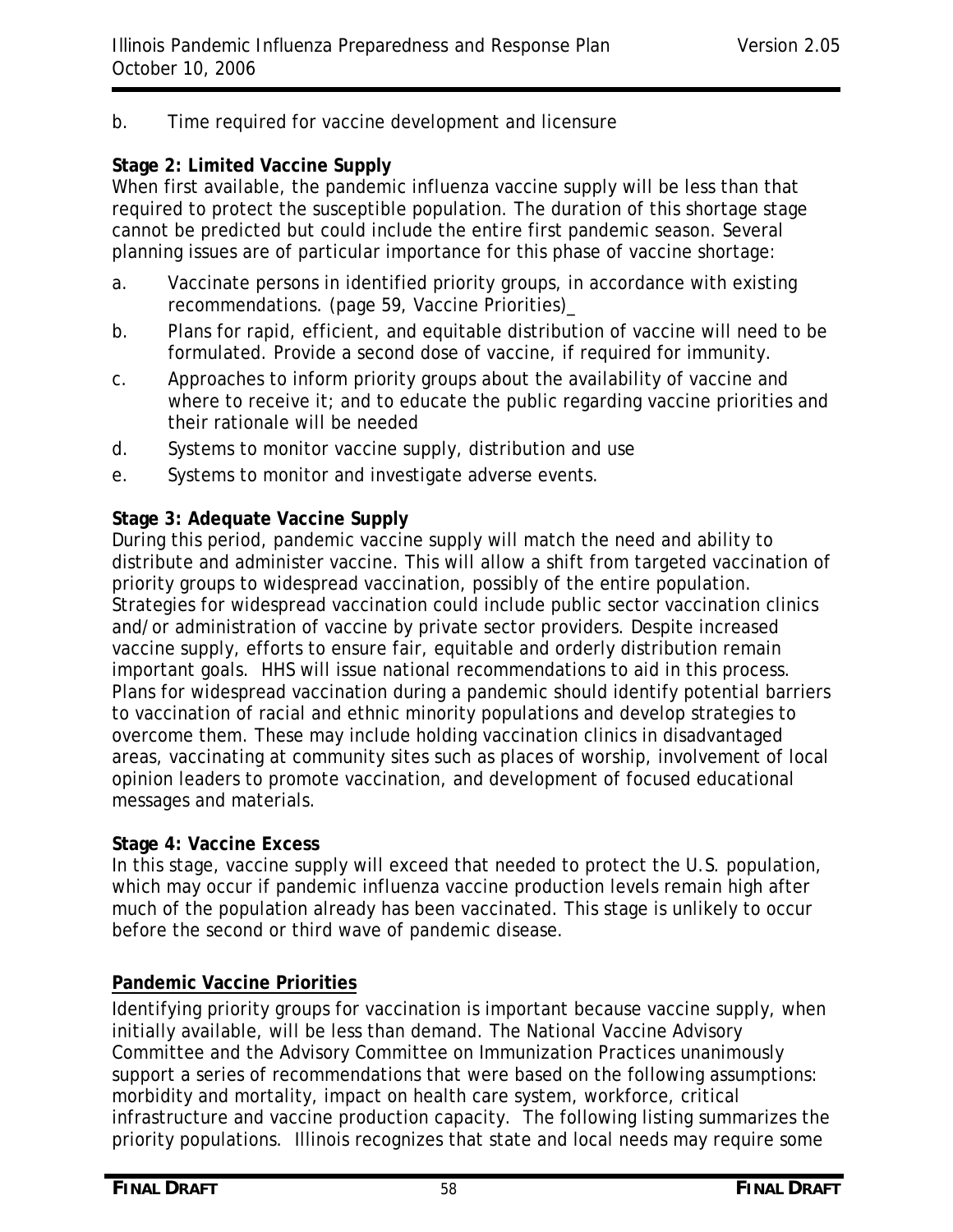modification to the existing recommendations upon assessment of the epidemiology of the virus and its impact on communities. In addition, priority groups will have to be specifically defined as to which functions are indeed critical to infrastructure and defined by their size within the state.

| Tier           | Sub-tier<br>A  | Population<br>Vaccine and antiviral manufacturers and others essential to<br>manufacturing and critical support                                                                              |
|----------------|----------------|----------------------------------------------------------------------------------------------------------------------------------------------------------------------------------------------|
|                |                | Medical workers and public health workers involved in direct patient<br>care and vaccinators                                                                                                 |
|                | B              | Persons > 65 years with 1 or more high risk conditions, not including<br>essential hypertension                                                                                              |
|                |                | Persons 6 months to 64 years with 2 or more high risk conditions<br>Persons 6 months or older with history of hospitalization for pneumonia<br>Influenza or high risk condition in past year |
|                | $\mathsf C$    | Pregnant women<br>Household contacts of severely immumocompromised persons who                                                                                                               |
|                |                | would not be                                                                                                                                                                                 |
|                |                | Vaccinated due to poor response to vaccine                                                                                                                                                   |
|                | D              | Household contacts of children < 6 months of age<br>Public Health emergency response workers                                                                                                 |
|                |                | Key government leaders                                                                                                                                                                       |
| $\overline{2}$ | $\overline{A}$ | Healthy persons $> 65$                                                                                                                                                                       |
|                |                | Persons 6 months to 64 years with 1 high risk condition                                                                                                                                      |
|                | B              | Healthy persons 6-23 months old<br><b>Other Public Health responders</b>                                                                                                                     |
|                |                | Public safety workers                                                                                                                                                                        |
|                |                | Utility workers essential for power, water and sewage                                                                                                                                        |
|                |                | Transportation workers transporting food, water, fuel and medical<br>supplies                                                                                                                |
|                |                | Telecommunications/IT workers for essential network                                                                                                                                          |
| 3              |                | Other government decision-makers                                                                                                                                                             |
|                |                | <b>Funeral directors/embalmers</b>                                                                                                                                                           |
|                |                | Health persons ages 2-64 years not included above                                                                                                                                            |

## **Goal 1: Maintain the ability to provide quality health care, implement pandemic response activities and maintain vital community services.**

Protecting the health care workforce is essential to providing the quality of care that will decrease morbidity and mortality. This is particularly important at times of vaccine shortage when good clinical care will be the most important intervention to reduce influenza health impacts. Maintaining the capacity to implement pandemic response activities, for example, by protecting those in public health, vaccine production and administration; and preserving public safety (e.g., police and fire department services) also are high priorities.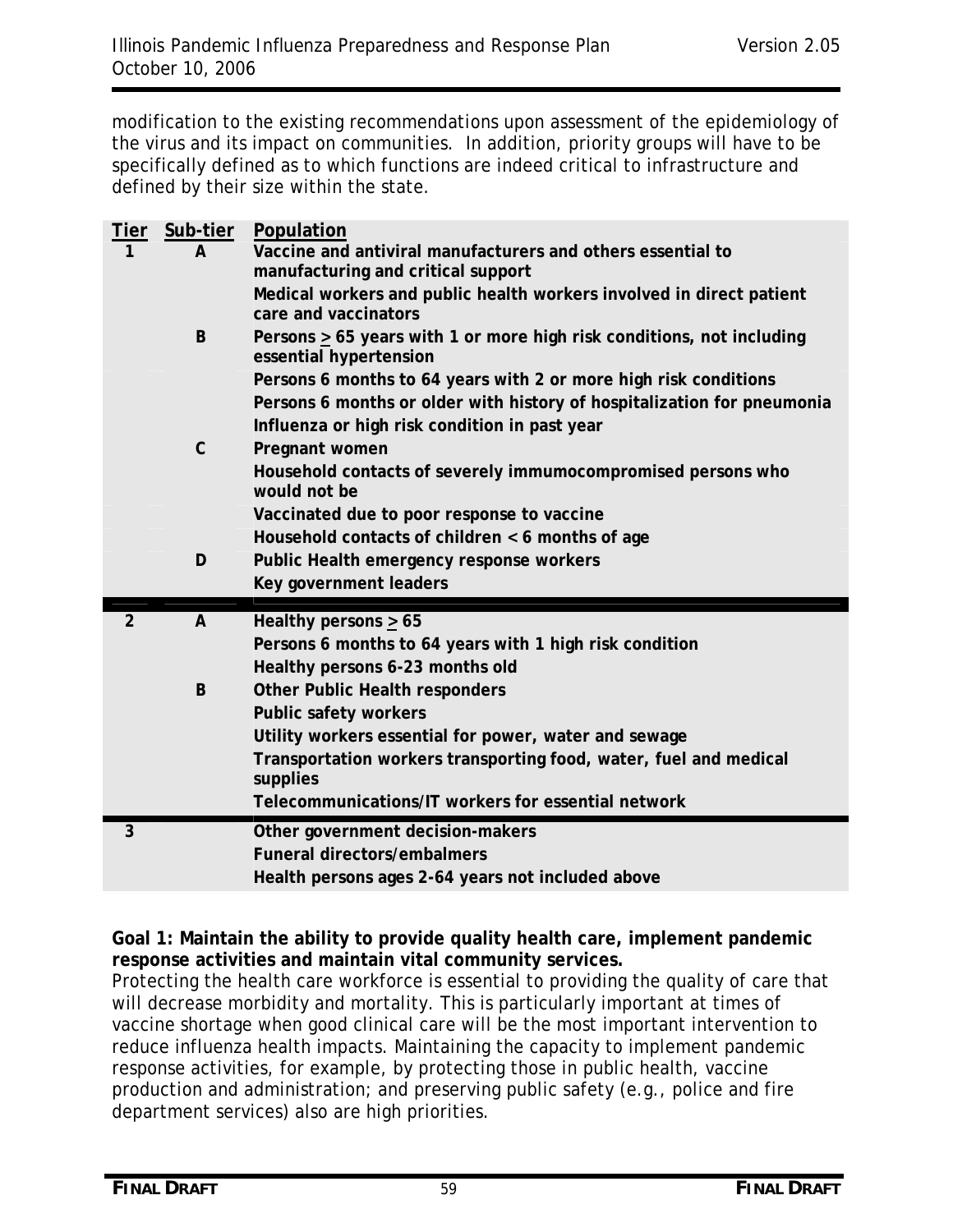## **Goal 2: Protect persons at highest risk for influenza mortality**

Direct protection of high-risk persons is the strategy on which annual influenza vaccination is based. Despite changes in the age distribution of mortality that has occurred during recent pandemics, older adults and those who have underlying diseases still have been at highest risk of death. In addition, promotion and support of pneumococcal polysaccharide vaccination among high risk populations should be considered during the Interpandemic Period. Increased use of pneumococcal polysaccharide vaccine may decrease rates of secondary bacterial infections during a pandemic.

#### **Goal 3: Decrease transmission of infection to those at highest risk for influenza mortality (provide indirect protection)**

Indirect protection is achieved by decreasing the spread of infection to those at high risk. Family members of older adults and persons with chronic illnesses are recommended for annual influenza vaccination in order to decrease disease in their high-risk contacts. Vaccinating health care providers and staff in institutional settings also can decrease transmission to persons at high risk. Some have advocated vaccination of school-aged children as a strategy to decrease transmission within a community. Data from Japan and mathematical modeling suggest that vaccinating children may decrease mortality among older adults. However, there are no data on the effectiveness of such an approach during a pandemic and the proportion of children who would need to be vaccinated to achieve significant indirect protection of others at higher risk within the community is not clear. Further consideration of such an approach should be assessed in the inter-pandemic period. However, this approach should not be considered until sufficient vaccine is available and other priority goals have been accomplished. Closing schools to decrease transmission among children and subsequent spread to other family members may have some impact.

## **Goal 4: Maintain other important community services**

Achieving the pandemic influenza preparedness and response plan goals of decreasing social and economic impacts requires maintenance of important community services such as utilities and transportation. Such decisions can best be made at state and local levels.

## **Goal 5: Protect the susceptible population at large**

Investigational New Drug (IND) use: State and local health departments should be prepared to implement use of unlicensed vaccines under the FDA's IND provisions in a timely, effective manner. In the event of rapid pandemic spread and standard safety and efficacy testing is not complete, IND vaccine may be needed. Illinois would follow the provisions as stated by FDA.

| <b>Primary Agency</b> | Role and Responsibilities                                                                                             |
|-----------------------|-----------------------------------------------------------------------------------------------------------------------|
| <b>IDPH</b>           | Coordinates Illinois' health and medical activities in preparedness,<br>response and recovery from pandemic influenza |
|                       | Coordinates vaccine/antiviral delivery and analysis                                                                   |

## *Role and Responsibilities*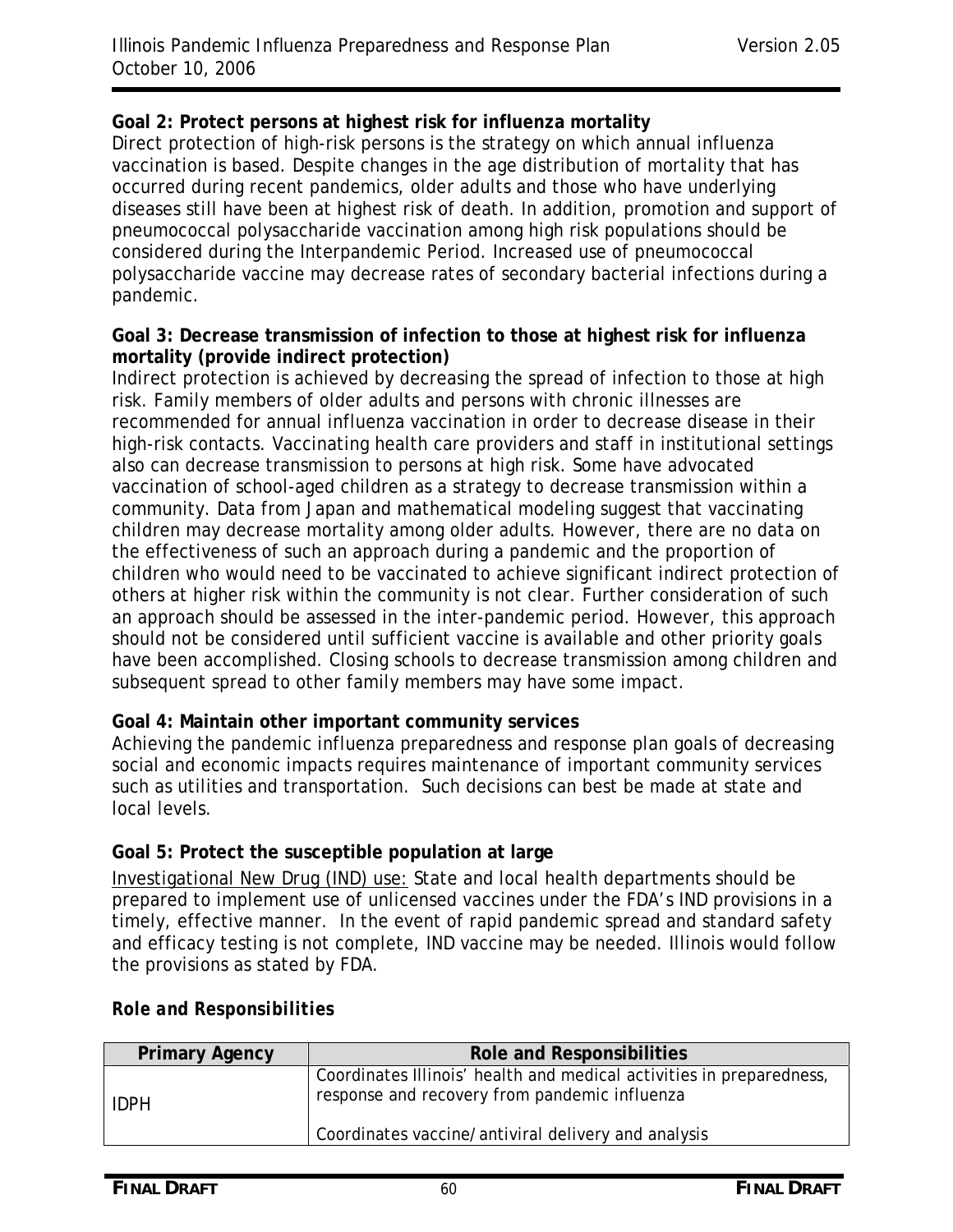|                         | Coordinates the request, receipt, breakdown, and distribution of<br>the SNS for the State of Illinois                                                                                                                                                                                                  |
|-------------------------|--------------------------------------------------------------------------------------------------------------------------------------------------------------------------------------------------------------------------------------------------------------------------------------------------------|
| <b>Support Agencies</b> | <b>Role and Responsibilities</b>                                                                                                                                                                                                                                                                       |
|                         | Manage and coordinate the State's disaster response and recovery<br>efforts<br>Activate the SEOC, when required                                                                                                                                                                                        |
|                         | Coordinate requests for Federal assistance with FEMA Region V                                                                                                                                                                                                                                          |
| <b>IEMA</b>             | Provide, direct, and coordinate logistical/resource operations with<br>the assistance of the designated support agencies. Allocate state<br>response resources effectively and according to need; monitor their<br>location when in use.                                                               |
|                         | Request activation of the Illinois Law Enforcement Alarm System<br>(ILEAS) to support law enforcement missions of local law<br>enforcement agencies                                                                                                                                                    |
|                         | Request activation of the Mutual Aid Box Alarm System (MABAS) to<br>support fire service missions of local fire service agencies                                                                                                                                                                       |
| AG                      | Legal support and representation to state employees regarding<br>compensation, liability, and compensation issues; provide legal<br>opinions and other support to local jurisdictions/state's attorneys<br>county governments or those employees that fall under the State<br>Employee Assistance Act. |
| <b>IDOC</b>             | Provide inmate labor to load and unload trucks<br>Provide trucks (with drivers) to haul supplies                                                                                                                                                                                                       |
|                         | Provide/and or coordinate traffic control and expedited routing for<br>supply missions or personnel movements                                                                                                                                                                                          |
|                         | Provide personnel and equipment to protect life and property and<br>to enforce the laws of the State of Illinois                                                                                                                                                                                       |
| <b>ISP</b>              | Coordinate all public safety with other state and local agencies<br>during a disaster, including the dissemination of information and<br>requests for assistance                                                                                                                                       |
|                         | Assist and support other state and local agencies where possible,<br>and coordinate public safety services as needed                                                                                                                                                                                   |
| <b>IDMA</b>             | Assist with the provision of vehicles, aircraft and operators to move<br>personnel, equipment and supplies, as requested                                                                                                                                                                               |
|                         | Provide logistical support for distribution of disaster relief supplies<br>and equipment                                                                                                                                                                                                               |
| <b>IDOT</b>             | Provide personnel and equipment for the transportation or<br>relocation of resources which includes personnel, supplies and<br>equipment                                                                                                                                                               |
|                         | Provide space, as available, at IDOT storage yards and other                                                                                                                                                                                                                                           |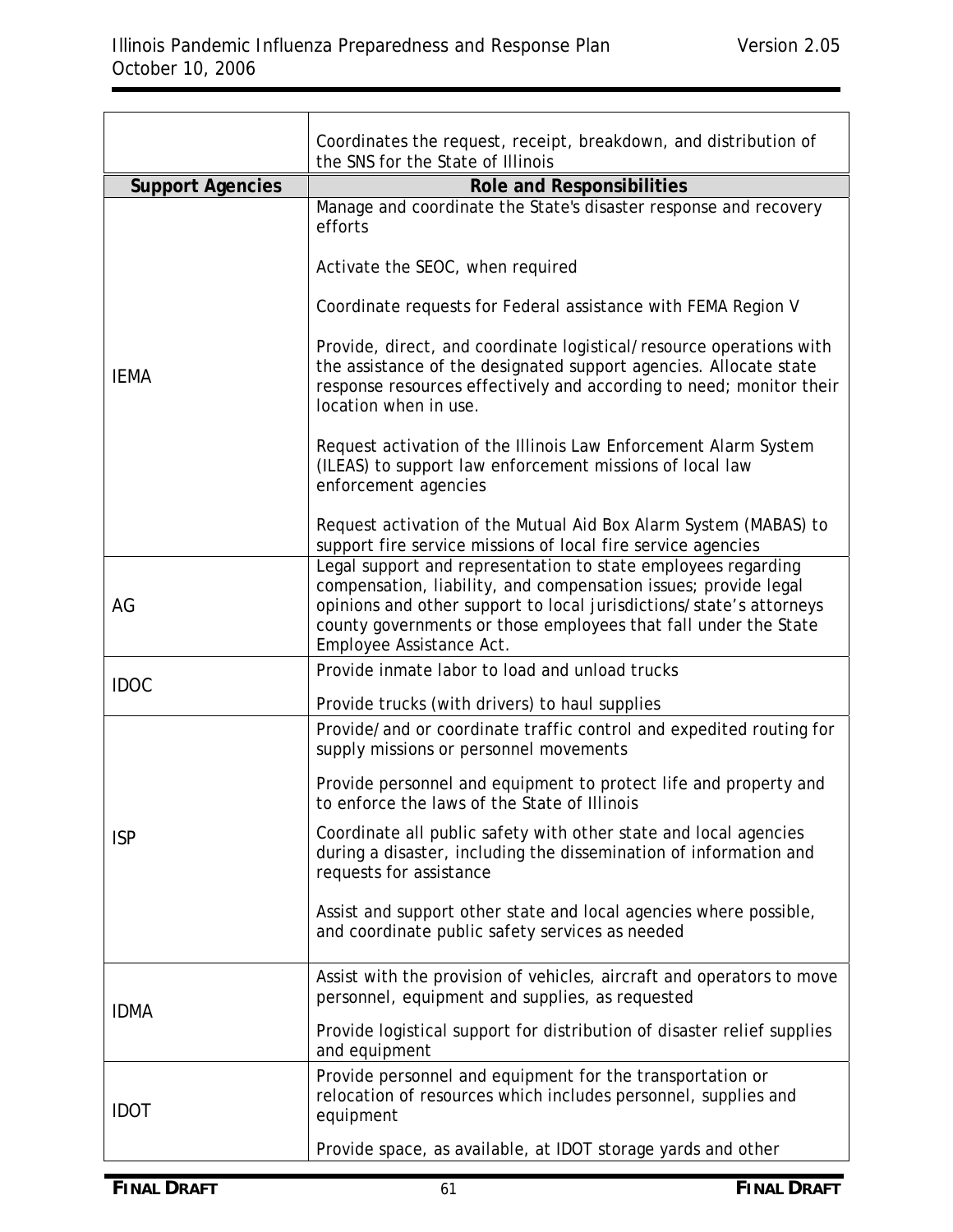| <b>Support Agencies</b> | Role and Responsibilities                                     |
|-------------------------|---------------------------------------------------------------|
|                         | facilities, to serve as transportation resource staging areas |
|                         |                                                               |

#### *Authorities*

Illinois Emergency Management Agency Act, 20 ILCS 5/3305

Robert T. Stafford Disaster and Emergency Assistance Act, as amended.

## *References*

Illinois Emergency Operations Plan

IDPH Emergency Response Plan

Illinois Strategic National Stockpile Plan

HHS Pandemic Influenza Plan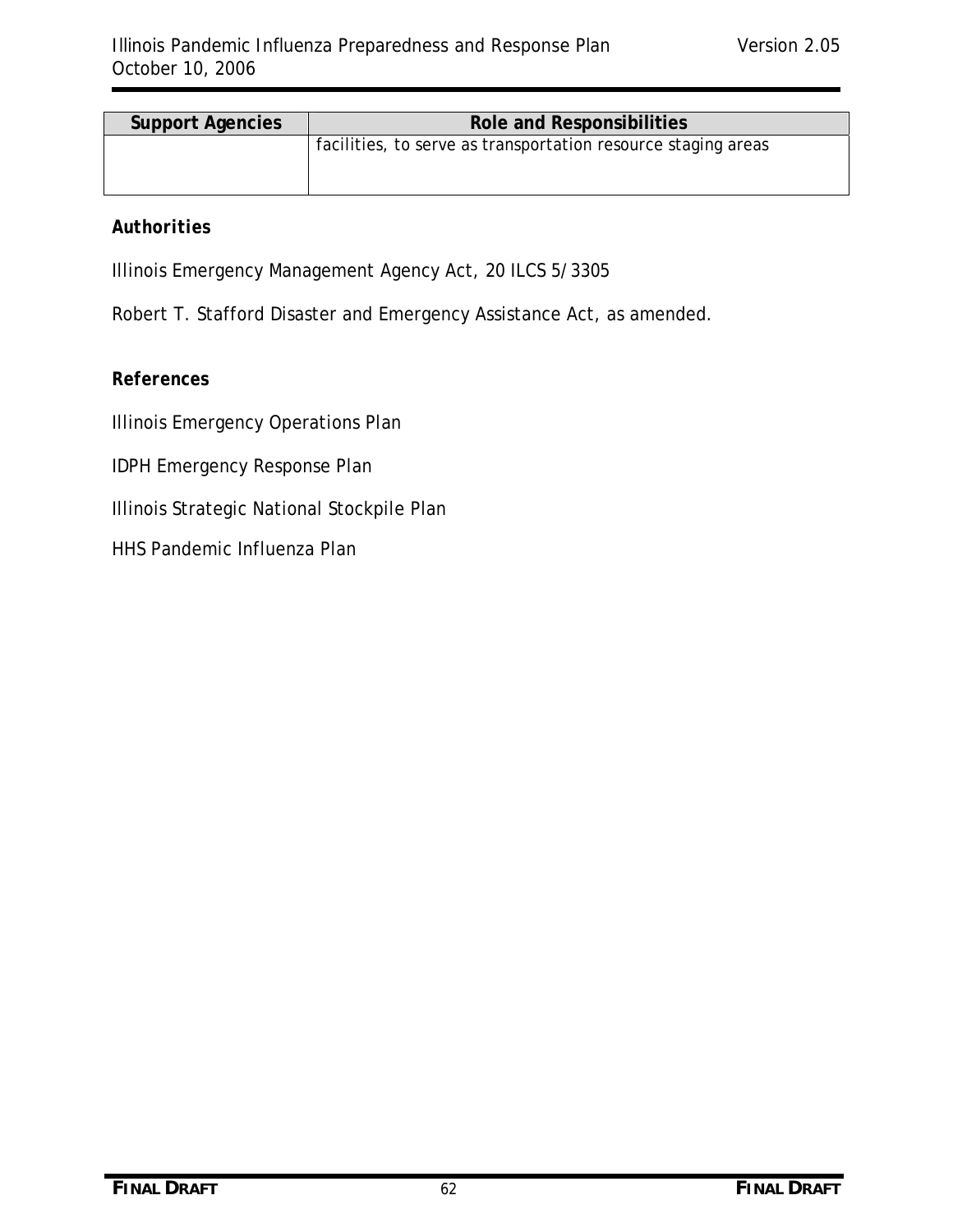## **3.0 Restriction of Movement or Activities to Control Disease Spread**

| <b>Primary Agency:</b>   | <b>IDPH</b>                          |
|--------------------------|--------------------------------------|
| <b>Support Agencies:</b> | Governor's Office, AG, IEMA, and ISP |

## *Purpose*

This annex outlines the State's authorities and capabilities to impose restrictions on the movements or activities of persons for the purpose of preventing or controlling the spread of a dangerous infectious disease.

## *Scope*

The restriction of movement and/or activities involves the ability of state and local jurisdictions to be prepared *legally*, *procedurally*, and *materially* to contain and monitor: exposed individuals or those suspected of being exposed (term: quarantine); infected individuals (term: isolation); defined groups or locations, such as individual schools, workplaces, malls, and public transit systems, as determined on a case by case basis (term: focused measures to increase social distance); and entire communities, ranging from voluntary widespread cancellation of most activities (term: snow days), eliminating large gatherings of people such as sporting events, shutting down other places where people congregate such as schools and places of employment, or enforced restriction of movement into and out of defined areas.

## *Key Terms*

**Isolation:** Isolation is the separation of a person or a group of persons infected or believed to be infected with a contagious disease to prevent the spread of infection. Ill persons are usually isolated in a hospital, but they may also be isolated at home or in a designated community-based facility, depending on their medical needs.

**Quarantine:** Quarantine is the separation and restriction of movement or activities of persons who are not ill but who are believed to have been exposed to infection, for the purpose of preventing transmission of diseases. Modes of application:

- Persons are usually quarantined in their homes, but they may also be quarantined in community-based facilities;
- Quarantine can be applied to an individual or to a group of persons who are exposed at a large public gathering or to persons believed exposed on a conveyance during international travel;
- "Quarantine" can also be applied on a wider population- or geographic-level basis (e.g., snow days) with the voluntary or enforced prohibition of movements or activities. This measure is usually not *technically* considered quarantine because it is not *directly* linked to a known or highly suspect exposure (at best, the basis might be some degree of likelihood of exposure due to circumstantial or indirect evidence, such as high disease prevalence in a particular town or neighborhood, etc.). These options are described and compared in the attachment following this annex (Attachment 8-1).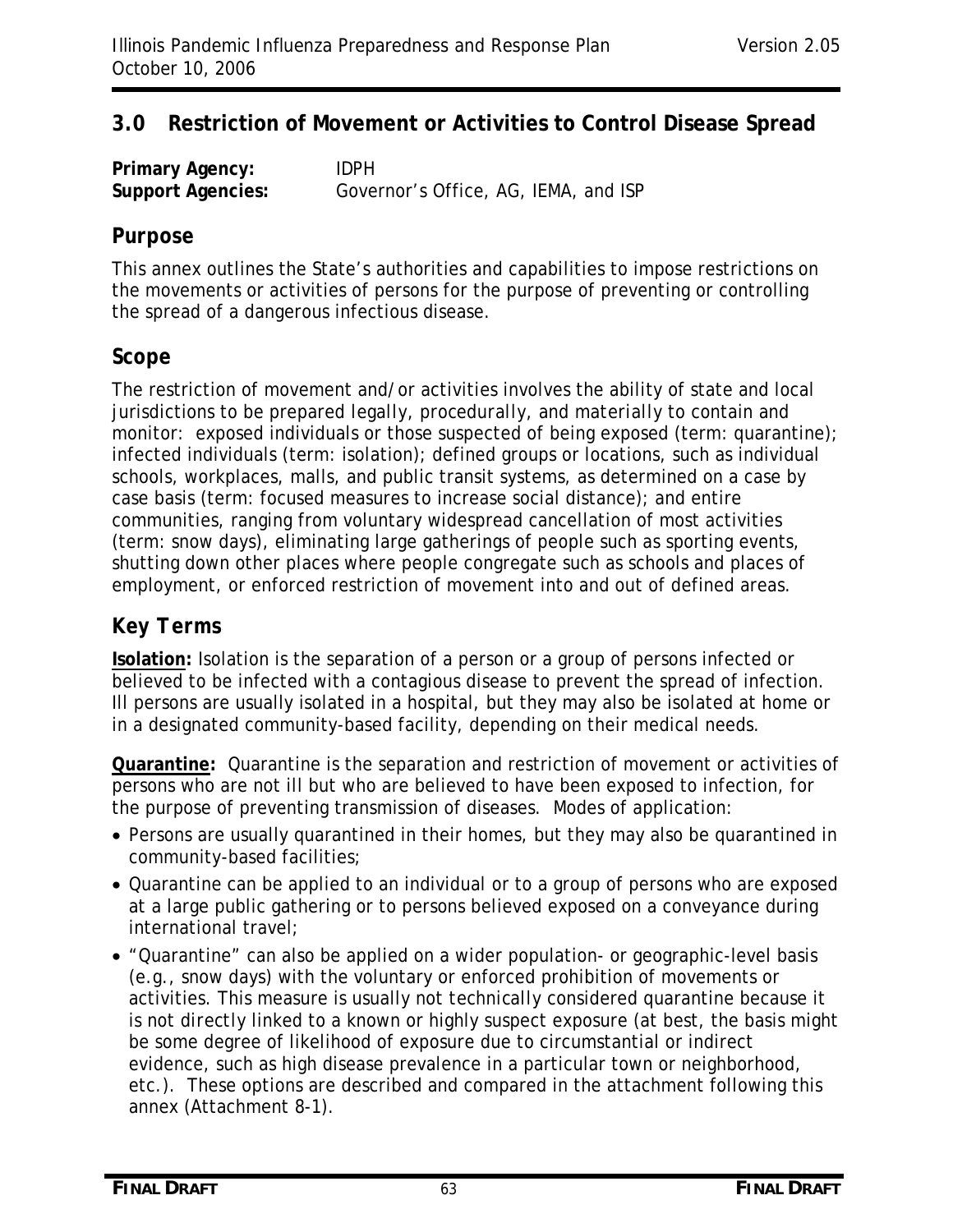- *Quarantine* (a period of isolation to prevent disease spread) is *not* effective in controlling multiple influenza outbreaks in large, immunologically naïve populations, because the disease spreads too rapidly to identify and control chains of transmission. Even if quarantine were *somewhat* effective in controlling influenza in large populations, it would not be feasible to implement and enforce with available resources, and would damage the economy by reducing the workforce. Most people will voluntarily quarantine themselves in their home.
- Quarantine may be of limited use in slowing the spread of disease during the *earliest* stages of influenza outbreaks, *only if special circumstances apply*. For example, were a case of influenza-like illness to be identified in an isolated group, such as the passengers and crew of an airplane, public health officials could prevent or slow the spread of disease to other groups by:

Quarantining all passengers and crew members for several days Transferring all who become ill to isolation wards for treatment Treating all influenza-like illness in the wider community with suspicion

 The probability of this scenario is low in all circumstances, but diminishes over time as an influenza pandemic spreads. Quarantine should not be confused with methods used to prevent outbreaks of illness in health care facilities, such as patient segregation, or with methods used to slow disease spread in large populations, such as school closures.

## *Planning Assumptions and Considerations Part 1: Preparedness*

**Legal preparedness** for movement restriction measures includes:

- a. Adequate statutory authority for all movement restrictions and monitoring measures countenanced in response plans along with the full support of this authority via administrative rules, when appropriate;
- b. Statutory provisions addressing compensation and job security risks and issues that those subjected to movement restriction measures could potentially face;
- c. An understanding of what the federal government can do under sections 361 (impose and enforce measures) and 311 (cooperate with and aid state and local jurisdictions that impose and enforce measures) of the Public Health Service Act (42 USC 264).

**Procedural preparedness** for movement restriction measures includes**:** 

- a. Protocols for imposing, maintaining (including enforcing when applicable), monitoring, and terminating each type of movement control provided for by law and countenanced in response plans; drafts of written orders, notices, letters, checklists and other documents supporting these activities, when applicable;
- b. Protocols for coordinating state-government imposed movement restriction measures with those either currently in force or being contemplated by local subdivisions;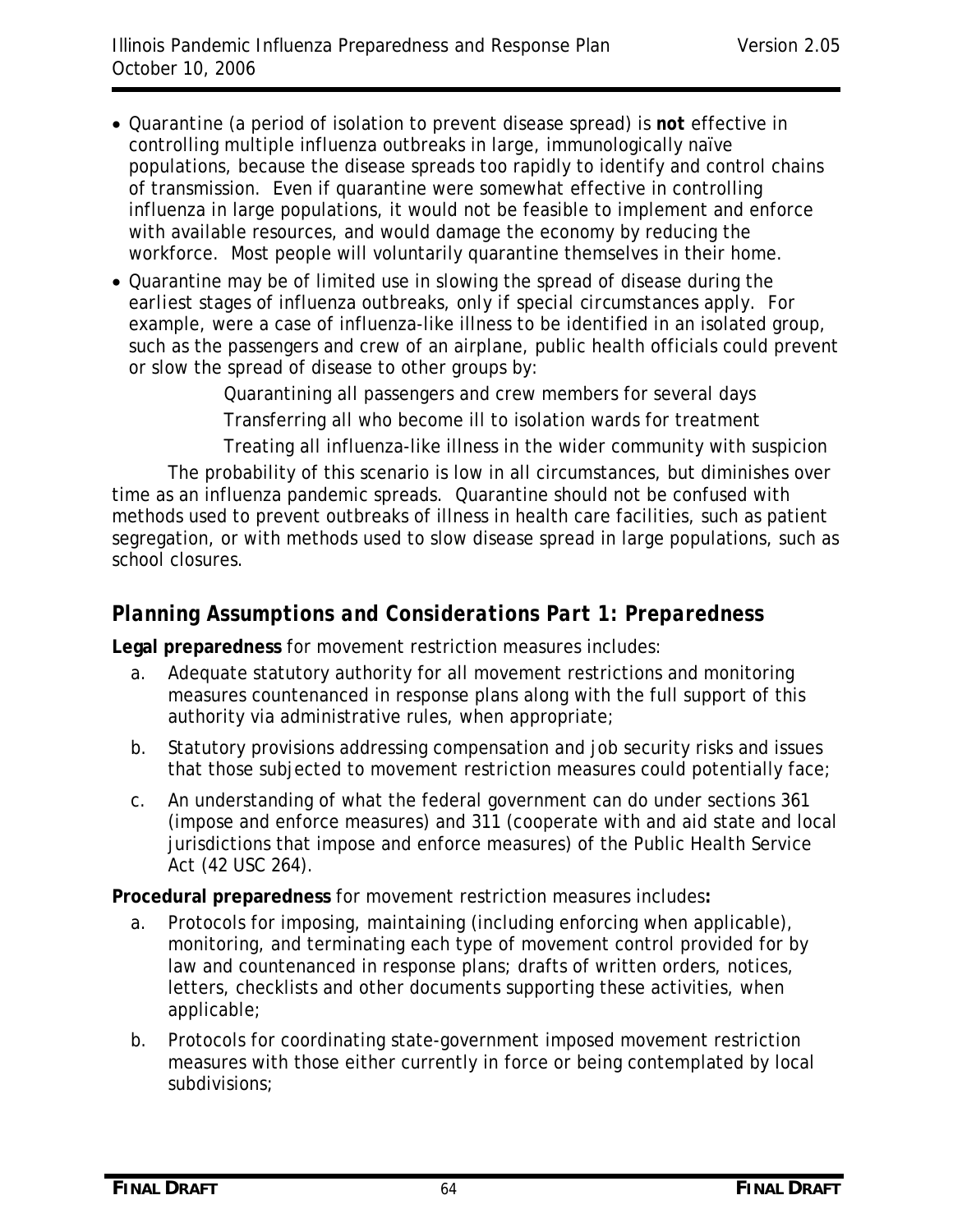- c. Procedures for providing medical care, food needs, and other essential services for those affected by all state-government imposed movement restriction measures; supporting local governments efforts to provide these things;
- d. Pre-scripted messages explaining the criteria, purpose, justification, methods, and expected duration of all movement restriction measures countenanced in response plans;
- e. Protocols and/or agreements supporting statutory provisions addressing compensation and job security risks and issues.

**Material preparedness** for movement restriction measures includes:

- a. Isolation and quarantine facilities (may range from identification of owned/leased facilities to written agreements for the use of others' facilities to specifications for what types of facilities would be most appropriate);
- b. Food and other basic necessities (state or local government may not necessarily directly supply these things, but whichever entity is imposing the restriction has a responsibility to ensure that necessities are provided, and that they are safe, are available in sufficient quantities, are timely, etc.);
- c. Quantities of medical supplies adequate to support those in home or facility isolation or quarantine, including antibiotics, masks and other medical consumables, antivirals, thermometers and other symptom monitoring supplies/equipment;
- d. Personal protective and communications equipment for workers placed at risk because their job duties require them to impose, maintain/enforce, monitor, and/or terminate movement restriction measures;
- e. Phone lines, facilities and adequate paid and/or volunteer staff to operate influenza hotlines to provide advice on whether to stay home or seek medical care, answer questions about pandemic influenza, and monitor trends, such as rumors and common misperceptions.
- f. Basic internal infrastructure components necessary to support the selection and imposition of restrictions on activities and/or movements:
	- o Response thresholds for implementation of different containment measures;
	- o Communication strategies;
	- o Logistics (supplies, security, staffing, essential services for persons in isolation and quarantine);
	- o Protocols for case and contact management;
	- o Databases for case and contact management,

## *Planning Assumptions and Considerations Part 2: Response*

Decisions to invoke quarantine should be made only after careful consideration of three major questions examined within the specific context of a particular outbreak:

*Do public health and medical analyses warrant the imposition of large-scale quarantine?* 

*Are the implementation and maintenance of large-scale quarantine feasible?*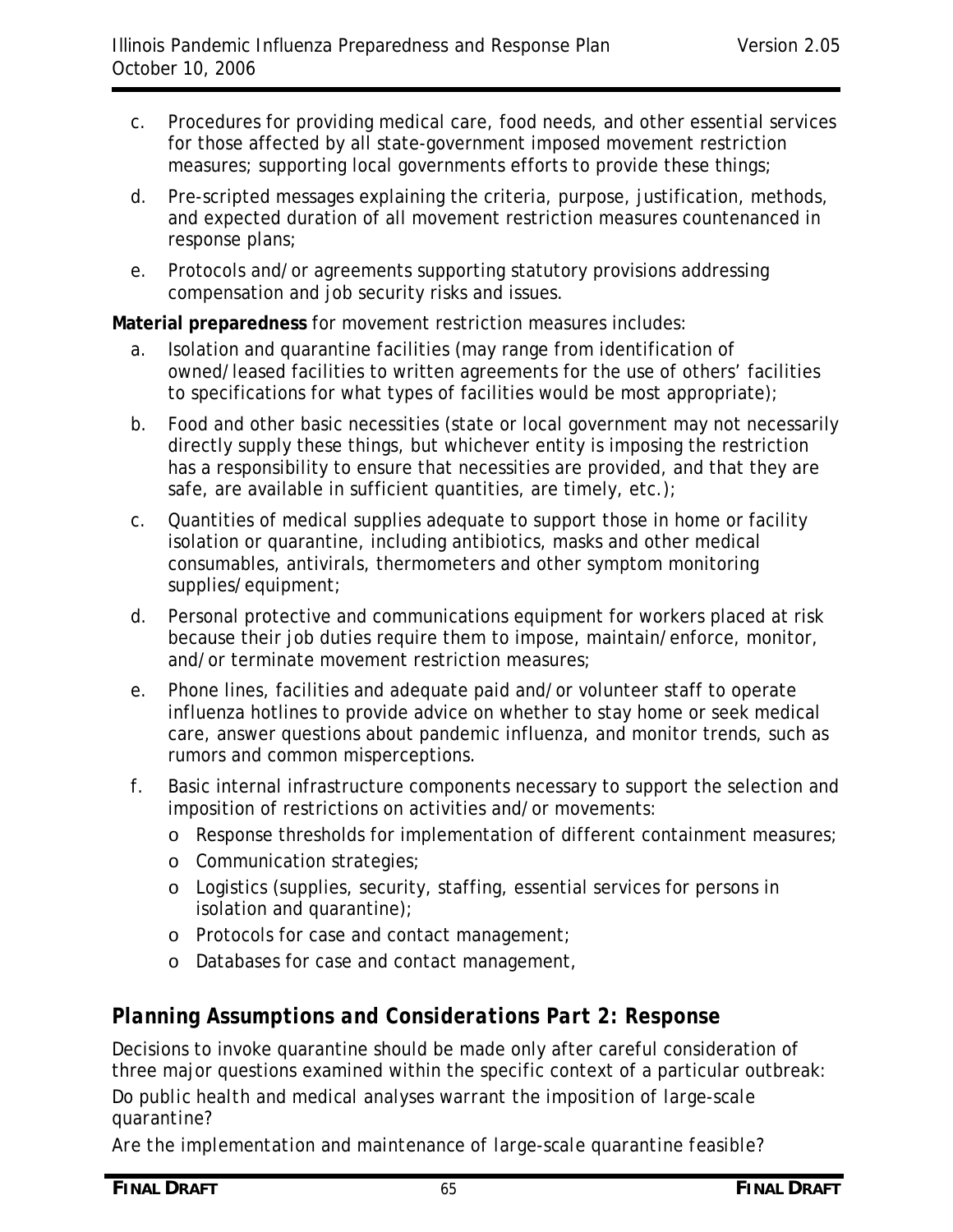*Do the potential benefits of large-scale quarantine outweigh the possible adverse consequences?* 

Each of these considerations is examined in more depth below.

• Decision makers must consider whether implementing movement and/or activity restrictions at the time of discovery of disease outbreak has a reasonable scientific chance of substantially diminishing the spread of disease.

Questions officials should answer when evaluating movement and activity restriction options include:

- a. What is the cause? (infectious agent)
- b. How communicable is it? (transmissibility)
- c. How is it transmitted? (mode of transmission)
- d. When and for how long is it transmitted? (infectious period)
- e. How long is its incubation period?
- f. Who is susceptible?
- g. Who is especially at risk of severe illness?
- Decision makers must consider whether movement and activities restrictions with a reasonable scientific basis are logistically feasible (this consideration applies to local, state, and federal decision makers).
	- a. Is there a plausible way to determine who should be subjected to movement and/or activity restrictions?
	- b. Are resources available to enforce the restrictions?
	- c. Can the restricted group be confined for the duration during which they could transmit the disease?
- Even when the imposition of movement or activity restrictions scientifically appropriate and logistically feasible, decision makers must consider whether the potential benefits of quarantine outweigh the possible adverse consequences. The following is by no means an exhaustive list of things to be considered:
	- a. What are the health risks to those quarantined?
	- b. What are the consequences if the public declines to obey quarantine orders?
	- c. What are the consequences of restricting commerce and transportation to and from the quarantine area?

## *Concept of Operations*

The movement and activity restriction options available to decision makers leading the response to an influenza pandemic depend upon: 1) The legal authority to take certain actions; and 2) the capabilities to support the taking of those actions. Pertinent legal authorities are identified and described below. The capabilities to carry out various courses of action based on these authorities are established throughout this plan and the other IDPH and State of Illinois emergency response plans listed in the concept of operations section of this plan.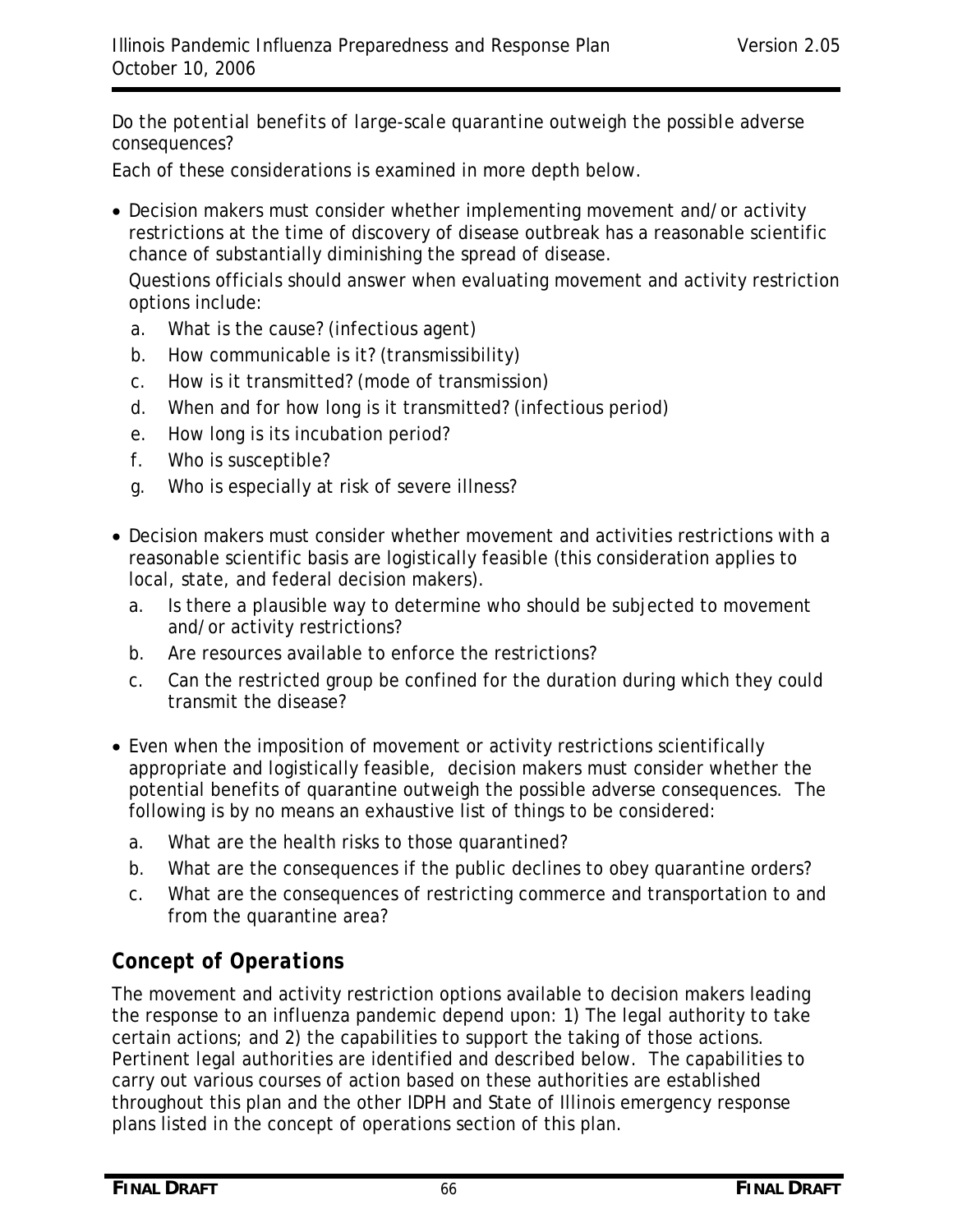• **Track and contain disease through case investigation and implementation of control measures.** 

Section 2 of the Illinois Department of Public Health Act (20 ILCS 2305/2 (West 2002)) provides that IDPH is required to investigate the causes of and take means to restrict and suppress dangerously contagious or infectious diseases, especially when existing in epidemic form. (20 ILCS 2305/2(a) (West 2002).) Whenever a dangerously contagious or infectious disease becomes, or threatens to become epidemic, in any locality, and the local board of health or local authorities neglect or refuse to act with sufficient promptness or efficiency, IDPH may enforce such measures as it deems necessary to protect the public health. IDPH has broad rulemaking authority for the preservation and improvement of the public health (20 ILCS 2305/2(a) (West 2002)), and all local boards of health, health authorities and officers, police officers, sheriffs, and other officers or employees of the State or any locality are required to enforce such rules and regulations so adopted. (20 ILCS 2305/2(a) (West 2002).)

IDPH has adopted the Control of Communicable Diseases Code (77 Ill. Adm. Code 690.100 et seq.) which requires that reporting entities report diseases and conditions to the local health departments who, in turn, report the same to IDPH. The Control of Communicable Diseases Code additionally sets out the appropriate control measures to be taken with respect to controlling cases and contacts of dangerously contagious or infectious diseases listed therein.

With regard to local public health agencies, the authority to control communicable diseases is stated broadly in their respective enabling statutes. (See 55 ILCS 5/5- 20001 et seq.; 55 ILCS 5/5-25001 et seq.; 65 ILCS 5/11-20-5; 65 ILCS 5/11-16-1; 65 ILCS 5/11-17-1 et seq.; 70 ILCS 905/0.01 et seq. (West 2002).)

## • **Gain access to and utilize facilities and property.**

Upon the declaration of a disaster pursuant to section 7 of the IEMA Act (20 ILCS 3305/7 (West 2002)), the Governor may exercise, among other things, the following emergency powers: recommend the evacuation of all or part of the population from any stricken or threatened area within the State if the Governor deems this action necessary (20 ILCS 3305/7(a)(6) (West 2002)); prescribe routes, modes of transportation, and destinations in connection with evacuation (20 ILCS  $3305/7(a)(7)$  (West 2002)); and control ingress and egress to and from a disaster area, the movement of persons within the area, and the occupancy of premises therein (20 ILCS 3305/7(a)(8) (West 2002)).

## • **Appropriate private property for public use.**

Upon the declaration of a disaster pursuant to section 7 of the IEMA Act (20 ILCS 3305/7 (West 2002)), the Governor may, on behalf of the State take possession of, and to acquire full title or a lesser specified interest in, any personal property as may be necessary to accomplish the objectives set forth in section 2 of the Act, including: airplanes, automobiles, trucks, trailers, buses, and other vehicles; coal, oils, gasoline, and other fuels and means of propulsion; explosives, materials, equipment, and supplies; animals and livestock; feed and seed; food and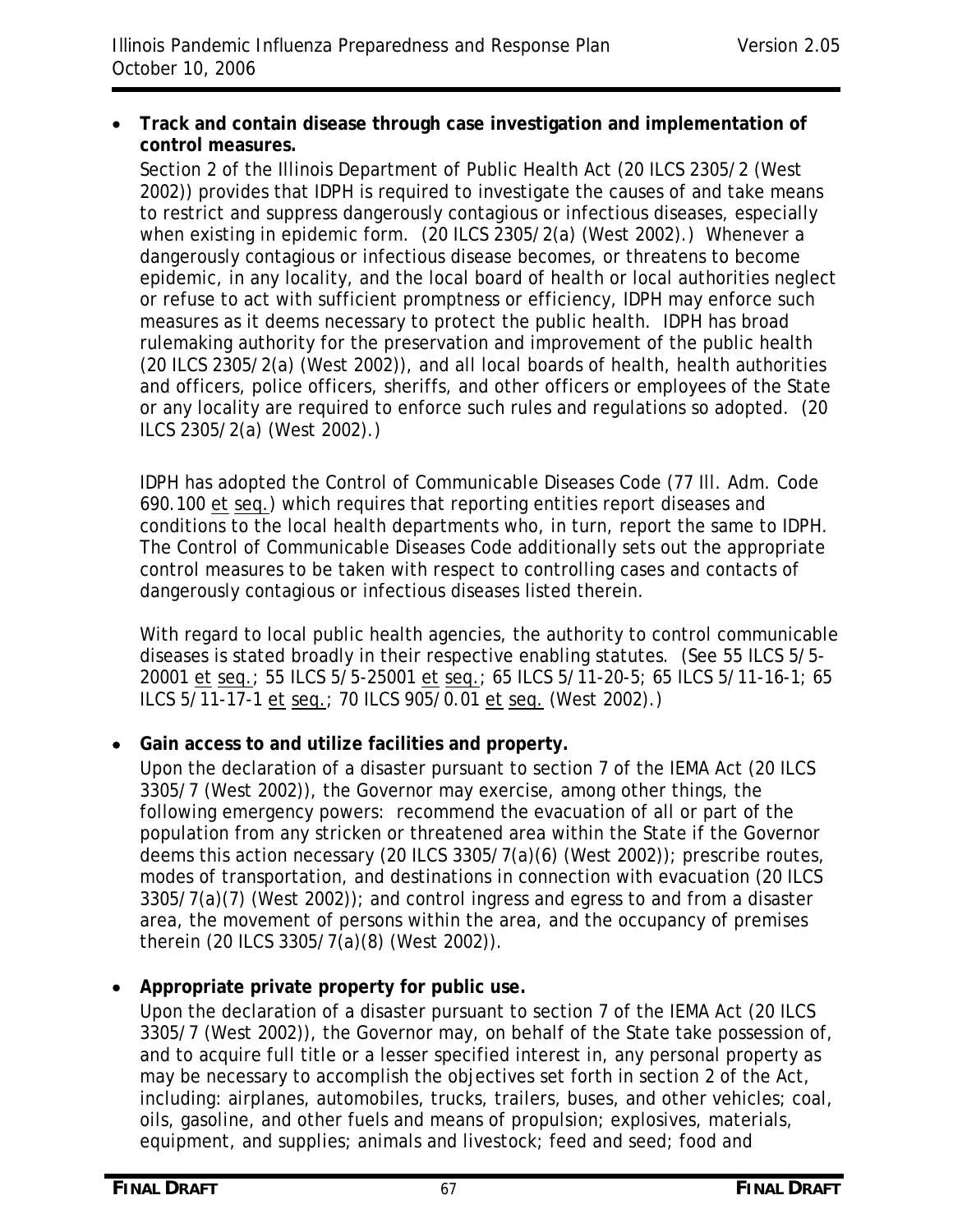provisions for humans and animals; clothing and bedding; and medicines and medical and surgical supplies; and to take possession of and for a limited period of time occupy and use any real estate necessary to accomplish those objectives; but only upon the undertaking by the State to pay just compensation as provided in the Act. (20 ILCS 3305/7(a)(4) (West 2002).) Subsection 7(a)(4) sets forth a procedure for providing for just compensation.

Additionally, IDPH is authorized to order a person to be quarantined or isolated or a place to be closed and made off limits to the public to prevent the probable spread of a dangerously contagious or infectious disease until such time as the condition may be corrected or the danger to the public health eliminated or reduced in such a manner that no substantial danger to the public's health any longer exists. (20 ILCS 2305/2(b) (West 2002).)

## • **Impose isolation and quarantine**

**I**DPH has supreme authority in matters of quarantine, and may declare and enforce quarantine when none exists, and may modify or relax quarantine when it has been established. (20 ILCS 2305/2 (West 2002).) IDPH can issue immediate orders, without prior consent or court order, for isolation, quarantine and closure of facilities when necessary to protect the public from a dangerously contagious or infectious disease. Within 48 hours, IDPH must gain consent of the person or owner of the place or request a court order.

IDPH is authorized to order a person to be quarantined or isolated or a place to be closed and made off limits to the public to prevent the probable spread of a dangerously contagious or infectious disease until such time as the condition may be corrected or the danger to the public health eliminated or reduced in such a manner that no substantial danger to the public's health any longer exists. (20 ILCS 2305/2(b) (West 2002).) No person may be ordered to be quarantined or isolated and no place may be ordered to be closed and made off limits to the public, however, except with the consent of the person or the owner of the place or upon the order of a court of competent jurisdiction. (20 ILCS 2305/2(c) (West 2002).) In order to obtain a court order, IDPH must prove, by clear and convincing evidence, that the public's health and welfare are significantly endangered and that all other reasonable means of correcting the problem have been exhausted and no less restrictive alternative exists. (20 ILCS 2305/2(c) (West 2002).)

As previously noted, with regard to local public health agencies, the authority to control communicable diseases is stated broadly in their respective enabling statutes. (See 55 ILCS 5/5-20001 et seq.; 55 ILCS 5/5-25001 et seq.; 65 ILCS 5/11- 20-5; 65 ILCS 5/11-16-1; 65 ILCS 5/11-17-1 et seq.; 70 ILCS 905/0.01 et seq. (West 2002).) The following statutes specifically reference quarantine at the local level: 65 ILCS 5/7-4-1; 55 ILCS 5/5-20001 (West 2002)).

• Use other means to restrict movement or activities Upon the declaration of a disaster pursuant to section 7 of the IEMA Act (20 ILCS 3305/7 (West 2002)), the Governor may, among other things: recommend the evacuation of all or part of the population from any stricken or threatened area within the State if the Governor deems this action necessary (20 ILCS 3305/7(a)(6)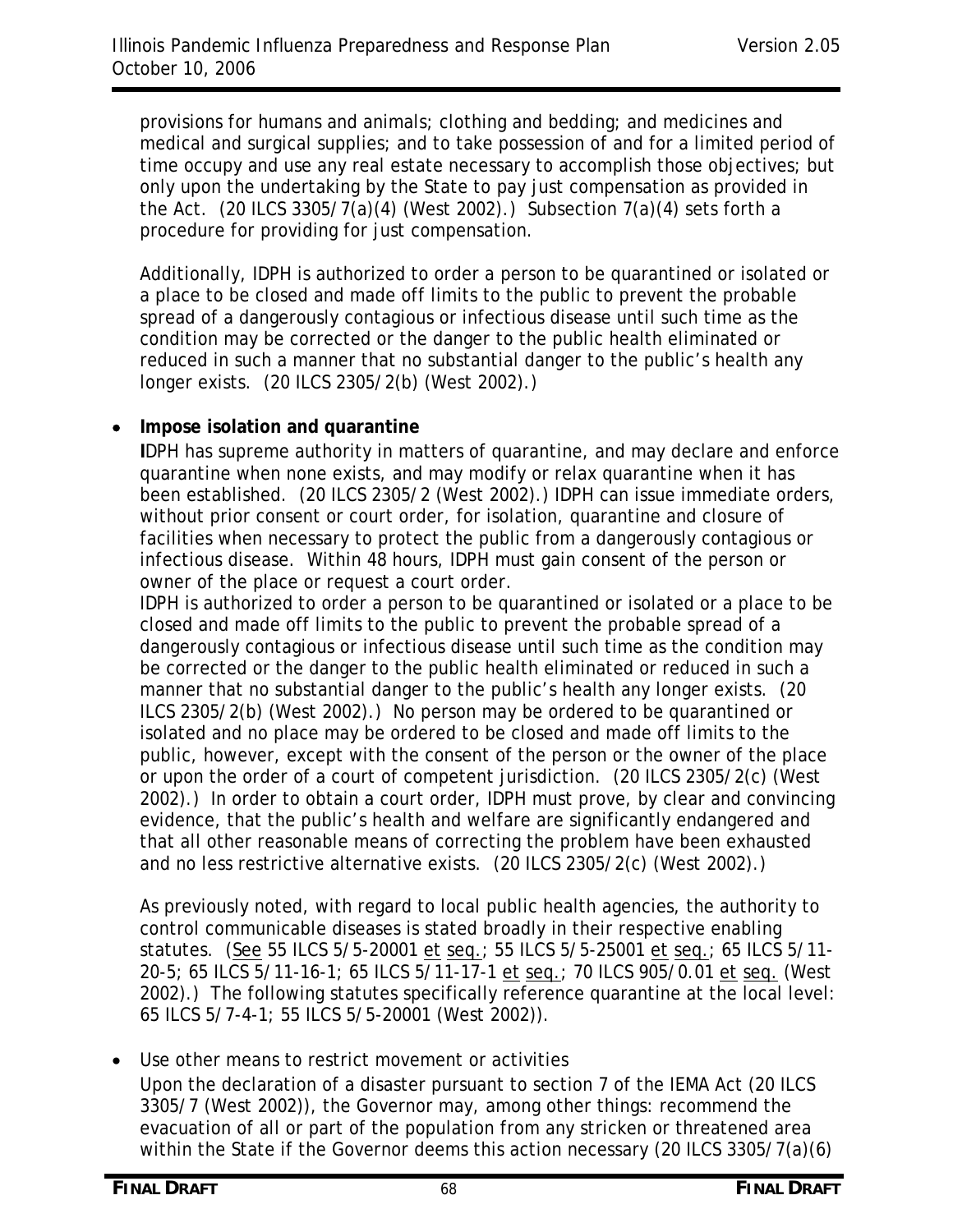(West 2002)); prescribe routes, modes of transportation, and destinations in connection with evacuation (20 ILCS 3305/7(a)(7) (West 2002)); and control ingress and egress to and from a disaster area, the movement of persons within the area, and the occupancy of premises therein. (20 ILCS 3305/7(a)(8) (West 2002)).

## *Role and Responsibilities*

| <b>Primary Agency</b>               | <b>Role and Responsibilities</b>                                                                                                                                                                                                                                        |
|-------------------------------------|-------------------------------------------------------------------------------------------------------------------------------------------------------------------------------------------------------------------------------------------------------------------------|
|                                     | Coordinate and make recommendations for disease containment                                                                                                                                                                                                             |
|                                     | Coordinate public health and medical emergency and risk<br>communication messages                                                                                                                                                                                       |
| <b>IDPH</b>                         | Implement disease control measures necessary to protect the<br>public's health, including but not limited to the issuance of orders<br>for: isolation, quarantine, the administrations of vaccines and/or<br>medications, medical evaluations, and specimen collection. |
| <b>Support Agencies</b>             | <b>Role and Responsibilities</b>                                                                                                                                                                                                                                        |
| Governor's Office                   | Under certain emergency conditions, has police power to make,<br>amend, and rescind orders and regulations                                                                                                                                                              |
|                                     | Provide legal support and representation to state agencies and<br>state employees on matters related to disease containment,<br>isolation and quarantine, and in seeking related court orders                                                                           |
| <b>Attorney General's</b><br>Office | Provide legal support and representation on issues pertaining to<br>insurance, workers compensation, liability, and compensation<br>issues for state agency employees                                                                                                   |
|                                     | When feasible and warranted, provide legal opinions and other<br>support to local jurisdictions/state's attorneys county governments                                                                                                                                    |
|                                     | Coordinate, integrate, and manage overall State efforts involving<br>the collection, analysis, planning, reporting, and displaying of<br>information                                                                                                                    |
| <b>EMA</b>                          | Provide, direct, and coordinate logistical/resource operations with<br>the assistance of the designated support agencies. Allocate state<br>response resources effectively and according to need; monitor their<br>location when in use                                 |
|                                     | Develop scripted emergency public information messages for<br>broadcast over Emergency Alert System (EAS) following disaster                                                                                                                                            |
|                                     | Coordinate state monitoring and enforcement of community-based<br>isolation and quarantine orders                                                                                                                                                                       |
|                                     | Maintain critical infrastructure and develop and implement<br>contingency plans in the absence or failure of such critical<br>infrastructure.                                                                                                                           |
|                                     | Coordinate high volume public information hotlines, and a<br>mechanism for tracking call types for rumor control purposes                                                                                                                                               |
|                                     | Coordinate the provision of basic needs (food, laundry, medical                                                                                                                                                                                                         |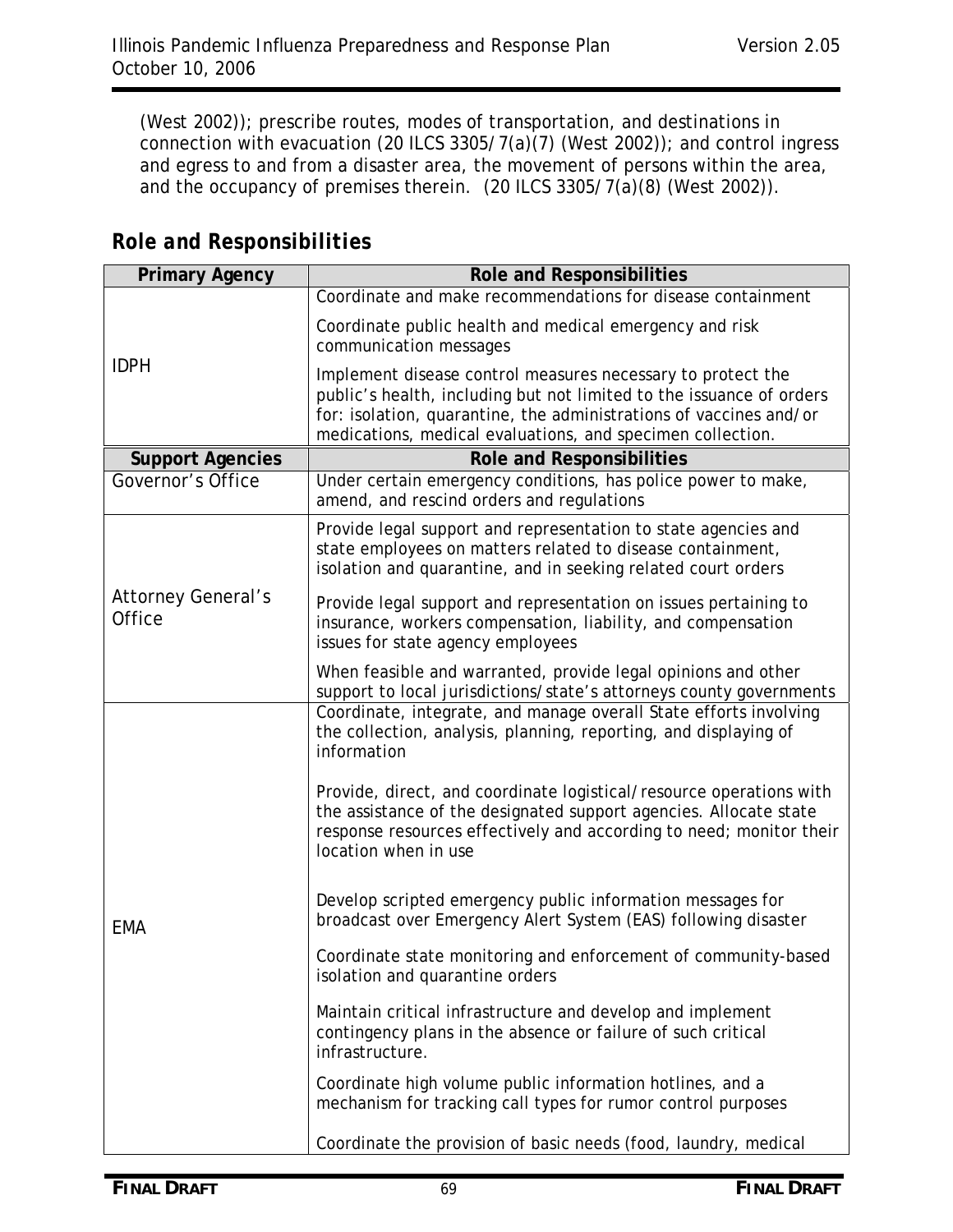| <b>Support Agencies</b> | <b>Role and Responsibilities</b>                                                                                                                                 |
|-------------------------|------------------------------------------------------------------------------------------------------------------------------------------------------------------|
|                         | care, heat/cooling, etc.) for those sheltered, homebound, and/or<br>quarantined/isolated                                                                         |
|                         | Request activation of the Illinois Law Enforcement Alarm System<br>(ILEAS) to support law enforcement missions of local law<br>enforcement agencies              |
|                         | Request activation of the Mutual Aid Box Alarm System (MABAS) to<br>support fire service missions of local fire service agencies                                 |
|                         | Provide personnel and equipment to protect life and property and<br>to enforce the laws of the State of Illinois                                                 |
| <b>ISP</b>              | Coordinate all public safety with other state and local agencies<br>during a disaster, including the dissemination of information and<br>requests for assistance |
|                         | Assist and support other state and local agencies where possible,<br>and coordinate public safety services as needed                                             |
| <b>IDMA</b>             | Provide back-up support to the ISP for security operations                                                                                                       |

## *References*

20ILCS 2305/2 IDPH Act.

77 Ill. Adm Code 690.100 et seq. Control of Communicable Disease Code.

ILCS 330517 IEMA Act.

Barbera J, Macintyre A, Gostin L, Inglesby T, O'Toole T, DeAtley C, Tonat K, Layton M. Large-scale quarantine following biological terrorism in the United States: scientific examination, logistic and legal limits, and possible consequences. JAMA. 2001 Dec 5;286(21):2711-7.

Woodfill C, Cahill C, Rosenberg J. Infection control in healthcare settings and in the community (presentation). California Department of Health Services. Accessed 11/17/05 at www.idready.org/webcast/sum04\_cider/phinfctrl/phinfctrl\_woodfill\_cahill\_rosenberg.ppt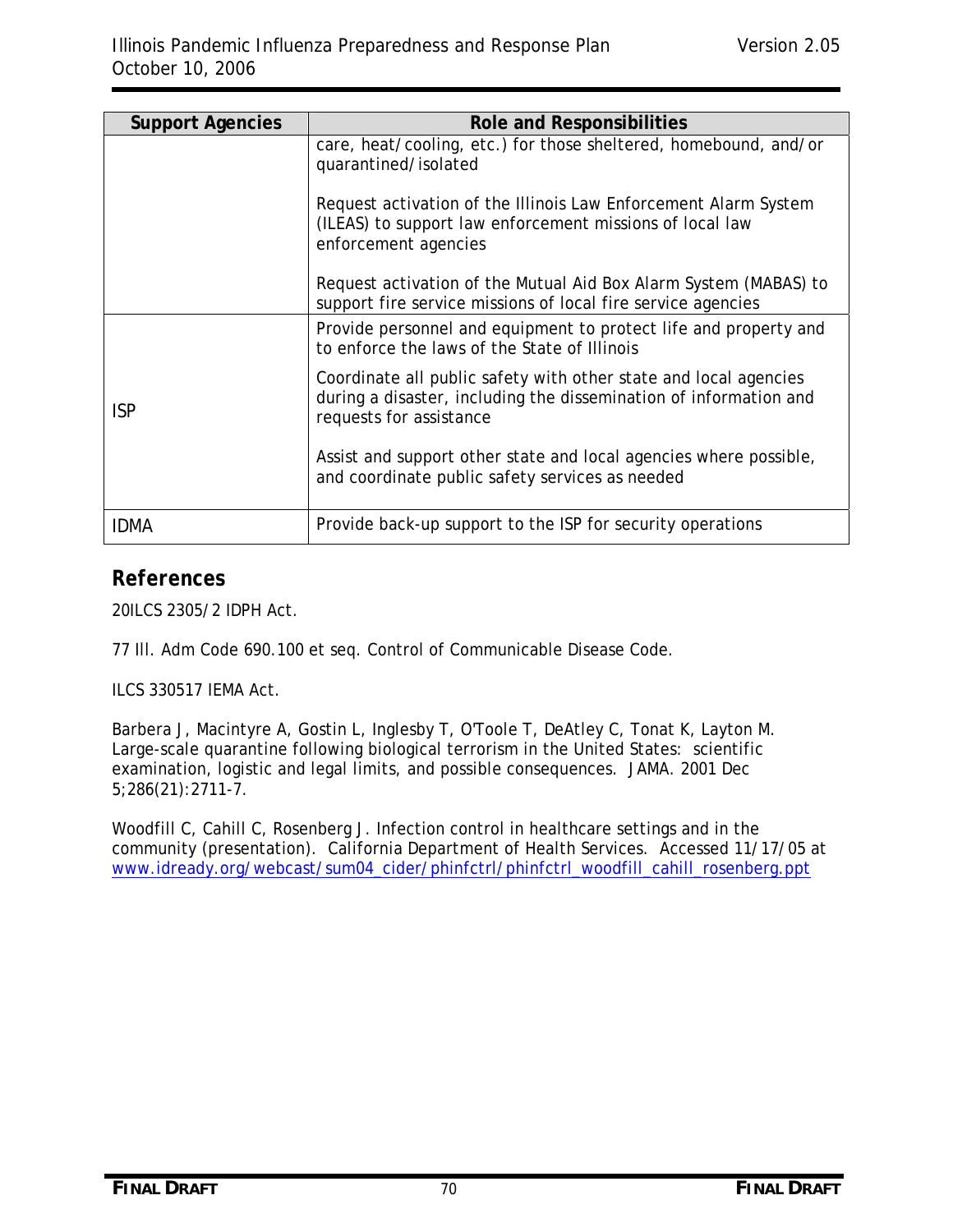## **Community Containment Strategies when Individual Contact** Management Restrictions are Insufficient to Prevent Further Spread

|                                      | <b>Focused Measures to</b><br><b>Increase Social Distance</b>                                                                    | <b>Community-Wide Measures</b><br>to Increase Social Distance                                                                         | <b>Widespread Community</b><br>Quarantine                                                                                                   |
|--------------------------------------|----------------------------------------------------------------------------------------------------------------------------------|---------------------------------------------------------------------------------------------------------------------------------------|---------------------------------------------------------------------------------------------------------------------------------------------|
| Definition                           | Applied to specific groups<br>(e.g., closure of schools or<br>office buildings, suspension<br>of public markets)                 | Applied to entire community<br>or region (e.g., snowday,<br>closure of schools and<br>worksites, scaling back of<br>public transport) | Legally enforceable order<br>that restricts movement into<br>or out of the area of<br>quarantine of a large group<br>of people or community |
| Application<br>(groups/<br>settings) | 1 Transmission is believed<br>to have occurred<br>2 Linkage between cases is<br>unclear                                          | 1 Extensive ongoing<br>transmission<br>2 High numbers of cases<br>without established epi-links                                       | 1 Extensive ongoing<br>transmission<br>2 High numbers of cases<br>without established epi-links                                             |
| <b>Benefits</b>                      | Less resources needed for<br>individual contact<br>management<br>May reduce transmission<br>without community-wide<br>quarantine | Less resources needed for<br>individual contact<br>management<br>May reduce transmission<br>without community-wide<br>quarantine      | Less resources needed for<br>individual contact<br>management                                                                               |
| Challenges                           | Implementation<br>Relies on self assessment<br>and self-reporting                                                                | Implementation<br>Relies on self assessment<br>and self-reporting                                                                     | Implementation<br>Relies on self assessment<br>and self-reporting                                                                           |

Adapted from CDC Public Health Guidance for Community-Level Preparedness and Response to SARS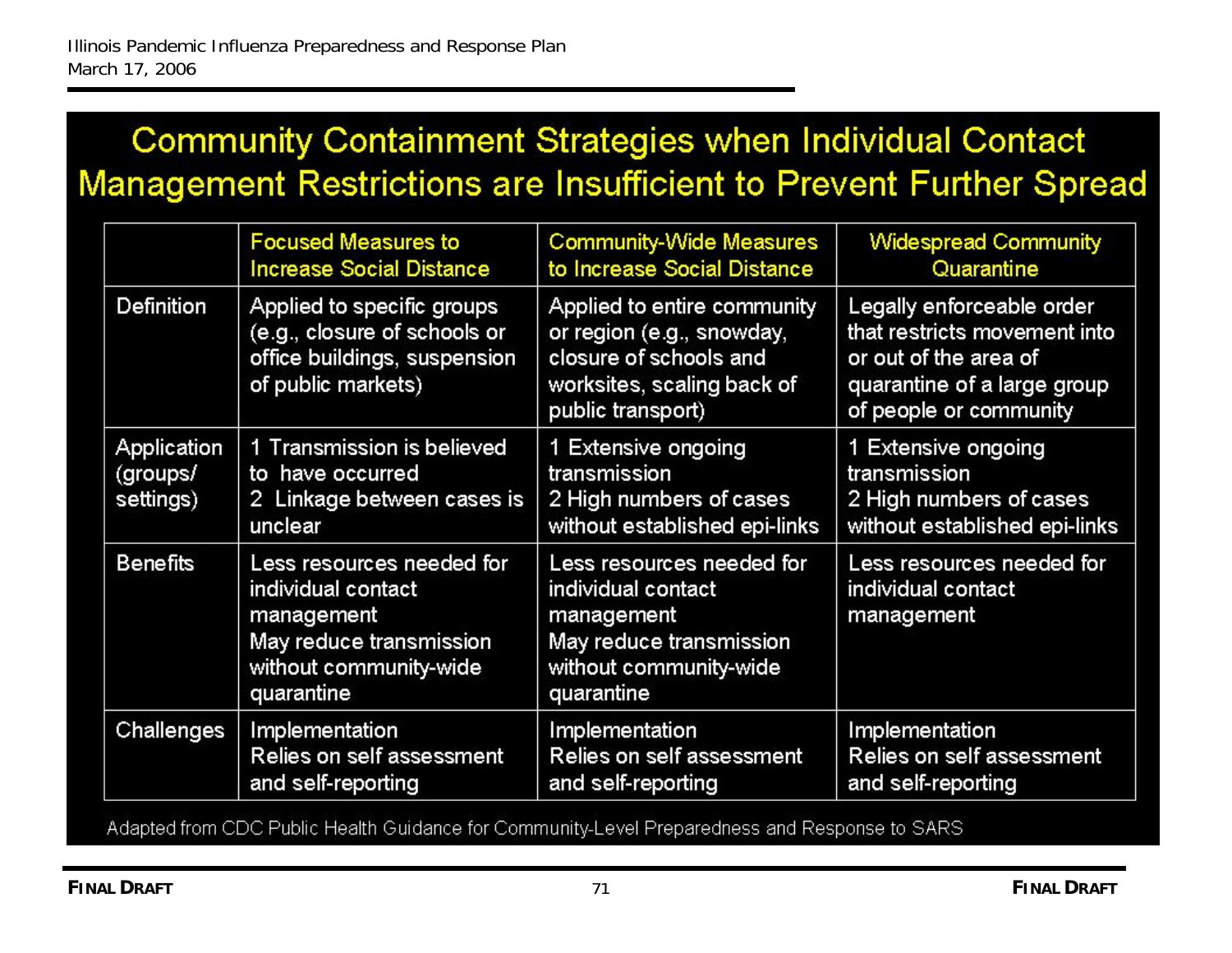# **4.0 Emergency and Risk Communication**

**Primary Agency:** Governor's Office **Support Agencies:** CMS (Office of Communication and Information), CMS (Internet and Graphic Arts) IEMA, IDPH and ARC

### *Purpose*

To provide timely, accurate, consistent and appropriate information to the general public, news media, health care providers and other key partners during a pandemic influenza outbreak. Effective emergency and risk communications is essential to supporting the public health response and to help build public trust, confidence and cooperation.

### *Planning Assumptions and Considerations*

- An influenza pandemic will generate intense and sustained demand for information from the public, health care providers, policy makers and the news media.
- Informing health care providers and the public about influenza disease and the course of the pandemic, the ability to treat mild illness at home and the availability of vaccine will be important to ensure appropriate use of medical resources and avoid possible panic or overwhelming of vaccine delivery sites.
- Effective communication with community leaders and the media also is important to maintain public awareness, avoid social disruption, and provide information on evolving pandemic response activities. State spokespersons need to acknowledge the anxiety, distress and grief people will experience during a major public health crisis such as a pandemic.
- Communication efforts will be directed to rapid sharing of appropriate, up-todate information on the progression of the outbreak, the possible disruptions to routines and events, and contingency measures.
- The public must be provided as much information as possible to help them understand that uncertainty is part of the process and that answers may change as new information and science becomes available.
- Emergency communication is approved by the Governor or his designee
- In the event of an emergency, emergency communication systems will be used as described in the Emergency Operations Plan
- All government and non-government resources will utilize a single source of information on the state's position regarding the emergency
- Federal partners at CDC and HHS will provide regular updates regarding the pandemic
- Local information will be provided to IDPH through existing reporting systems from local sources, such as local health departments, hospitals, physician's offices and schools.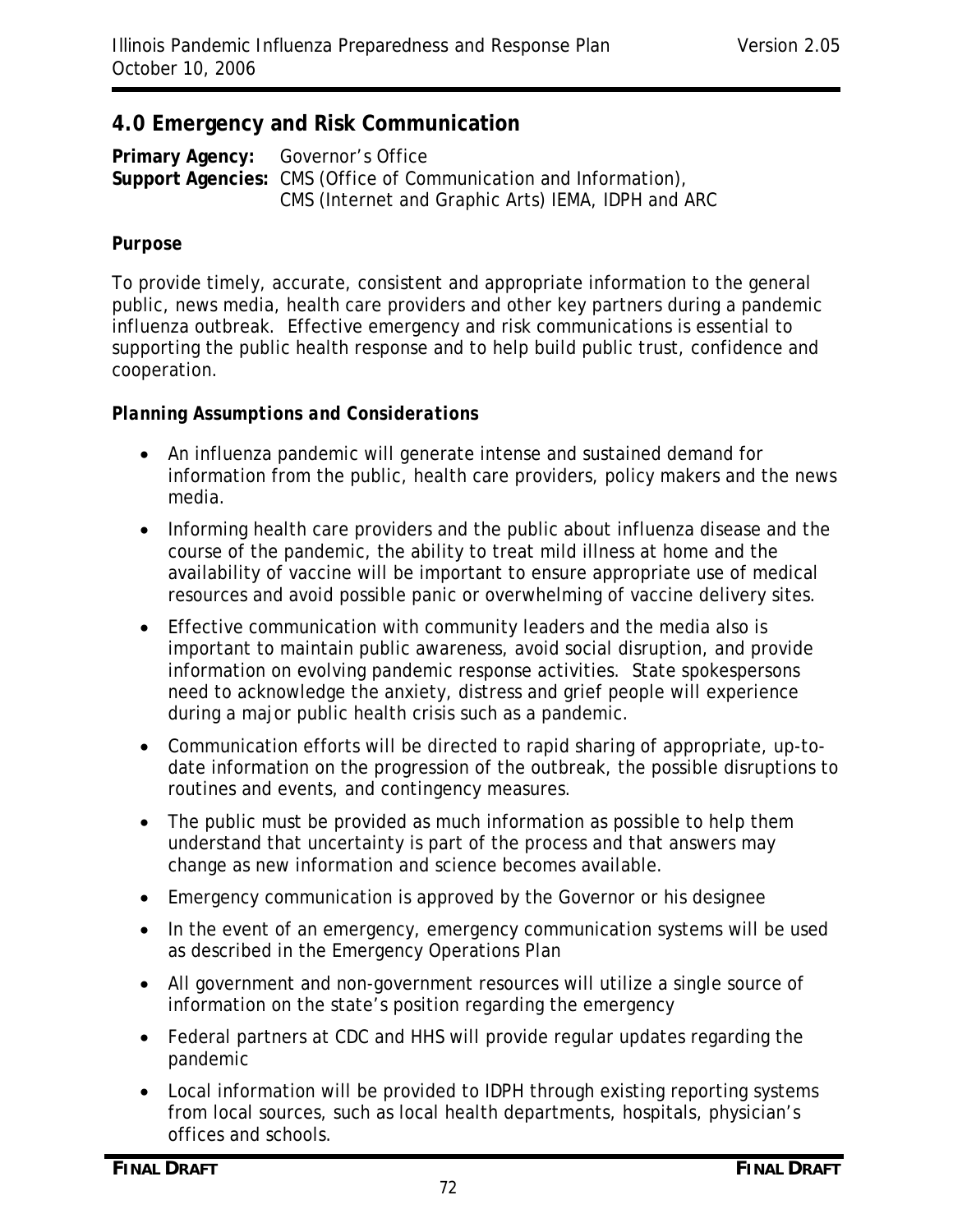• Coordination of release of information among federal, state and local health officials is critical to help avoid confusion that can undermine public trust, raise fear and anxiety, and impede response measures. The state will utilize a Joint Information Center that will communicate directly with the state's Joint Operation Center

### *Concept of Operations*

#### **Preparedness**

The state of Illinois will provide needed health/risk information to the public and key partners for use during a pandemic influenza event to provide the basis for a wellcoordinated and consistent communication strategy. This objective will be achieved by conducting the following activities:

- a. Complete a plan for crisis and emergency risk communication (CERC) and information dissemination to educate the media, public, partners and stakeholders regarding risks associated with the real or apparent threat and an effective response.
- b. Conduct trainings, drills, exercises and other collaborative preparations to assess communications capacity, needs and readiness. Ensure channels of communication are in place to rapidly share appropriate information with the public, partners, and stakeholders.
- c. Complete a plan for activities to meet the specific needs of special populations that include, but are not limited to, people with disabilities, people with serious mental illness, minority groups, the non-English speaking, homeless people, children, and the elderly.

Other preparedness activities conducted by the Governor's office, supported by IDPH, IEMA and CMS, include:

- a. Develop clear, accessible and understandable communication resources on pandemic influenza, using existing CDC materials as a starting point. The information would be posted on state and local Web sites and be available to the general public in hard copy.
- b. Provide public education campaigns and materials about pandemic flu and ways people can protect themselves, their families and others, including information on self-care and psychological well-being.
- c. Develop emergency alert system messages and basic press materials to serve as background documents prior to pandemic influenza.
- d. Identify and train state government spokespersons on public health crisis response and risk communication principles to effectively communicate helpful, informative messages in a timely manner during a pandemic influenza outbreak.
- e. Implement and maintain a general informational hotline with capacity to meet anticipated peak call volume (CDC recommends enough lines to simultaneously handle 1 percent of a jurisdictions population), in collaboration with the CDC-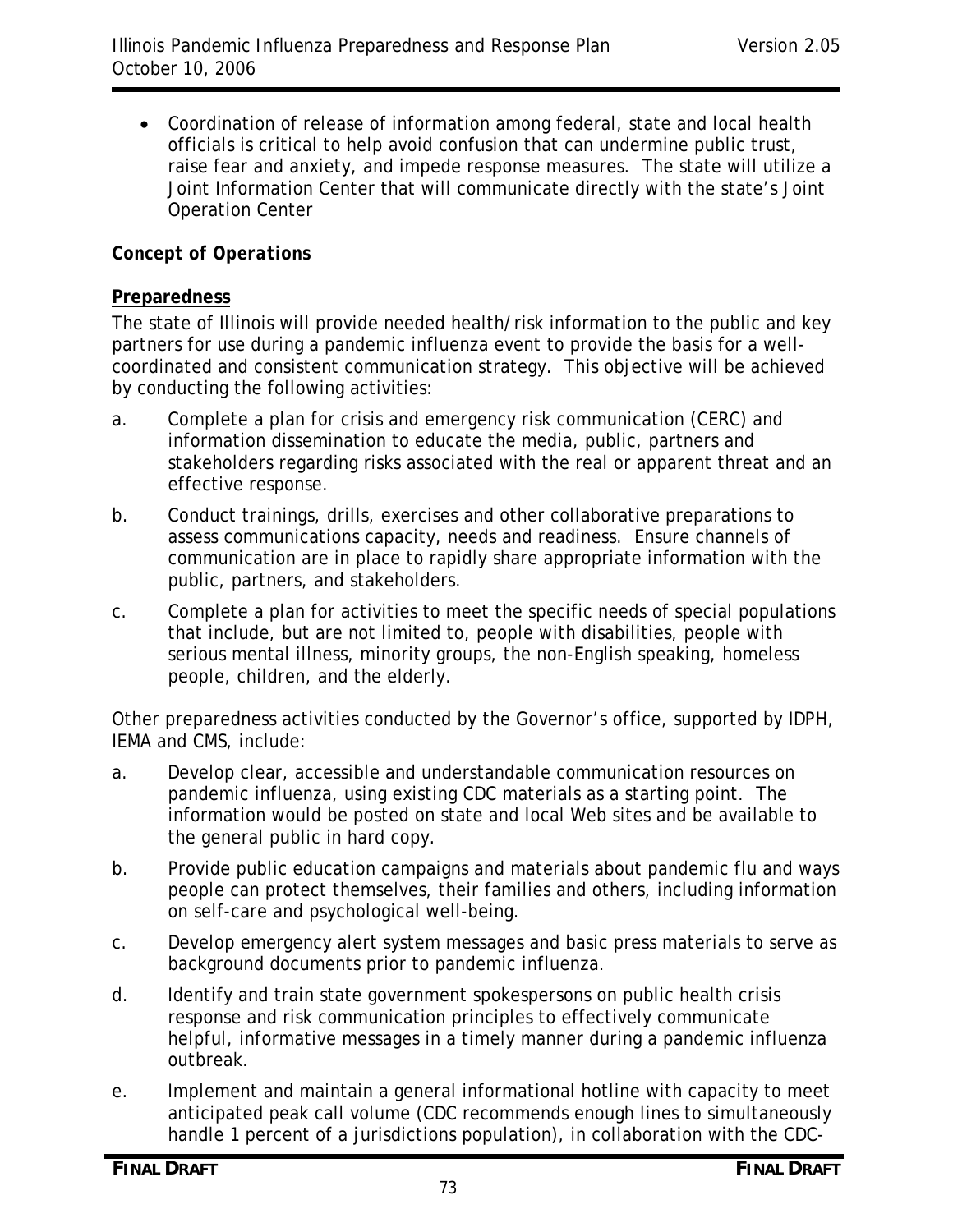INFO telephone line and other information lines (e.g., Illinois Poison Center); and develop a means of tracking and categorizing types of calls to identify trends, rumors, misconceptions and inaccurate information.

#### **Response**

# **Flow of Public Information**

The Office of the Governor maintains a staff experienced in news dissemination and media relations, and works in collaboration with the CMS Office of Communications and Information. The Governor's Office will receive information from many state agencies regarding their response activities through the SEOC.

Media briefings will be conducted regularly at the Joint Information Center (JIC) to provide updates and offer reporters opportunities to ask questions. The Governor may choose to hold media briefings in other locations, such as the state Capitol, SEOC, or areas particularly hard hit by the pandemic. In addition, either accompanying the Governor or at additional briefings, other state pandemic subject-matter experts (e.g., the Director of Public Health, the IDPH Infectious Diseases physician, the IDPH State Epidemiologist, etc.) will be made available to the media.

The Governor's Press Office will oversee the issuance of news releases, whether from the SEOC or the JIC, and they will be distributed by CMS (Illinois Information Services). IEMA staff at the JIC will ensure that the news releases are shared with the other organizations at the JIC, with the county EOCs and local health departments.

Coordination of the release of information by the state of Illinois, health care providers, contiguous states, volunteer agencies providing disaster relief, the federal government, and affected local governments will be critical to building public trust and confidence.

The state will disseminate timely, accurate, and consistent information to local health departments and health care providers on treatment and care of patients, vaccine prioritization and use, use of antiviral medications, infection control practices, isolation and quarantine procedures, clinical and laboratory diagnostics, travel control authority, stigmatization management and legal issues related to the pandemic.

### **Rumor Control**

When widespread rumors, inaccuracies or misperceptions are identified, the JIC will be consulted so correct information can be promptly communicated to the public through the media. These miscommunications may be identified in media broadcasts, in print media or through public inquiries.

If it is determined to be necessary, the IEMA will establish a rumor control hotline telephone system in collaboration with the CMS. The hotline staff will be prepared to answer questions from the public dealing with basic facts regarding health and medical considerations during a pandemic influenza event. The hotline staff also will be able to provide numbers or connections to other telephone lines that have been established. Questions that cannot be answered by hotline staff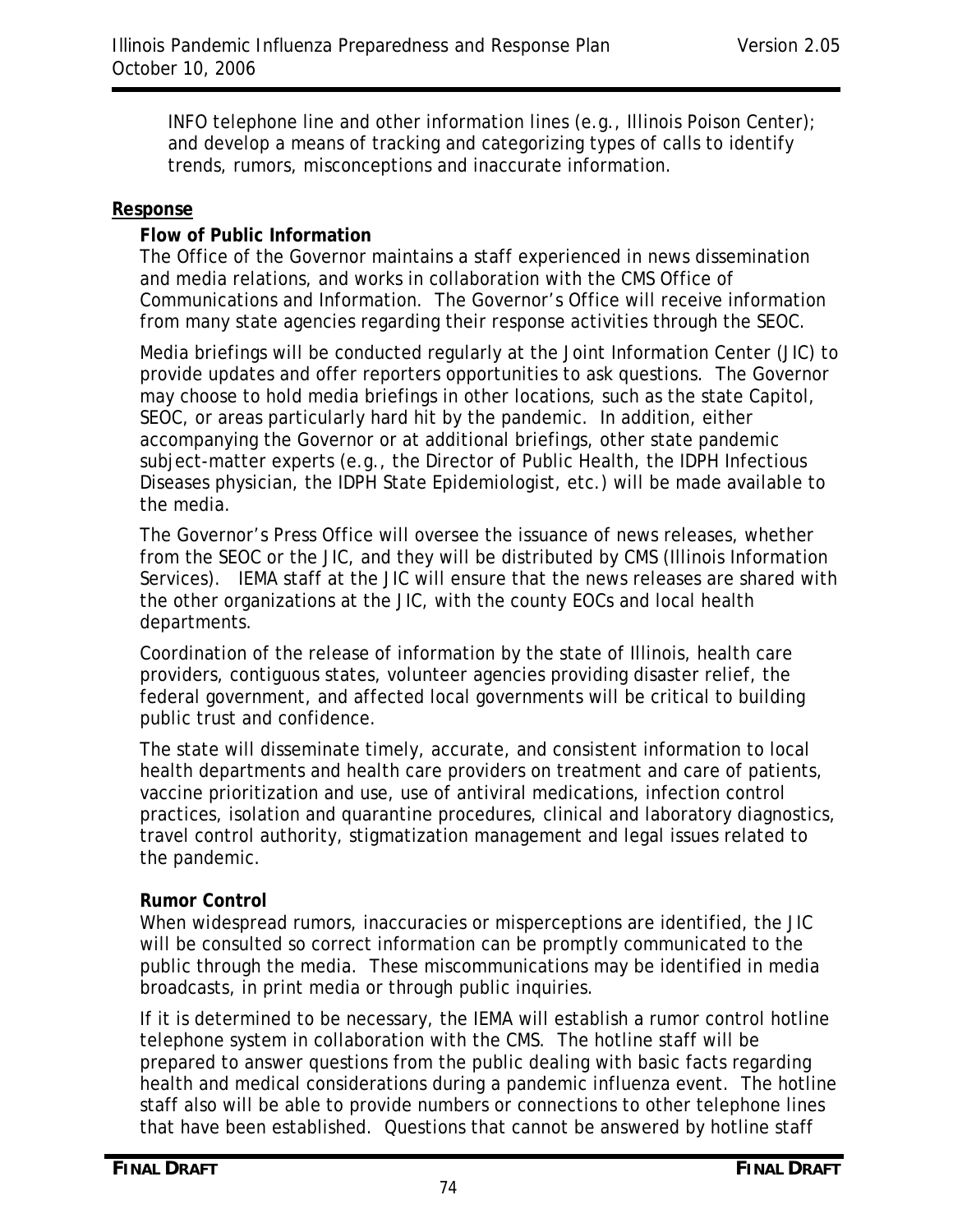will be recorded and provided to appropriate organizations or subject matter experts. Special public information needs may be identified through the hotline calls.

The state will utilize state Web sites to provide updates on the pandemic outbreak, frequently asked questions, disease control and other public statements. Communication between federal, state and local response agencies will be conducted through appropriate and available secure data communication exchange systems.

### *Role and Responsibilities*

| <b>Primary Agency</b>   | <b>Role and Responsibility</b>                                                                                                                                                                                                                                                                                                                                                                                                                                                  |  |
|-------------------------|---------------------------------------------------------------------------------------------------------------------------------------------------------------------------------------------------------------------------------------------------------------------------------------------------------------------------------------------------------------------------------------------------------------------------------------------------------------------------------|--|
| Governor's Office       | Coordinates the dissemination of news releases and<br>public information to ensure consistency; oversees<br>scheduling and conducting of news conferences/media<br>briefings to provide regular updates on the pandemic<br>influenza threat/outbreak, and to address rumors and<br>false reports. Coordinates with state agencies to<br>ensure media messages are consistent. Establishes<br>procedures to expedite the review and approval of<br>pandemic influenza materials. |  |
| <b>Support Agencies</b> | <b>Roles and Responsibilities</b>                                                                                                                                                                                                                                                                                                                                                                                                                                               |  |
|                         | Assess and monitor readiness to meet communications<br>needs                                                                                                                                                                                                                                                                                                                                                                                                                    |  |
|                         | Coordinate the State's disaster communications system                                                                                                                                                                                                                                                                                                                                                                                                                           |  |
|                         | Maintain a 24-hour communications center for<br>communicating with emergency response personnel<br>from all agencies and organizations                                                                                                                                                                                                                                                                                                                                          |  |
|                         | Coordinate, integrate, and manage overall state efforts<br>involving the collection, analysis, planning, reporting,<br>and displaying of information                                                                                                                                                                                                                                                                                                                            |  |
|                         | Activate the SEOC, when required                                                                                                                                                                                                                                                                                                                                                                                                                                                |  |
| <b>IEMA</b>             | Develop scripted emergency public information<br>messages for broadcast over Emergency Alert System<br>(EAS) following disaster                                                                                                                                                                                                                                                                                                                                                 |  |
|                         | Coordinate a high volume public information hotline,<br>and create a mechanism for tracking call types for<br>rumor control purposes. Train hotline staff in advance.                                                                                                                                                                                                                                                                                                           |  |
|                         | Relays key communications to and from the private<br>sector (e.g. private schools; businesses; nonprofit<br>partners; local and regional police, fire and emergency<br>offices; city public affairs offices; and communication<br>staff at congressional and other government offices)<br>via local emergency management agencies                                                                                                                                               |  |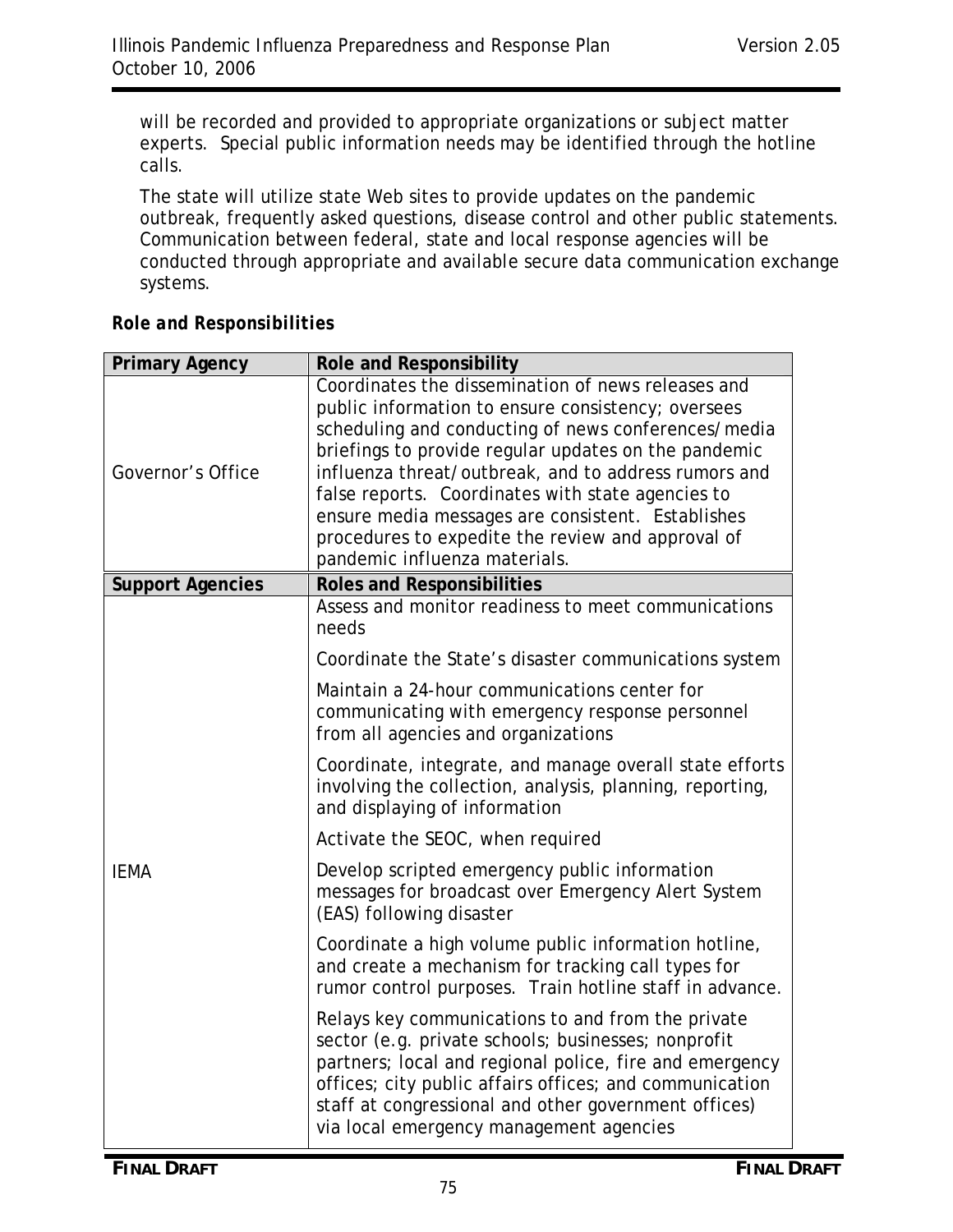| <b>Support Agencies</b>     | <b>Roles and Responsibilities</b>                                                                                                                                                                                                                                                                                                                                      |  |
|-----------------------------|------------------------------------------------------------------------------------------------------------------------------------------------------------------------------------------------------------------------------------------------------------------------------------------------------------------------------------------------------------------------|--|
|                             | Collaborate with professional and civic organizations to<br>raise awareness                                                                                                                                                                                                                                                                                            |  |
|                             | Ensure the availability of communication products in<br>multiple languages. This could be accomplished<br>through existing state translation resources at other<br>agencies (e.g., DHS), translation resources via the<br>state's university system or through the use or<br>adaptation of translated materials available through<br>the CDC Office of Communications. |  |
| <b>DCMS</b>                 | Assists the Governor's Office in handling news media<br>inquiries and distributing news releases.                                                                                                                                                                                                                                                                      |  |
|                             | Review and enhance media lists for rapid dissemination<br>of information                                                                                                                                                                                                                                                                                               |  |
|                             | Identify and train lead subject-specific spokespersons<br>and media spokespersons in crisis and risk<br>communication techniques to effectively communicate<br>helpful, informative messages                                                                                                                                                                           |  |
|                             | Provide graphic artists to deal with pandemic influenza<br>graphic needs (e.g., fact sheets, brochures, pamphlets<br>and other education materials)                                                                                                                                                                                                                    |  |
|                             | Establish phone banks for disaster hotlines                                                                                                                                                                                                                                                                                                                            |  |
|                             | Coordinate/support the establishment and<br>maintenance of Web pages to communicate disaster<br>information                                                                                                                                                                                                                                                            |  |
| <b>Other State Agencies</b> | Develop key messages and materials, news releases,<br>strategies, and guidelines for communication through<br>all pandemic phases, including communication with<br>community-based providers, the public and the media.                                                                                                                                                |  |

# *Authorities*

National Response Plan

National Incident Management System

### *References*

CDC Risk Communication documentation

CDC Medical and Public Health Information

CDC and other federal resources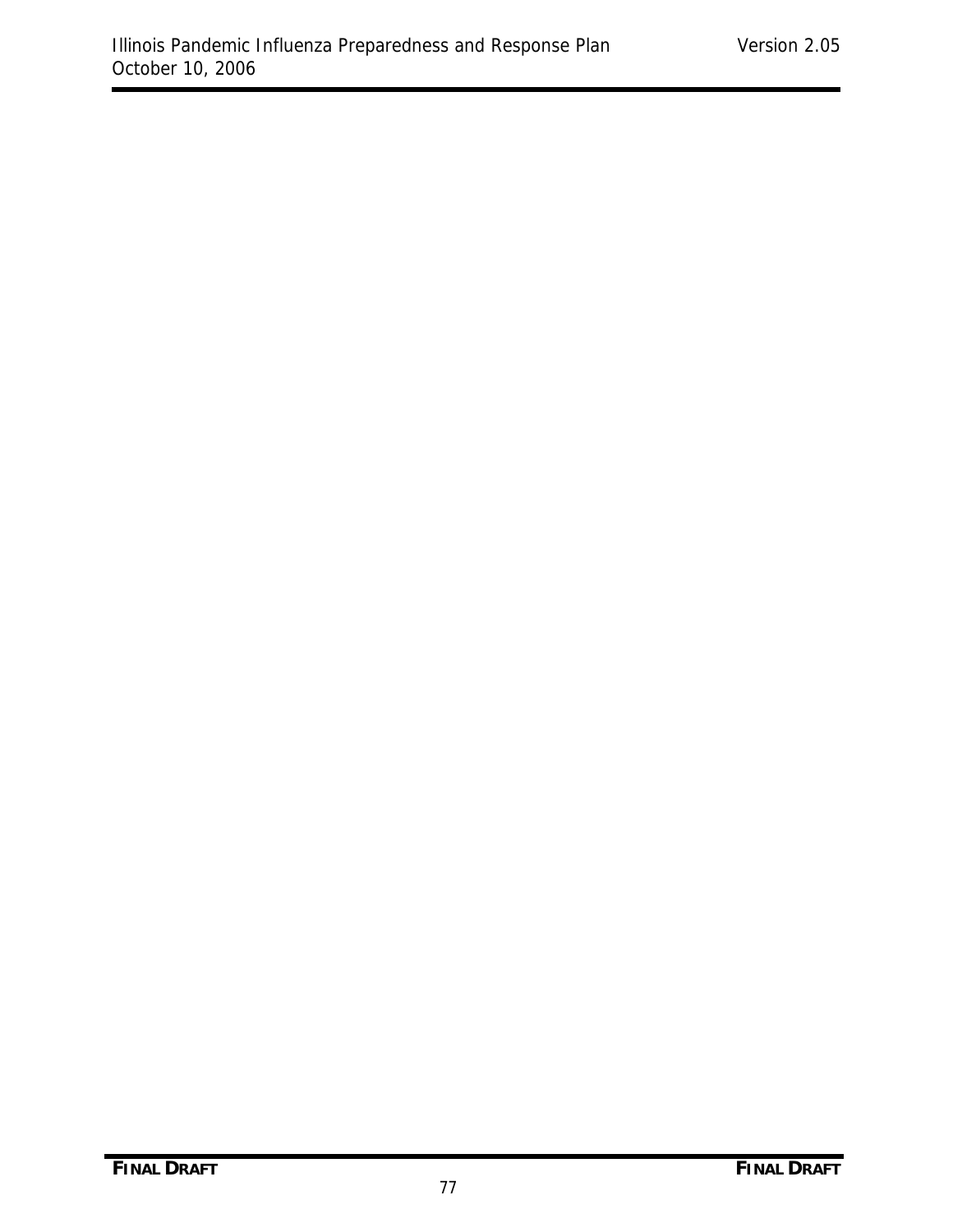# **5.0 Fatality Management**

**Primary Agency: IEMA<br>Support Agency: IDPH, Support Agency**: IDPH, IDOT, CMS, IDMA, IDOT, IDOC, DHS, IEPA, ISP, American Red Cross (ARC)

## *Purpose*

This annex presents recommended planning guidelines for response to mass fatalities incidents. A mass fatalities incident is any situation in which there are more fatalities than can be handled in a timely and professional fashion using regularly available local resources to address a single incident or multiple incidents. This section will outline the procedures that the state of Illinois will implement to address the collection, handling and storage and the disposal of mass fatalities.

# *Planning Assumptions and Considerations*

- The 1918 Spanish Flu pandemic killed approximately 40 million people. It is estimated that in the United States, a "medium-level" pandemic could cause 89,000 to 207,000 deaths. Based on current modeling from CDC's FluAid 2.0, projections of statewide fatalities range from 7,907 to 47,462 based on low to high severity flu deaths.
- The establishment of a unified command structure during the initial stages of the incident will coordinate all responding organizations and promote a more expedient and efficient conclusion to the incident.
- All agencies or individuals involved in responding to an incident should be NIMS compliant.
- The success or failure to provide adequate response to a mass fatality incident is dependent upon recognition of the needs and effective incident command. The sheer magnitude of a major incident necessitates establishment of effective command systems, including delegating authority for management functions at the site(s). The concept of operations should provide for implementation of incident management functions and personnel to be employed during the response phase of the plan.
- Initially, in the event of an influenza outbreak, the responsibility of fatality management will reside at the local level. Planning and response may require the participation and cooperation of local agencies, such as, but not limited to:
	- 1. County coroners
	- 2. Municipal officials
	- 3. Emergency management agencies
	- 4. Fire departments
	- 5. Emergency medical services
	- 6. Rescue services
	- 7. Hospitals
	- 8. Municipal and state law enforcement agencies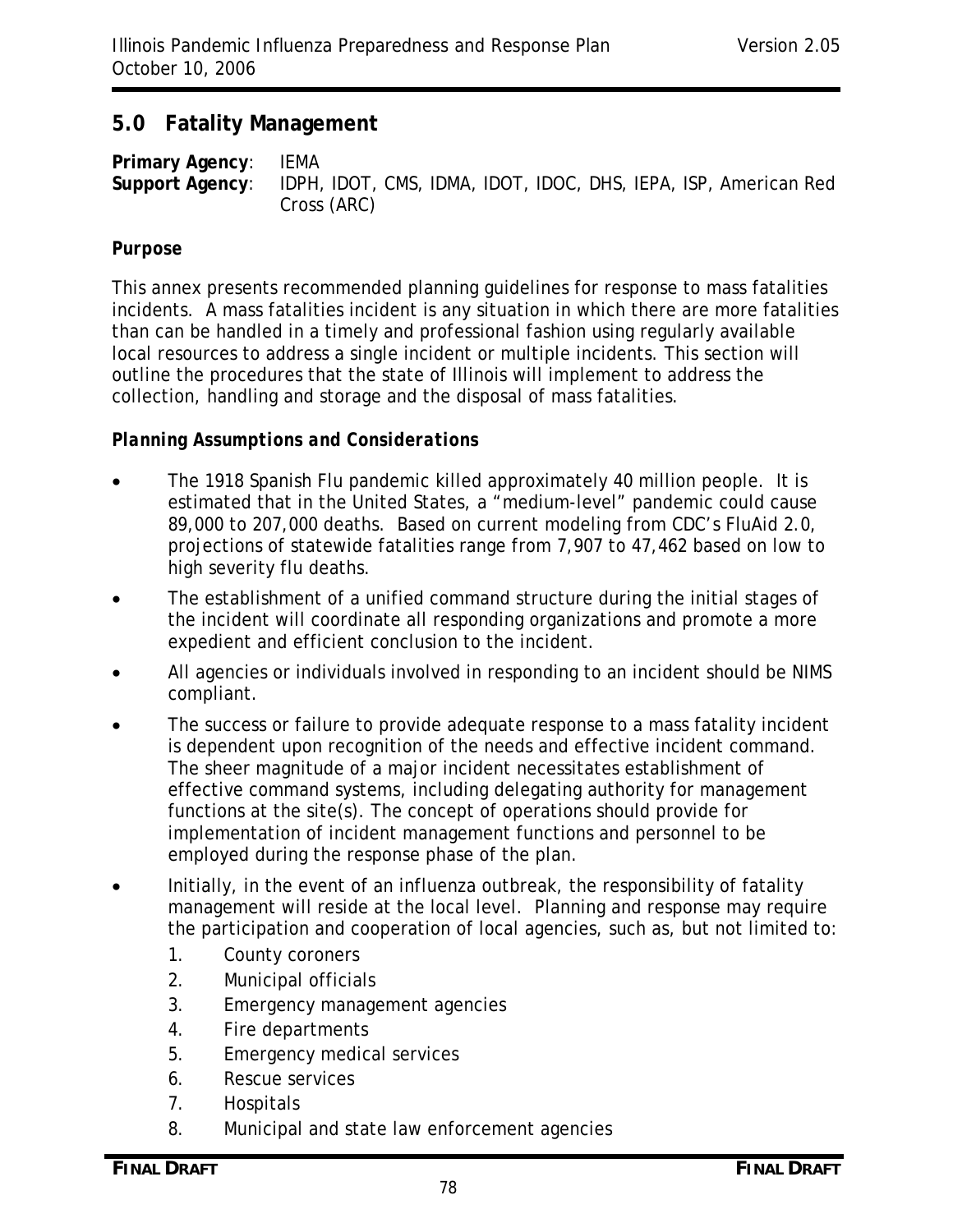- 9. Ancillary volunteer agencies (i.e., American Red Cross).
- As the outbreak escalates to the pandemic level, local officials will call upon the state agencies to provide resources and assistance.
- At such time that the number of fatalities exceeds the capabilities and capacity of state agency response, Illinois will request federal response assistance.
- Agencies assigned primary and support roles and responsibilities for fatality management will develop agency-specific policies and procedures to fulfill the objectives identified in this plan.
- The state of Illinois will utilize the Illinois Disaster Management System for preparedness, response, and recovery operations related to fatality management.
- The Governor of Illinois will exercise all authorities available under the Illinois Emergency Management Agency Act [20 ILCS 3305] related to fatality management.
- The Director of Public Health will exercise all authorities available under the Department of Public Health Powers and Duties Law of the Civil Administrative Code of Illinois [20 ILCS 2305] with regard to fatality management.

# *Concept of Operations*

#### **Preparedness**

A mass fatalities incident involves many tasks and normally will become very complex. No single response agency can handle the breadth and depth of tasks to be accomplished. The need for planning teamwork and an appreciation of the roles of other agencies is crucial to effective working relationships, both during the planning before the incident occurs and during the incident itself. The establishment of a unified command structure during the initial stages of the incident will coordinate all responding organizations and promote a more expedient and efficient conclusion to the incident.

In a disaster situation, identification of the dead is a critical issue. The ultimate responsibility for the collection, identification, storage and release of deceased victims will lie with the coroner (or medical examiner), as per the regulations and rules of the state of Illinois.

Each response organization should have its own specific standard operating procedures or guidelines for dealing with a mass fatalities incident that are related to the county Emergency Operations Plan (EOP). This part of the EOP should be coordinated with other agencies likely to have a role in a mass fatality incident to facilitate the response and avoid duplication or omission of functions. All response organizations' plans should be integrated into the county EOP.

Mutual aid agreements should be completed in advance so that all parties concerned are fully aware of the authorities, responsibilities, resources and limitations of other responding organizations. It is highly recommended that such agreements be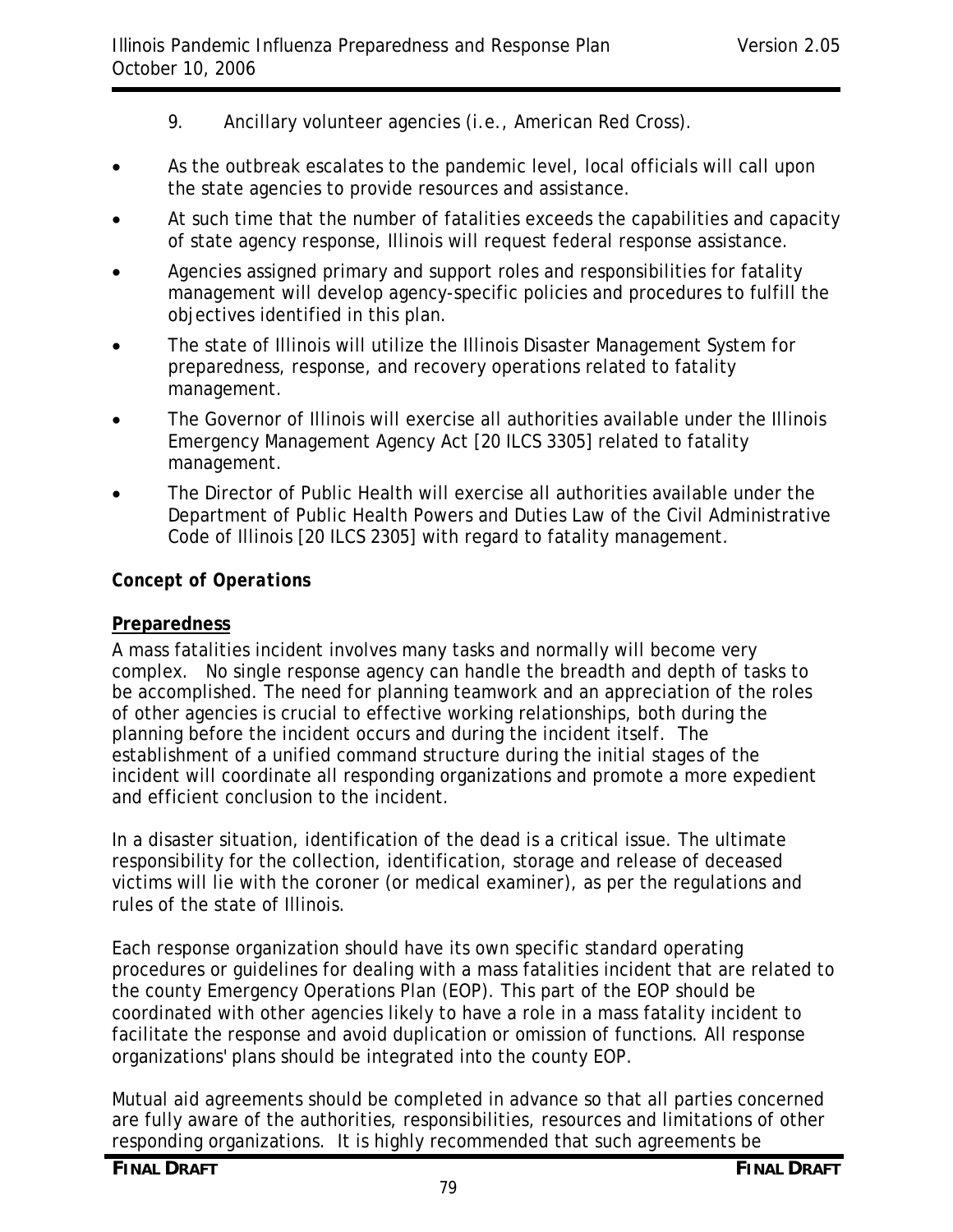developed in writing for providing additional resources. The Illinois Emergency Management Agency (IEMA) may be referenced in the county EOP and other planning documents as the point of coordination for state and federal resources.

The planning process and the plan itself are not static, but dynamic. No plan is ever final because personnel changes, exercising, operations and re-evaluation should result in appropriate revisions.

An essential part of the county EOP should be a resource listing. The list will contain all the resources that may be needed for a mass casualty event, location of the resource, method of delivery to the scene, a point of contact and a 24-hour phone number, if available. This list should be reviewed on an annual basis to assure accuracy and currency.

To keep mass fatality plans practical and efficient, drills and exercises should be conducted routinely. Individual response units should conduct operational drills within their response area, while functional and full-scale exercises should be conducted to assure that all plans, agencies and individuals are briefed, exercised and reviewed in a timely manner. Changes to the plans are based on drill and exercise comments. All hazard scenarios can include these elements.

#### **Response**

#### **Communications**

Redundant communications links between the incident command post, the incident site and the staging areas, media area, and the county and/or municipal emergency operations center (EOC) should be established and maintained throughout the incident. Cellular phones, HF radios and "hard wire" phones installed by a phone company have all been used in mass fatality incidents.

### **Temporary Morgues**

In a pandemic influenza outbreak, once local capabilities are exceeded, the State of Illinois will assist local government in securing resources and assist with the establishment of temporary morgues.

A temporary morgue should be established after determining that the expected number of cases will exceed the capacity of normal operations. Upon assessment by IEMA and with consultation with D-MORT will determine the possible need for a temporary morgue, a recommendation will be made to the coroner or medical examiner to seek approval for receiving federal assistance in the identification and mortuary service effort, including site location for a temporary morgue.

The temporary morgue should be located close to the area where large numbers of deceased are located and should have:

- a. Showers
- b. Hot and cold water
- c. Heat or air conditioning (depending on climate)
- d. Electricity adequate outlets for computers, faxes, printers, etc.
- e. Floor drainage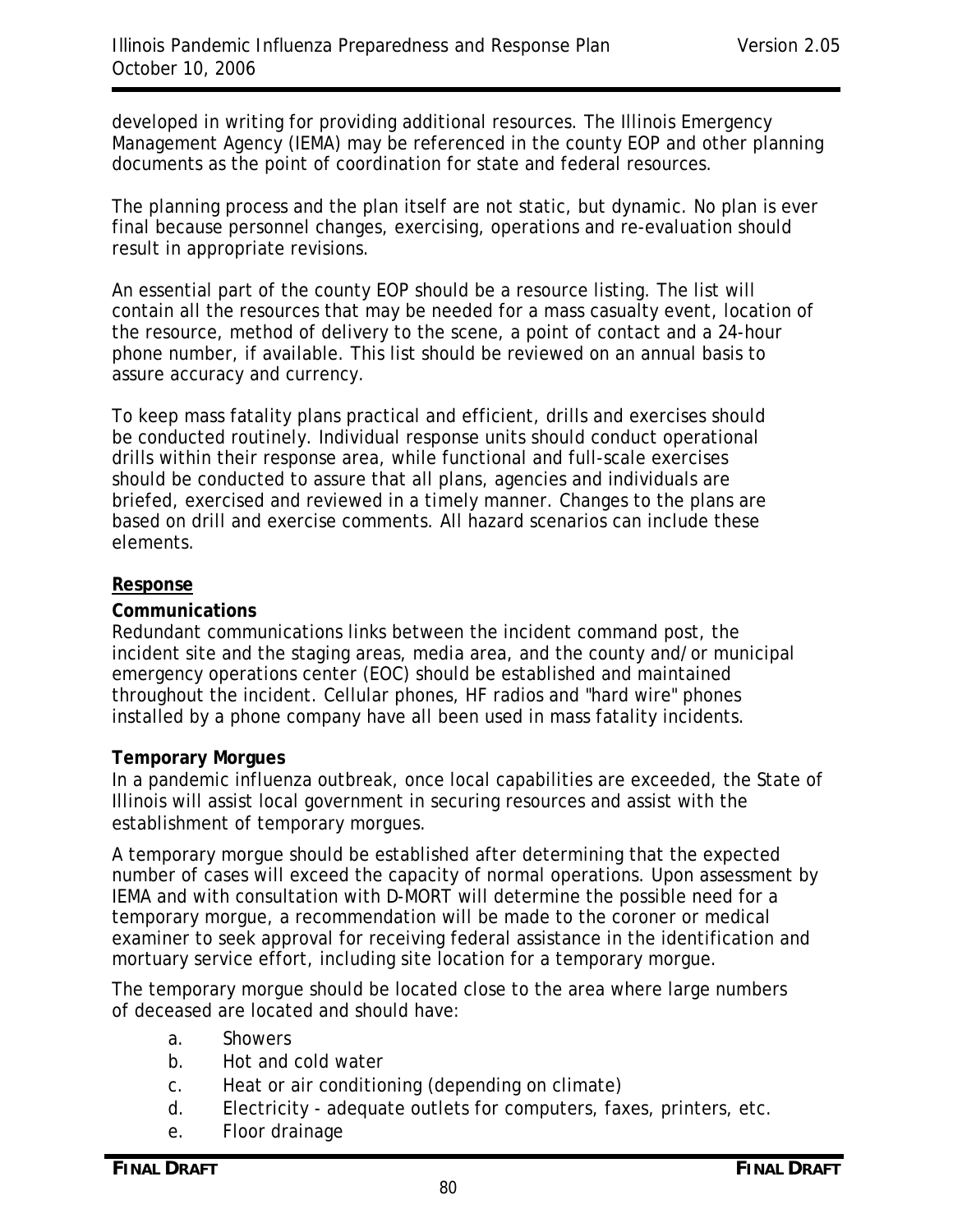- f. Ventilation
- g. Restrooms
- h. Parking areas
- i. Communication capabilities
- j. Rest areas

The morgue site should be guarded during use and fenced in or locked for security of remains and personal property. It should be removed from public view, not be a school or other sites of local potential for long-term sensitivity and have sufficient space for body identification procedures. It should also be capable of being partitioned for separation of functions such as body handling, property inspection, X-ray, autopsy, records maintenance, interviewing, etc. Access to multiple telephones is a vital consideration for permitting temporary morgue personnel to acquire victim information.

Potential temporary morgue sites can be in existing mortuaries, hangers, large garages, National Guard armories or other areas without wooden floors. After a morgue site is established, coordinators should obtain refrigerated trailers, as necessary. The trailers can be moved to whatever location is directed by the coroner. If refrigerated trailers are not available, the coroner should arrange for railroad refrigeration cars, vans or other cold storage to aid in the preservation of bodies. The functions carried out at each morgue site will be determined by the circumstance. (In the planning process, it should be understood whether the coroner or the county is responsible to obtain this type of equipment.) Careful consideration should be given to the selection of a morgue site. The quality of the facility is more important than having it located in close proximity to the incident site.

Consideration should be given to assigning a person to each body or body part. This person will become the tracker for that body, accompanying the body through the identification process and being accountable for all appropriate paperwork. This technique has been successfully used in several recent mass fatality incidents. However, exceptional care should be exercised in selecting those to perform this task. Relatively few people have been exposed to dramatically mutilated bodies (e.g., at an airplane crash) and many will be unable to handle the psychological aspect of the problem. Funeral directors who have expertise in handling family members or others who would not be overly stressed by this task should be considered. No one person should have a prolonged assignment at this task.

### **Documentation**

Documentation refers to maintaining timely and accurate records concerning personnel involved and expenditures of time and money.

Record all incoming personnel, equipment and time of arrival. Issue identification and a task description to people reporting to the staging area(s). As noted, preparing a method of identification before an incident will save time and help reduce confusion at the scene. Document all expenditures, ordered goods, services or equipment, to include the requestor, arrival and departure times.

Documentation is essential for:

a. Management of the crime scene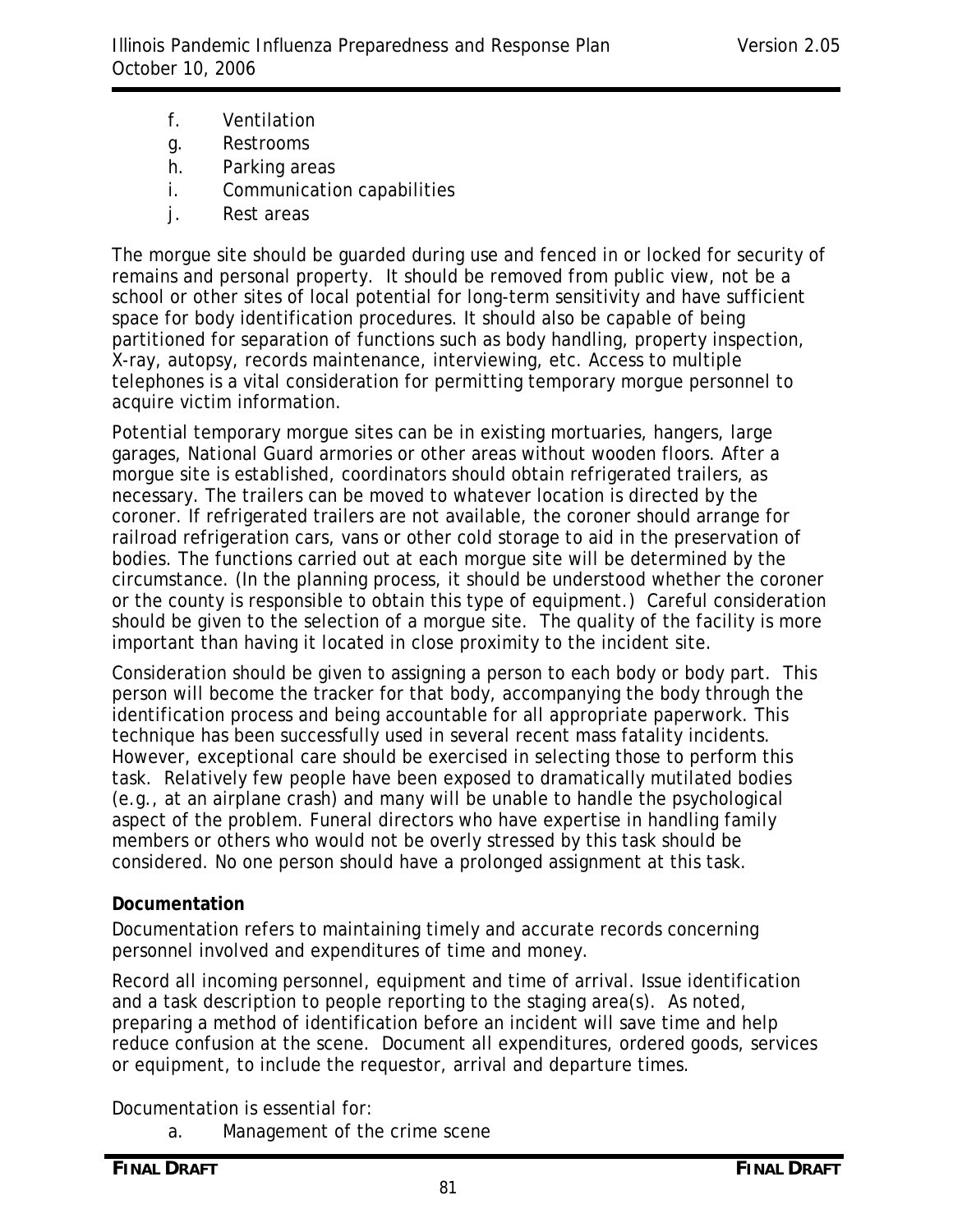- b. Effective handling of tasks during the incident
- c. Reconstruction of incident events
- d. Protection against lawsuits
- e. Lessons Learned for future events and modification of existing plans
- f. Financial reimbursement

*Precautionary note:* While it is important to document events and actions, consider that over-documentation can hinder the operations.

# **D-MORT Activation**

Upon notification of a mass fatalities incident, IEMA may request that the U. S. Public Health Service (USPHS) provide a team of experts to assist the coroner/medical examiner in assessing the situation to determine if federal government assistance is required. If the joint assessment so indicates, a recommendation will be made to the coroner/medical examiner by IEMA and DHHS, and seek approval for receiving federal assistance. Upon concurrence, all or a portion of a disaster mortuary team (D-MORT) may be provided to assist in victim identification, forensic and medical services as well as mortuary services. If appropriate and requested, a portable morgue facility with necessary equipment and supplies to augment the local medical examiner's capabilities may also be made available.

# **Dignity of the Deceased**

While every effort to assist survivors should be attempted, the dignity of the deceased should be respected. All responding personnel should be informed on the proper procedures for marking the location of and removing the deceased, a legal responsibility of the coroner or medical examiner. After removal from the site, the deceased should be moved to the morgue, or to an intermediate area that is isolated from the public and media and guarded by law enforcement. The deceased must be treated with respect and dignity in all thoughts and in actions. A Bioethics Committee will be consulted before any decisions are made on the mass burial or disposal of victims.

### **Safety Precautions**

OSHA Standard - Occupational Exposure to Bloodborne Pathogens: Precautions for Emergency Responders, Title 29 Code of Federal Regulations, Part 1910.1030, provides a good planning and training standard protection level.

The assumption behind the universal precautions for infectious disease control is that every direct contact with body fluids is infectious. Therefore, every person exposed to direct contact must take the precautions prescribed by the above standard. At a mass fatalities incident, this includes all volunteers involved in search and recovery, transportation, body identification and disposition.

In addition, monitoring should be conducted throughout the incident site for flammable or toxic vapors and radiation exposure.

### **Recovery**

The physical removal of the dead is part of the total recovery process. An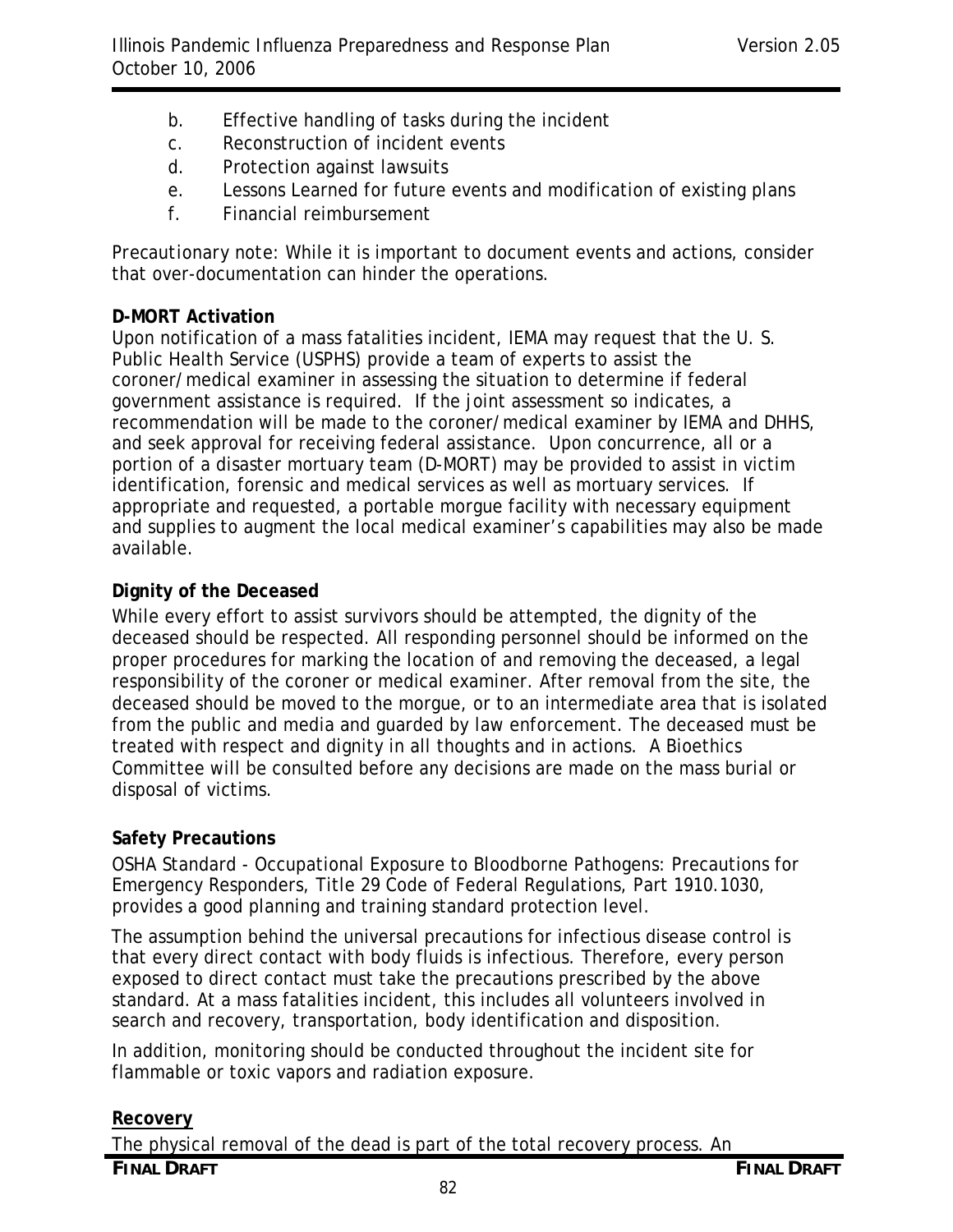evacuation area or morgue must be set up and staffed to receive the remains. The coroner or medical examiner is in charge of the recovery of both the bodies and their possessions, and could be assisted by some or all of the following agencies and organizations:

- 1. Coroner of neighboring jurisdictions
- 2. Fire departments
- 3. Police departments
- 4. Funeral directors
- 5. Local Health Departments
- 6. Forensic dentists
- 7. Federal Bureau of Investigation, as requested
- 8. Military agencies (including Armed Forces Institute of Pathology)
- 9. Public works agencies

#### **Roles and Responsibilities**

| <b>Primary Agency</b>   | <b>Role and Responsibilities</b>                                                                                                                                                                                                                                                                                                                                                     |
|-------------------------|--------------------------------------------------------------------------------------------------------------------------------------------------------------------------------------------------------------------------------------------------------------------------------------------------------------------------------------------------------------------------------------|
|                         | Coordination of state agency response to a mass fatality<br>incident                                                                                                                                                                                                                                                                                                                 |
|                         | Communications and coordination with the Illinois<br>Coroner's Association                                                                                                                                                                                                                                                                                                           |
| <b>IEMA</b>             | When local jurisdictions are overwhelmed and have<br>requested state assistance: implement mass fatality<br>management activities, including establishment of one or<br>more large-scale temporary morgues, auxiliary storage,<br>victim identification, security; and request a Disaster<br>Mortuary Assistance Team through FEMA or the National<br>Disaster Medical System (NDMS) |
| <b>Support Agencies</b> | <b>Roles and Responsibilities</b>                                                                                                                                                                                                                                                                                                                                                    |
| <b>IDPH</b>             | Develop infection control guidelines for fatality<br>management activities and provide technical assistance on<br>infection control to local authorities<br>Communication and coordination with hospitals and<br>physicians                                                                                                                                                          |
| <b>IDOT</b>             | Provide personnel and equipment for the transportation or<br>relocation of resources which includes supplies and<br>equipment                                                                                                                                                                                                                                                        |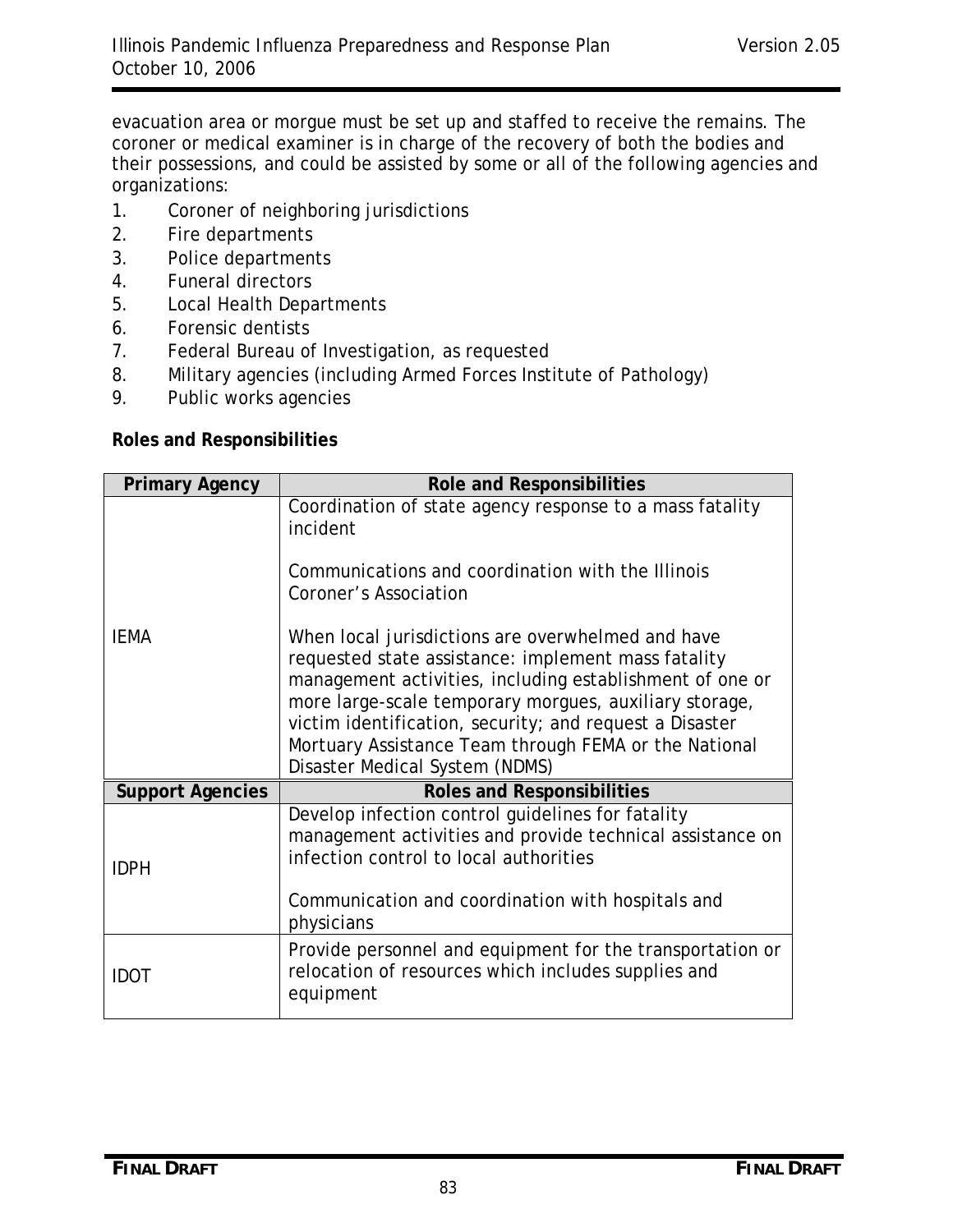| <b>Support Agencies</b> | <b>Roles and Responsibilities</b>                                                                                                                             |
|-------------------------|---------------------------------------------------------------------------------------------------------------------------------------------------------------|
| <b>IDMA</b>             | Assist with the provision of personnel and equipment for<br>the transportation or relocation of resources which includes<br>personnel, supplies and equipment |
|                         | Provide back-up support to the ISP for security operations                                                                                                    |
| <b>IDOC</b>             | Provide inmate labor to load and unload trucks                                                                                                                |
|                         | Provide trucks (with drivers) for transportation needs                                                                                                        |
| <b>CMS</b>              | Provide support for transportation of personnel,<br>equipment and supplies                                                                                    |
|                         | Procures equipment and supplies not available through<br>State sources from commercial vendors or suppliers                                                   |
| <b>DHS</b>              | Manage psychosocial issues related to mass fatalities,<br>including the needs of first responders and families of<br>deceased.                                |
| <b>IEPA</b>             | Provide technical advice regarding disinfection and<br>decontamination                                                                                        |
|                         | Provide technical assistance regarding graves and disposal<br>options                                                                                         |
|                         | Provide/and or coordinate traffic control and expedited<br>routing                                                                                            |
| <b>ISP</b>              | Request activation of the Illinois Law Enforcement Alarm<br>System (ILEAS) to support law enforcement missions of<br>local law enforcement agencies           |
|                         | Assist and support other state and local agencies where<br>possible, and coordinate public safety services as needed                                          |
| American Red            | Assist in providing disaster mental health services to those                                                                                                  |
| Cross                   | families impacted by the event.                                                                                                                               |

### *Authorities*

Department of Public Health Powers and Duties Law of the Civil Administrative Code of Illinois [20 ILCS 2305]

Illinois Emergency Management Agency Act [20 ILCS 5/3305]

Robert T. Stafford Disaster Relief and Emergency Assistance Act, P.L. 93-288, as amended (42 U.S.C. 5121 et seq.).

Illinois Public Health Act [20 ILCS 2305/2]

Control of Communicable Diseases Code (77 Ill. Adm. Code 690.100)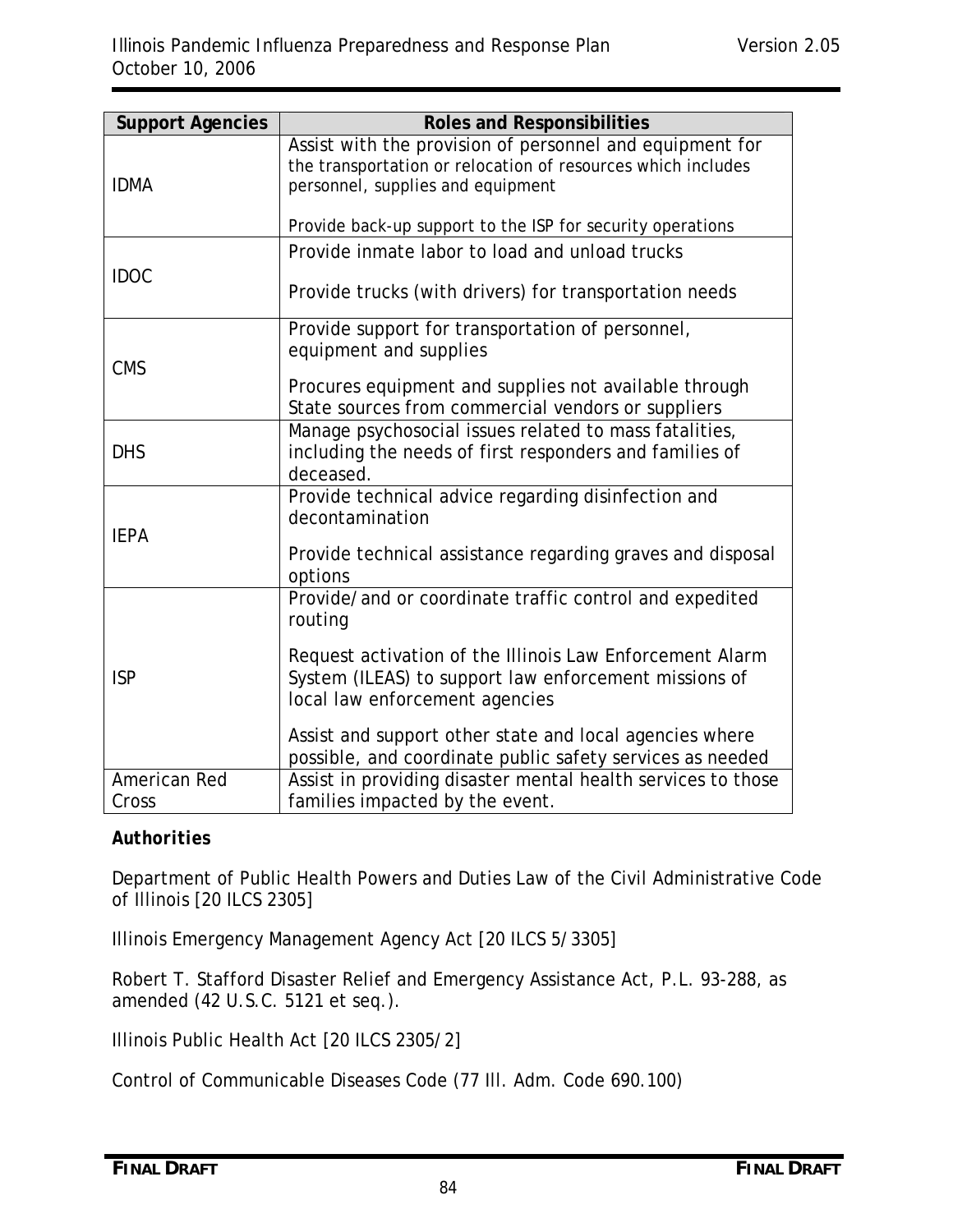# *References*

National Response Plan [NRP] (December 2004)

Illinois Emergency Operations Plan (August 2004)

Illinois Emergency Management Agency and Illinois Coroner's Association Memorandum of Understanding

Illinois Department of Public Health Emergency Medical Disaster Preparedness Plan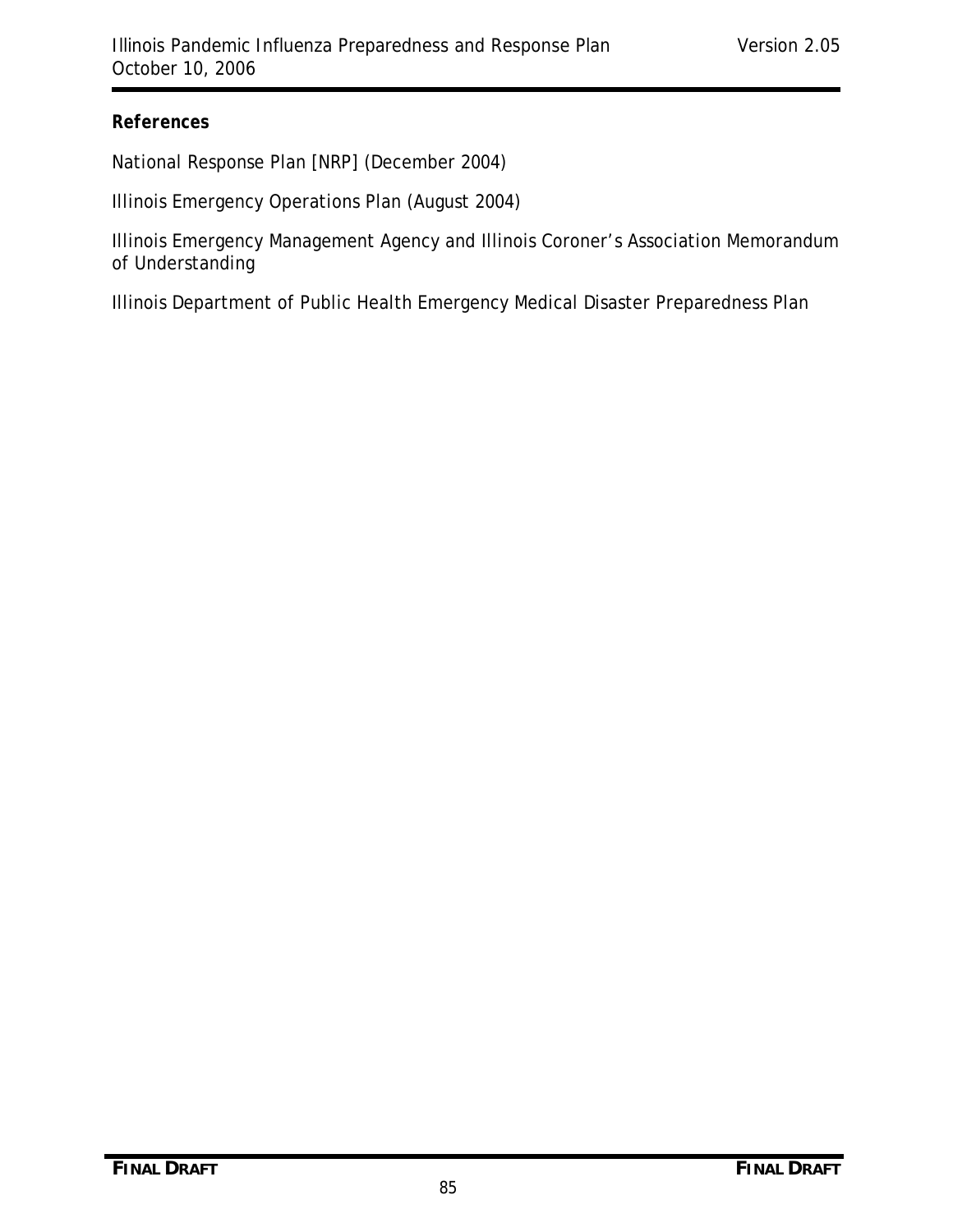# **6.0 Training and Exercise Schedule and Plan**

**Primary Agency:** Governor's Office **Support Agencies:** IDPH and IEMA

# *Purpose*

To develop a strategy for preparing state and local workforce through training and exercises to deal with a pandemic. Test the operational efficiency of the training through exercises and drills to assure that staff are aware of their role in the event of a pandemic.

# *Planning Assumptions and Considerations*

- All exercises will be designed and conducted in compliance with state exercise standards, as defined by the Illinois Terrorism Task Force.
- Local health departments are funded to prepare and respond to all hazards events including a pandemic in local communities.
- Training and exercise requirements are outlined in annual preparedness grants to local health departments.
- All public information is coordinated by the Governor's Office of Communications
- All agencies and staff will be NIMS compliant as required by Executive Order
- Staff need to be trained and exercises conducted in advance so staff are aware of the NIMS and ICS structure and roles

# *Concept of Operations*

An exercise is a focused practice activity that places participants in a situation simulating an emergency, disaster, or other event that is catastrophic in nature, and requires them to function in the capacity that would be expected of them should such an event actually occur. As part of a comprehensive program, exercises are generally most effective when they build upon one another in a manner that helps participants identify and ultimately meet specific operational goals. The overarching aim is to develop and maintain competence in all pertinent emergency functions.

### **Orientation Seminar**

The intent of an orientation seminar is to give participants an overview or introduction to an identified risk, along with the current or proposed approach to addressing that risk. Its scope is limited to familiarizing participants with roles, plans, procedures, or equipment, although it is also sometimes used to resolve some of the more elementary questions about communication, coordination, and assignment of responsibilities. The format is typically a facilitated, informal discussion in a group setting.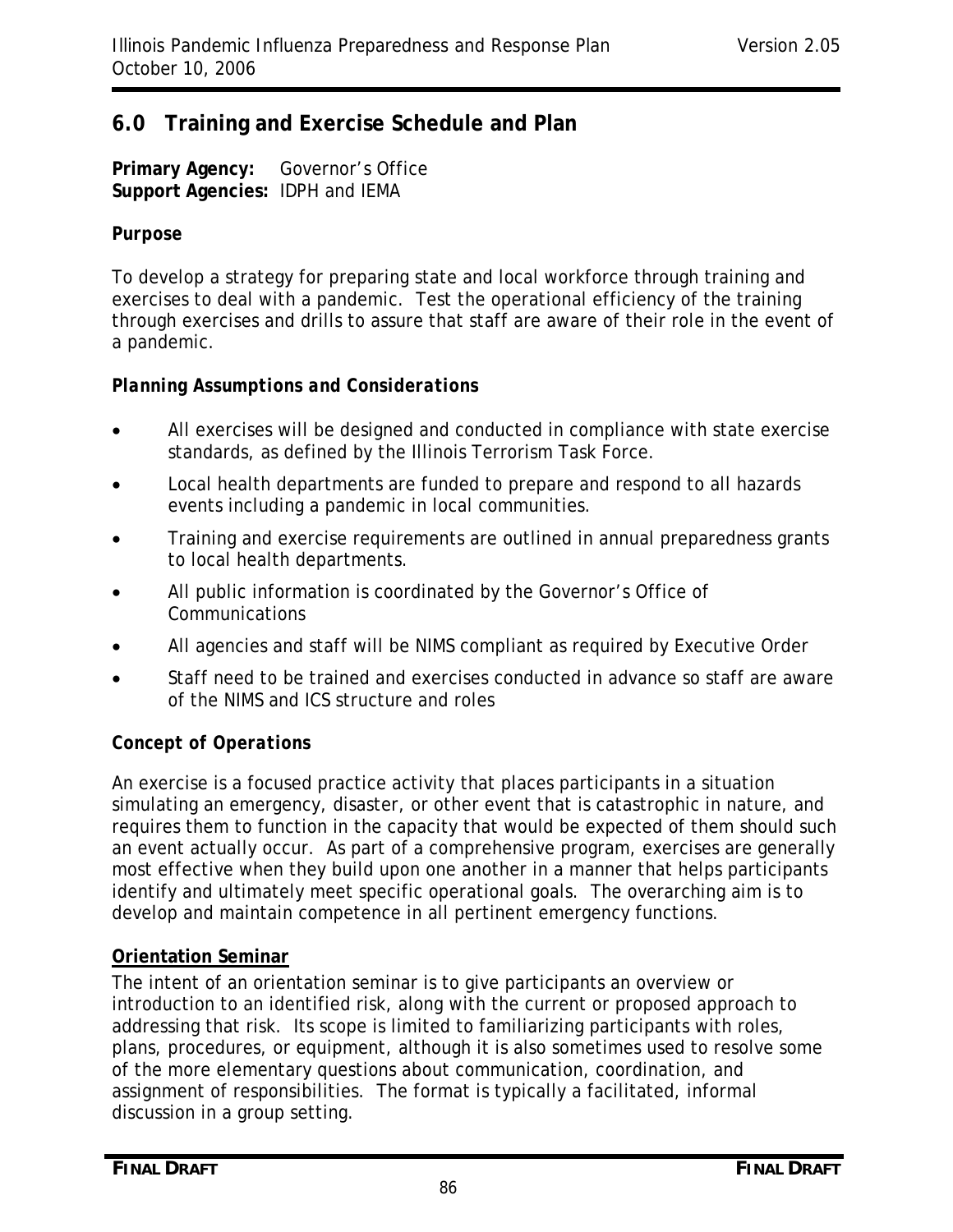# **Drill**

A drill is a coordinated, supervised exercise activity, normally used to test a single specific operation or function. With a drill, there is no attempt to coordinate organizations or fully activate an emergency response plan and operating structure. Its role in a comprehensive exercise program is to practice and perfect one small part of the response plan and help prepare for more extensive exercises designed to coordinate and test several functions and involve a wider spectrum of participants. Drills are also used to provide training with new equipment, to develop new policies or procedures, or to practice and maintain current skills. The utility of a drill is its focus on a single, relatively limited portion of the overall emergency management system, thereby permitting a targeted, highly intensive look at a potential problem area.

# **Tabletop Exercise**

A tabletop exercise is a facilitated analysis of an emergency situation in an informal, stress-free environment. It is designed to elicit constructive discussion as participants examine and resolve problems based on existing operational plans and identify where those plans need to be refined. The success of the exercise is largely determined by group participation in the identification of problem areas. There is minimal attempt at simulation in a tabletop exercise. Equipment is not used, resources are only deployed on paper, and time pressures are not introduced.

# **Functional Exercise**

A functional exercise is an interactive, fully-simulated test of an organization's ability to effect a coordinated response to a stressful situation under time-pressured and more-or-less realistic circumstances. This type of exercise gets its name from the fact that it tests one or more functions of an organization's operations plan. The range of suitable objectives for this type of undertaking is broad, and encompasses the coordination, integration, and interaction of an organization's policies, procedures, roles, and responsibilities before, during, or after an event. The intended audience for a functional exercise consists of policy, coordination, and operations personnel who will practice responding in a realistic way to carefully planned and sequenced messages given to them by "simulators." Because these messages should reflect ongoing events and problems that might occur in a real emergency, they must be scripted in a manner that is likely to cause participants to make decisions and then act on them. This complexity makes the functional exercise much more difficult and time-consuming to design than drills and tabletop exercises. Participants will be required to make on-the-spot decisions and then act on them. These actions can generate a variety of actual consequences, such as responses from other players, resource shortages, and so forth. These secondary consequences can, in turn, further stimulate activity within the gestalt of the exercise environment. Functional exercises make it possible to test several functions and to include several agencies or departments within an agency without incurring the cost of a full-scale exercise (described below). Thus, in almost all cases, a functional exercise is a prerequisite to a full-scale exercise. In some instances, taking part in a functional exercise may also serve as a full-scale exercise for a participating organization (e.g.,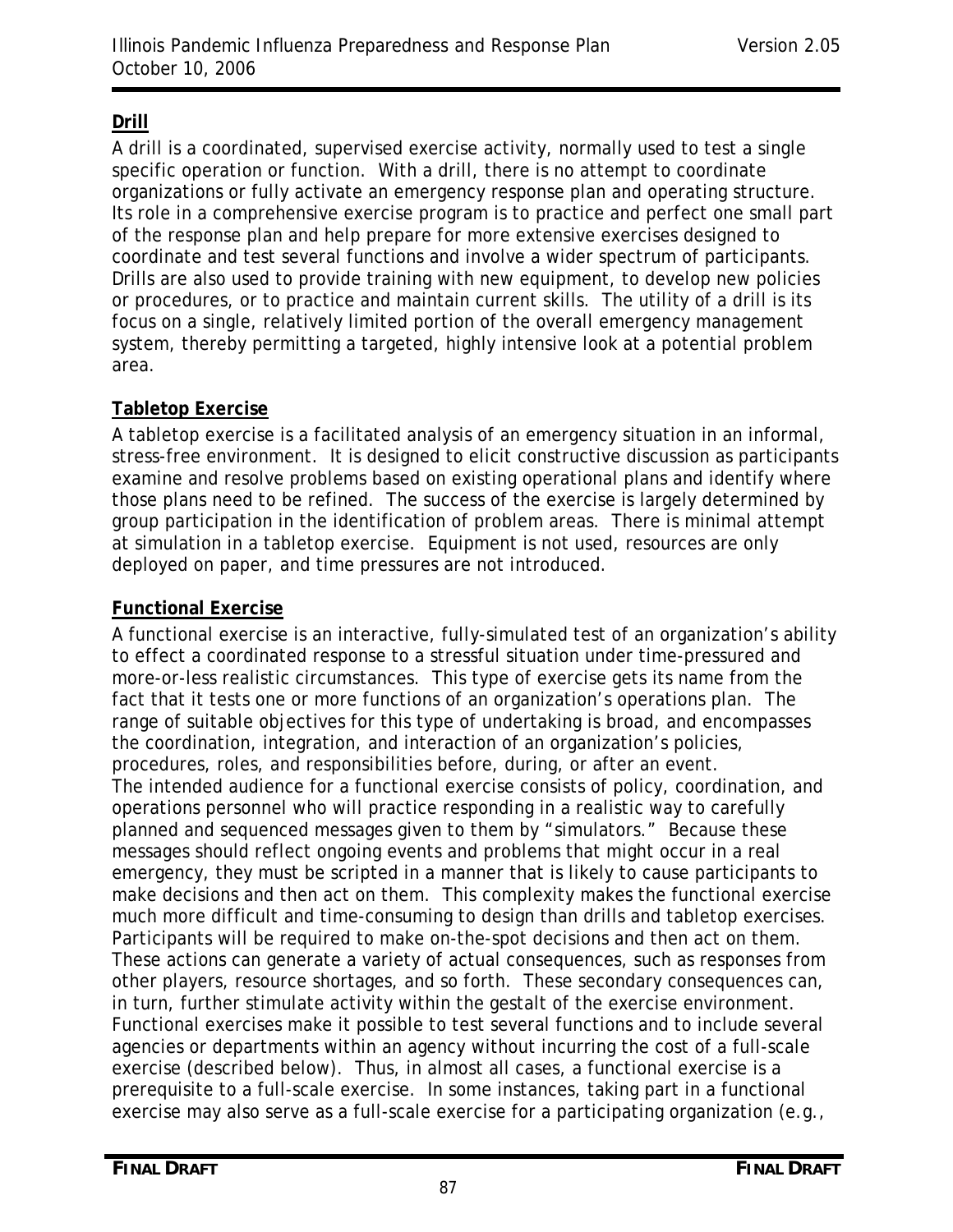a hospital may conduct its own full-scale exercise as part of a community-wide functional exercise).

### **Full-scale Exercise**

A full-scale exercise simulates a real event as closely as possible. It is designed to evaluate the operational capabilities of emergency management systems in a highly stressful environment, and attempts to simulate the full spectrum of conditions that those with a response role might face. To accomplish these things, a full-scale exercise must include the actual mobilization and movement of emergency personnel, equipment, and resources. Ideally, a full-scale exercise should test and evaluate most of the functions provided for in the applicable emergency operations plan(s).

A full-scale exercise differs from a drill in that it coordinates the actions of several entities, tests several emergency functions, and puts participants in actual v. simulated operating environments (e.g., state, state agency, and/or local emergency operations centers; dispensing and vaccination centers; "on-scene" command posts.

The requisite level of realism is achieved through a variety of techniques, including:

- "On-scene" actions and decisions;
- Simulated victims:
- Search and rescue requirements;
- Use of actual emergency communication protocols, channels and devices; and
- Actual v. "on paper only" allocation and deployment of personnel, equipment, supplies, and other critical resources.

Full-scale exercises are regarded as the ultimate in the test of response effectiveness "trial by fire" that is a close as practicable to an actual event. Because they are expensive and time consuming, it is advisable that this form of exercise be reserved for the highest priority hazards and functions, and that they be conducted only after the applicable emergency response plans and operational structure are well developed, well and widely understood, and well tested through one or more of the four less resource-intensive processes described elsewhere in this document.

| <b>Primary Agency</b>   | Role and Responsibility                                     |
|-------------------------|-------------------------------------------------------------|
| <b>IDPH</b>             | Develop curricula, develop schedule and implement           |
|                         | training and exercises for local and state workforce        |
| <b>Support Agencies</b> | <b>Role and Responsibility</b>                              |
| <b>IEMA</b>             | Assist IDPH with NIMS compliance issues related to training |
| <b>Other State</b>      | Participate in exercises and training.                      |
| Agencies and NGOs       |                                                             |
| Local Health            | Participate in exercises and training.                      |
| Depts.                  |                                                             |

#### *Role and Responsibilities*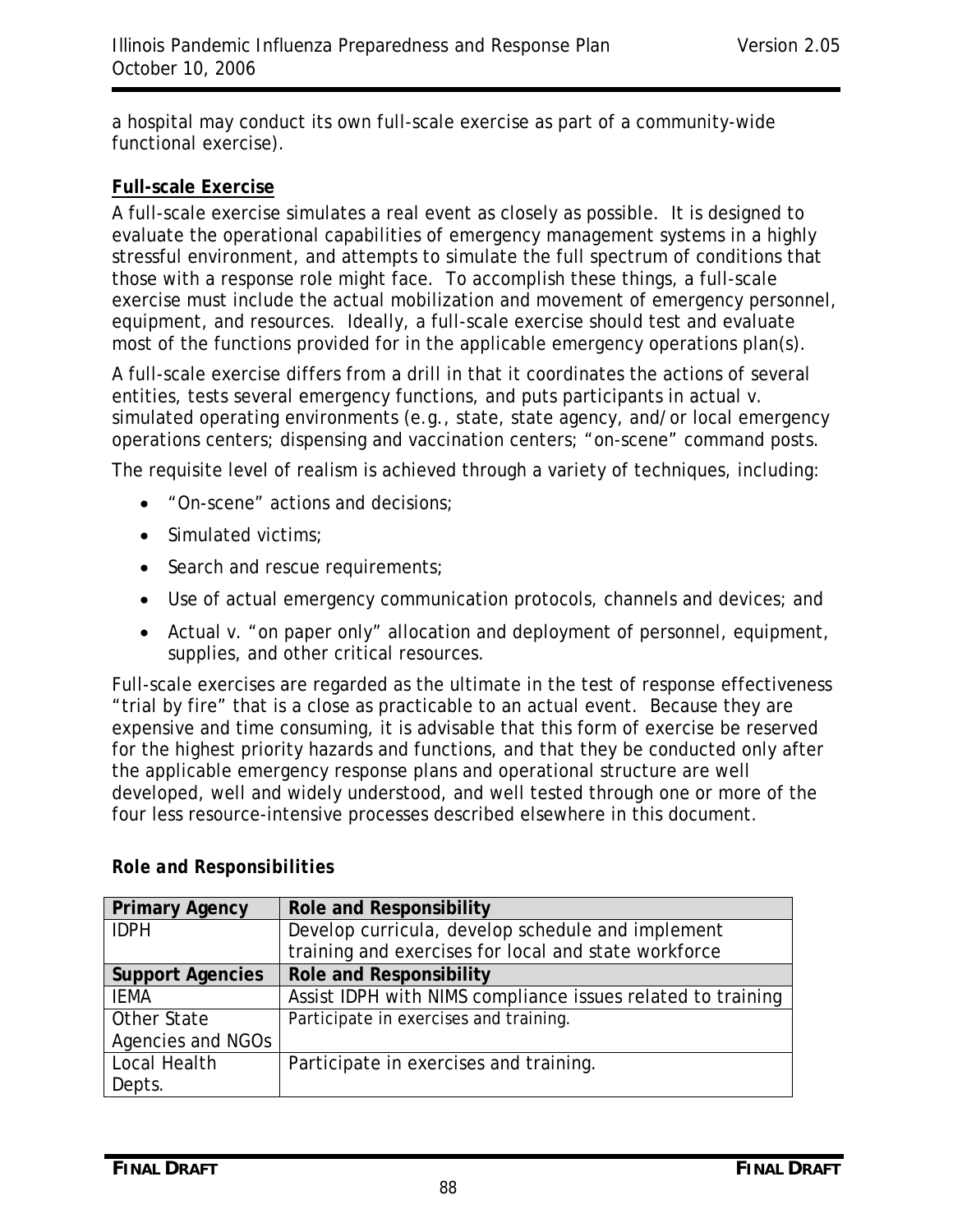# *Schedule*

These exercises will be conducted between November 15, 2005 and June 30, 2006

**Exercise #1**

Objectives:

Test the ability of the IDPH Office of Health Protection:

- To establish and operate under an incident management structure under simulated emergency response conditions, and
- To fulfill its role, as described in the IDPH Pandemic Influenza Preparedness and Response Protocols.

# **Exercise #2**

Objectives:

- Test functionality of the IDPH emergency response structure under a variety of extreme conditions
- Test communication flow within the IDPH emergency response hierarchy, including top-down, bottom-up, and lateral flow
- Test the reporting and notification process—both reporting/notifications received by IDPH (intake) and those intended for distribution by IDPH (outflow)

# **Exercise #3**

Objectives:

- Resource identification, allocation, distribution, and recovery processes
- Special cases: antivirals, respirators, masks, vaccine
- Test surge capacity for hospitals and other health care providers

# **Exercise #4**

Objectives:

- Showcase the state's intended approach to responding to a pandemic flu outbreak, incorporating lessons learned from the previous two exercises
- Highlight the anticipated shortfalls and other problems
- Provide an opportunity for interagency/interdisciplinary/multijurisdictional decision making, especially w/respect to resource use, control measures, and coordinating the decision on "the message" to go out to the public
- Raise ethical questions/issues, and the group's ability to come to a consensus on how to answer/resolve them

# **Exercise #5 (IDPH as participant only)**

Objective:

• Test selected pandemic influenza response capabilities as part of the statewide homeland security exercise developed by IEMA/ITTF and scheduled for the spring of 2006.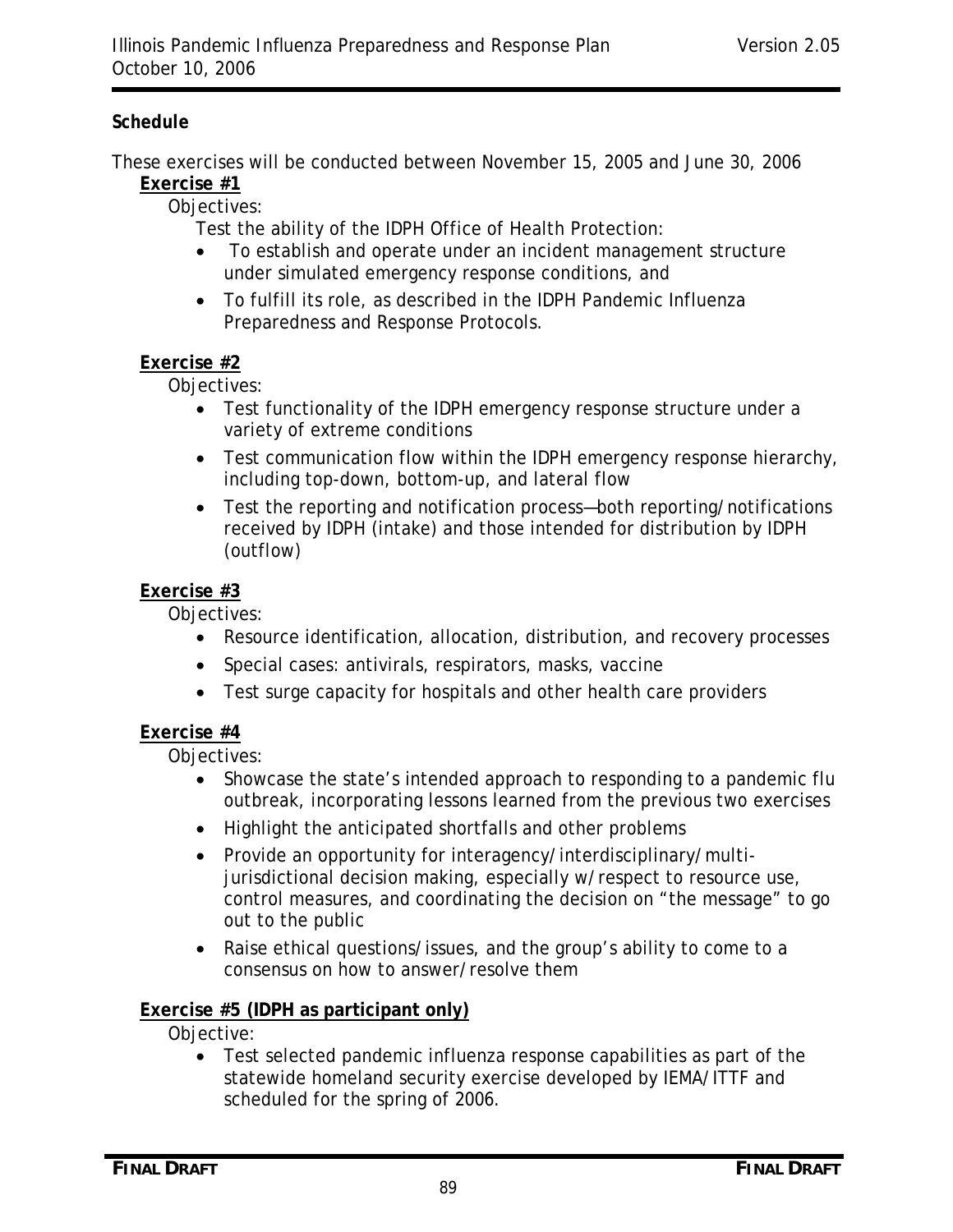• IDPH will assist with the design of, and participate in, a table top exercise to validate the command and control and concept of operations described in this plan. Capabilities/participants tested will include the SEOC, PHOC, disaster POD hospitals, and selected local public health departments. The directors of IEMA and IDPH will determine the exact time and list of participants.

## *Authorities*

National Response Plan

National Incident Management System

CDC Public Health Preparedness Grant Guidance

### *References*

CDC Medical and Public Health Information

NIMS Training and Exercises models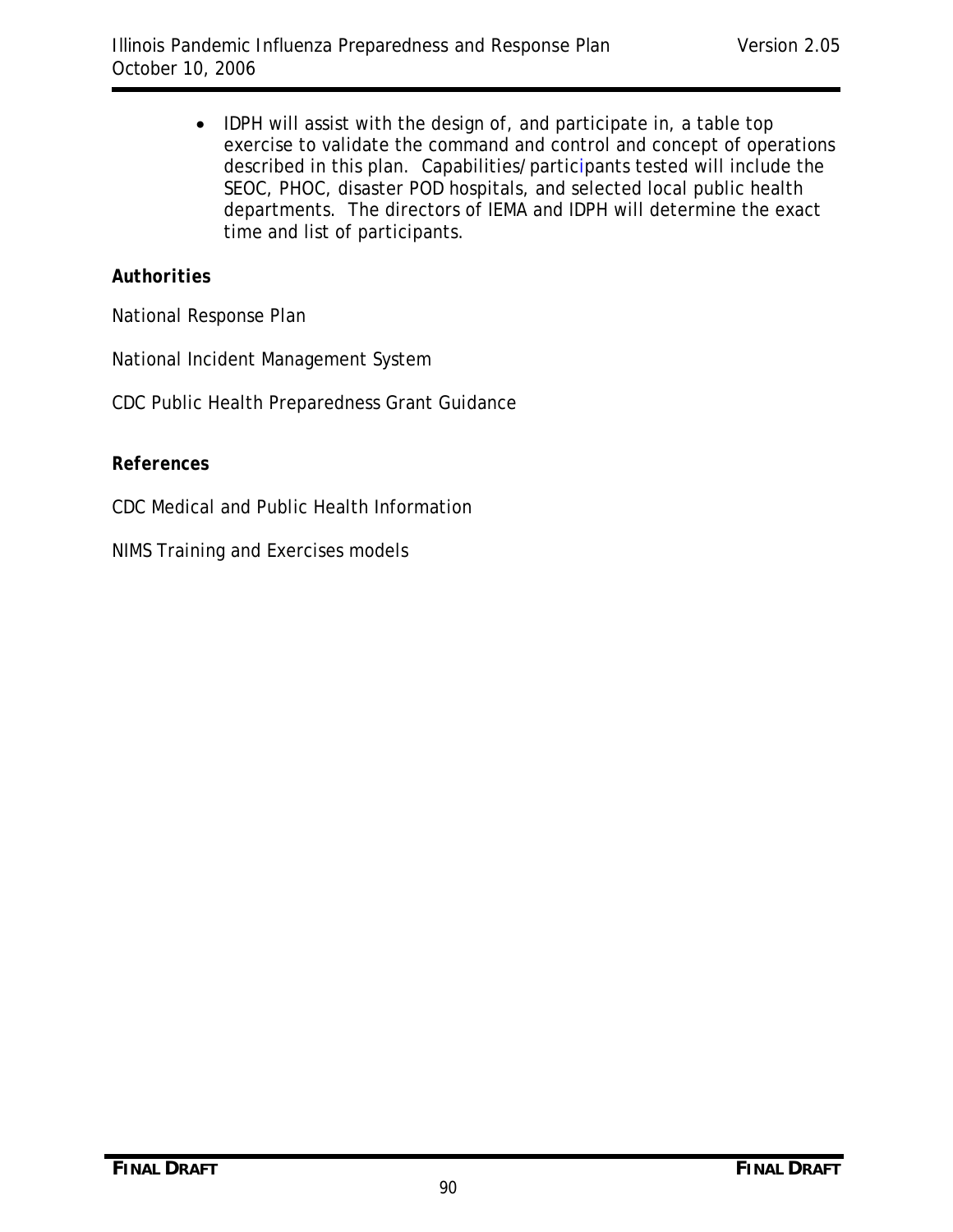# **7.0 Surge (Hospitals, Labs, other)**

**Primary Agency:** IDPH **Support Agencies:** IEMA, IDHS, DCMS, ING, IDOT, IDHS, and ARC

### *Purpose*

The purpose of the Public Health and Medical Surge appendix is to provide basic patient care and laboratory services to a greater volume during a pandemic influenza incident.

# *Planning Assumptions and Considerations*

It is assumed that during an influenza pandemic, health care systems may be overwhelmed and laboratories will be unable to keep pace with testing demands.

Although planning has occurred, it is assumed that health care, emergency medical and laboratory staff will not be ill and will report to work during a pandemic influenza incident.

It is also assumed that there will be enough equipment and resources available to keep pace with increased demand for patient care and testing. It should be considered that there might be shortages of items such as gloves, respirators, ventilators, and laboratory testing supplies.

There has been mutual-aid systems established and tested, both intra and interstate, but it should be considered that these mutual aid resources might be overwhelmed due to the pandemic influenza situation. The costs associated with stockpiling of supplies that may have limited shelf lives must be considered.

It is assumed that citizens will seek medical care once signs and symptoms are experienced. It is also assumed that the media will impact the decisions of citizens to seek medical care versus staying at home.

Because it cannot be assumed that citizens will follow directions during a perceived crisis situation, local officials will be responsible for developing local plans and procedures to provide appropriate security to enable the jurisdiction to conduct response operations. It must be considered that all levels of government must have a strong public information program that will provide a level of confidence to the citizens.

It is assumed that the local surge plans will be inadequate during a pandemic situation due to depending on other facilities or receiving assistance from a common vendor. It is assumed that local health care facilities are creating and exercising surge plans.

It should be considered that routine laboratory testing statutory requirements be suspended in order to redirect staff and resources to pandemic influenza specimen testing.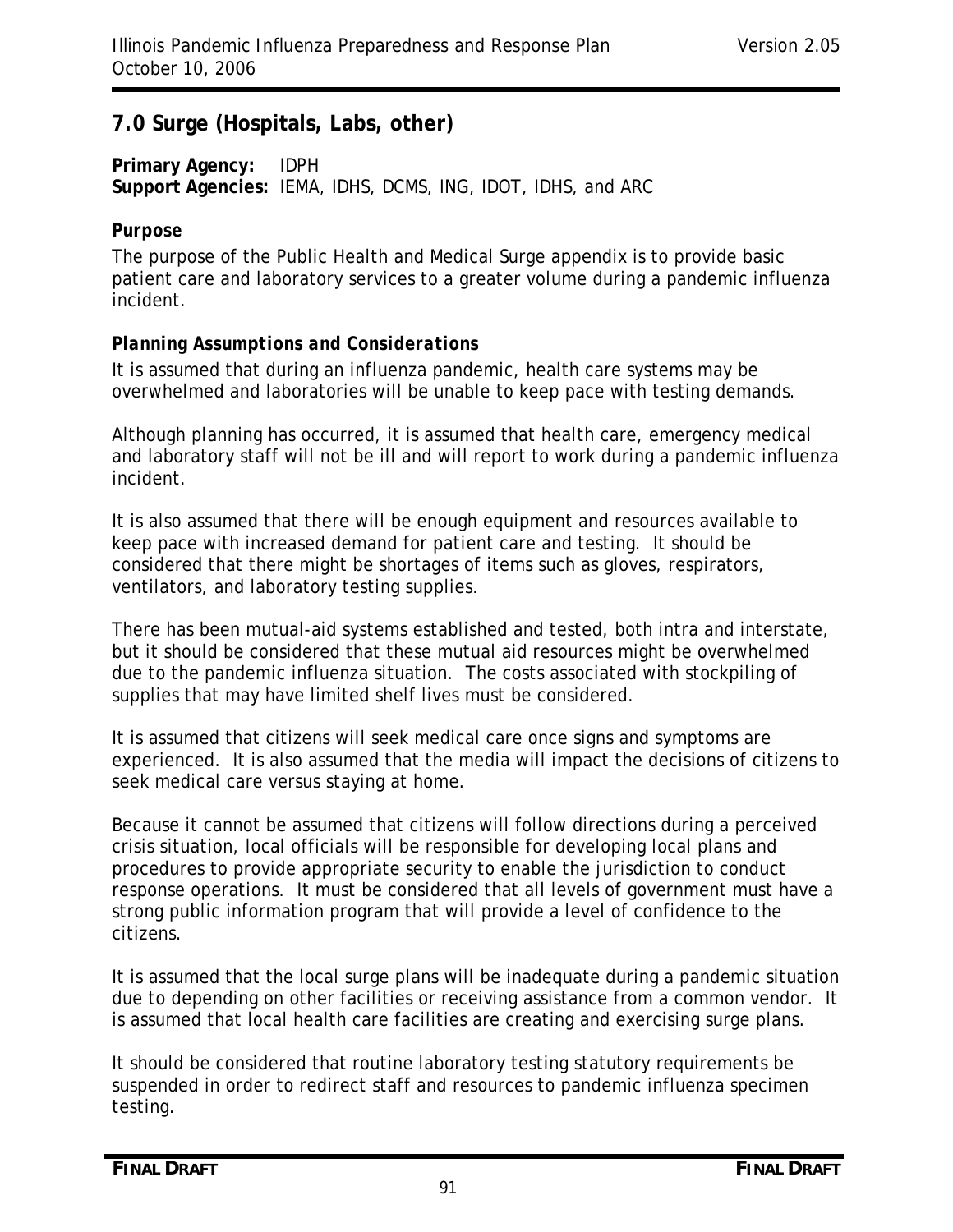It is assumed that once the pandemic influenza strain has been identified that there will be a continued laboratory surge in order to identify patients with that particular influenza strain in order to better direct limited therapeutic resources.

It is assumed that health care and laboratory facilities will remain secure.

# *Concept of Operations*

- Collect information from local units of government, hospitals, laboratories, first responders and other state agencies regarding the actual or the anticipated demand for services.
- Communicate with federal agencies to determine the feasibility of acquiring resources through the Emergency Management Assistance Compact (EMAC).
- Confirm availability of alternate facilities, such as long-term care, out patient surgical centers, non-traditional health care settings (e.g., school gymnasiums).
- Issue public notice advising affected populations of appropriate actions to be followed to reduce or limit the impact of surge on health care facilities.
- Activate various medical response teams, such as the Illinois Medical Emergency Response Teams (IMERT) and Illinois Nurse Volunteer Emergency Needs Teams (INVENT), to assist with the surge situation.
- Provide guidance to health care and laboratory facilities on appropriate actions.
- Communicate with federal agencies to determine the appropriate guidance to be distributed.
- Utilize the web-based hospital bed and resource availability system.
- After identification of the pandemic flu type during the initial stage of the pandemic, the medical necessity of continued, rapid testing of all suspected flu cases must be determined. This decision would be based, at least in part, on the availability and efficacy of antiviral drugs and the etiology of infection with the pandemic strain. At one extreme, virtually all laboratory resources would be devoted to influenza testing, at the expense of routine and even mandated testing in other areas (e.g., newborn screening). At the other extreme, the laboratory would likely be able to maintain essential services (i.e., business continuity) by providing at least mandated testing.
- In preparation for a possible surge in demand for laboratory testing, a coalition between the IDPH Division of Laboratories and private clinical laboratories should be made. There have been preliminary meetings with representatives from several Chicago-area medical centers that have the ability to perform reverse transcriptase-PCR (RT-PCR) for the rapid, non-culture-based identification and typing of influenza, per CDC recommendations. Implementation of a dramatic surge in laboratory testing would still be dependent upon the availability of adequate supplies and staff to take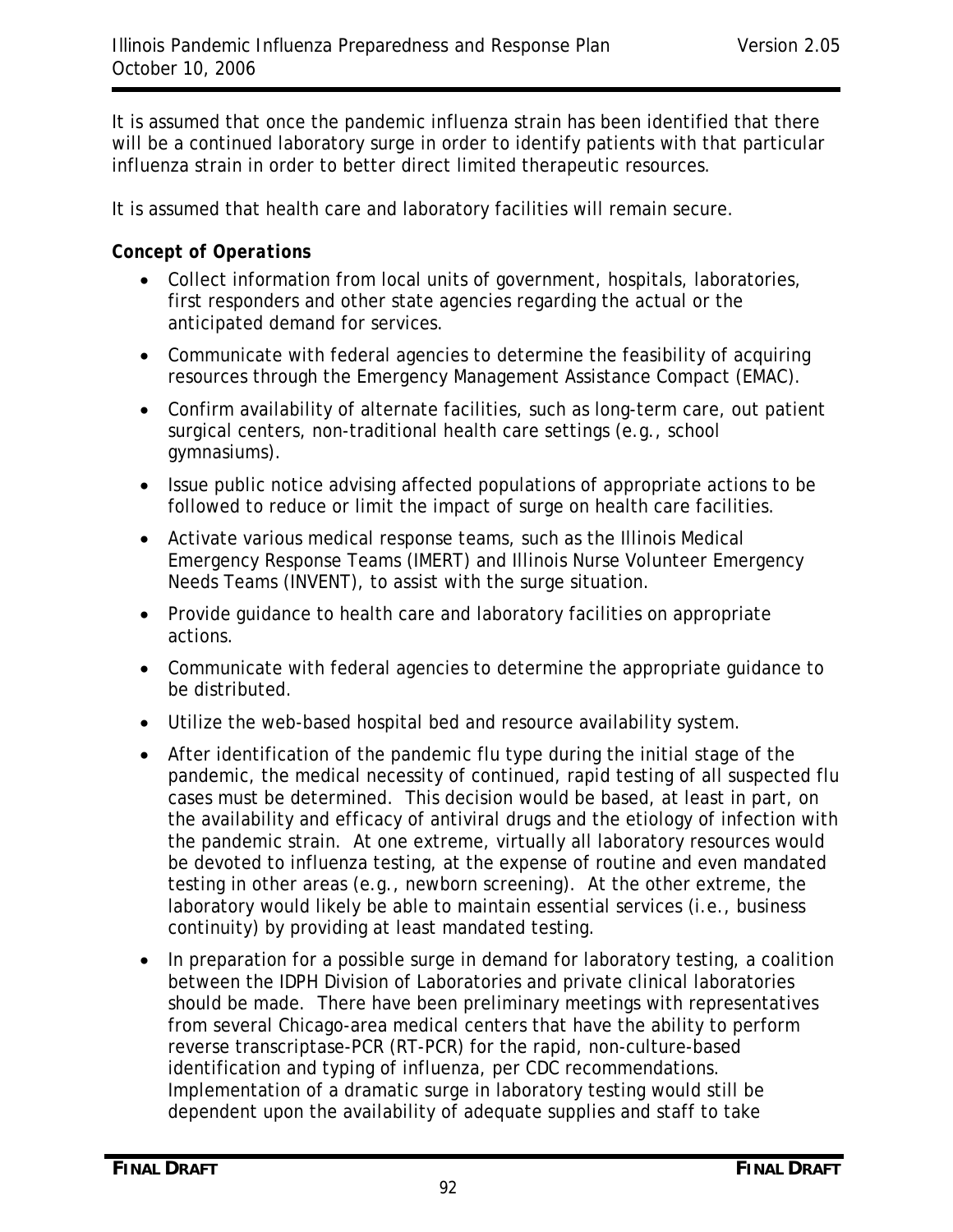advantage of the increased capacity that would be provided by such a coalition.

The following is recommended before an influenza pandemic:

• Given the potential of greatly increased demand for influenza testing at the IDPH laboratory, enhancement of the laboratory information management system (LIMS) is required in this area. Ideally, optical character recognition (OCR) forms will be used to enter patient information, and results will be sent electronically by fax from the LIMS to the submitters. Currently, the latter capability is in place, but other priorities have prevented Information Technology (IT) from developing the OCR component. This component should be developed as soon as possible, since there will most likely not be an opportunity for IT to make major LIMS changes during a rapid onset of pandemic influenza. And, the uncertainty of staffing during a pandemic would make manual data entry a major bottleneck in testing.

# **Hospital Planning**

All hospitals should be equipped and ready to care for: 1) a limited number of patients infected with a pandemic influenza virus; and 2) a large number of patients in the event of escalating transmission of pandemic influenza.

- Outline administrative measures.
- Build on existing preparedness and response plans.
- Incorporate planning suggestions from state and local health departments.
- Identify criteria and methods for measuring compliance with response measures.
- Review and update inventories of supplies.
- Procedures for receipt, storage and distribution of assets from federal stockpiles.
- Mechanisms for periodic reviews and updates.
- "All-hazards" incident command structure should incorporate communicable disease control.

### **Hospital Planning Process**

- Internal, multidisciplinary planning committee.
- Response coordinator/incident commander.
- Pandemic Influenza response team.

# **Hospital Planning Elements**

- Procedures to facilitate laboratory testing on-site.
- Predetermined thresholds for activating pandemic influenza surveillance plans.
- Mechanisms for conducting surveillance in emergency departments.
- Mechanisms for monitoring employee absenteeism for increases.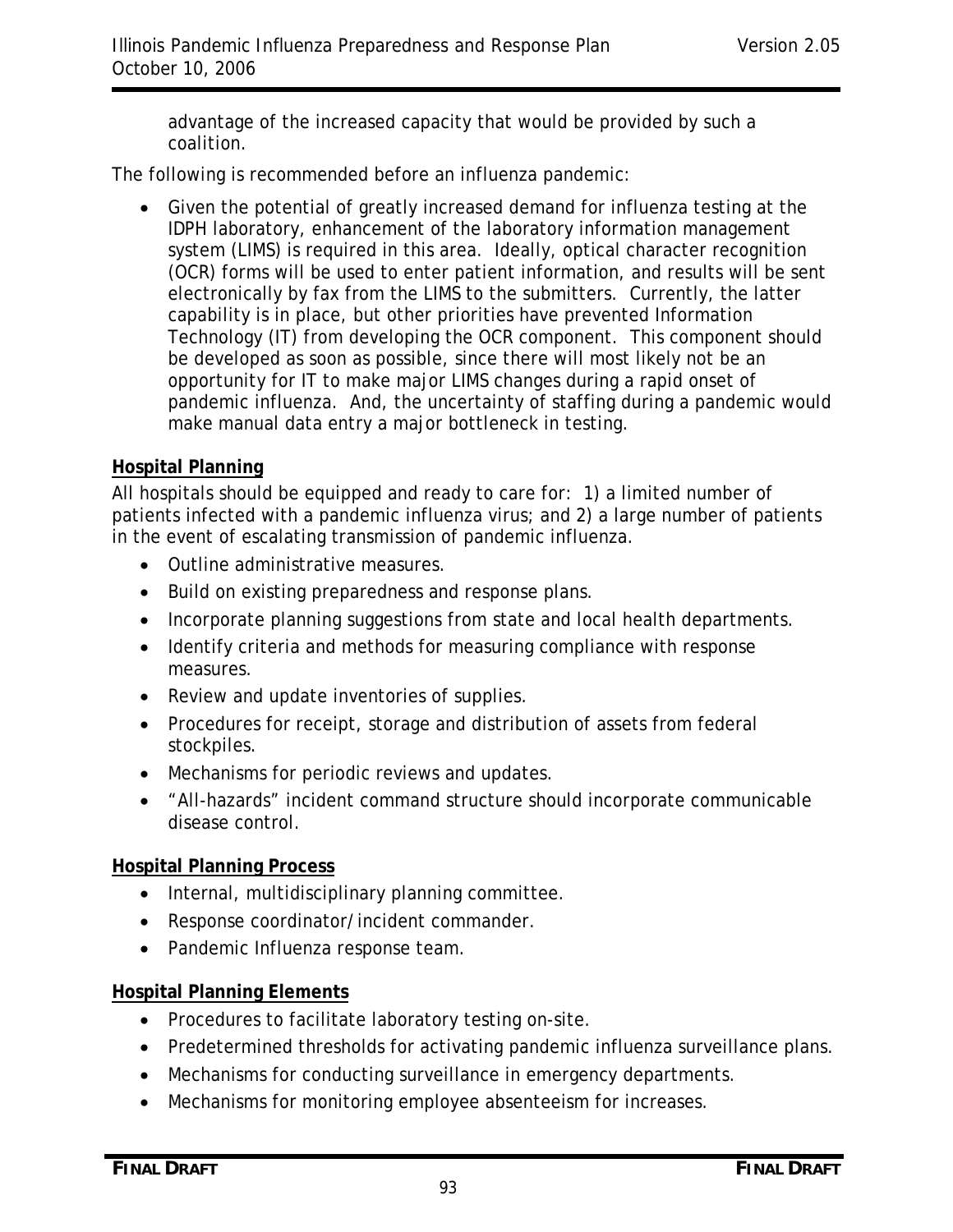- Mechanisms for tracking emergency department visits and hospital admission/discharges for suspected/confirmed pandemic influenza patients.
- Types of data reportable to state and local health departments.
- Criteria for distinguishing pandemic influenza.

# **Hospital Communications**

- Determine how communications between local and regional healthcare facilities will be handled.
- Guidance from state or local health departments for external communications.
- Identify key topics for ongoing communications.
- Determine the type of hospital specific communications.
- Determine how public inquiries will be handled.
- Determine how to keep hospital personnel and patients informed.

# **Hospital Education and Training**

- Identify educational resources for hospital personnel.
- Policies and procedures for the care of pandemic influenza patients.
- Pandemic staffing contingency plans.
- Policies for restricting visitors.
- Reporting requirements to state and local health departments.
- Cross-train clinical personnel.
- Training for intake and triage staff to detect influenza patients.
- Psychological support.
- Develop a strategy for "just-in-time" training of non-clinical staff.
- Educational materials for patients and family members.
- Distribution plan for educational materials.

# **Hospital Triage, clinical evaluation and admission procedures**

- Phone triage.
- Separate triage and waiting areas for persons with respiratory symptoms.
- "Triage Coordinator" to manage patient flow.
- Procedures for clinical evaluation.
- Admission procedures with streamlining techniques.
- Identify "trigger" points for triage.

# **Hospital Facility Access**

- Define essential and non-essential visitors.
- Identify "triggers" for temporary closing hospital to new admissions and transfers (Similar to Illinois' Hospital Bypass).
- Involve hospital security services to enforce access controls.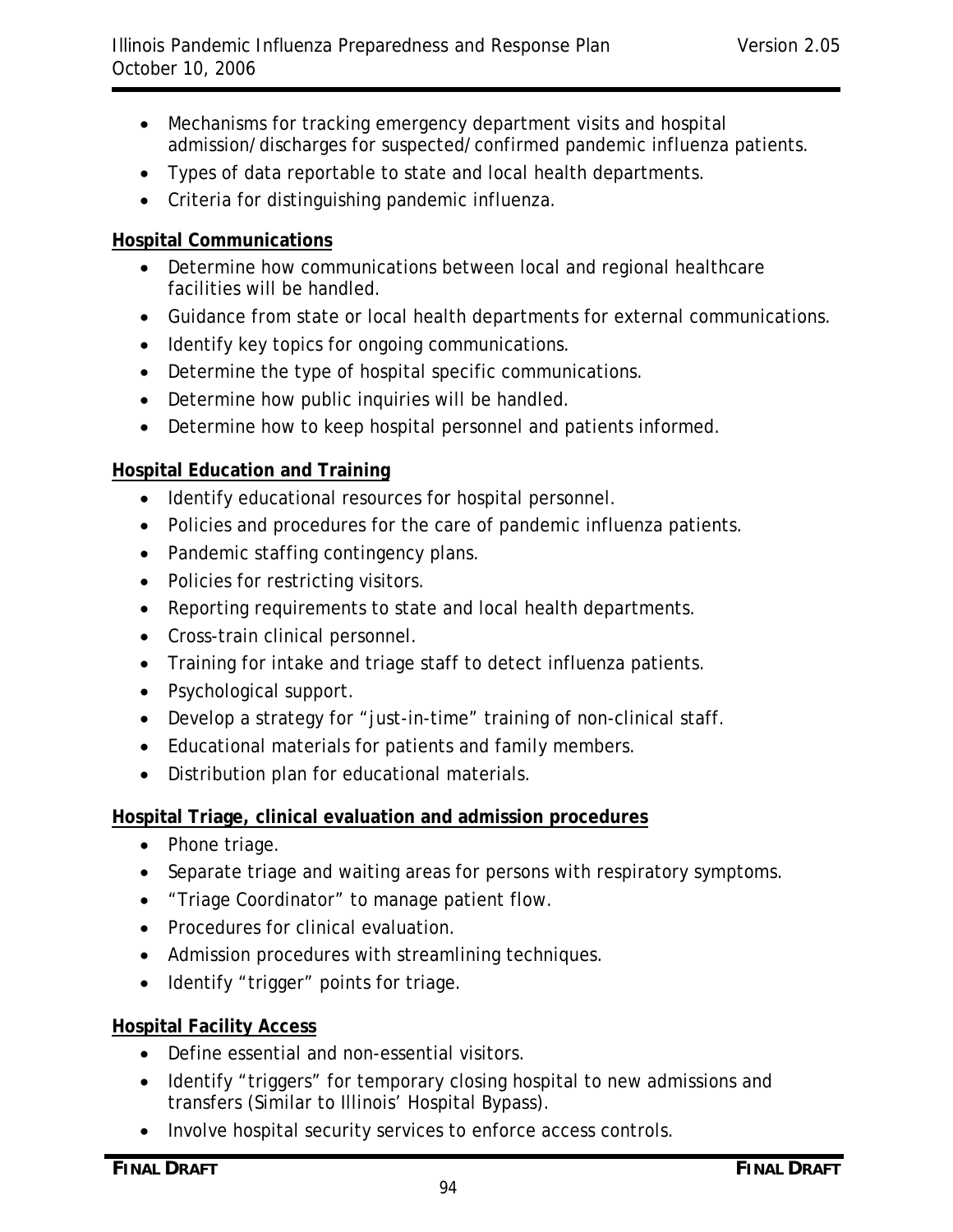# **Occupational Health**

- Plan for detecting signs and symptoms of influenza.
- Policies for managing healthcare workers with respiratory symptoms.
- Assigning staff members who are recovering from influenza to care for influenza patients.
- Time-off policies/procedures should consider staffing needs.
- Plan to protect personnel at high risk for complications from influenza exposure.
- Identify mental health and faith-based resources for counseling personnel.
- Strategy to support healthcare workers' needs for rest and recuperation.
- Strategy for housing and feeding personnel.
- Strategy for supporting personnel family needs.

### **Influenza vaccination and use of antiviral drugs within Hospitals**

- Promote annual influenza vaccination.
- Ensure documenting influenza vaccination for personnel.
- Strategy for rapidly vaccinating or providing antiviral prophylaxis to personnel.
- Provide estimates of the quantities of vaccine needed for hospital staff and patients (a system is in place for Illinois through the SNS planning).
- Strategy for prioritizing vaccinations to critical personnel.
- Develop a pandemic influenza vaccination plan.

### **Hospital Surge Capacity**

- Assessment and coordination of staffing.
- Estimate minimum number and categories of personnel needed.
- Recruit retired healthcare personnel.
- Use trainees.
- Use patients' family members.
- Collaborate with local and regional healthcare planning groups.
- Increase cross-training of personnel.
- Create a list of essential and non-essential personnel titles.
- Plan for rapidly credentialing healthcare professionals.
- Identify insurance and liability issues.
- Identify opportunities for recruiting healthcare personnel from other settings (e.g., medical offices and same day surgery centers).
- Admissions criteria for when bed capacity is limited.
- Policies/procedures for expediting patient discharge.
- Collaborate with home healthcare agencies.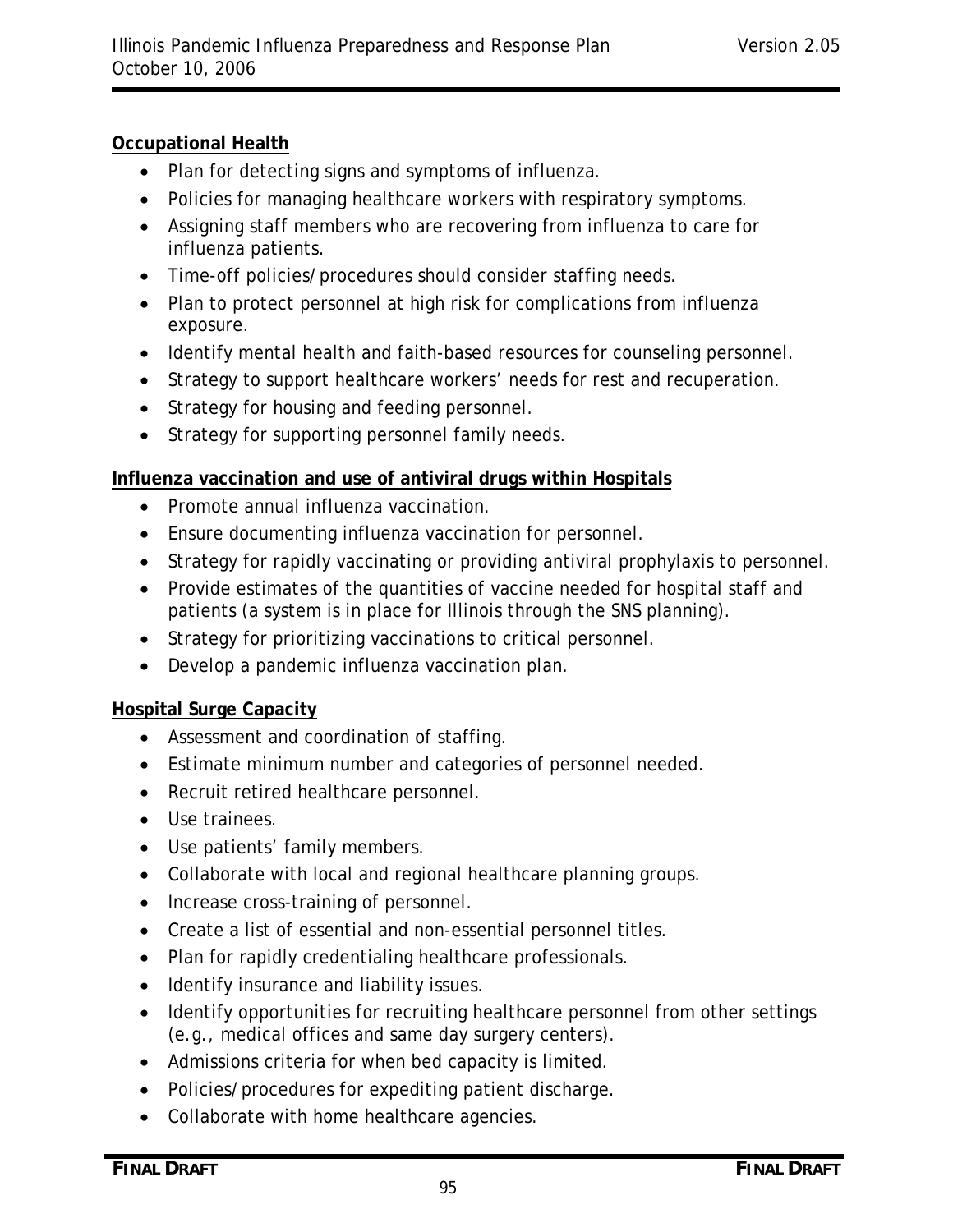- Identify "triggers" for canceling elective procedures.
- Transfer agreements.
- Tracking of bed availability.
- Plan to expand bed capacity during times of crisis.
- Policies/procedures for shifting patients between nursing units.
- Mutual Aid with other healthcare facilities.
- Identify areas of facility that can be dedicated to influenza patients.
- System for tracking available supplies.
- Plan to stockpile consumable resources.
- Identify "triggers" for ordering extra supplies.
- Contingency plans for situations where medical supplies become limited.
- Strategy for ensuring uninterrupted provision of medications.

# **Hospital Security**

• Plan for additional security.

# **Hospital Mortuary Issues**

- Assess current refrigeration capacity for deceased persons.
- Develop a mass fatality plan.
- Identify temporary morgue sites.
- Determine scope and volume of supplies needed for deceased persons.

### **Care in non-hospital settings**

- Strategy for triage of potential influenza patients to non-hospital settings.
- Collaborate with home healthcare agencies for follow-up.
- Establish and staff telephone hotlines.
- Training for hotline staff.
- Determine how non-hospital facilities will participate in the community plan.

# *Role and Responsibilities*

| <b>Primary Agency</b> | <b>Role and Responsibilities</b>                                                                                                |  |
|-----------------------|---------------------------------------------------------------------------------------------------------------------------------|--|
|                       | Coordinate Illinois' medical and laboratory activities in<br>preparedness, response and recovery from pandemic<br>influenza.    |  |
| <b>IDPH</b>           | Coordinate Illinois' EMS and Trauma System activities in<br>preparedness, response and recovery from pandemic<br>influenza.     |  |
|                       | Coordinates and communicates with the CDC and WHO, local<br>health departments, and hospitals and emergency medical<br>systems. |  |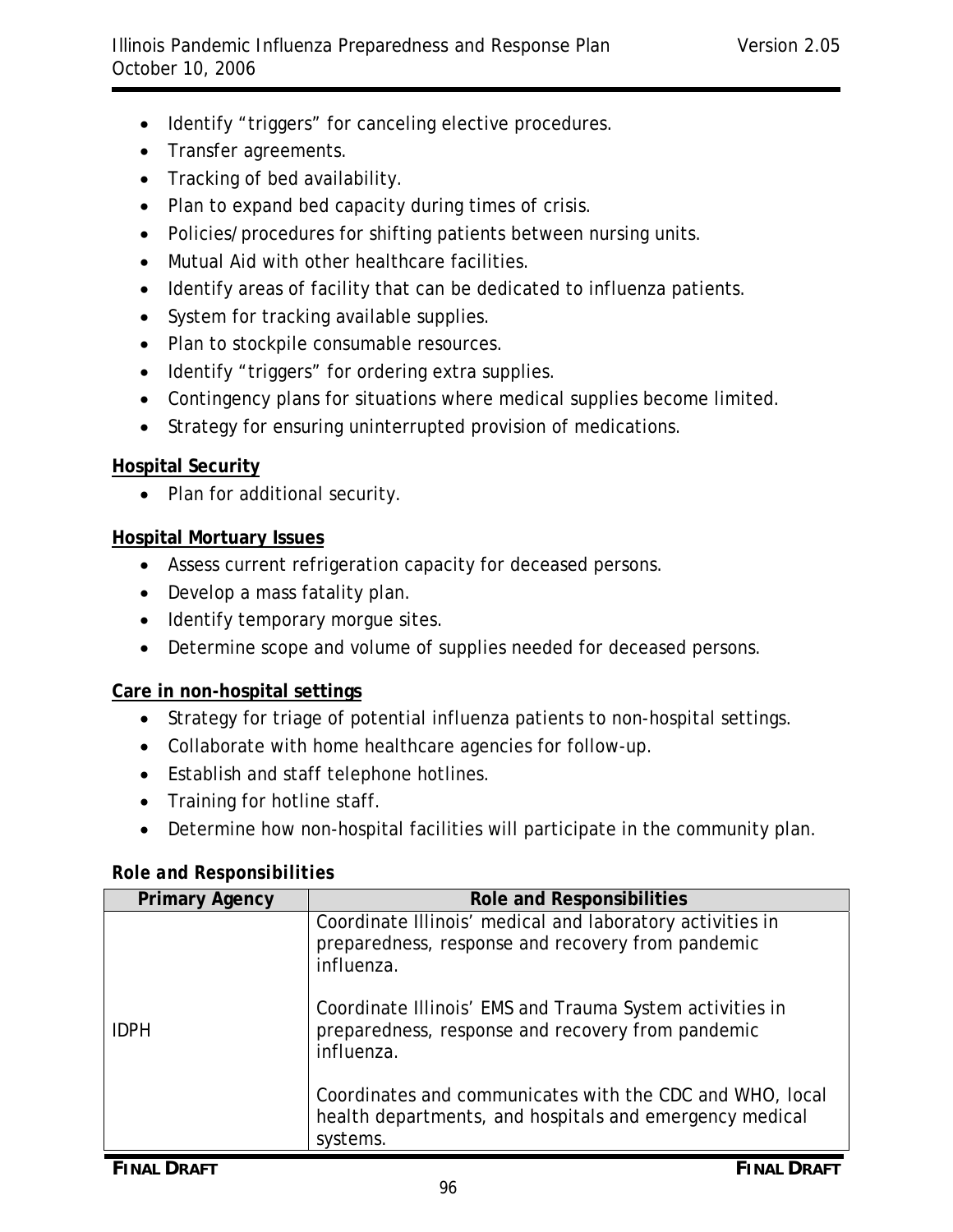|                         | Coordinate health care surge capacity planning.                                                                                                                                                                                                                                                                                                                                                                                                                                 |  |
|-------------------------|---------------------------------------------------------------------------------------------------------------------------------------------------------------------------------------------------------------------------------------------------------------------------------------------------------------------------------------------------------------------------------------------------------------------------------------------------------------------------------|--|
| <b>Support Agencies</b> | <b>Role and Responsibilities</b>                                                                                                                                                                                                                                                                                                                                                                                                                                                |  |
| <b>IEMA</b>             | Manage and coordinate the State's disaster response and recovery<br>efforts<br>Activate the SEOC, when required<br>Coordinate requests for Federal assistance with FEMA Region V<br>Maintain a 24-hour communications center for communicating with<br>emergency response personnel from all agencies and organizations<br>Coordinate, integrate, and manage overall State efforts involving<br>the collection, analysis, planning, reporting, and displaying of<br>information |  |
| <b>CMS</b>              | Assist with the development of strategies to address shortfalls in<br>the number of state personnel available to work (for instance, due<br>to illness, the need to care for family members, concerns about<br>personal and family health, and so on).<br>Procures equipment and supplies not available through State<br>sources from commercial vendors or suppliers                                                                                                           |  |
| <b>IDMA</b>             | Assist with the provision of vehicles, aircraft and operators to move<br>personnel, equipment and supplies, as requested<br>Provide logistical support for distribution of disaster relief supplies<br>and equipment<br>Provide back-up support to the ISP for security operations                                                                                                                                                                                              |  |
| <b>IDOT</b>             | Provide personnel and equipment for the transportation or<br>relocation of resources which includes supplies and equipment                                                                                                                                                                                                                                                                                                                                                      |  |
| <b>IDHS</b>             | Provide medical support personnel to assist with health and<br>medical operations<br>Assist with locating specialized vehicles for transportation of the<br>disabled                                                                                                                                                                                                                                                                                                            |  |
| <b>ARC</b>              | Assist with medical professional recruitment and spontaneous<br>volunteers                                                                                                                                                                                                                                                                                                                                                                                                      |  |

# *Authorities*

EMS Act

IEMA Act

Public Health Emergency Powers Act

Stafford Act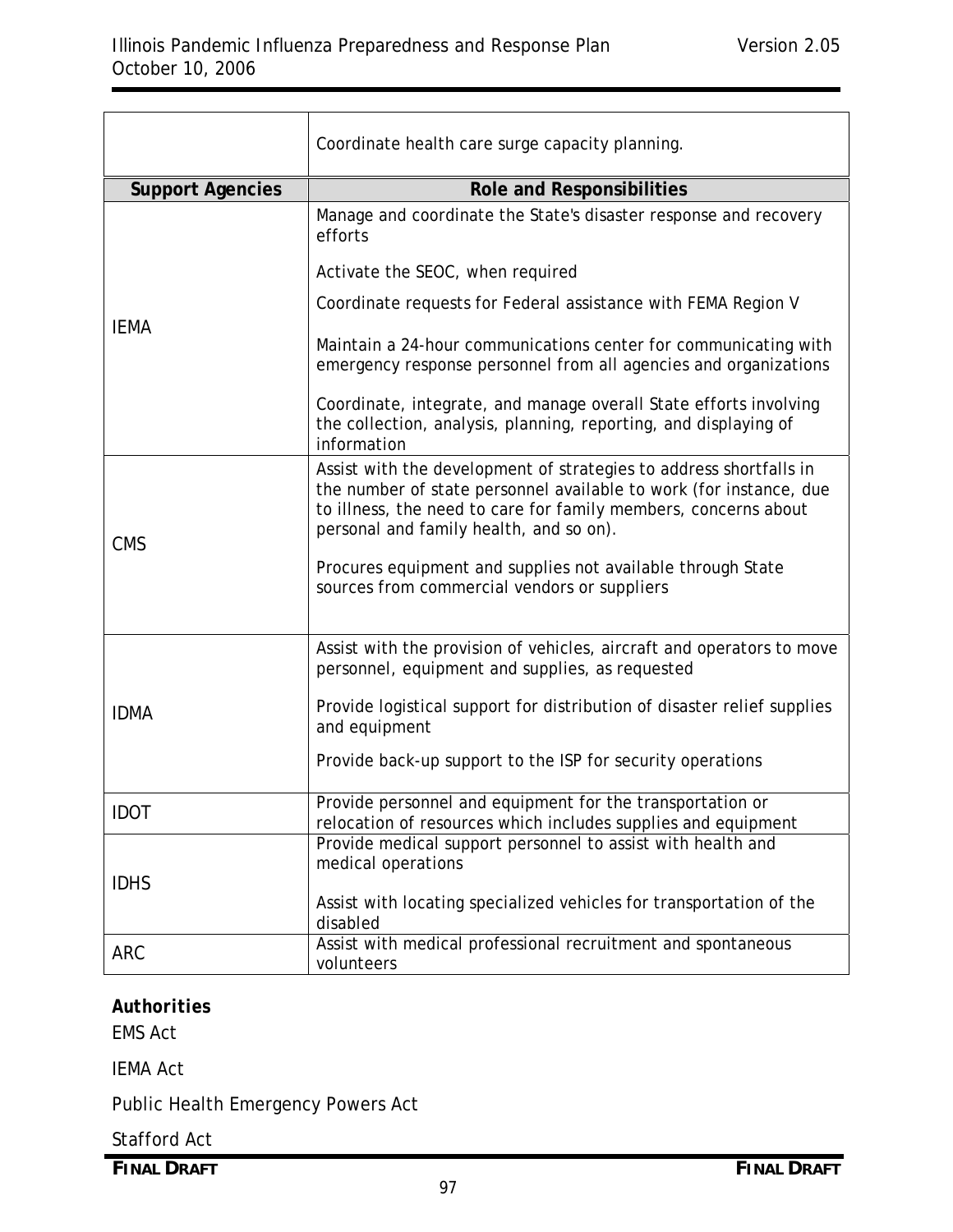Local Ordinances CLIA *References*  Emergency Management Assistance Compacts Illinois EOP Local EOP IDPH EOP State Medical Disaster Plan Mutual Aid Box Alarm System (MABAS) Illinois Law Enforcement Alarm System (ILEAS)

HHS Pandemic Influenza Plan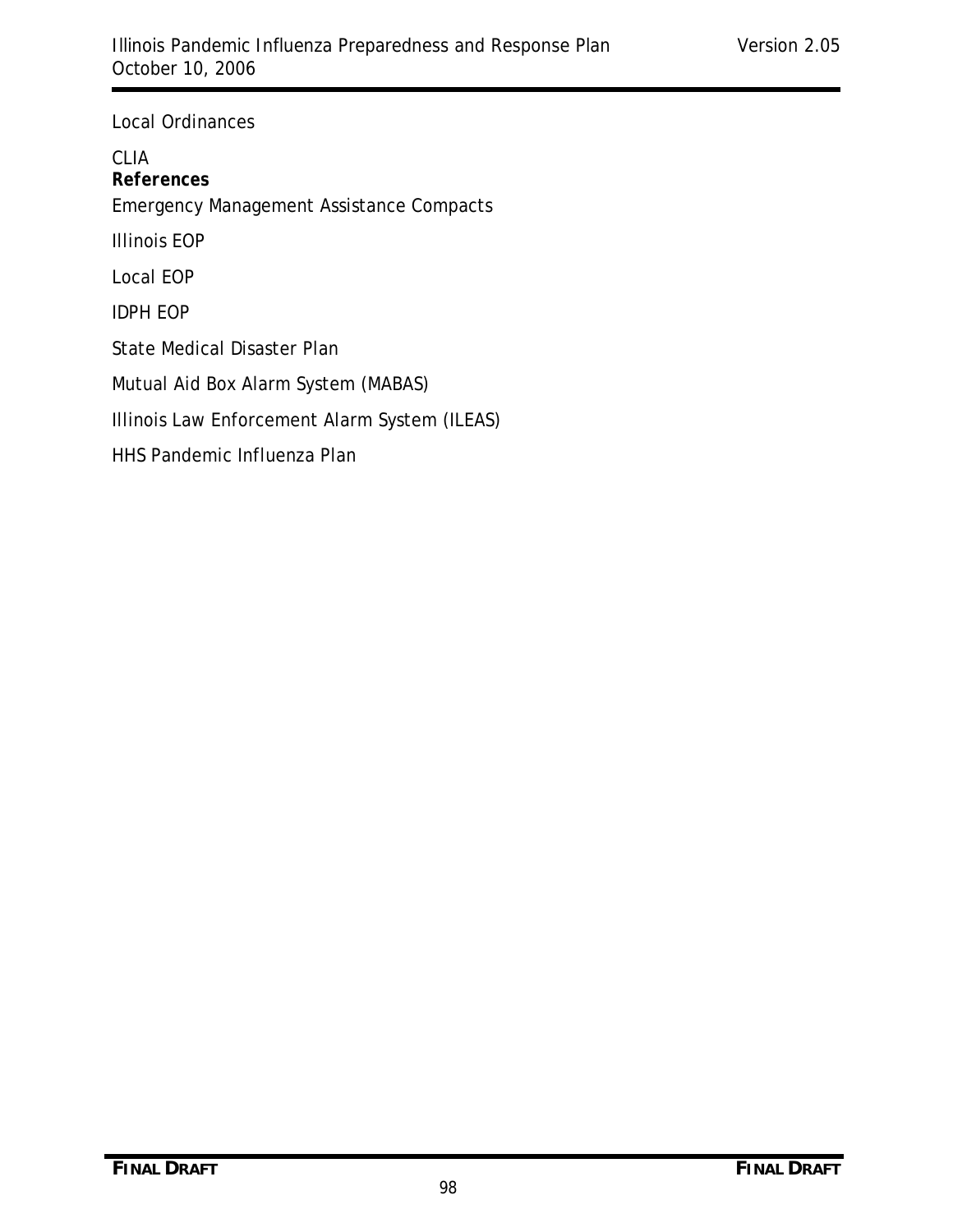# **Support Annex 7.0, Attachment 1<sup>4</sup>**

# **TABLE 1. HOSPITAL PANDEMIC INFLUENZA TRIGGERS**

| Pandemic Influenza Level                                                  | <b>Suggested Actions</b>                                                                                                                                                                                                                                                                                                                                                                                                                                                                                                                                                                       |
|---------------------------------------------------------------------------|------------------------------------------------------------------------------------------------------------------------------------------------------------------------------------------------------------------------------------------------------------------------------------------------------------------------------------------------------------------------------------------------------------------------------------------------------------------------------------------------------------------------------------------------------------------------------------------------|
| Interpandemic Period                                                      | • Conduct planning<br>• Conduct education/training<br>. Conduct hospital surveillance for influenza<br>(Supplement 1)                                                                                                                                                                                                                                                                                                                                                                                                                                                                          |
| <b>Pandemic Alert Period</b>                                              | Increase preparation; refine local plan<br>٠<br>. Conduct hospital surveillance for influenza<br>(Supplement 1)                                                                                                                                                                                                                                                                                                                                                                                                                                                                                |
| <b>Pandemic Period</b><br>Pandemic influenza outside<br>the United States | Establish contact with key public health, healthcare, and community<br>٠<br>partners.<br>Implement hospital surveillance for pandemic influenza (Supplement 1) in<br>incoming patients and previously admitted patients.<br>Implement a system for early detection and treatment of healthcare<br>personnel who might be infected with the pandemic strain of influenza.<br>• Reinforce infection control procedures to prevent the spread of influenza<br>(Supplement 4).<br>• Accelerate staff training in accordance with the facility's pandemic<br>influenza education and training plan. |
| Pandemic influenza in the<br>٠<br><b>United States</b>                    | As above, plus:<br>Implement activities to increase capacity, supplement staff, and provide<br>supplies and equipment.<br>Maintain close contact with and among healthcare facilities and with state<br>٠<br>and local health departments.<br>• Post signs for respiratory hygiene/cough etiquette.<br>Maintain high index of suspicion that patients presenting with influenza-<br>like illness could be infected with pandemic strain.<br>If pandemic strain is detected in local patient, community transmission can<br>be assumed and hospital would move to next level of response.       |

 4 Source: US Department of Health and Human Services. Pandemic Influenza Plan: November 2005; pp. S3-18, S3-19.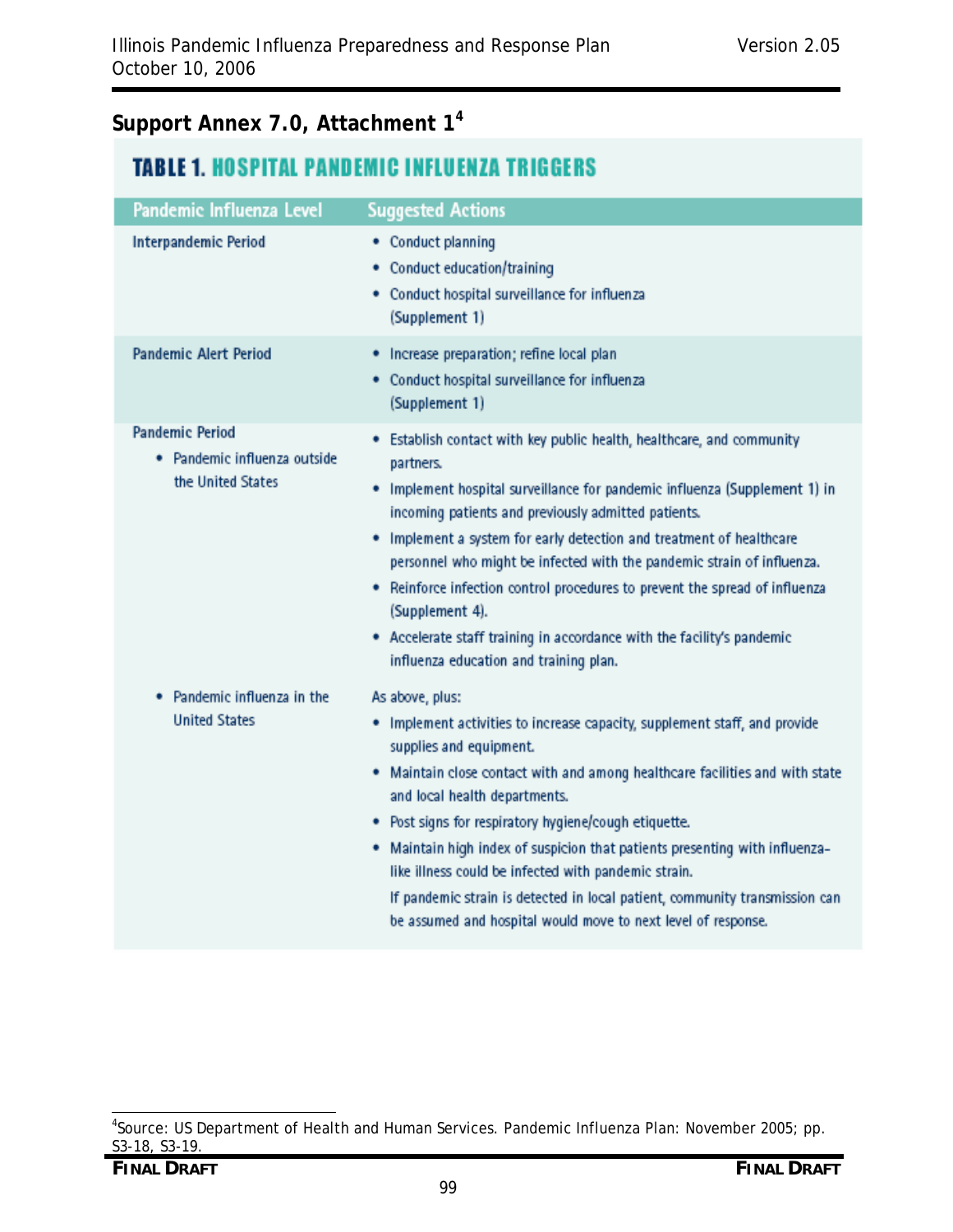# TABLE 1. HOSPITAL PANDEMIC INFLUENZA TRIGGERS [CONT.]

| Pandemic Period (cont.)<br>As above, plus;<br>• Pandemic influenza in the<br>• Emergency department (ED)<br>local area<br>. Establish segregated waiting areas for persons with symptoms of<br>influenza.<br>Implement phone triage to discourage unnecessary ED/outpatient<br>department visits.<br>. Enforce respiratory hygiene/cough etiquette.                                                                                                                                                                                                                                                                                                                                                                                                                                                                                                                                                                                                                                                                                                          |
|--------------------------------------------------------------------------------------------------------------------------------------------------------------------------------------------------------------------------------------------------------------------------------------------------------------------------------------------------------------------------------------------------------------------------------------------------------------------------------------------------------------------------------------------------------------------------------------------------------------------------------------------------------------------------------------------------------------------------------------------------------------------------------------------------------------------------------------------------------------------------------------------------------------------------------------------------------------------------------------------------------------------------------------------------------------|
| • Access controls<br>. Limit number of visitors to those essential for patient support.<br>. Screen all visitors at point of entry to facility for signs and symptoms of<br>influenza.<br>. Limit points of entry to facility; assign clinical staff to entry screening.<br>• Hospital admissions<br>. Defer elective admissions and procedures until local epidemic wanes.<br>. Discharge patients as soon as possible.<br>• Cohort patients admitted with influenza.<br>. Monitor for nosocomial transmission.<br>• Staffing practices<br>• Consider furlough or reassignment of pregnant staff and other staff at<br>high risk for complications of influenza.<br>Consider re-assigning non-essential staff to support critical hospital<br>services or placing them on administrative leave; cohort staff caring for<br>influenza patients.<br>. Consider assigning staff recovering from influenza to care for influenza<br>patients.<br>. Implement system for detecting and reporting signs and symptoms of<br>influenza in staff reporting for duty. |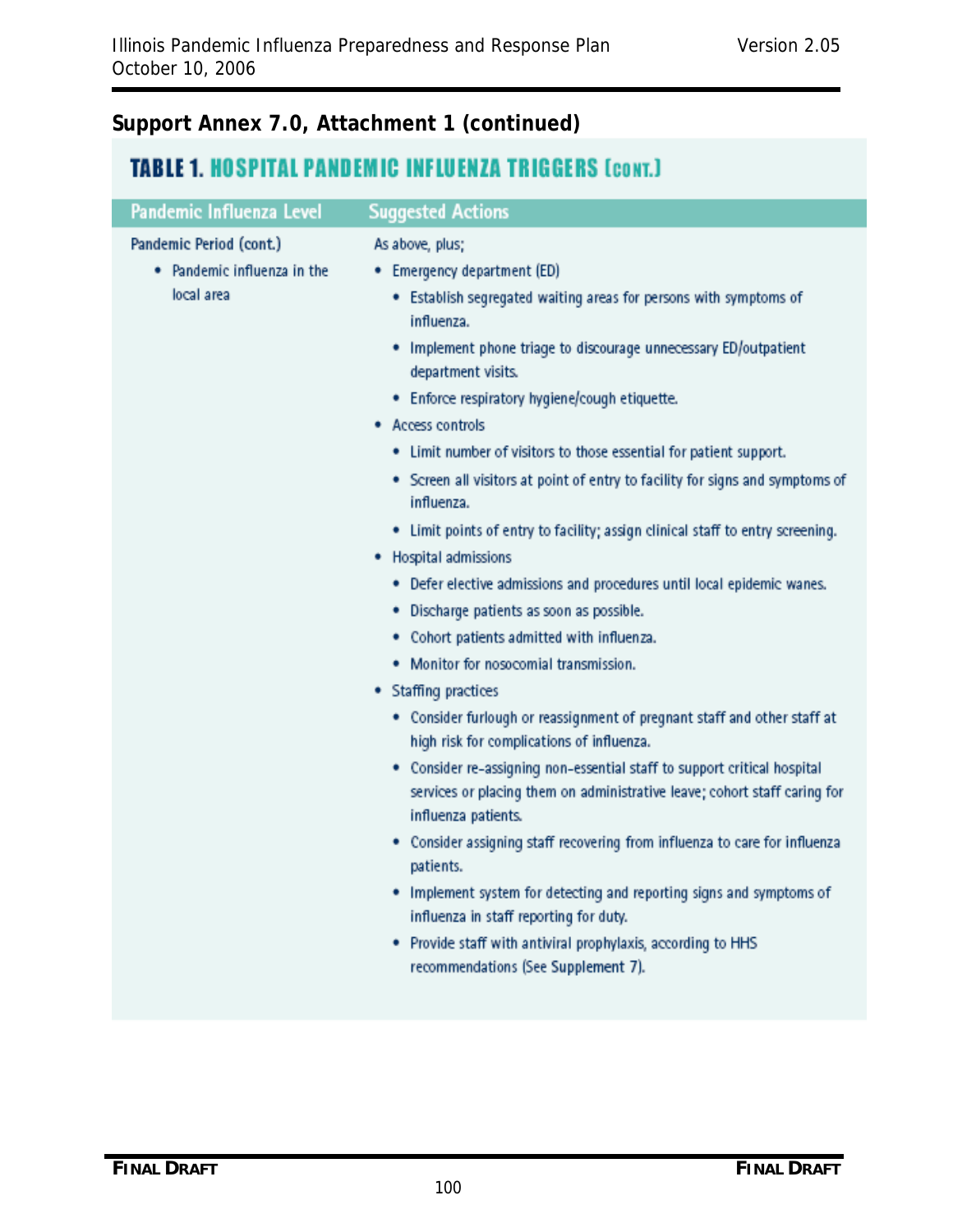# **Support Annex 7.0, Attachment 2<sup>5</sup>**

# **APPENDIX 2. HOSPITAL PREPAREDNESS CHECKLIST**

| <b>Preparedness Subject</b>                                                                                                                                                                                                                                                                                                                                                                                                                                                                                                                                                                                                                                                                                                                                             | <b>Actions Needed</b> |
|-------------------------------------------------------------------------------------------------------------------------------------------------------------------------------------------------------------------------------------------------------------------------------------------------------------------------------------------------------------------------------------------------------------------------------------------------------------------------------------------------------------------------------------------------------------------------------------------------------------------------------------------------------------------------------------------------------------------------------------------------------------------------|-----------------------|
| 1. Structure for planning and decision making                                                                                                                                                                                                                                                                                                                                                                                                                                                                                                                                                                                                                                                                                                                           |                       |
| □ An internal, multidisciplinary planning committee for influenza preparedness has been created.                                                                                                                                                                                                                                                                                                                                                                                                                                                                                                                                                                                                                                                                        |                       |
| □ A person has been designated as the influenza preparedness coordinator.<br>(Insert name) _                                                                                                                                                                                                                                                                                                                                                                                                                                                                                                                                                                                                                                                                            |                       |
| [insert names] In Members of the planning committee include the following hospital staff members (insert names<br>□ Administration<br>Legal counsel<br>Infection control<br>Hospital disaster coordinator<br>□ Risk management<br>□ Facility engineering<br>□ Nursing administration<br>O Medical staff<br>$\Box$ Intensive care<br>□ Emergency Department<br>Laboratory services<br>□ Respiratory therapy<br><b>D</b> Psychiatry<br>□ Environmental services<br><b>Q</b> Public relations<br><b>Q</b> Security<br>Materials management<br>□ Staff development<br>Occupational health<br>□ Diagnostic imaging<br><b>D</b> Pharmacy<br>□ Information technology<br><u> 1989 - Andrea Stadt Britain, amerikansk politiker (d. 1989)</u><br>Other members<br>Other members |                       |
|                                                                                                                                                                                                                                                                                                                                                                                                                                                                                                                                                                                                                                                                                                                                                                         |                       |

<sup>5</sup>Source: US Department of Health and Human Services. Pandemic Influenza Plan: November 2005; pp. S3-24, S3-30.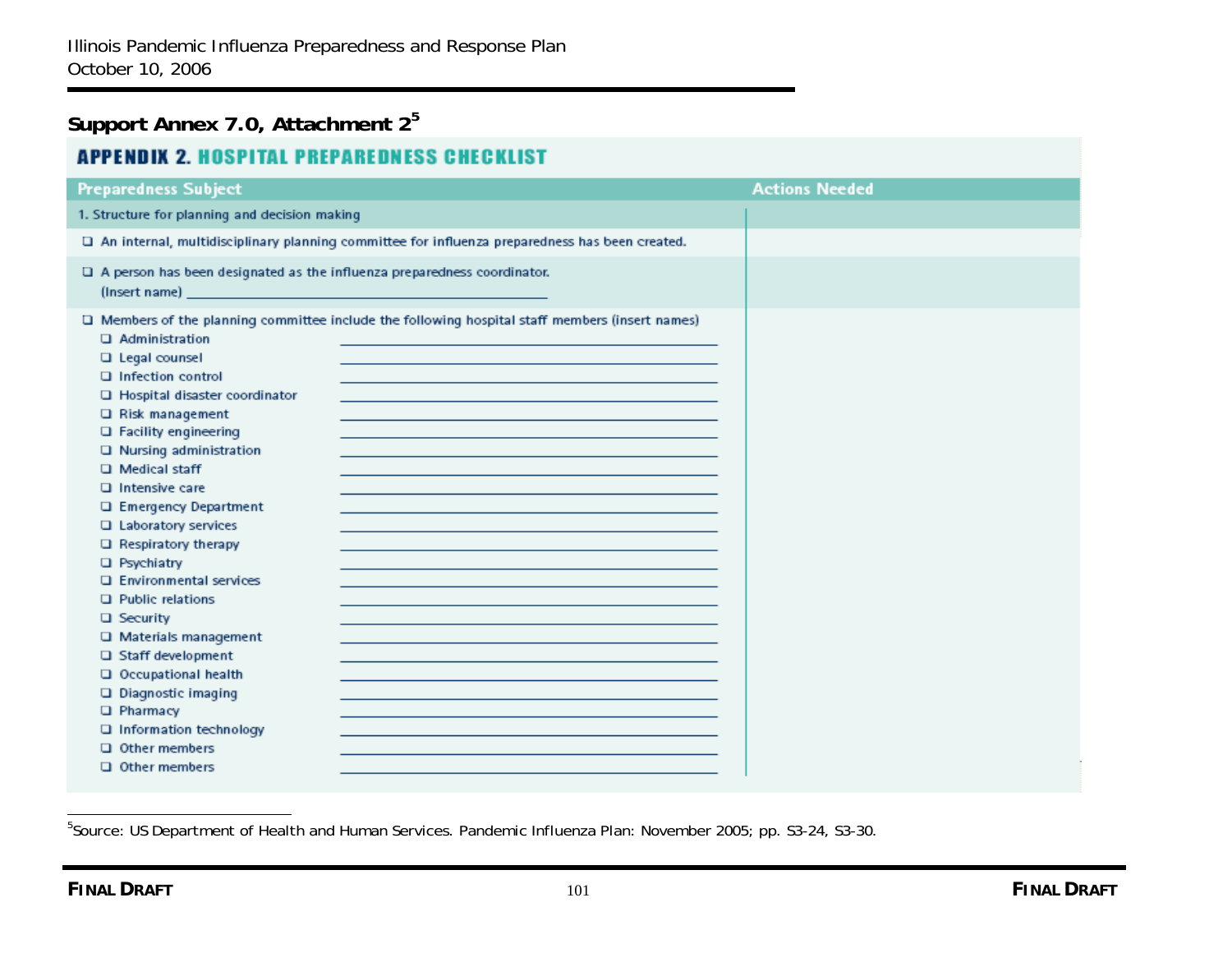| <b>Preparedness Subject</b>                                                                                                                                                                                                                                                                                                                                                                                                                                                                                                                                                                                                                                                                                                                                                                                   | <b>Actions Needed</b> |
|---------------------------------------------------------------------------------------------------------------------------------------------------------------------------------------------------------------------------------------------------------------------------------------------------------------------------------------------------------------------------------------------------------------------------------------------------------------------------------------------------------------------------------------------------------------------------------------------------------------------------------------------------------------------------------------------------------------------------------------------------------------------------------------------------------------|-----------------------|
| □ A state or local health department person has been identified as a committee liaison.<br>(Insert name) <b>Example 2008</b> The Contract of the Contract of the Contract of the Contract of the Contract of the Contract of the Contract of the Contract of the Contract of the Contract of the Contract of the Contract of t                                                                                                                                                                                                                                                                                                                                                                                                                                                                                |                       |
| Li A linkage with local or regional emergency preparedness groups has been established                                                                                                                                                                                                                                                                                                                                                                                                                                                                                                                                                                                                                                                                                                                        |                       |
| 2. Development of a written pandemic influenza plan                                                                                                                                                                                                                                                                                                                                                                                                                                                                                                                                                                                                                                                                                                                                                           |                       |
| □ A written plan has been completed or is in progress that includes the elements listed in #3 below.                                                                                                                                                                                                                                                                                                                                                                                                                                                                                                                                                                                                                                                                                                          |                       |
| □ The plan specifies the circumstances under which the plan will be activated.                                                                                                                                                                                                                                                                                                                                                                                                                                                                                                                                                                                                                                                                                                                                |                       |
| □ The plan describes the organization structure that will be used to operationalize the plan.                                                                                                                                                                                                                                                                                                                                                                                                                                                                                                                                                                                                                                                                                                                 |                       |
| □ Responsibilities of key personnel related to executing the plan have been described.                                                                                                                                                                                                                                                                                                                                                                                                                                                                                                                                                                                                                                                                                                                        |                       |
| □ A simulation exercise has been developed to test the effectiveness of the plan.                                                                                                                                                                                                                                                                                                                                                                                                                                                                                                                                                                                                                                                                                                                             |                       |
| Q A simulation exercise has been performed. (Date performed _____________________                                                                                                                                                                                                                                                                                                                                                                                                                                                                                                                                                                                                                                                                                                                             |                       |
| 3. Elements of an influenza pandemic plan                                                                                                                                                                                                                                                                                                                                                                                                                                                                                                                                                                                                                                                                                                                                                                     |                       |
| □ A surveillance plan has been developed.<br>□ Syndromic surveillance has been established in the emergency room.<br>O Criteria for distinguishing pandemic influenza is part of the syndromic surveillance plan.<br>□ Responsibility has been assigned for reviewing global, national, regional, and local influenza<br>activity trends and informing the pandemic influenza coordinator of evidence of an emerging<br>□ Thresholds for heightened local surveillance for pandemic influenza have been established.<br>□ A system has been created for internal review of pandemic influenza activity in patients<br>presenting to the emergency department.<br>A system for monitoring for nosocomial transmission of pandemic has been implemented and<br>tested by monitoring for non-pandemic influenza. |                       |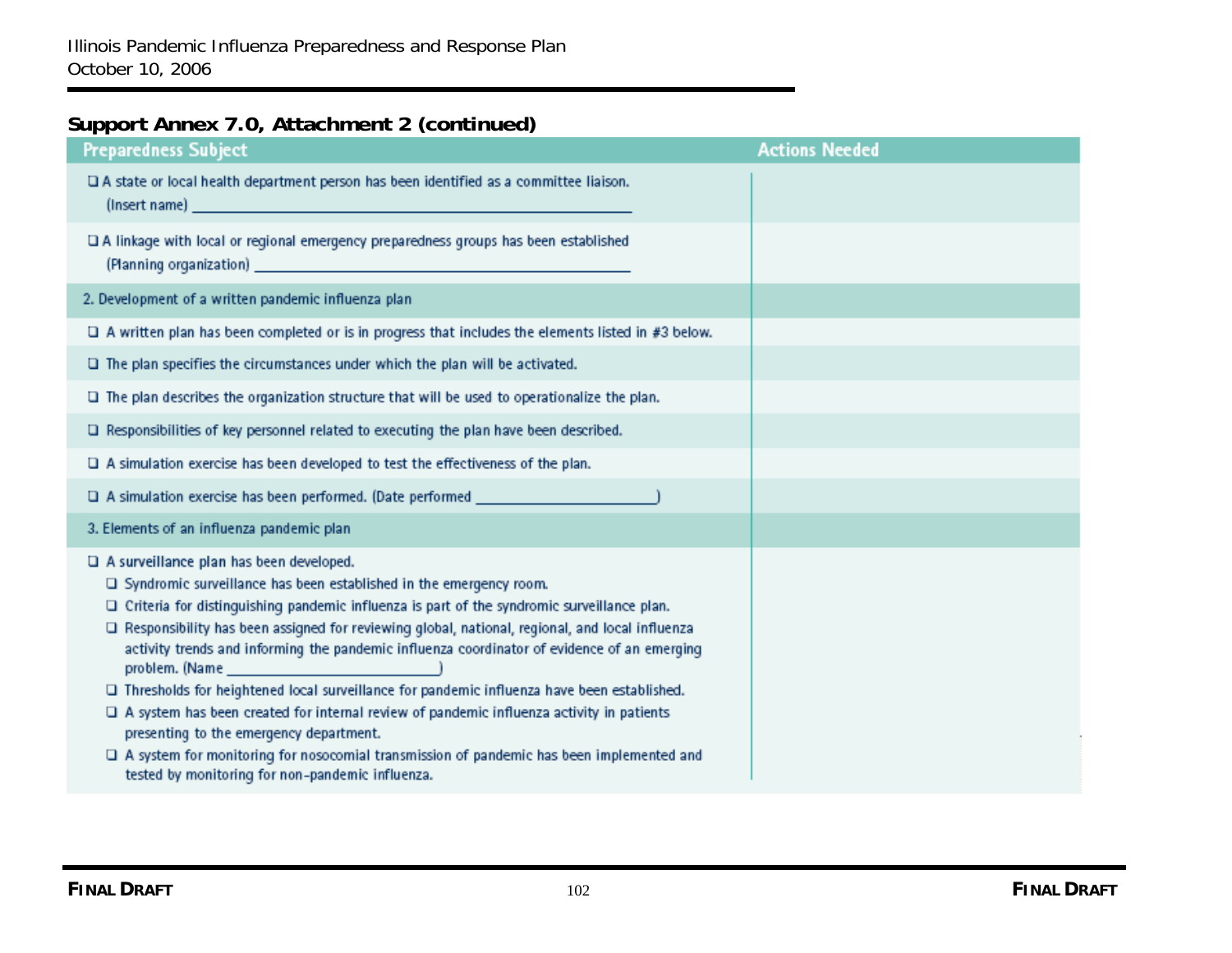| <b>Preparedness Subject</b>                                                                                                                                                                                                                       | <b>Actions Needed</b> |
|---------------------------------------------------------------------------------------------------------------------------------------------------------------------------------------------------------------------------------------------------|-----------------------|
| □ A communication plan has been developed.                                                                                                                                                                                                        |                       |
| □ Responsibility for external communication has been assigned.                                                                                                                                                                                    |                       |
| Person responsible for updating public health reporting _________________________                                                                                                                                                                 |                       |
|                                                                                                                                                                                                                                                   |                       |
| Media spokesperson for the facility the state of the state of the state of the state of the state of                                                                                                                                              |                       |
| □ Key points of contact outside the facility have been identified.                                                                                                                                                                                |                       |
| State health department contact<br><u> 1989 - Andrea Stadt Britain, amerikansk politiker (</u>                                                                                                                                                    |                       |
| Local health department contact                                                                                                                                                                                                                   |                       |
| Newspaper contact(s)                                                                                                                                                                                                                              |                       |
| Radio contact(s)<br>the control of the control of the control of the control of the control of the control of the control of the control of the control of the control of the control of the control of the control of the control of the control |                       |
| Public official(s)                                                                                                                                                                                                                                |                       |
| A list of other healthcare facilities with whom it will be necessary to maintain communication                                                                                                                                                    |                       |
| has been established.                                                                                                                                                                                                                             |                       |
| □ A meeting with local healthcare facilities has been held to discuss a communication strategy.                                                                                                                                                   |                       |
| □ A plan for updating key facility personnel on a daily basis has been established.                                                                                                                                                               |                       |
|                                                                                                                                                                                                                                                   |                       |
|                                                                                                                                                                                                                                                   |                       |
| □ A system to track pandemic influenza admissions and discharges has been developed and tested                                                                                                                                                    |                       |
| by monitoring non-pandemic influenza admissions and discharges in the community.                                                                                                                                                                  |                       |
| A strategy for regularly updating clinical, ED, and outpatient staff on the status of pandemic                                                                                                                                                    |                       |
| influenza, once detected, has been established. (Responsible person _______________________________                                                                                                                                               |                       |
| A plan for informing patients and visitors about the level of pandemic influenza activity has been                                                                                                                                                |                       |
| established.                                                                                                                                                                                                                                      |                       |
| □ An education and training plan on pandemic influenza has been developed.                                                                                                                                                                        |                       |
| Language and reading level-appropriate materials for educating all personnel about pandemic                                                                                                                                                       |                       |
| influenza and the facility's pandemic influenza plan, have been identified.                                                                                                                                                                       |                       |
| $\Box$ Current and potential sites for long-distance and local education of clinicians on pandemic                                                                                                                                                |                       |
| influenza have been identified.                                                                                                                                                                                                                   |                       |
| □ Means for accessing state and federal web-based influenza training programs have been                                                                                                                                                           |                       |
| identified.                                                                                                                                                                                                                                       |                       |
| □ A system for tracking which personnel have completed pandemic influenza training is in place.                                                                                                                                                   |                       |
| A plan is in place for rapidly training non-facility staff brought in to provide patient care when                                                                                                                                                |                       |
|                                                                                                                                                                                                                                                   |                       |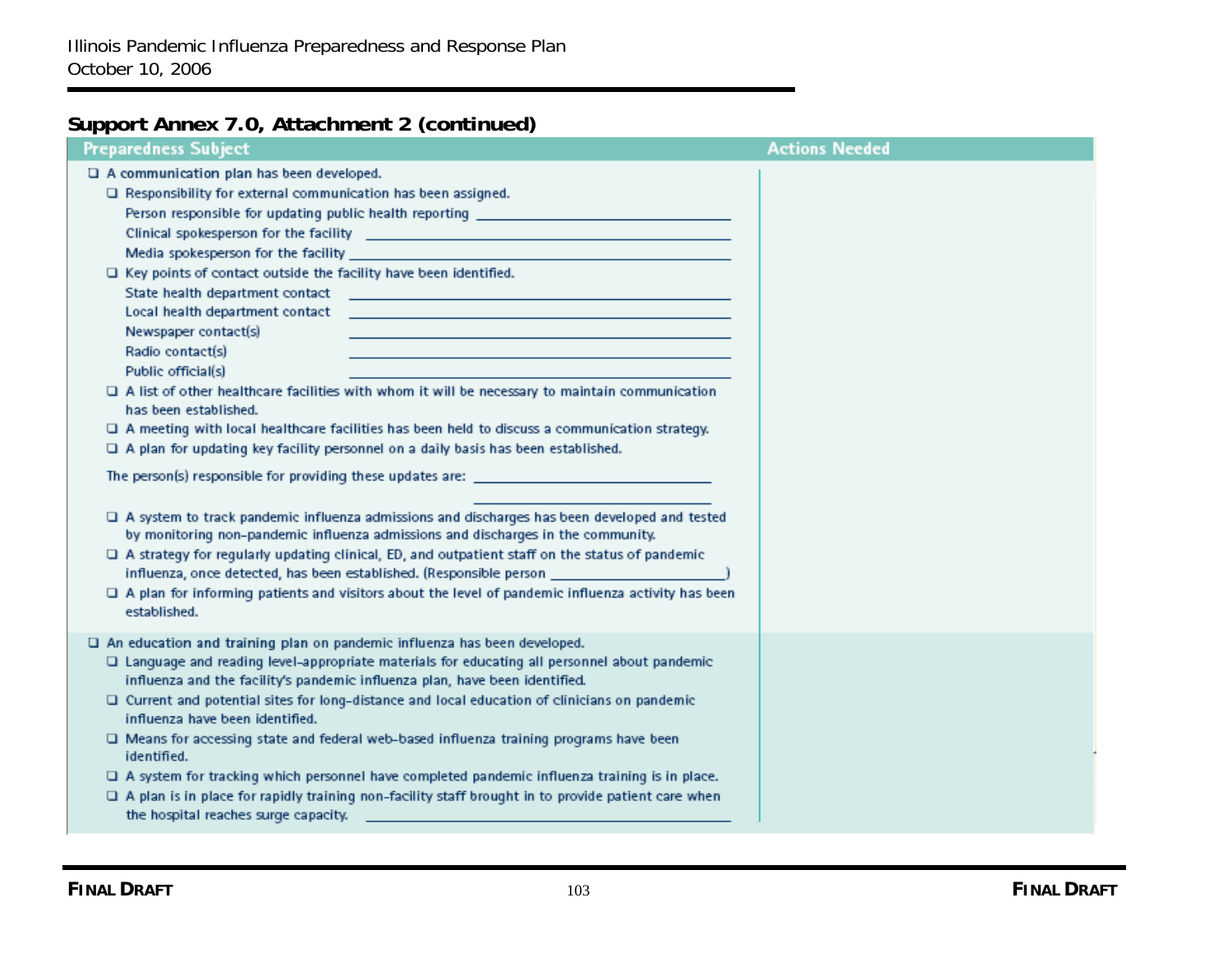| <b>Preparedness Subject</b>                                                                                                                                                                                                                                                                                                                                                                                                                                                                                                                                                                                                                                                                                                                                                                                                                                 | <b>Actions Needed</b> |
|-------------------------------------------------------------------------------------------------------------------------------------------------------------------------------------------------------------------------------------------------------------------------------------------------------------------------------------------------------------------------------------------------------------------------------------------------------------------------------------------------------------------------------------------------------------------------------------------------------------------------------------------------------------------------------------------------------------------------------------------------------------------------------------------------------------------------------------------------------------|-----------------------|
| □ The following groups of healthcare personnel have received training on the facility's influenza plan:<br>Attending physicians<br>□ House staff<br>□ Nursing staff<br>□ Laboratory staff<br>□ Emergency Department personnel<br>Outpatient personnel<br>□ Environmental Services personnel<br>□ Engineering and maintenance personnel<br>G Security personnel<br>□ Nutrition personnel                                                                                                                                                                                                                                                                                                                                                                                                                                                                     |                       |
| □ A triage and admission plan has been developed.<br>A specific location has been identified for triage of patients with possible pandemic influenza.<br>The plan includes use of signage to direct and instruct patients with possible pandemic influenza<br>on the triage process.<br>□ Patients with possible pandemic influenza will be physically separated from other patients seeking<br>medical attention.<br>$\Box$ A system for phone triage of patients for purposes of prioritizing patients who require a medical<br>evaluation has been developed.<br>□ Criteria for determining which patients need a medical evaluation are in place.<br>$\Box$ A method for tracking the admission and discharge of patients with pandemic influenza has been<br>developed.<br>□ The tracking method has been tested with non-pandemic influenza patients. |                       |
| □ A facility access plan has been developed.<br>□ Criteria and protocols for closing the facility to new admissions are in place.<br>□ Criteria and protocols for limiting visitors have been established.<br>□ Hospital Security has had input into procedures for enforcing facility access controls.                                                                                                                                                                                                                                                                                                                                                                                                                                                                                                                                                     |                       |
| □ An occupational health plan has been developed.<br>A system for rapidly delivering vaccine or antiviral prophylaxis to healthcare personnel has been<br>developed.<br>□ The system has been tested during a non-pandemic influenza season.                                                                                                                                                                                                                                                                                                                                                                                                                                                                                                                                                                                                                |                       |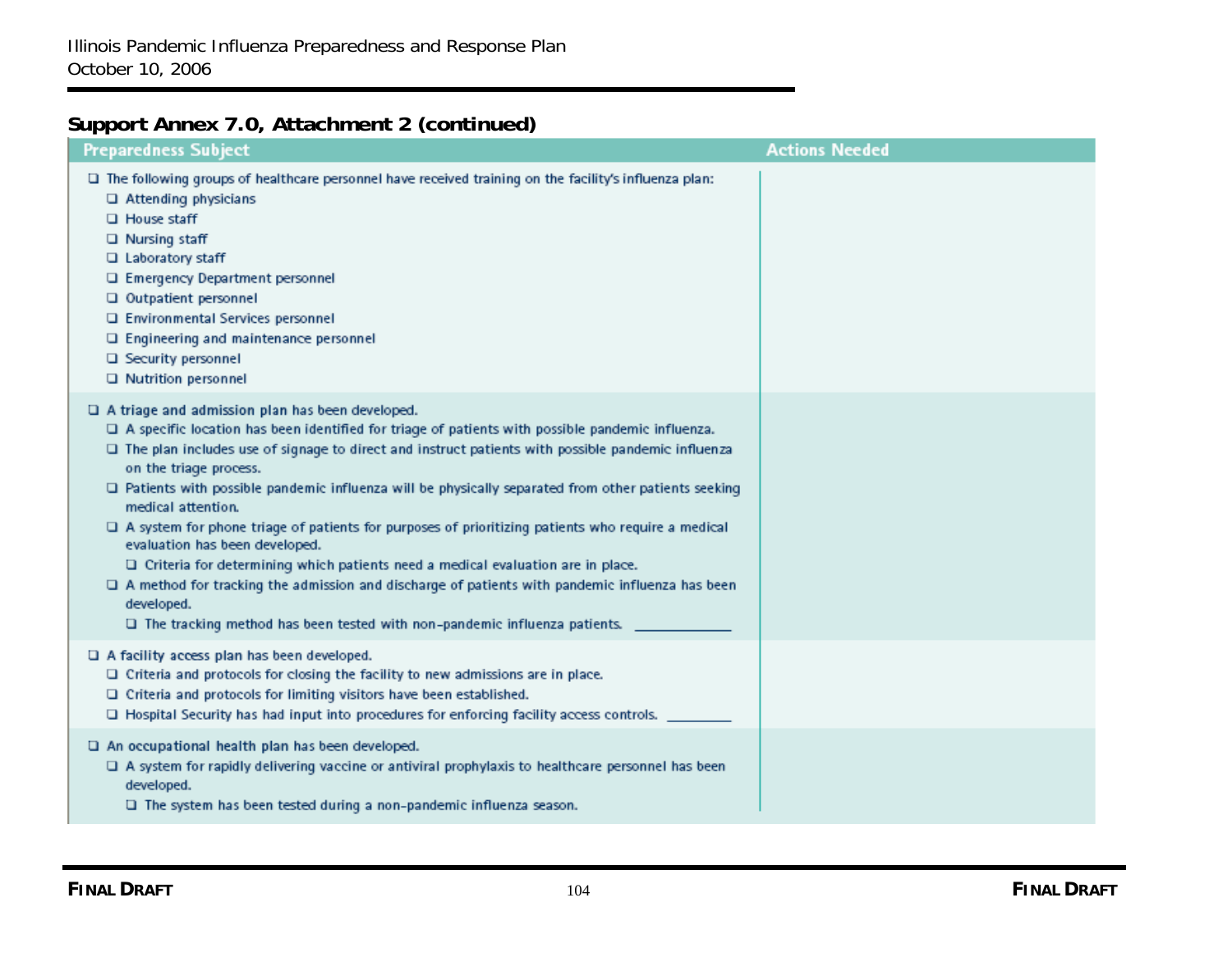| <b>Preparedness Subject</b>                                                                                                                                                                                                                                                                                                                                                                                                                                                                                                                                                                                                                                                                                                                                                                                                                                                                                                                                                                                                                                                                                                                                                                                                                                                          | <b>Actions Needed</b> |
|--------------------------------------------------------------------------------------------------------------------------------------------------------------------------------------------------------------------------------------------------------------------------------------------------------------------------------------------------------------------------------------------------------------------------------------------------------------------------------------------------------------------------------------------------------------------------------------------------------------------------------------------------------------------------------------------------------------------------------------------------------------------------------------------------------------------------------------------------------------------------------------------------------------------------------------------------------------------------------------------------------------------------------------------------------------------------------------------------------------------------------------------------------------------------------------------------------------------------------------------------------------------------------------|-----------------------|
| A method for prioritizing healthcare personnel for receipt of vaccine or antiviral prophylaxis based<br>on level of patient contact and personal risk for influenza complications has been established.<br>□ A system for detecting symptomatic personnel before they report for duty has been developed.<br>□ This system has been tested during a non-pandemic influenza period.<br>□ A policy for managing healthcare personnel with symptoms of or documented pandemic influenza<br>has been established. The policy considers:<br>□ When personnel may return to work after having pandemic influenza<br>U When personnel who are symptomatic but well enough to work, will be permitted to continue<br>working<br>A method for furloughing or altering the work locations of personnel who are at high risk for<br>influenza complications (e.g., pregnant women, immunocompromised healthcare workers) has<br>been developed.<br>O Mental health and faith-based resources who will provide counseling to personnel during a<br>pandemic have been identified.<br>A strategy for housing healthcare personnel who may be needed on-site for prolonged periods of<br>time is in place.<br>□ A strategy for accommodating and supporting personnel who have child or elder care |                       |
| responsibilities has been developed.                                                                                                                                                                                                                                                                                                                                                                                                                                                                                                                                                                                                                                                                                                                                                                                                                                                                                                                                                                                                                                                                                                                                                                                                                                                 |                       |
| □ A vaccine and antiviral use plan has been developed.<br>□ A contact for obtaining influenza vaccine has been identified.<br>(Name) and the contract of the contract of the contract of the contract of the contract of the contract of the<br>□ A contact for obtaining antiviral prophylaxis has been identified.<br><u> 1989 - Johann Barn, mars an t-Amerikaansk kommunister (</u><br>(Name)<br>A priority list (based on HHS guidance for use of vaccines and antivirals in a pandemic when in<br>short supply) and estimated number of patients and healthcare personnel who would be targeted<br>for influenza vaccination or antiviral prophylaxis has been developed.<br>□ Number of first priority personnel _____________<br>U Number of remaining personnel ______________<br>U Number of first priority patients _____________<br>U Number of second priority patients __________<br>□ A system for rapidly distributing vaccine and antivirals to patients has been developed.                                                                                                                                                                                                                                                                                        |                       |
|                                                                                                                                                                                                                                                                                                                                                                                                                                                                                                                                                                                                                                                                                                                                                                                                                                                                                                                                                                                                                                                                                                                                                                                                                                                                                      |                       |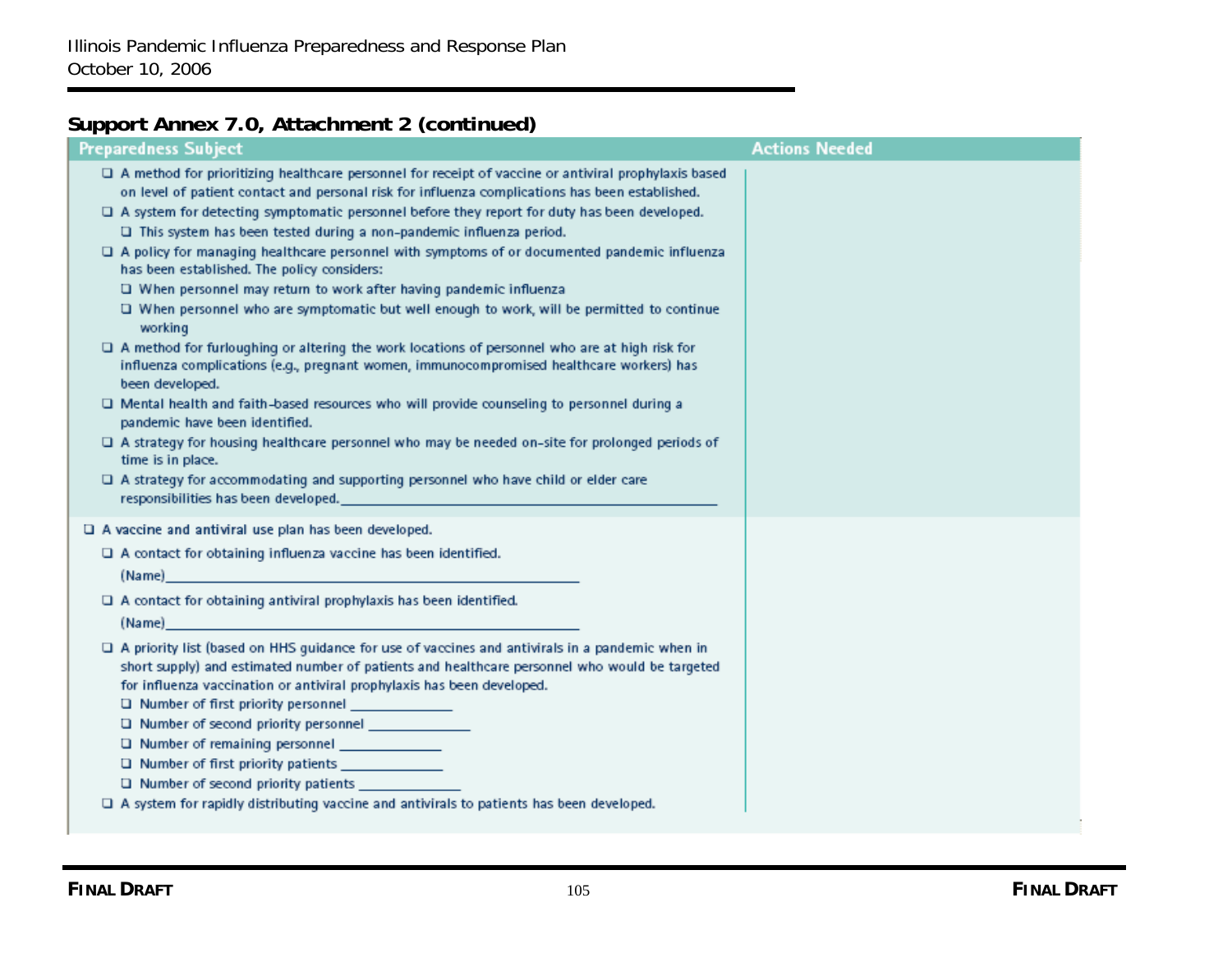| Preparedness Subject                                                                                                                                                                                                                                                                                                                                                                                                                                                                                                                                                                                                                                                                                                                                                                                                                                                                                                                                                                                                                                                                                                                                                                                                                                                                                                                                                                                                                                                                                                            | <b>Actions Needed</b> |
|---------------------------------------------------------------------------------------------------------------------------------------------------------------------------------------------------------------------------------------------------------------------------------------------------------------------------------------------------------------------------------------------------------------------------------------------------------------------------------------------------------------------------------------------------------------------------------------------------------------------------------------------------------------------------------------------------------------------------------------------------------------------------------------------------------------------------------------------------------------------------------------------------------------------------------------------------------------------------------------------------------------------------------------------------------------------------------------------------------------------------------------------------------------------------------------------------------------------------------------------------------------------------------------------------------------------------------------------------------------------------------------------------------------------------------------------------------------------------------------------------------------------------------|-----------------------|
| □ Issues related to surge capacity have been addressed.<br>$\Box$ A plan is in place to address unmet staffing needs in the hospital.<br>The minimum number and categories of personnel needed to care for a group of patients with<br>pandemic influenza has been determined.<br>L Responsibility for assessing day-to-day clinical staffing needs during an influenza pandemic<br>has been assigned.<br>Persons responsible are: (names and/or titles)                                                                                                                                                                                                                                                                                                                                                                                                                                                                                                                                                                                                                                                                                                                                                                                                                                                                                                                                                                                                                                                                        |                       |
| La Legal counsel has reviewed emergency laws for using healthcare personnel with out-of-state<br>licenses.<br>Li Legal counsel has made sure that any insurance and other liability concerns have been<br>resolved.<br>$\square$ Criteria for declaring a "staffing crisis" that would enable the use of emergency staffing<br>alternatives have been defined.<br>□ The plan includes linking to local and regional planning and response groups to collaborate on<br>addressing widespread healthcare staffing shortages during a crisis.<br>□ A priority list for reassignment and recruitment of personnel has been developed.<br>□ A method for rapidly credentialing newly recruited personnel has been developed.<br>I Mutual AID Agreements (MAAs) and Memoranda of Understanding/Agreement (MOU/As) have<br>been signed with other facilities that have agreed to share their staff, as needed.<br>□ Strategies to increase bed capacity have been identified<br>□ A threshold has been established for canceling elective admissions and surgeries<br>□ MOAs have been signed with facilities that would accept non-influenza patients in order to free-<br>up bed space<br>□ Areas of the facility that could be utilized for expanded bed space have been identified<br>$\square$ The estimated patient capacity for this facility is _<br>D Plans for expanded bed capacity have been discussed with local and regional planning groups<br>□ Anticipated durable and consumable resource needs have been determined |                       |
| $\Box$ A primary plan and contingency plan to address supply shortages has been developed<br>D Plans for obtaining limited resources have been discussed with local and regional planning and<br>response groups.                                                                                                                                                                                                                                                                                                                                                                                                                                                                                                                                                                                                                                                                                                                                                                                                                                                                                                                                                                                                                                                                                                                                                                                                                                                                                                               |                       |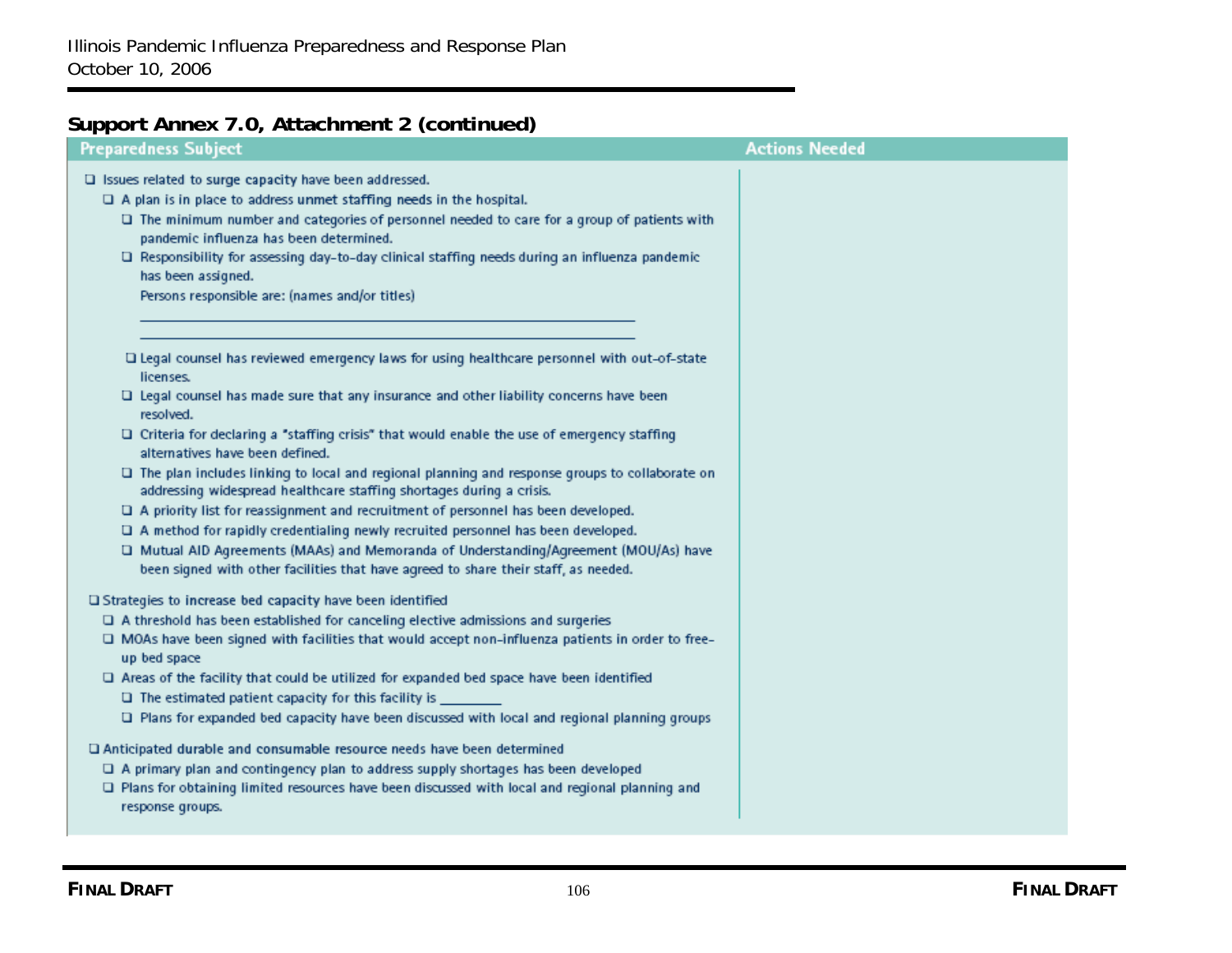| <b>Preparedness Subject</b>                                                                | <b>Actions Needed</b> |
|--------------------------------------------------------------------------------------------|-----------------------|
| □ A strategy for handling increased numbers of deceased persons has been developed.        |                       |
| □ Plans for expanding morgue capacity have been discussed with local and regional planning |                       |
| groups.                                                                                    |                       |
| □ Local morticians have been involved in planning discussions.                             |                       |
| □ Mortality estimates have been used to estimate the number of body bags and shrouds.      |                       |
| □ Supply sources for postmortem materials have been identified.                            |                       |
|                                                                                            |                       |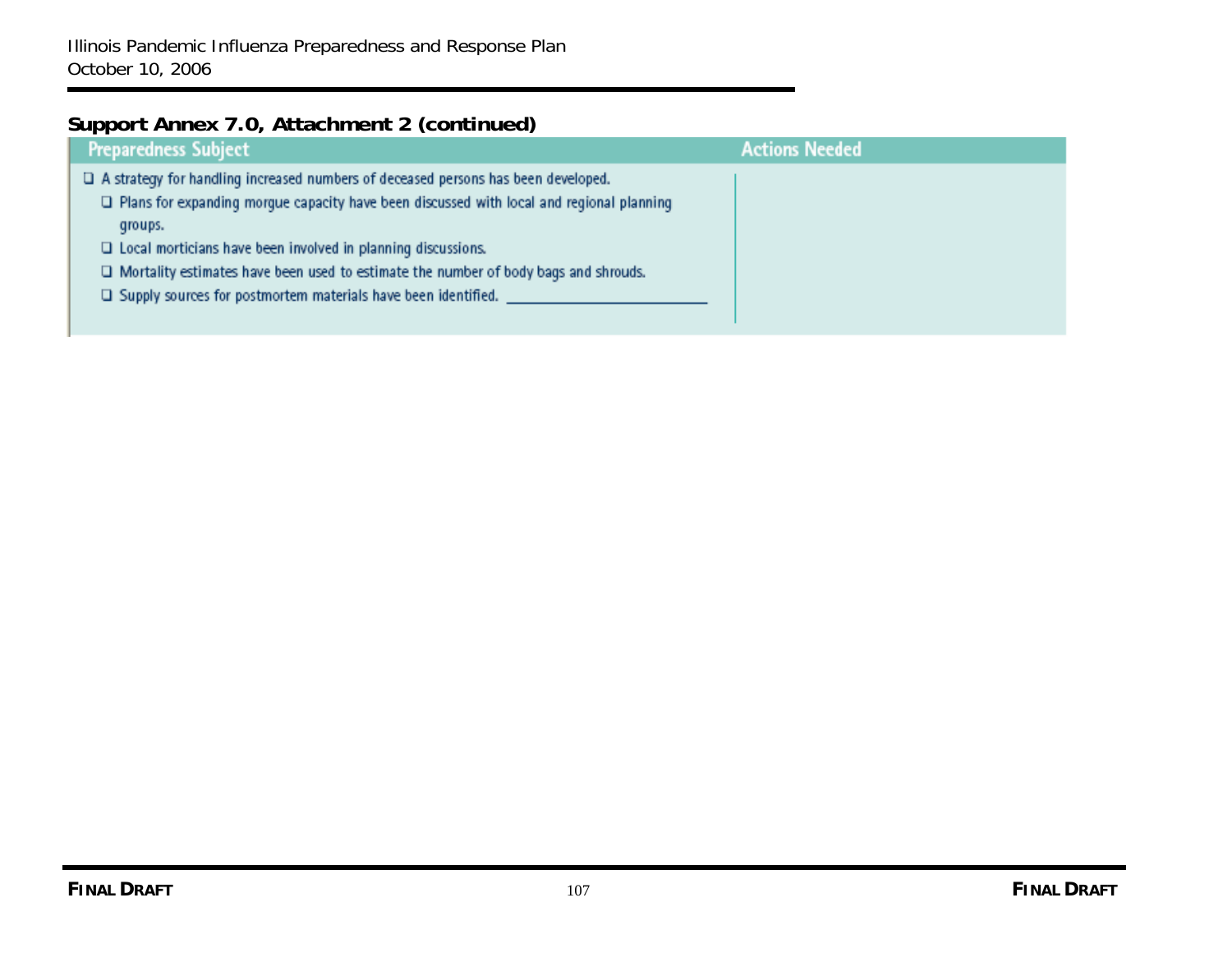# **8.0 Infection Control and Personal Protective Equipment (PPE)**

**Primary Agency:** IDPH

**Support Agencies:** IEPA

## *Purpose*

Provide guidance on infection control measures (e.g., isolation precautions, PPE) to be implemented in order to limit the spread of pandemic influenza.

## *Planning Assumptions and Considerations*

During an influenza pandemic, vaccine may not be available and antiviral agents may be in short supply. The ability to limit transmission of influenza in healthcare settings will, therefore, rely heavily on the appropriate and thorough application of infection control measures.

Infection control practices for pandemic influenza are the same as for other human influenza viruses and primarily involve the application of Standard and Droplet Precautions during patient care in healthcare settings (e.g., hospitals, nursing homes, outpatient offices, emergency transport vehicles).

IDPH has general supervision of the interests of the health and lives of the people of the State. IDPH is the lead state agency for issuing infection control guidelines and policies, including recommendations for isolation precautions and type(s) of PPE to be worn. Guidelines issued by IDPH are based upon recommendations from the Centers for Disease Control and Prevention (CDC).

CDC issues national infection control guidelines which include recommendations for isolation precautions to prevent transmission of microorganisms and the type(s) of PPE to be worn to reduce the risk of exposure to microorganisms.

During a pandemic, conditions that could affect infection control may include shortages of antiviral drugs, decreased efficacy of the vaccine, increased virulence of the influenza strain, shortages of single-patient rooms, and shortages of PPE. These issues may necessitate changes in the recommended infection control practices for influenza. CDC will provide updated infection control guidance as circumstances dictate.

Local governments have primary responsibility to provide emergency medical and health services within their jurisdiction.

Local health departments have primary authority to implement and enforce infection control measures for their citizens. Whenever a dangerously contagious or infectious disease becomes or threatens to become epidemic, IDPH may enforce such measures as it deems necessary to protect the public health.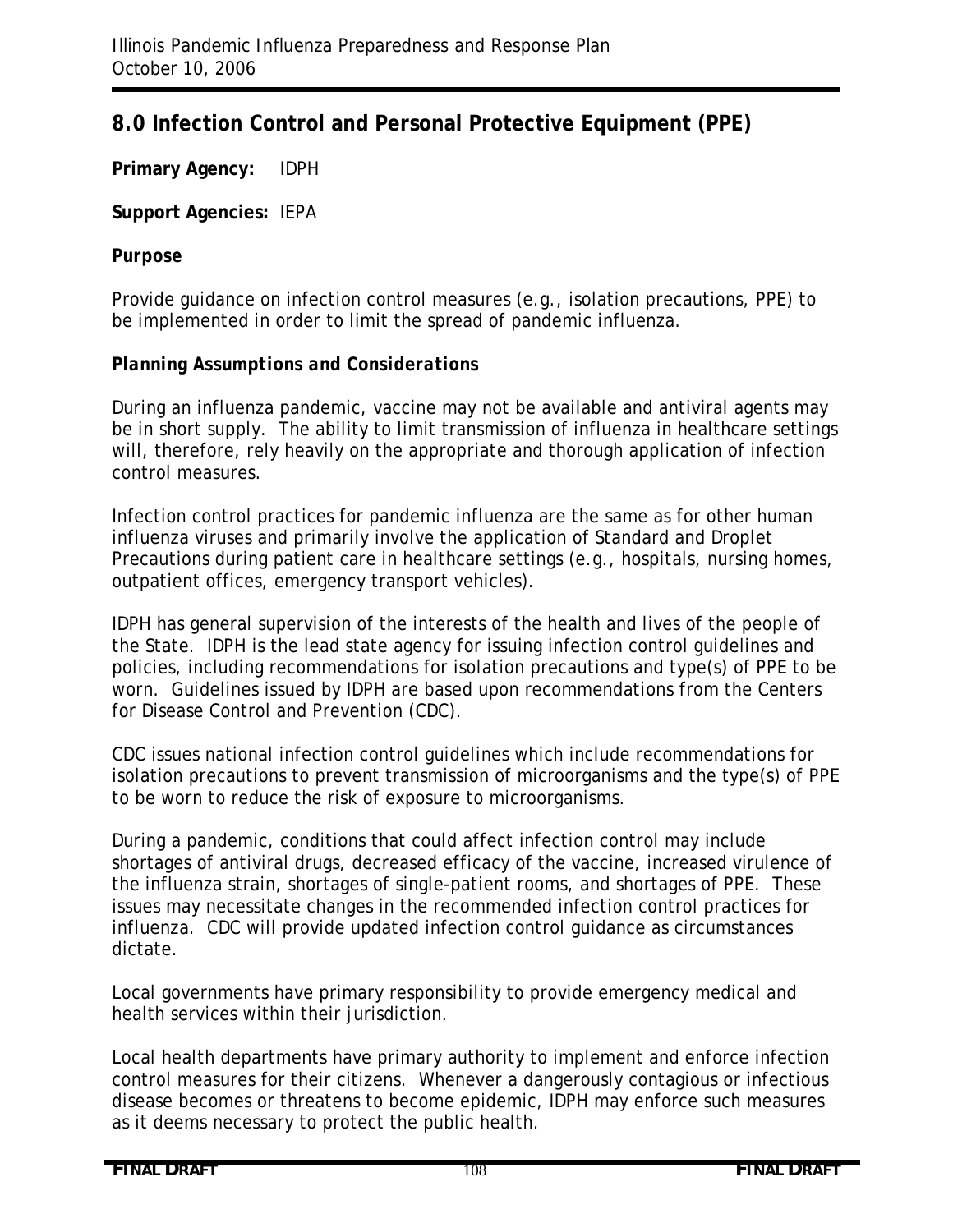## *Concept of Operations*

IDPH will provide primary coordination for the state's health and medical operations including issuance of recommended infection control measures (e.g., isolation precautions and type(s) of PPE to be utilized).

The HHS Pandemic Influenza Plan will provide the framework for IDPH-issued guidance on infection control measures for healthcare settings including:

- Isolation of infectious patients in private rooms or cohort units;
- Selection and use of PPE;
- Hand hygiene and safe work practices;
- Cleaning and disinfection of environmental surfaces;
- Handling of laboratory specimens;
- Post-mortem-care;
- Restricting visitors;
- Educating patients and healthcare staff;
- Cohorting healthcare workers assigned to an outbreak unit;
- Screening of persons entering the healthcare facility who may be infected with pandemic influenza; and
- Detection and control of nosocomial transmission of pandemic influenza.

Settings where persons with pandemic influenza might seek and receive healthcare services (e.g., hospitals, emergency departments, out-patient facilities, residential care facilities, and homes) should implement basic infection control principles to prevent the spread of pandemic influenza. Basic infection control principles include:

- 1) Limit contact between infected and non-infected persons through:
	- a) Isolation precautions (i.e., Standard Precautions, Droplet Precautions, Contact Precautions, and Airborne Precautions as indicated).
	- b) Measures which promote spatial separation in common areas (i.e., sit or stand as far away as possible – at least three feet – from potentially infectious persons).
- 2) Protect persons caring for influenza patients in healthcare settings from contact with the pandemic influenza virus. Persons who must be in contact should:
	- a) Wear a mask for close contact with infectious patients.
	- b) Use Contact and Airborne Precautions, including the use of N95 respirators, when appropriate.
	- c) Wear gloves (gown if necessary) for contact with respiratory secretions.
	- d) Perform hand hygiene after contact with infectious patients.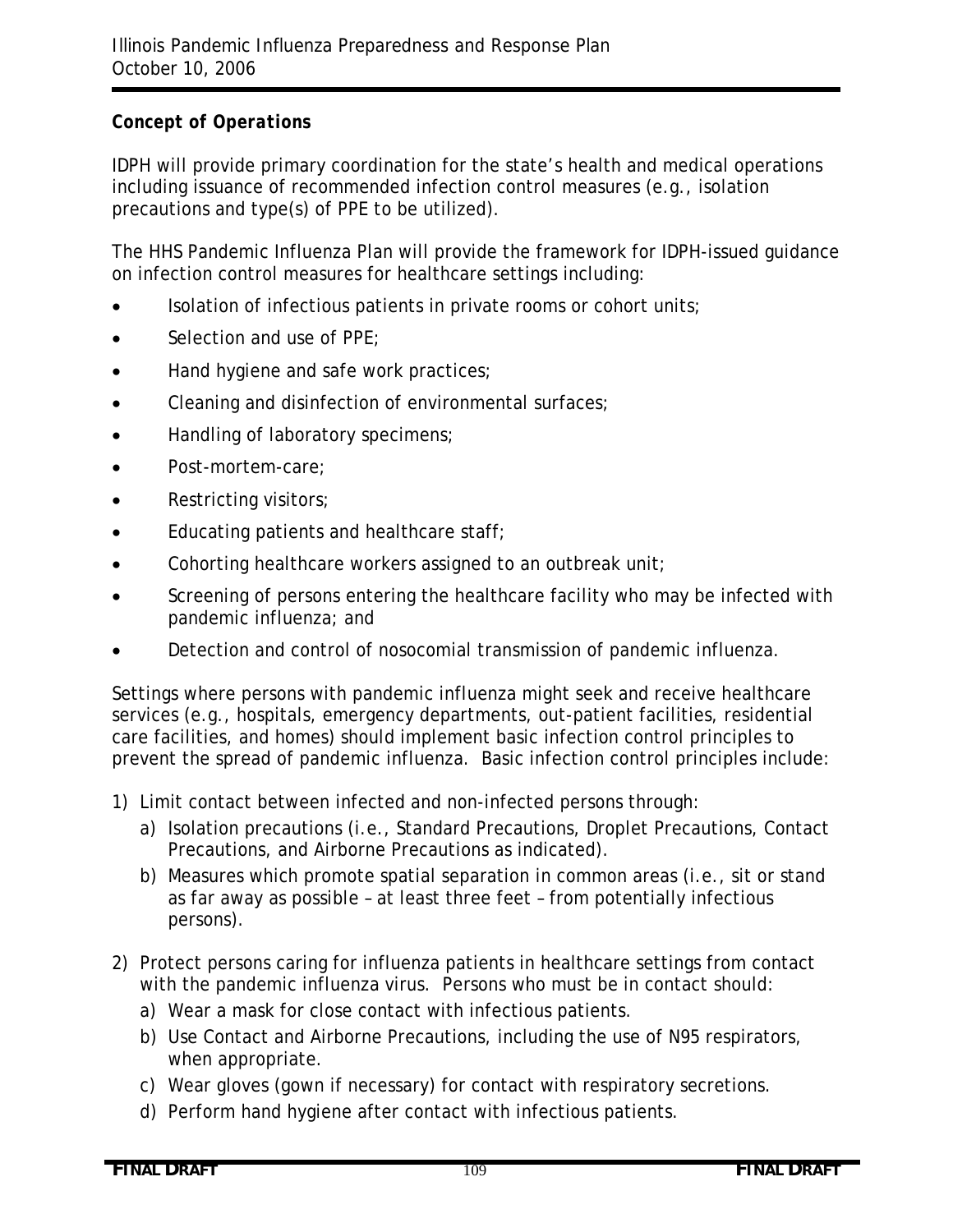- 3) Contain infectious respiratory secretions:
	- a) Instruct persons who have "flu-like" symptoms to use Respiratory Hygiene/Cough Etiquette.
	- b) Promote use of masks by symptomatic persons in common areas (e.g., waiting rooms in physician offices or emergency departments) or when being transported (e.g., in emergency vehicles).

IDPH will provide guidance on adapting Infection control practices to specific healthcare settings including:

- Nursing homes and other residential facilities;
- Pre-hospital care (emergency medical services  $[EMS]$ );
- Medical offices and other ambulatory care settings;
- During the provision of professional home healthcare services; and
- During the care of pandemic influenza patients in the home or in alternative care sites (e.g., schools, auditoriums, conference centers, hotels).

IDPH will provide recommendations for infection control in schools, work places, and community settings.

All support agencies will provide services as indicated in other plans developed under referenced authorities in support off this annex.

## *Definition of Infection Control-related Terms*

## **Standard Precautions:**

Infection prevention and control practices that apply to all patients regardless of diagnosis or presumed infection status. Standard Precautions are based on the principle that all blood, body fluids, secretions and excretions except sweat – regardless of whether they contain visible blood, non-intact skin, and mucous membranes may contain transmissible infectious agents. Standard Precautions include: Respiratory Hygiene/Cough Etiquette; hand hygiene before and after caring for a patient; use of gloves (clean, non-sterile gloves are adequate); use of masks, eye protection, face shields, and gowns (a clean, non-sterile gown is adequate) when splashes or sprays of blood, body fluids, secretions or excretions are possible; cleaning of patient-care equipment, the patient's physical environment, and soiled linen; and, precautions to reduce the possibility of healthcare worker exposure to bloodborne pathogens. Private rooms are generally not necessary but may be considered for patients who contaminate the environment or cannot maintain appropriate hygiene. Reusable dishes and eating utensils are washed and sanitized in a manner that renders them safe for reuse (e.g., in a dishwasher with recommended water temperature). Linen and laundry are washed and dried according to routine standards and procedures.

## **Hand Hygiene:**

A general term that applies to any of the following: 1) handwashing with plain (nonantimicrobial) soap and water; 2) antiseptic handwash (washing hands with water and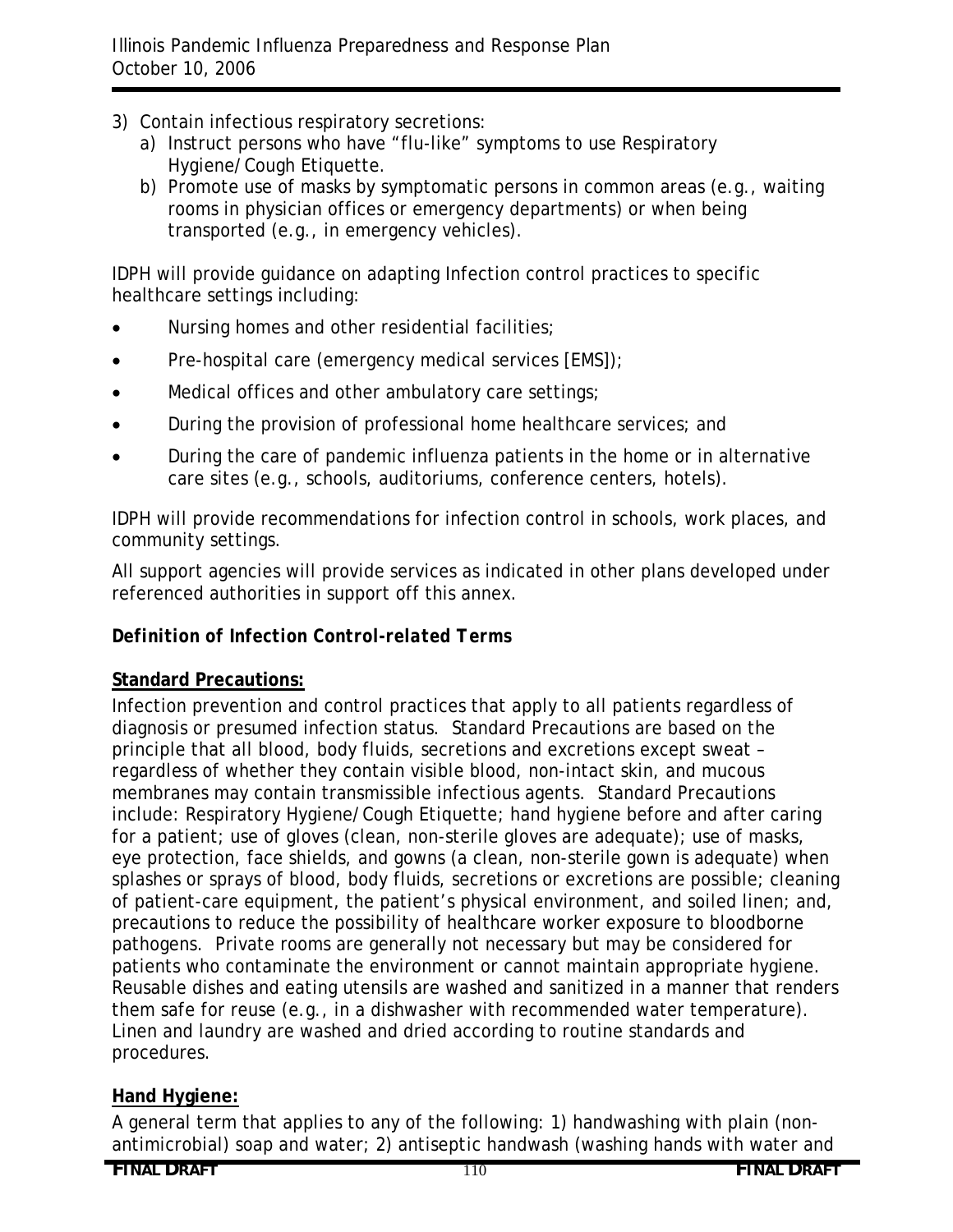soap containing an antiseptic agent); or 3) antiseptic hand rub (waterless antiseptic product, most often alcohol-based, rubbed on all surfaces of hands). Hand hygiene is to be performed before and after contact with patients, after contact with contaminated items, and immediately after removing gloves. Hands are to be washed with soap and water when visibly dirty or soiled with blood or other body fluids, contaminated with proteinaceous material, exposed to spores (e.g., Bacillus species or Clostridium difficile) - suspected or proven, before eating, and after using a restroom. It is essential that healthcare personnel always perform hand hygiene between patient contacts and after removing personal protective equipment (PPE).

Hand hygiene has frequently been cited as the single most important practice to reduce the transmission of infectious agents and is an essential element of Standard Precautions.

# **Respiratory Hygiene/Cough Etiquette:**

A combination of measures designed to minimize the transmission of respiratory pathogens via droplet or airborne routes in healthcare settings. The components of Respiratory Hygiene/Cough Etiquette are 1) covering the mouth and nose when coughing or sneezing, 2) using tissues to contain respiratory secretions with prompt disposal into the nearest waste receptacle after use, 3) performing hand hygiene (e.g., hand washing with non-antimicrobial soap and water, alcohol-based hand rub, or antiseptic handwash) after having contact with respiratory secretions and contaminated objects/materials, 3) offering a mask to persons who are coughing to decrease contamination of the surrounding environment, and 4) turning the head away from others and maintaining spatial separation, ideally greater than three feet, when coughing. Respiratory Hygiene/Cough Etiquette should be used with any person (e.g., patients and accompanying family members or friends) with signs of a cold or other respiratory infection (e.g., cough, congestion, rhinorrhea, and increased production of respiratory secretions) who enters any healthcare facility. Healthcare facilities should post visual alerts (in appropriate languages) at the entrance to outpatient treatment areas (e.g., emergency departments, physician offices, outpatient clinics) instructing patients and persons who accompany them (e.g., family, friends) to inform healthcare personnel of symptoms of a respiratory infection when they first register for care and to practice Respiratory Hygiene/Cough Etiquette. When space and chair availability permit, coughing persons should be encouraged to sit at least three feet away from others in common waiting areas.

## **Droplet Precautions:**

In addition to Standard Precautions, Droplet Precautions are intended to reduce the risk of droplet transmission of infectious agents from close respiratory or mucous membrane contact (e.g., < 3 feet) with large-particle respiratory droplets (larger than 5 µm in size). Respiratory droplets can be generated by the patient during coughing, sneezing, talking, or the performance of cough-inducing procedures. Because droplets do not remain suspended in the air, special air handling and ventilation are not required to prevent droplet transmission; single-patient rooms are preferred. Healthcare personnel and visitors wear gloves and masks (respirators are not necessary) when entering a patient's room. A mask should be worn once, changed when moist, and then discarded. Upon touching or discarding a used mask, hand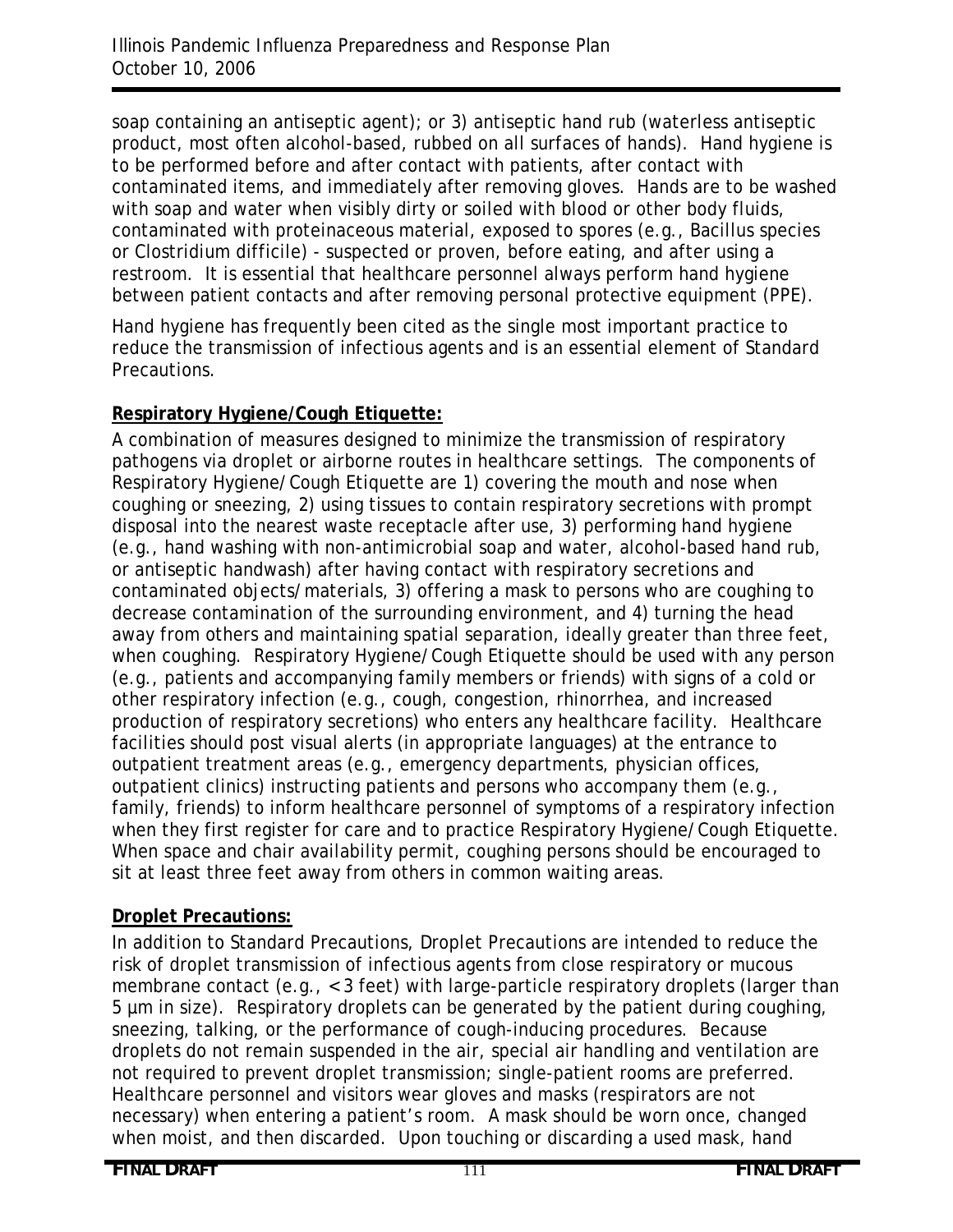hygiene is to be performed. During procedures that may generate small particles of respiratory secretions (e.g., endotracheal intubation, bronchoscopy, nebulizer treatment, suctioning), healthcare personnel should wear gloves, gown, face/eye protection, and a fit-tested N95 or other appropriate particulate respirator. When a single-patient room is not available, pandemic influenza patients may be cohorted (e.g., place the patient in a room with other patients who have active pandemic influenza infection but no other infection) with spatial separation of patients (e.g., > 3 feet between beds in multi-patient rooms). In general, wearing eye protection (e.g., goggles) or a face shield for routine contact with pandemic influenza patients is not necessary, but should be worn as recommended for Standard Precautions. If transport or movement of the patient from the room is necessary, the patient is to wear a surgical mask that covers the mouth and nose, if possible.

## **Contact Precautions:**

In addition to Standard Precautions, Contact Precautions are intended to reduce the risk of epidemiologically important microorganisms by direct (e.g., hand or skin-toskin contact) or indirect (e.g., touching environmental surfaces or patient-care items) contact. Single-patient rooms are preferred and healthcare personnel and visitors wear gown and gloves for all interactions that may involve contact with the patient or the patient's environment. Gowns should be worn only once and then placed in a waste or laundry receptacle, as appropriate. If gowns are in short supply (i.e., the demand during a pandemic could exceed the supply), priorities for their use may need to be established. When a single-patient room is not available, pandemic influenza patients may be cohorted (e.g., place the patient in a room other patients who have active pandemic influenza infection but no other infection) with spatial separation of patients (e.g., > 3 feet between beds in multi-patient rooms). When possible, dedicate the use of noncritical patient-care equipment to a single patient or cohort of patients to avoid sharing between patients. If use of common equipment or items is unavoidable, they must be adequately cleaned and disinfected before use for another patient. Rooms of patients on Contact Precautions are given cleaning priority with a focus on frequent (e.g., at least daily) cleaning and disinfection of high touch surfaces (e.g., bed rails, bedside commodes, faucet handles, doorknobs, carts, charts) and equipment in the immediate vicinity of the patient.

## **Airborne Precautions:6**

In addition to Standard Precautions, Airborne Precautions are used for the care of patients known or suspected to be infected with pathogens transmitted by airborne droplet nuclei (small-particle residue [5 µm or smaller in size] of evaporated droplets containing microorganisms that remain suspended in the air and that can be dispersed widely by air currents within a room or over a long distance). Use of an Airborne Infection Isolation (AII) room with the door closed is required to prevent airborne transmission. An AII room is a single-patient room this is equipped with special air handling and ventilation capacity (e.g., negative air pressure) that meet the American Institute of Architects/Facility Guidelines Institute (AIA/FGI) standards for AII rooms. Respiratory protection (e.g., NIOSH-approved N95 or higher respirators) is worn by susceptible persons when entering the room. Respirators should be used within the

 $\overline{a}$ <sup>6</sup> Also known as Airborne Infection Isolation [AII] Precautions.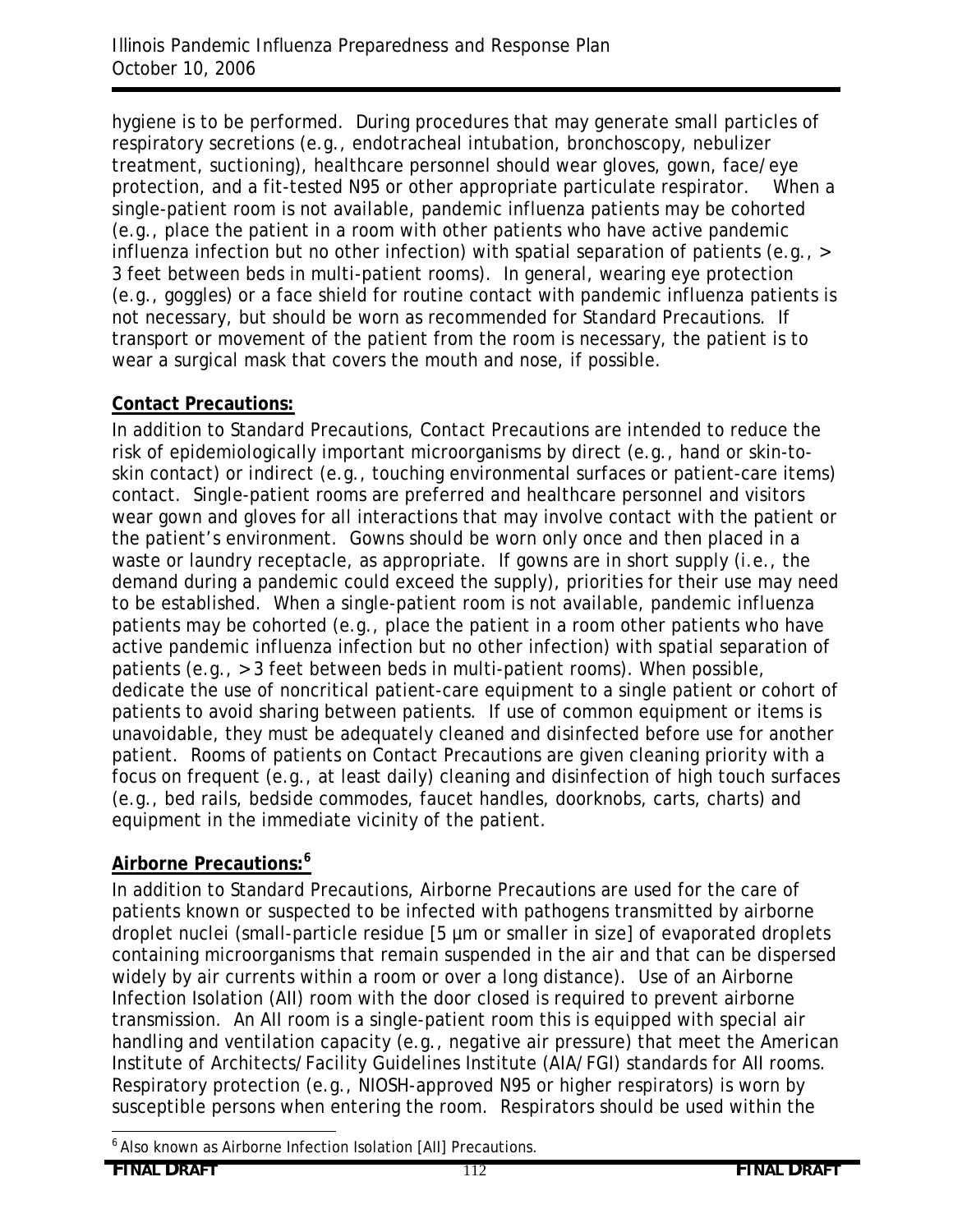context of a respiratory protection program that includes fit-testing, medical clearance, and training. If transport or movement of the patient from the room is necessary, the patient is to wear a surgical mask that covers the mouth and nose, if possible.

In the event of an outbreak or exposure where large numbers of patients require Airborne Precautions, consult IDPH Division of Infectious Diseases to determine the safety of cohorting patients together based on clinical diagnosis in areas with the lowest risk of airborne transmission.

## **Personal Protective Equipment (PPE):**

A variety of barriers used alone or in combination to protect mucous membranes, skin, and clothing from contact with infectious agents. PPE includes gloves, masks, respirators, goggles, face shields, and gowns. Respirators (e.g., N95 or other appropriate particulate respirator) should be used within the context of a respiratory protection program that includes fit-testing, medical clearance, and training. Role and Responsibilities

| <b>Primary Agency</b>           | <b>Role and Responsibilities</b>                                                                                                                                              |
|---------------------------------|-------------------------------------------------------------------------------------------------------------------------------------------------------------------------------|
| <b>IDPH</b>                     | Provide primary coordination for technical guidance and<br>health and medical operations.                                                                                     |
|                                 | Coordinate Illinois' health and medical activities in preparedness,<br>response and recovery from pandemic influenza                                                          |
|                                 | Coordinate with local areas to ensure development of local plans as<br>called for by the state plan and provide resources, such as<br>templates to assist in planning process |
| <b>Support Agencies</b>         | <b>Role and Responsibilities</b>                                                                                                                                              |
| <b>CMS</b>                      | Procures equipment and supplies not available through State<br>sources from commercial vendors or suppliers                                                                   |
| <b>IEMA</b>                     | Manage and coordinate the State's disaster response and recovery<br>efforts                                                                                                   |
| <b>IEPA</b>                     | Provide toxicological expertise and risk communication expertise in<br>support of health risk communication about chemicals or other<br>health risks                          |
|                                 | Provide technical advice regarding disinfection and<br>decontamination                                                                                                        |
| Illinois Department of<br>Labor | Ensure compliance with OSHA regulations and other applicable<br>worker safety requirements                                                                                    |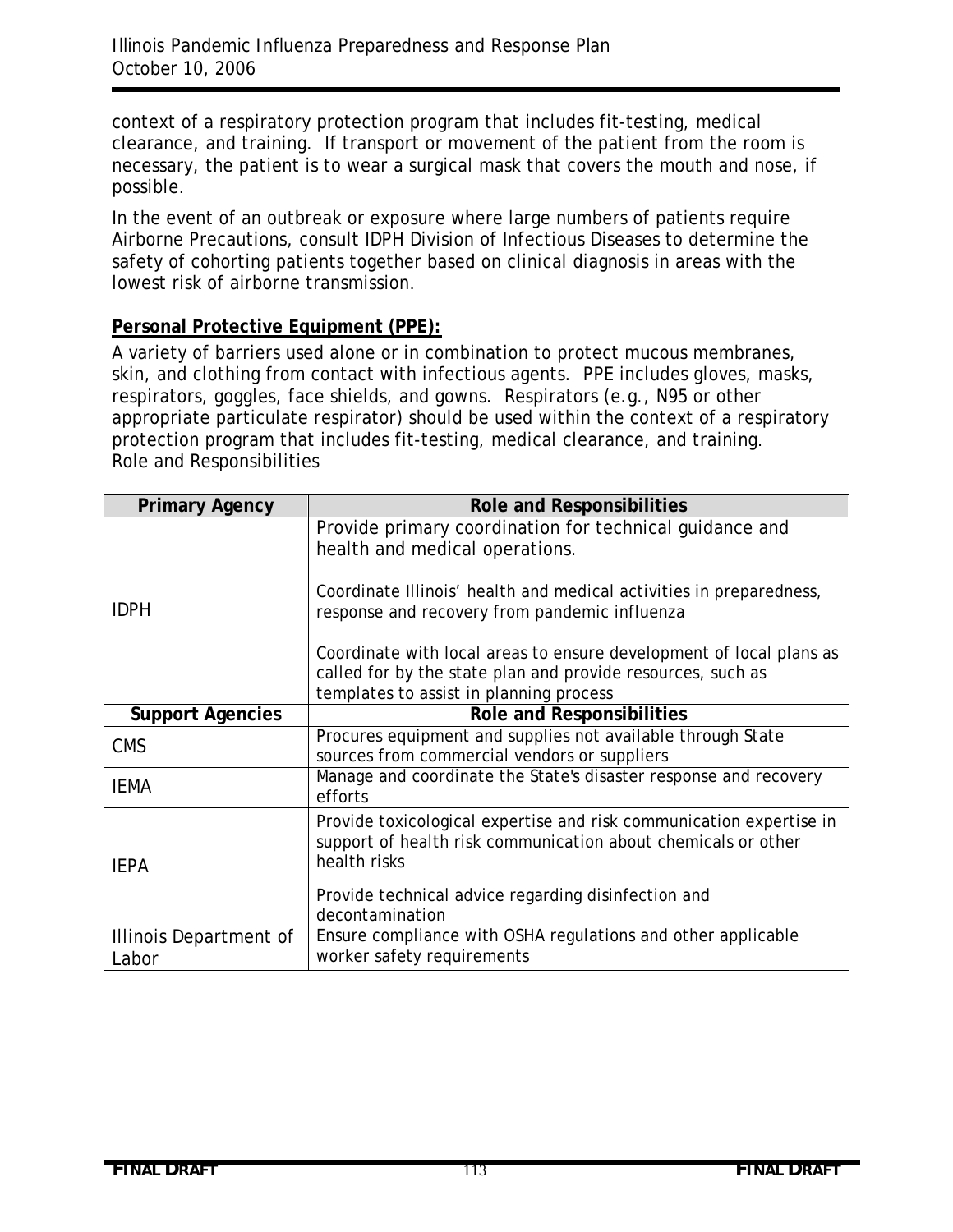## *Authorities*

29 CFR, Occupational Safety and Health Standards, Subpart I, Personal Protective Equipment

20 ILCS 2305, The Department of Public Health Powers and Duties Law

Illinois Administrative Code - Title 77: Public Health, Part 690 Control of Communicable Diseases Code

Potentially Infectious Medical Waste (PIMW) regulations, 35 Illinois Administrative Code: Subtitle M

#### *References*

OSHA Respiratory Protection Standard found at http://www.osha.gov/SLTC/respiratoryprotection/index.html

CDC Guideline for Isolation Precautions in Hospitals found at http://www.cdc.gov/ncidod/hip/ISOLAT/Isolat.htm

CDC Severe Acute Respiratory Syndrome (SARS) infection control guidance found at http://www.cdc.gov/ncidod/sars/ic.htm

CDC Sequence for Donning (and Removing) Personal Protective Equipment (PPE) poster found at http://www.cdc.gov/ncidod/sars/pdf/ppeposter148.pdf

CDC Influenza Infection Control in Health-Care Facilities found at http://www.cdc.gov/flu/professionals/infectioncontrol/

CDC Workplace Safety & Health references found at http://www.cdc.gov/node.do/id/0900f3ec8000ec09

CDC Guideline for Hand Hygiene in Health-Care Settings found at http://www.cdc.gov/handhygiene

CDC guidance on Respiratory Hygiene/Cough Etiquette for Healthcare Settings found at

http://www.cdc.gov/flu/professionals/infectioncontrol/resphygiene.htm

CDC Guidelines for Environmental Infection Control in Health-Care Facilities found at http://www.cdc.gov/mmwr/preview/mmwrhtml/rr5210a1.htm

CDC National Institute for Occupational Safety and Health information about respirator selection and use found at http://www.cdc.gov/niosh/npptl/topics/respirators and www.cdc.gov/niosh/99-143.html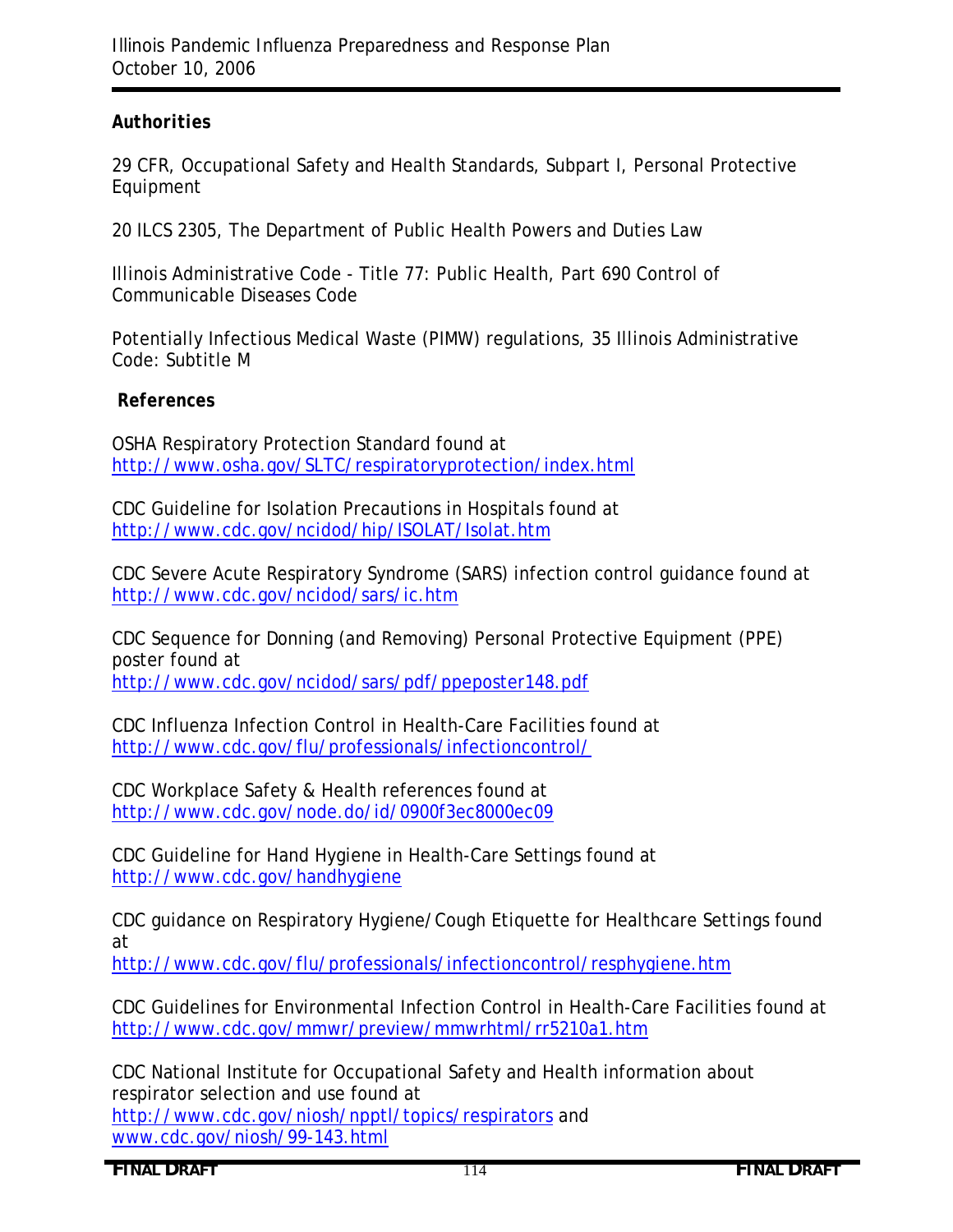# **Appendices**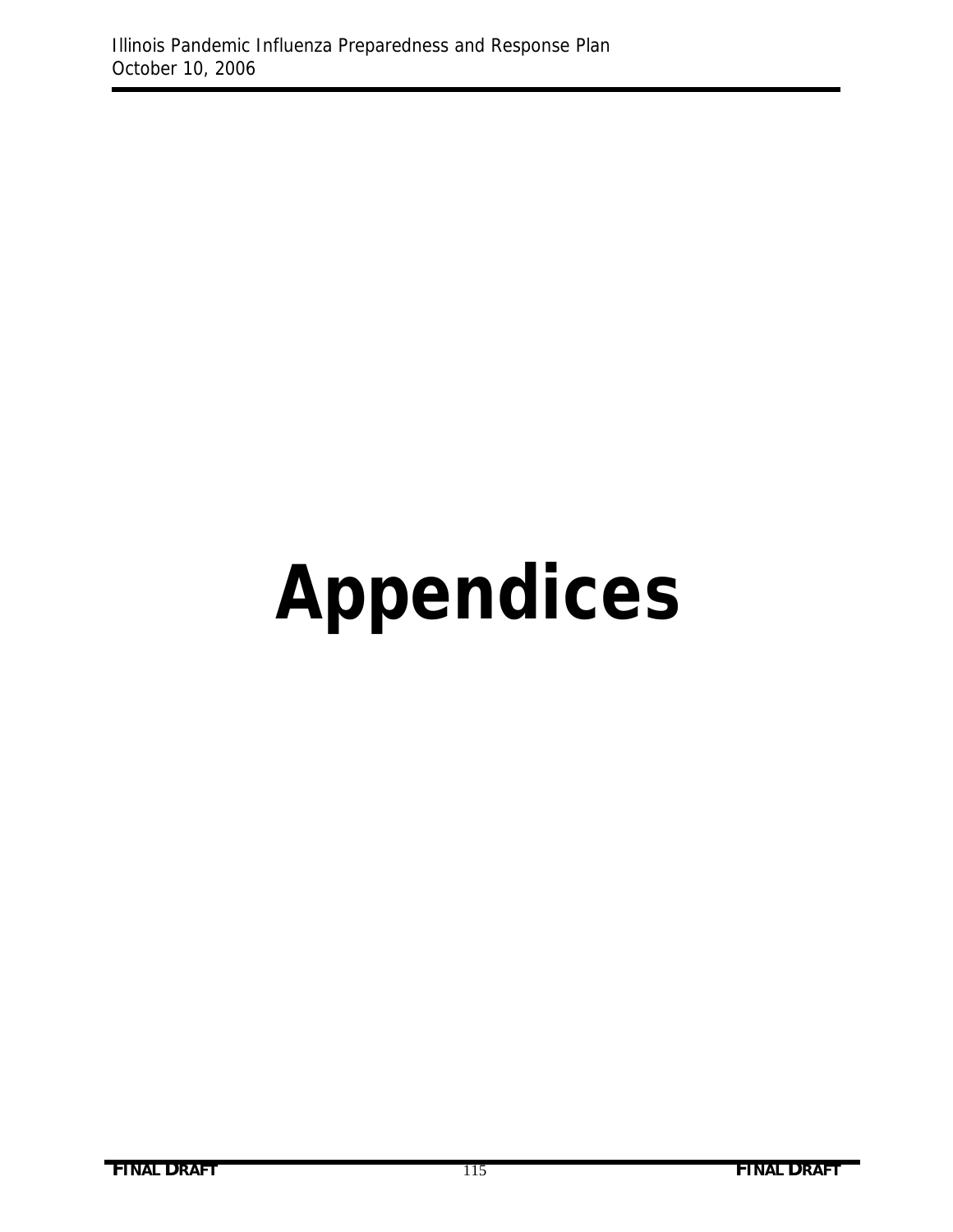# **1.0 Abbreviations and Acronyms**

- AC Area Command
- ACIP Advisory Committee on Immunization Practices, CDC
- AERO Illinois Department of Transportation, Division of Aeronautics
- ARC American Red Cross
- ASTHO Association of State and Territorial Health Officials
- CDC Centers for Disease Control and Prevention
- CERT Community Emergency Response Teams
- CISD Critical Incident Stress Debriefing
- CBO Community-based organizations
- DCMS Illinois Department of Central Management Services
- DFO Disaster Field Office
- DHS Department of Homeland Security
- DMORT Disaster Mortuary Operational Response Team
- EAS Emergency Alert System
- ED Emergency Department
- EMDP Emergency Medical Disaster Plan
- EMS Emergency Medical Services
- FDA Food and Drug Administration
- FEMA Federal Emergency Management Administration
- HHS Department of Health and Human Services
- HRSA Health Resources and Services Administration
- HSPD Homeland Security Presidential Directive
- IAP Incident Action Plan
- IC Incident Commander
- ICS Incident Command System
- IDCEO Illinois Department of Commerce and Economic Opportunity
- IDHS Illinois Department of Human Services
- IDMA Illinois Department of Military Affairs
- IDOA Illinois Department of Agriculture
- IDOC Illinois Department of Corrections
- IDOT Illinois Department of Transportation
- IDPH Illinois Department of Public Health
- IEMA Illinois Emergency Management Agency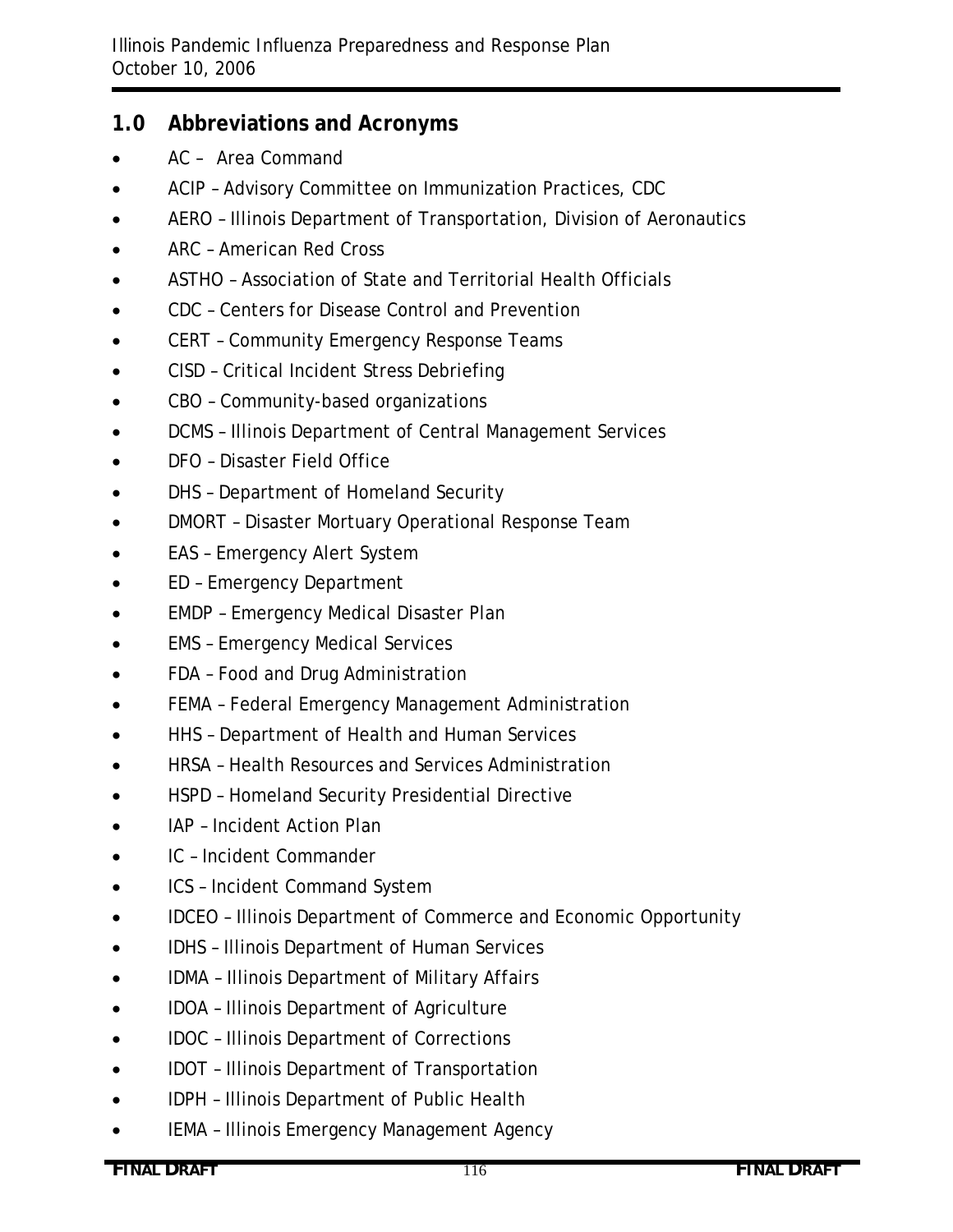- IEOP Illinois Emergency Operations Plan
- IEPA Illinois Environmental Protection Agency
- ILI influenza-like-illness
- IND Investigational New Drug
- IOM Institute of Medicine
- ISP Illinois State Police
- JIC Joint Information Center
- JOC Joint Operations Center
- NAHERC National Animal Health Emergency Response Corps
- NIC National Influenza Center
- NIH National Institutes of Health
- NIMS National Incident Management System
- NDMS National Disaster Medical System
- NGO Nongovernmental and Volunteer Organizations
- NRP National Response Plan
- NVOAD National Voluntary Organizations Active in Disaster
- NVPO/HHS DHHS, National Vaccine Program Office
- OPHEP/HHS DHHS, Office of Public Health Emergency Preparedness
- OGA/HHS DHHS, Office of Global Affairs
- OSFM Office of the State Fire Marshal
- PDD Presidential Decision Directive
- PHOC Public Health Operations Center
- PHS Public Health Service
- PIO Public Information Officer
- POD Disaster POD Hospital
- PPE Personal Protective Equipment
- ROC Regional Operations Center
- SARS Severe Acute Respiratory Syndrome
- SEOC State Emergency Operations Center
- SNS Strategic National Stockpile
- UAC Unified Area Command
- WHO World Health Organization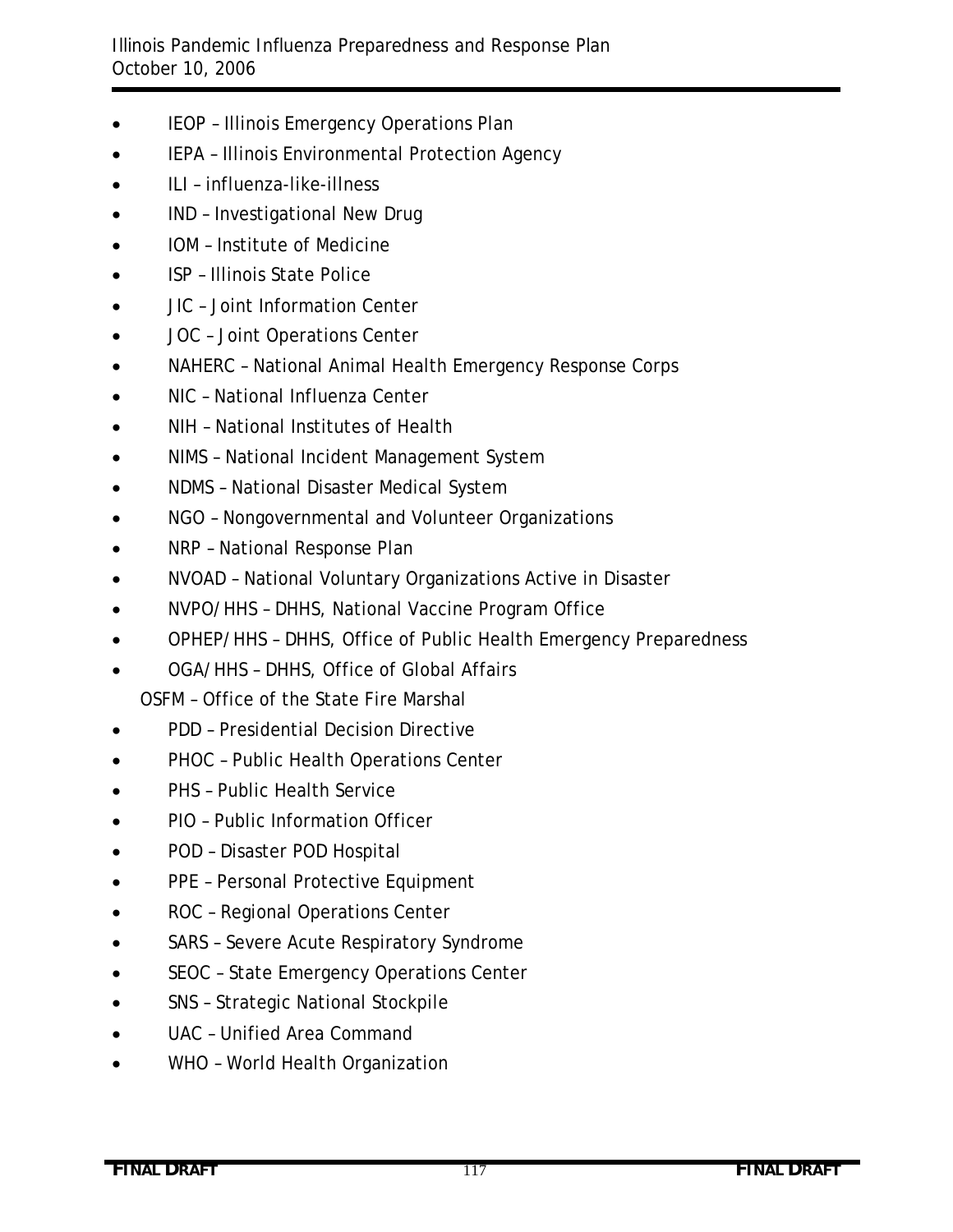# **2.0 Glossary of Key Terms**

**Area Command (Unified Area Command).** An organization established (1) to oversee the management of multiple incidents that are each being handled by an ICS organization or (2) to oversee the management of large or multiple incidents to which several Incident Management Teams have been assigned. Area Command has the responsibility to set overall strategy and priorities, allocate critical resources according to priorities, ensure that incidents are properly managed, and ensure that objectives are met and strategies followed. Area Command becomes Unified Area Command when incidents are multijurisdictional. Area Command may be established at an EOC facility or at some location other than an ICP.

**Casualty.** Any person who is declared dead or is missing, ill, or injured.

**Consequence Management.** Predominantly an emergency management function and included measures to protect public health and safety, restore essential government services, and provide emergency relief to governments, businesses, and individuals affected by the consequences of terrorism. The requirements of consequence management and crisis management are combined in the NRP. See also **Crisis Management.** 

**Crisis Management.** Predominantly a law enforcement function and included measures to identify, acquire, and plan the use of resources needed to anticipate, prevent, and/or resolve a threat or act of terrorism. The requirements of consequence management and crisis management are combined in the NRP. See also **Consequence Management.** 

**Emergency.** As defined by the Stafford Act, an emergency is "any occasion or instance for which, in the determination of the President, Federal assistance is needed to supplement State and local efforts and capabilities to save lives and to protect property and public health and safety, or to lessen or avert the threat of a catastrophe in any part of the United States."

**Emergency Operations Center (EOC).** The physical location at which the coordination of information and resources to support domestic incident management activities normally takes place. An EOC may be a temporary facility or may be located in a more central or permanently established facility, perhaps at a higher level of organization within a jurisdiction. EOCs may be organized by major functional disciplines (e.g., fire, law enforcement, and medical services), by jurisdiction (e.g., Federal, State, regional, county, city, tribal), or by some combination thereof.

**Emergency Operations Plan (EOP).** The "steady-state" plan maintained by various jurisdictional levels for managing a wide variety of potential hazards.

**Emergency Public Information.** Information that is disseminated primarily in anticipation of an emergency or during an emergency. In addition to providing situational information to the public, it also frequently provides directive actions required to be taken by the general public.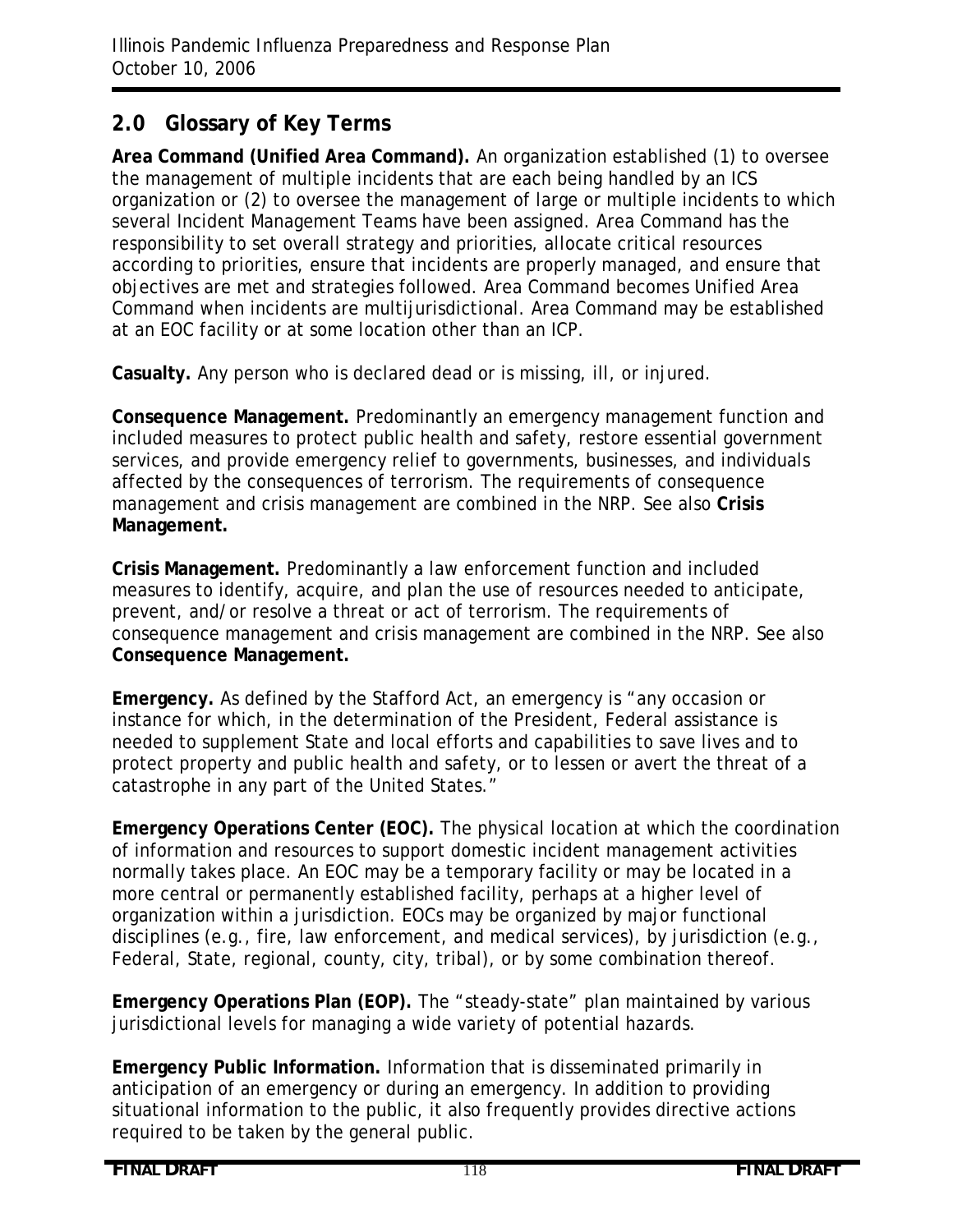**Emerging Infectious Diseases.** New or recurring infectious diseases of people, domestic animals, and/or wildlife, including identification, etiology, pathogenesis, zoonotic potential, and ecological impact.

**First Responder.** Local and nongovernmental police, fire, and emergency personnel who in the early stages of an incident are responsible for the protection and preservation of life, property, evidence, and the environment, including emergency response providers as defined in section 2 of the Homeland Security Act of 2002 (6 U.S.C. 101), as well as emergency management, public health, clinical care, public works, and other skilled support personnel (such as equipment operators) who provide immediate support services during prevention, response, and recovery operations. First responders may include personnel from Federal, State, local, tribal, or nongovernmental organizations.

**Incident.** An occurrence or event, natural or human caused, that requires an emergency response to protect life or property. Incidents can, for example, include major disasters, emergencies, terrorist attacks, terrorist threats, wildland and urban fires, floods, hazardous materials spills, nuclear accidents, aircraft accidents, earthquakes, hurricanes, tornadoes, tropical storms, war-related disasters, public health and medical emergencies, and other occurrences requiring an emergency response.

**Incident Action Plan.** An oral or written plan containing general objectives reflecting the overall strategy for managing an incident. It may include the identification of operational resources and assignments. It may also include attachments that provide direction and important information for management of the incident during one or more operational periods.

**Incident Command System (ICS).** A standardized on scene emergency management construct specifically designed to provide for the adoption of an integrated organizational structure that reflects the complexity and demands of single or multiple incidents, without being hindered by jurisdictional boundaries. ICS is the combination of facilities, equipment, personnel, procedures, and communications operating with a common organizational structure, designed to aid in the management of resources during incidents. ICS is used for all kinds of emergencies and is applicable to small as well as large and complex incidents. ICS is used by various jurisdictions and functional agencies, both public and private, or organized field-level incident management operations.

**Incident Commander (IC).** The individual responsible for all incident activities, including the development of strategies and tactics and the ordering and release of resources. The IC has overall authority and responsibility for conducting incident operations and is responsible for the management of all incident operations at the incident site.

**Joint Field Office (JFO).** A temporary Federal facility established locally to provide a central point for Federal, State, local, and tribal executives with responsibility for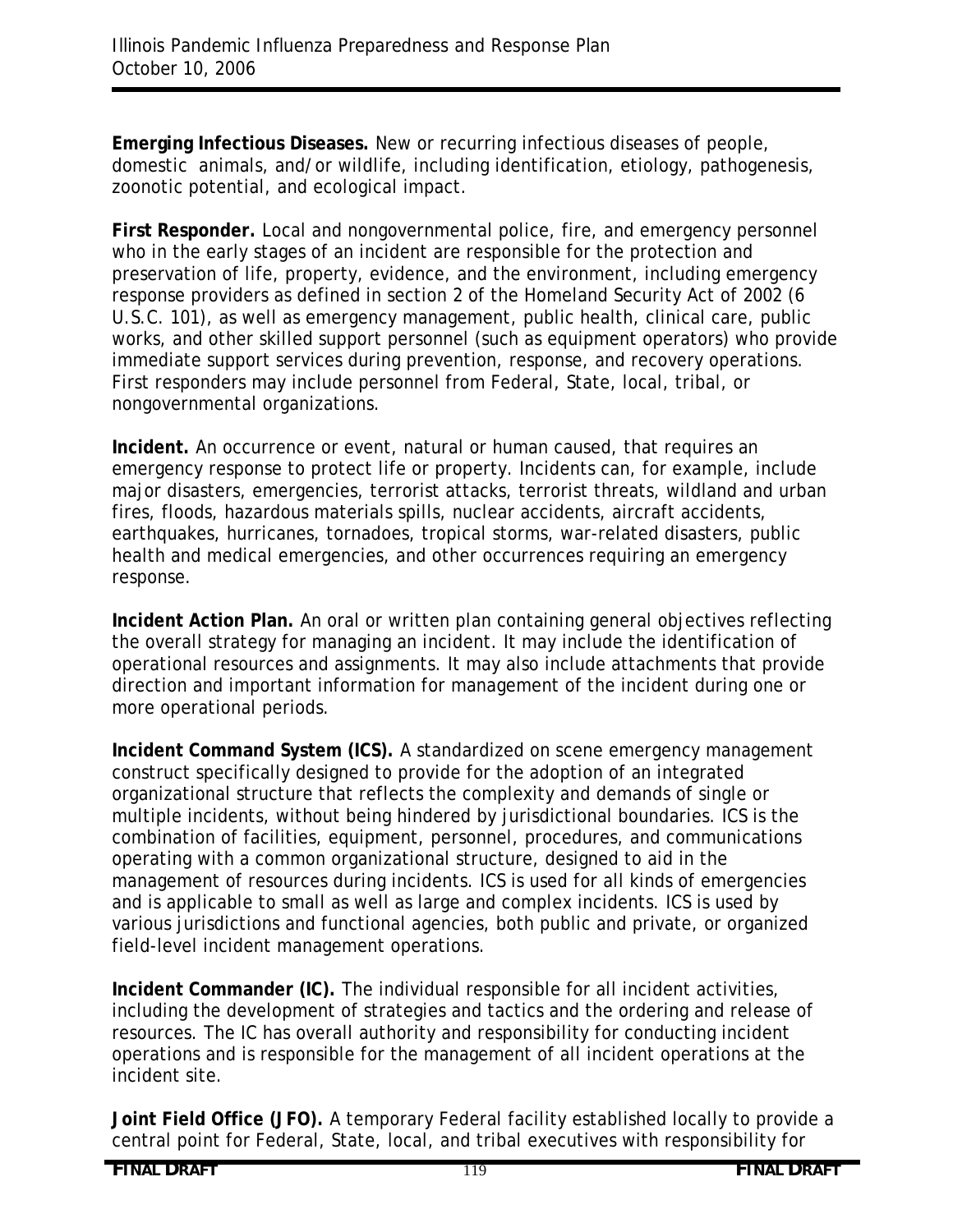incident oversight, direction, and/or assistance to effectively coordinate protection, prevention, preparedness, response, and recovery actions. The JFO will combine the traditional functions of the JOC, the FEMA DFO, and the JIC within a single Federal facility.

**Joint Information Center (JIC).** A facility established to coordinate all incidentrelated public information activities. It is the central point of contact for all news media at the scene of the incident. Public information officials from all participating agencies should collocate at the JIC.

**Joint Information System (JIS).** Integrates incident information and public affairs into a cohesive organization designed to provide consistent, coordinated, timely information during a crisis or incident operations. The mission of the JIS is to provide a structure and system for developing and delivering coordinated interagency messages; developing, recommending, and executing public information plans and strategies on behalf of the IC; advising the IC concerning public affairs issues that could affect a response effort; and controlling rumors and inaccurate information that could undermine public confidence in the emergency response effort.

**Joint Operations Center (JOC).** The JOC is the focal point for all Federal investigative law enforcement activities during a terrorist or potential terrorist incident or any other significant criminal incident, and is managed by the SFLEO. The JOC becomes a component of the JFO when the NRP is activated.

**Local Government.** A county, municipality, city, town, township, local public authority, school district, special district, intrastate district, council of governments (regardless of whether the council of governments is incorporated as a nonprofit corporation under State law), regional or interstate government entity, or agency or instrumentality of a local government; an Indian

tribe or authorized tribal organization or, in Alaska, a Native Village or Alaska Regional Native Corporation; or a rural community, unincorporated town or village, or other public entity. (As defined in section 2(10) of the Homeland Security Act of 2002, Public Law 107-296, 116 Stat. 2135, et seq. (2002).)

**Major Disaster.** As defined by the Stafford Act, any natural catastrophe (including any hurricane, tornado, storm, high water, wind-driven water, tidal wave, tsunami, earthquake, volcanic eruption, landslide, mudslide, snowstorm, or drought) or, regardless of cause, any fire, flood, or explosion, in any part of the United States, which in the determination of the

President causes damage of sufficient severity and magnitude to warrant major disaster assistance under this act to supplement the efforts and available resources of States, local governments, and disaster relief organizations in alleviating the damage, loss, hardship, or suffering caused thereby.

**Mutual Aid Agreement.** Written agreement between agencies, organizations, and/or jurisdictions that they will assist one another on request by furnishing personnel, equipment, and/or expertise in a specified manner.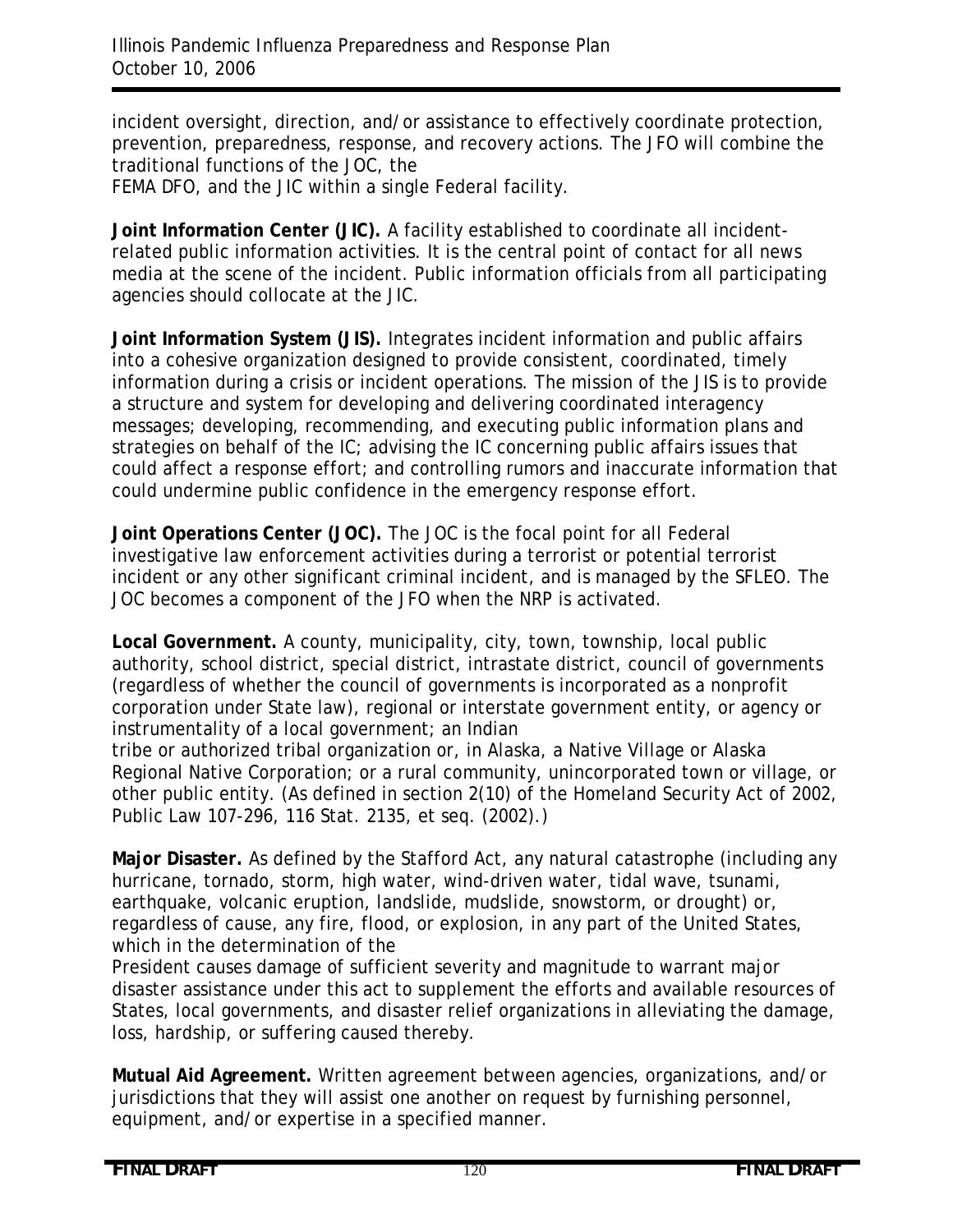**National Disaster Medical System (NDMS).** A coordinated partnership between DHS, HHS, DOD, and the Department of Veterans Affairs established for the purpose of responding to the needs of victims of a public health emergency. NDMS provides medical response assets and the movement of patients to health are facilities where definitive medical care is received when required.

**National Incident Management System (NIMS).** A system mandated by HSPD-5 that provides a consistent, nationwide approach for Federal, State, local, and tribal governments; the private sector; and NGOs to work effectively and efficiently together to prepare for, respond to, and recover from domestic incidents, regardless of cause, size, or complexity. To provide for interoperability and compatibility among Federal, State, local, and tribal capabilities, the NIMS includes a core set of concepts, principles, and terminology. HSPD-5 identifies these as the ICS; multiagency coordination systems; training; identification and management of resources (including systems for classifying types of resources); qualification and certification; and the collection, tracking, and reporting of incident information and incident resources.

**Nongovernmental Organization (NGO).** A nonprofit entity that is based on interests of its members, individuals, or institutions and that is not created by a government, but may work cooperatively with government. Such organizations serve a public purpose, not a private benefit. Examples of NGOs include faith-based charity organizations and the American Red Cross.

**Preparedness.** The range of deliberate, critical tasks and activities necessary to build, sustain, and improve the operational capability to prevent, protect against, respond to, and recover from domestic incidents. Preparedness is a continuous process involving efforts at all levels of government and between government and private-sector and nongovernmental organizations to identify threats, determine vulnerabilities, and identify required resources.

**Prevention.** Actions taken to avoid an incident or to intervene to stop an incident from occurring. Prevention involves actions taken to protect lives and property. It involves applying intelligence and other information to a range of activities that may include such countermeasures as deterrence operations; heightened inspections; improved surveillance and security operations; investigations to determine the full nature and source of the threat; public health and agricultural surveillance and testing processes; immunizations, isolation, or quarantine; and, as appropriate, specific law enforcement operations aimed at deterring, preempting, interdicting, or disrupting illegal activity and apprehending potential perpetrators and bringing them to justice.

**Private Sector.** Organizations and entities that are not part of any governmental structure. Includes for-profit and not-for-profit organizations, formal and informal structures, commerce and industry, private emergency response organizations, and private voluntary organizations.

**Public Health.** Protection, safety, improvement, and interconnections of health and disease prevention among people, domestic animals and wildlife.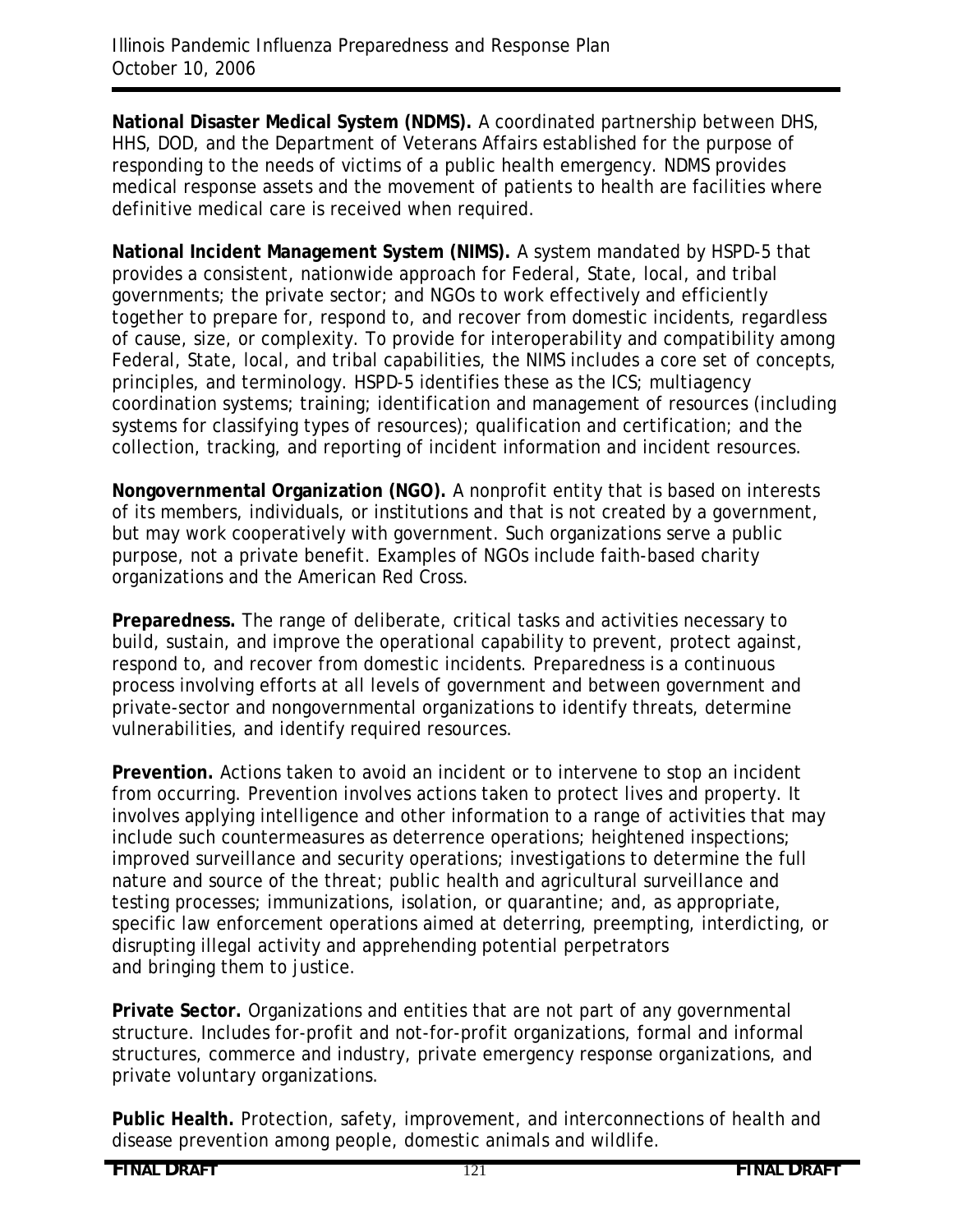**Public Information Officer (PIO).** A member of the Command Staff responsible for interfacing with the public and media or with other agencies with incident related information requirements.

**Resources.** Personnel and major items of equipment, supplies, and facilities available or potentially available for assignment to incident operations and for which status is maintained. Resources are described by kind and type and may be used in operational support or supervisory capacities at an incident or at an EOC.

**Response.** Activities that address the short-term, direct effects of an incident. Response includes immediate actions to save lives, protect property, and meet basic human needs. Response also includes the execution of emergency operations plans and of incident mitigation activities designed to limit the loss of life, personal injury, property damage, and other unfavorable outcomes. As indicated by the situation, response activities include: applying intelligence and other information to lessen the effects or consequences of an incident; increased security operations; continuing investigations into the nature and source of the threat; ongoing public health and agricultural surveillance and testing processes; immunizations, isolation, or quarantine; and specific law enforcement operations aimed at preempting, interdicting, or disrupting illegal activity, and apprehending actual perpetrators and bringing them to justice.

**State.** Any State of the United States, the District of Columbia, the Commonwealth of Puerto Rico, the U.S. Virgin Islands, Guam, American Samoa, the Commonwealth of the Northern Mariana Islands, and any possession of the United States. (As defined in section 2(14) of the Homeland Security Act of 2002, Public Law 107-296, 116 Stat. 2135, et seq. (2002).)

**Subject-Matter Expert (SME).** An individual who is a technical expert in a specific area or in performing a specialized job, task, or skill.

**Unified Command.** An application of ICS used when there is more than one agency with incident jurisdiction or when incidents cross political jurisdictions. Agencies work together through the designated members of the Unified Command to establish their designated Incident Commanders at a single ICP and to establish a common set of objectives and strategies and a single Incident Action Plan.

# **3.0 Internet Resources on Pandemic Influenza**

## *Federal Departments*

- Department of Defense http://www.defenselink.mil/
- Department of Education http://www.ed.gov/
- Department of Energy http://www.energy.gov/engine/content.do
- Department of Health and Human Services http://www.hhs.gov/
- National Vaccine Program Office http://www.dhhs.gov/nvpo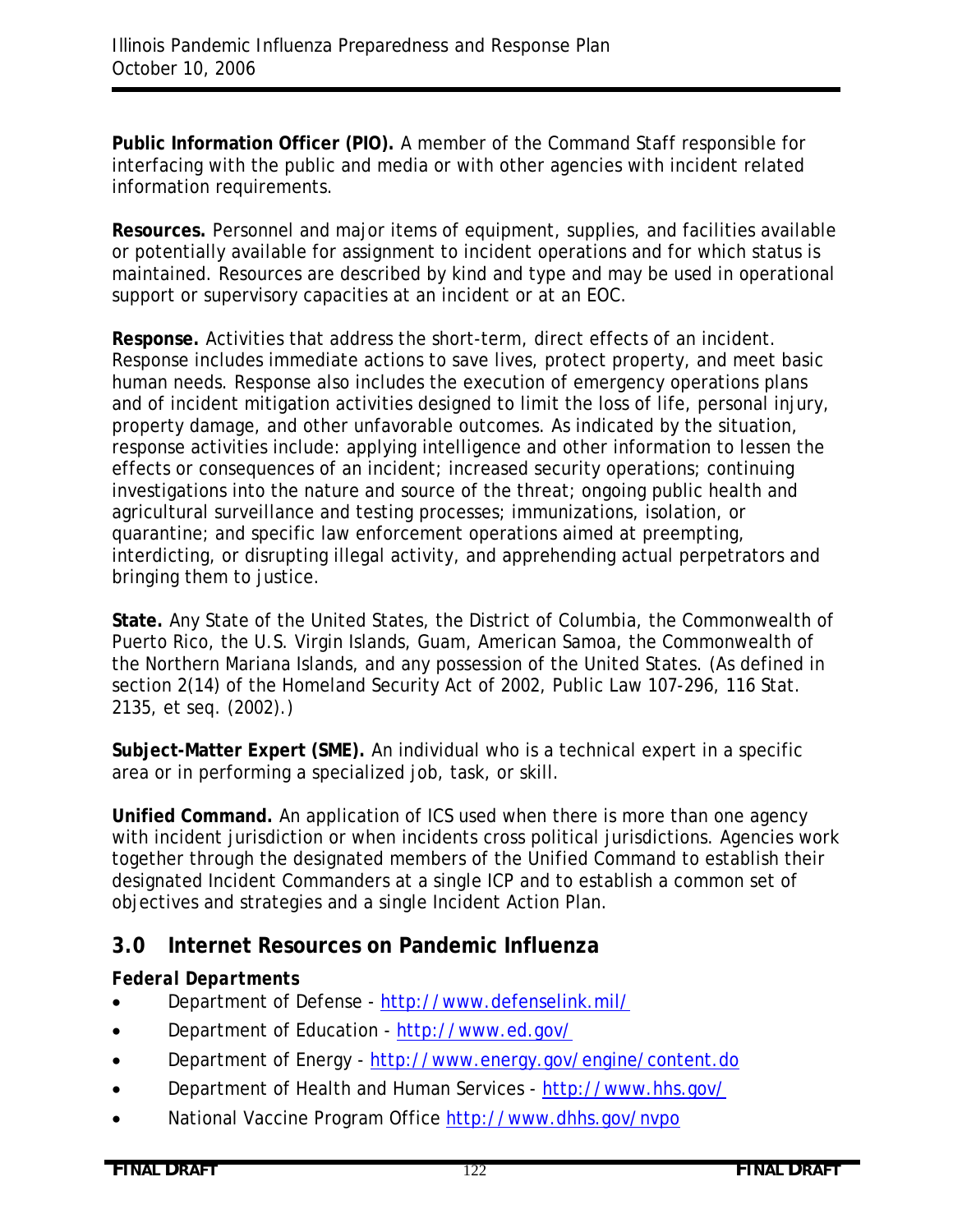- Office of the Assistant Secretary for Public Health Emergency Preparedness (ASPHEP) - http://hhs.gov/asphep
- Department of Homeland Security http://www.dhs.gov/dhspublic/index.jsp
- National Disaster Medical System-http://ndms.dhhs.gov/index.html
- Federal Emergency Management Agency (FEMA) http://www.fema.gov/
- Department of Justice http://www.usdoj.gov/
- Department of State http://www.state.gov/
- Department of Transportation http://www.dot.gov/
- Department of Veterans Affairs http://www.va.gov/
- CDC www.cdc.gov
- Food and Drug Administration (FDA) http://www.fda.gov/
- HRSA http://www.hrsa.gov/
- National Institute of Health (NIH) http://www.nih.gov/
- NIH, National Institute of Allergy and Infectious Diseases  http://www.niaid.nih.gov/

## *Illinois Agencies and Departments*

- Governor's Office http://www.illinois.gov
- IDPH http://www.idph.state.il.us
- IEMA http://www.state.il.us/iema
- Illinois Homeland Security http://www.illinoishomelandsecurity.org

## *Other Organizations*

- Association of State and Territorial Health Officials (ASTHO) http://www.astho.org/
- Infectious Disease Society of America www.idsociety.org
- National Foundation for Infectious Diseases www.nfid.org
- Institute of Medicine (IOM) http://www.iom.edu/
- World Health Organization (WHO) www.who.org
- American Red Cross http://www.redcross.org/preparedness

## *Other Influenza Background Information*

**CDC -** Presents information on the symptoms, treatment, and complications of the disease, prevention and control, the types of influenza viruses, questions and answers on symptoms, vaccinations and myths. http://www.cdc.gov/flu/index.htm

**National Vaccine Program Office** – Presents a historical overview of pandemics that occurred throughout the past century (Spanish Flu, Asian Flu, Hong Kong Flu), and three influenza scares (Swine Flu, Russian Flu, and Avian Flu).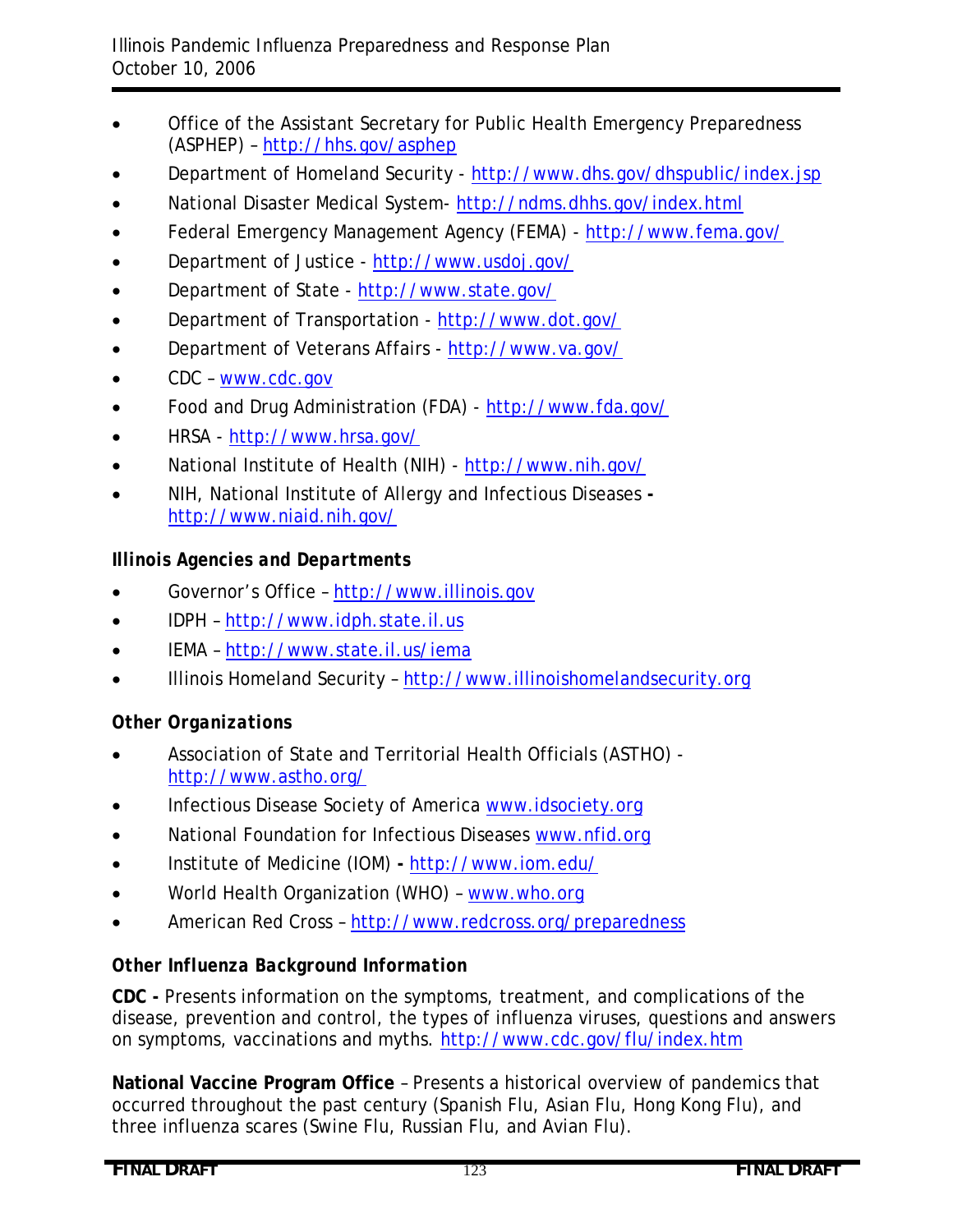## www.dhhs.gov/nypo/pandemic

**World Health Organization** – Defines an influenza pandemic, explains how a new influenza virus can cause a pandemic, presents the consequences of an influenza pandemic, explains the global surveillance systems, and provides links to other pandemic plans from other nations.

http://www.who.int/csr/disease/influenza/pandemic/en/

## *Additional Response Resources*

**HRSA Bioterrorism and Emergency Preparedness Grants and Cooperative Agreements –** Provides information about HRSA programs for bioterrorism and emergency preparedness activities available for state and local jurisdictions. www.hrsa.gov/bioterrorism.htm

**The Public Health Preparedness and Response Capacity Inventory** - Provides a resource for State and local health departments undertaking comprehensive assessments of their preparedness to respond to bioterrorism, outbreaks of infectious disease or other public health threats and emergencies. http://www.phppo.cdc.gov/od/inventory/index.asp

**CDC Cooperative Agreements on Public Health Preparedness –** Provide funding to state and local public health jurisdictions for preparedness for and response to bioterrorism, other outbreaks of infectious diseases, and other public health threats and emergencies. http://www.bt.cdc.gov/planning/continuationguidance/index.asp

**Epidemic Information Exchange** – Provides a secure, web-based communications network for information exchange among CDC, state and local health departments, and other public health professionals. http://www.cdc.gov/mmwr/epix/epix.html

**Centers for Public Health Preparedness –** Is a national system for competency-based training tool for the public health workforce. http://www.cdc.gov/mmwr/epix/epix.html

**Strategic National Stockpile** *–* Provides information on the availability and rapid deployment of life-saving pharmaceuticals, antidotes, other medical supplies, and equipment necessary to counter the effects of nerve agents, biological pathogens, and chemical agents. http://www.bt.cdc.gov/stockpile/index.asp

**FDA, Center for Drug Evaluation and Research** – Discussion of influenza antiviral drugs and related information. http://www.fda.gov/cder/drug/antivirals/influenza/default.htm

## **4.0 References**

- Illinois Emergency Operations Plan (August 2004)
- National Response Plan (November 2004)
- Draft Pandemic Influenza Preparedness and Response Plan (August 2004)